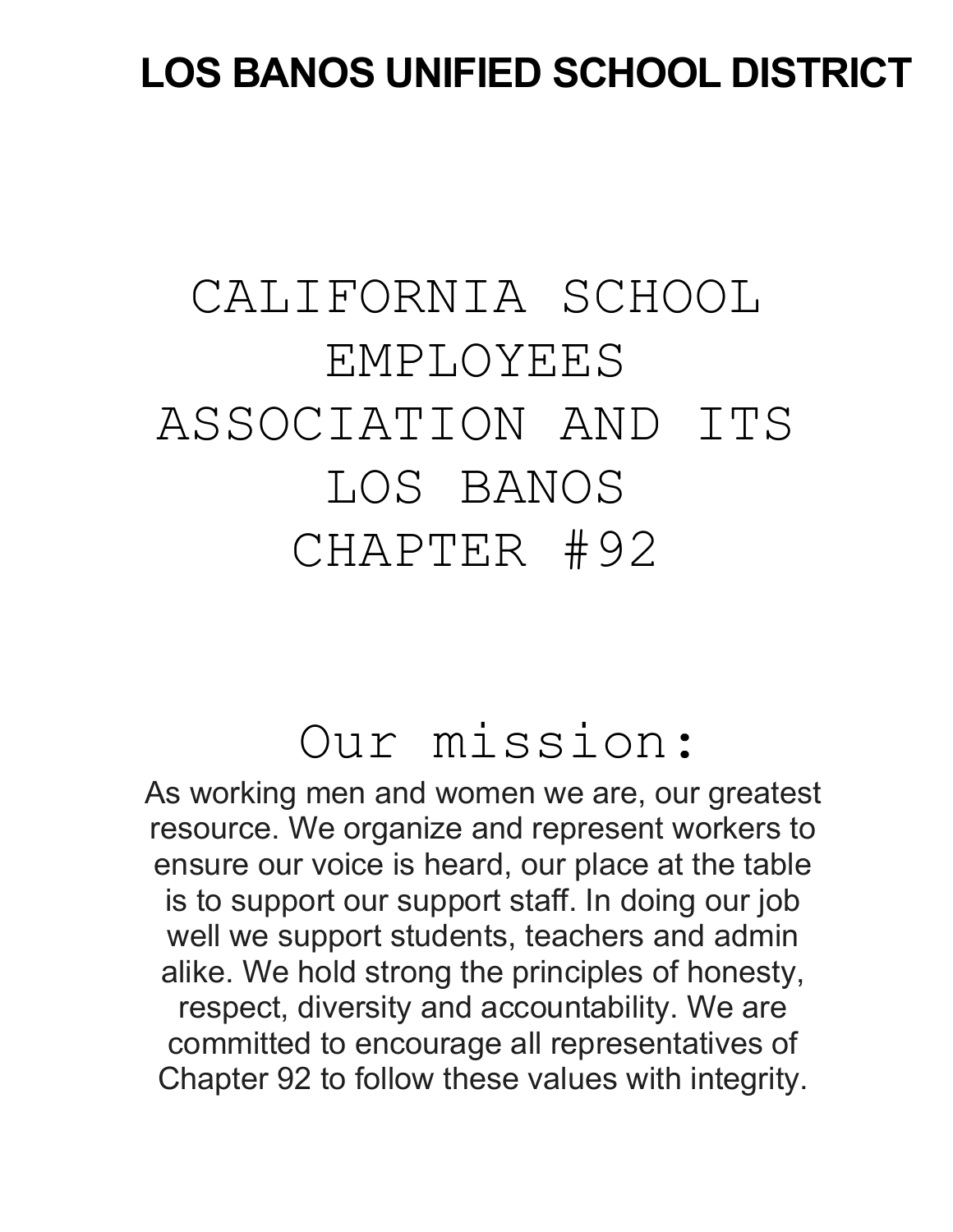# **AGREEMENT**

# **BETWEEN**

# **LOS BANOS UNIFIED SCHOOL DISTRICT**

### **AND**

# **CHAPTER #92**

## **OF THE**

# **CALIFORNIA SCHOOL EMPLOYEES' ASSOCIATION**

**FOR THE PERIOD**

**July 1, 2019 THROUGH JUNE 30, 2022**

# **Revised June, 2020**

(This contract supersedes any contracts now in existence)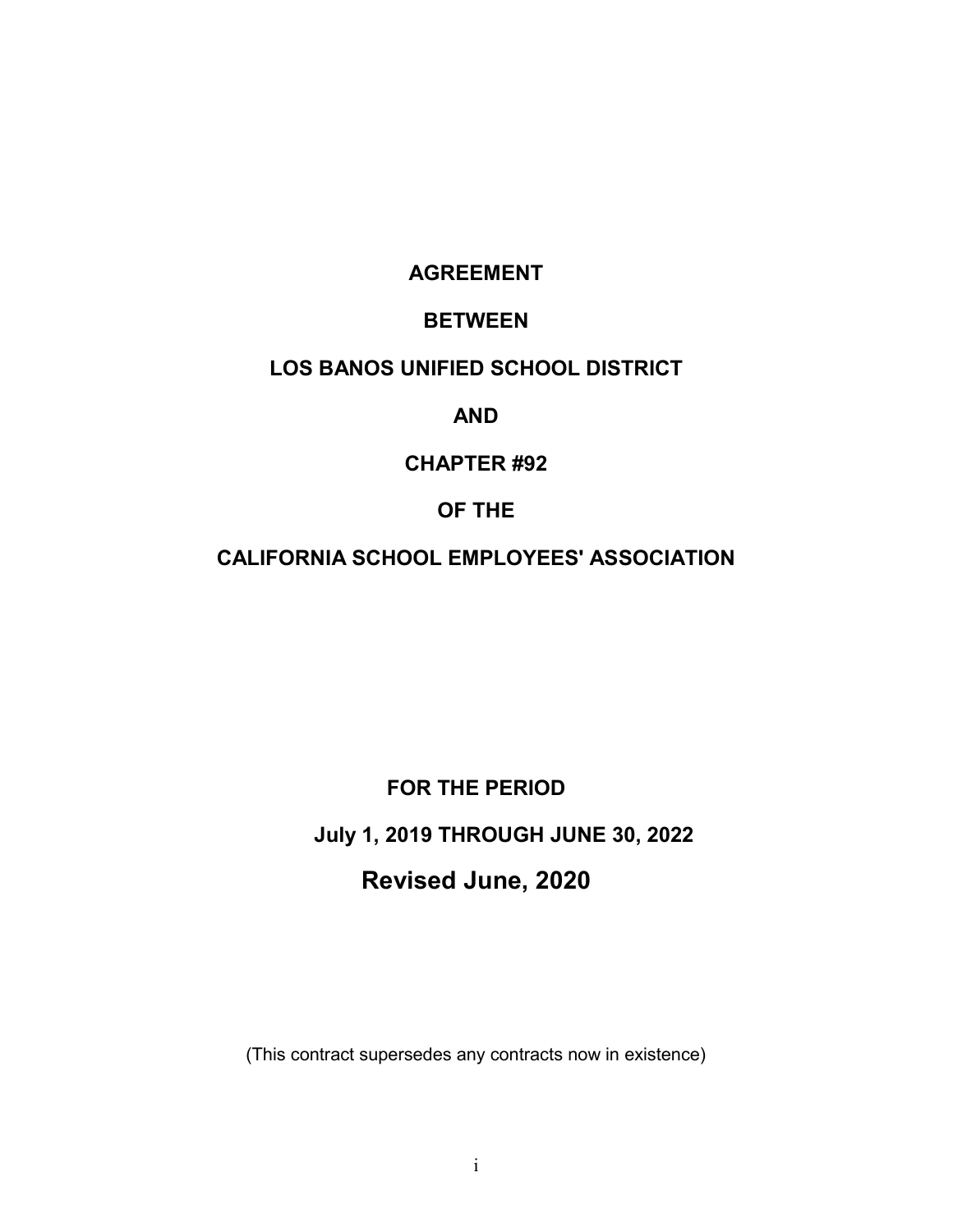# LOS BANOS UNIFIED SCHOOL DISTRICT

Mark Marshall, Ed.D., Superintendent

# DISTRICT NEGOTIATING TEAM

Amer Iqbal

Tammie Calzadillas, Ed.D.

# CSEA NEGOTIATING TEAM

Lisa Souza Tami Areia Mike Medrano Leann West Jessica Salvatier Traci Marques John Rhodes

Linda Gonzalez, CSEA Labor Relations Representative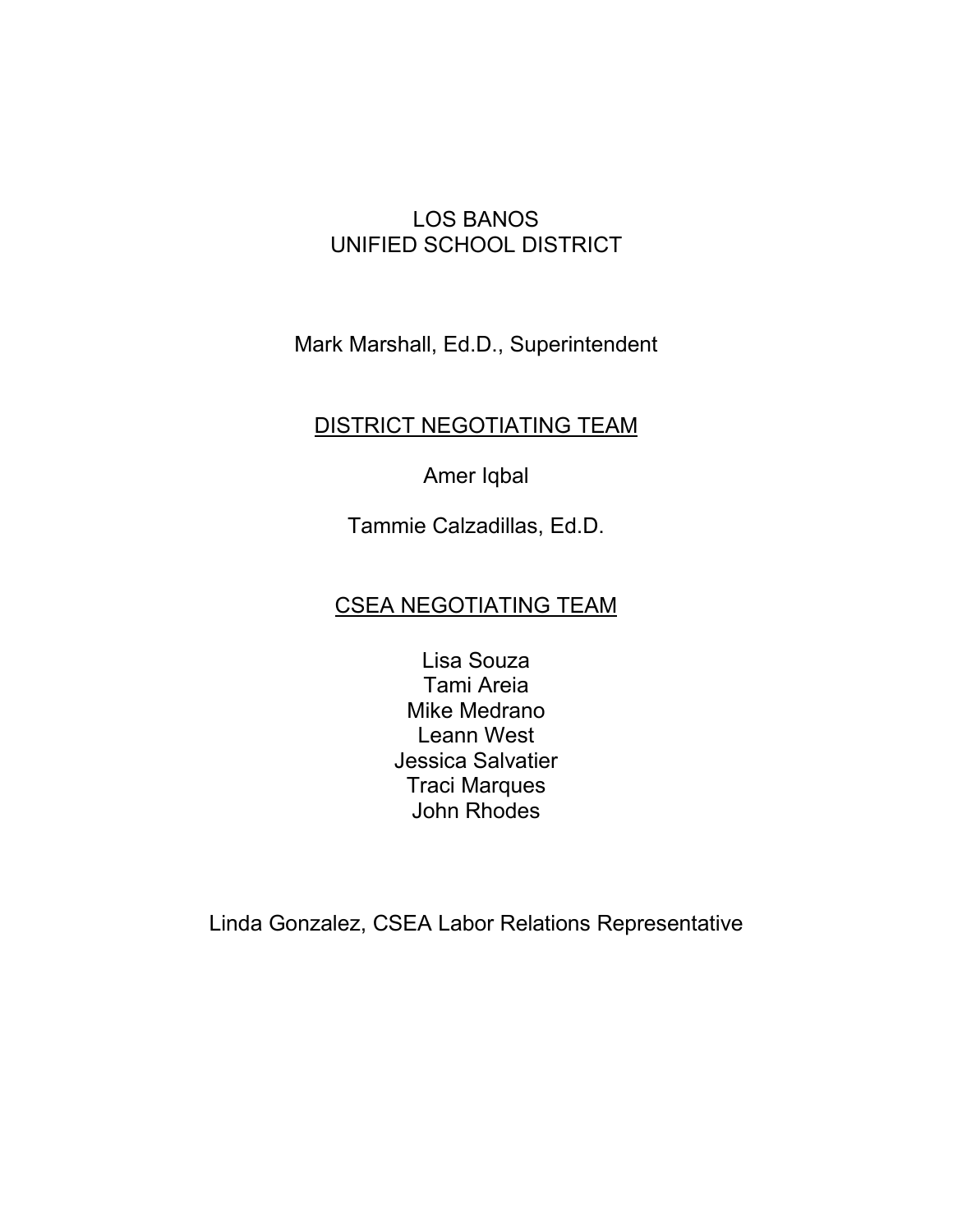# **TABLE OF CONTENTS**

| <b>ARTICLE 1</b>        |  |
|-------------------------|--|
|                         |  |
| Acknowledgement         |  |
| Scope of Representation |  |
| <b>ARTICLE II</b>       |  |
|                         |  |
| <b>ARTICLE III</b>      |  |
|                         |  |
|                         |  |
|                         |  |
|                         |  |
|                         |  |
|                         |  |
|                         |  |
|                         |  |
| <b>ARTICLE IV</b>       |  |
|                         |  |
|                         |  |
|                         |  |
|                         |  |
|                         |  |
|                         |  |
|                         |  |
|                         |  |
|                         |  |
|                         |  |
|                         |  |
| <b>ARTICLE V</b>        |  |
|                         |  |
|                         |  |
|                         |  |
|                         |  |
|                         |  |
|                         |  |
|                         |  |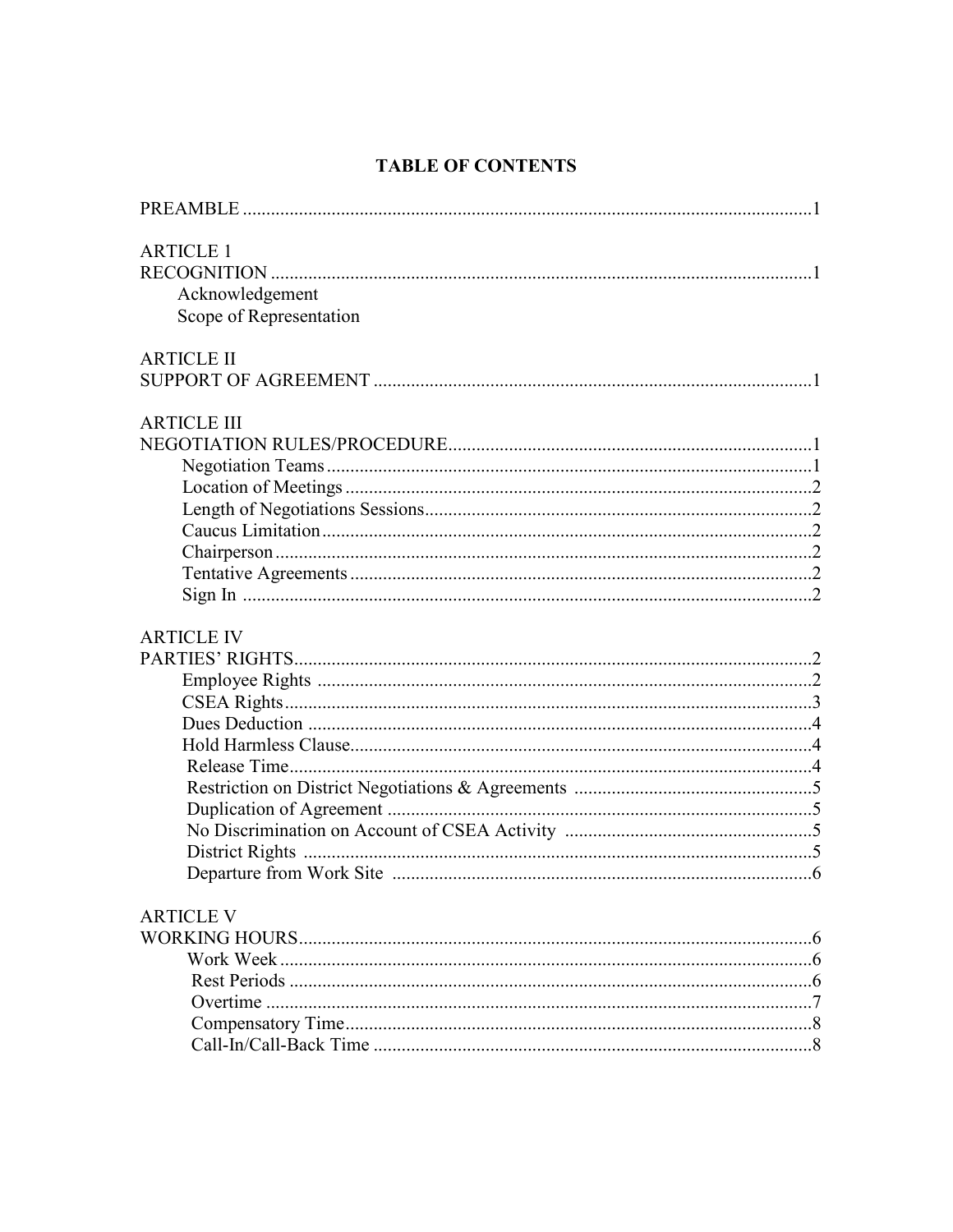## **ARTICLE VI**

| <b>ARTICLE VII</b>                                  |  |
|-----------------------------------------------------|--|
| PROFESSIONAL GROWTH PLAN FOR CLASSIFIED PERSONNEL15 |  |
|                                                     |  |
|                                                     |  |
|                                                     |  |
|                                                     |  |
|                                                     |  |
|                                                     |  |
|                                                     |  |
|                                                     |  |
|                                                     |  |
|                                                     |  |
|                                                     |  |
|                                                     |  |
|                                                     |  |
|                                                     |  |
|                                                     |  |
|                                                     |  |
| <b>ARTICLE VIII</b>                                 |  |
|                                                     |  |
|                                                     |  |
|                                                     |  |
|                                                     |  |
|                                                     |  |

# **ARTICLE IX**

| LEAVES. |  |
|---------|--|
|         |  |
|         |  |
|         |  |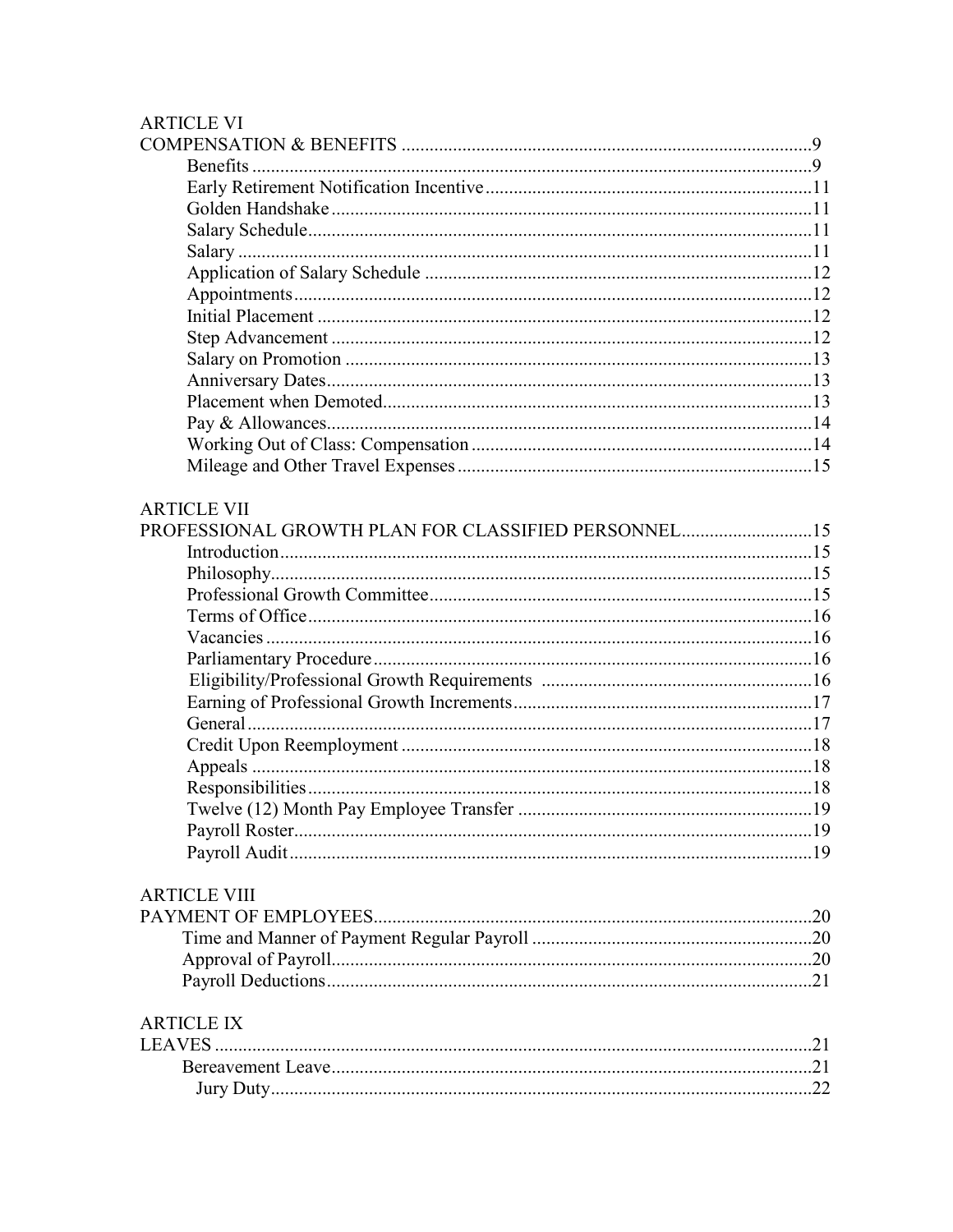| <b>ARTICLE XII</b><br>TRANSFERS/PROMOTIONS/EMPLOYEMENT/RECLASSIFICATIONS35 |  |
|----------------------------------------------------------------------------|--|
|                                                                            |  |
|                                                                            |  |
|                                                                            |  |
|                                                                            |  |
|                                                                            |  |
|                                                                            |  |
|                                                                            |  |
|                                                                            |  |
|                                                                            |  |
|                                                                            |  |
|                                                                            |  |
|                                                                            |  |
|                                                                            |  |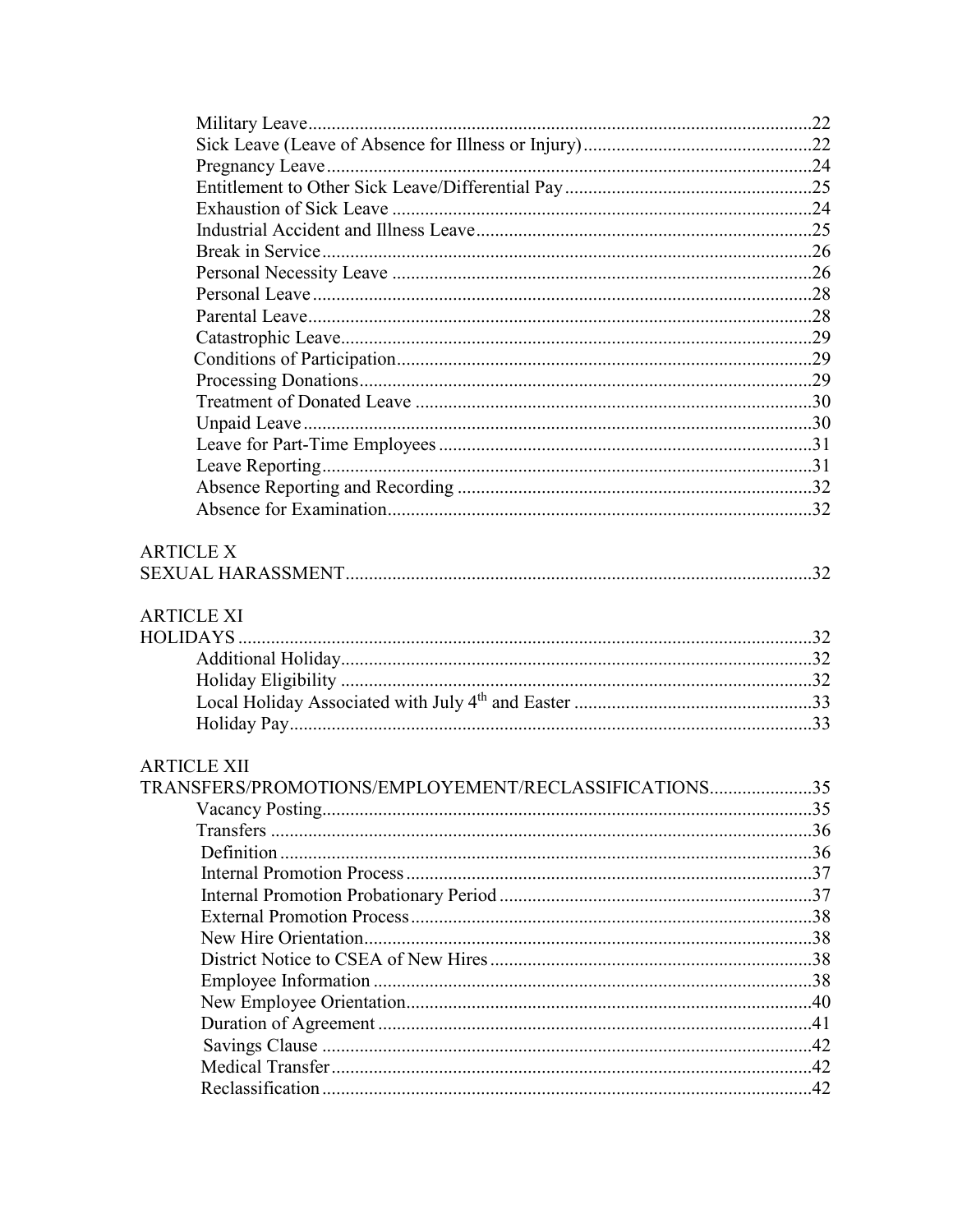| <b>ARTICLE XIV</b>   |  |
|----------------------|--|
|                      |  |
|                      |  |
| <b>ARTICLE XV</b>    |  |
|                      |  |
|                      |  |
|                      |  |
|                      |  |
|                      |  |
|                      |  |
|                      |  |
|                      |  |
|                      |  |
| <b>ARTICLE XVI</b>   |  |
|                      |  |
|                      |  |
|                      |  |
|                      |  |
|                      |  |
|                      |  |
|                      |  |
|                      |  |
|                      |  |
|                      |  |
| <b>ARTICLE XVII</b>  |  |
|                      |  |
|                      |  |
| <b>ARTICLE XVIII</b> |  |
|                      |  |
|                      |  |
|                      |  |
|                      |  |
|                      |  |
|                      |  |
|                      |  |
|                      |  |
| <b>ARTICLE XIX</b>   |  |
|                      |  |
|                      |  |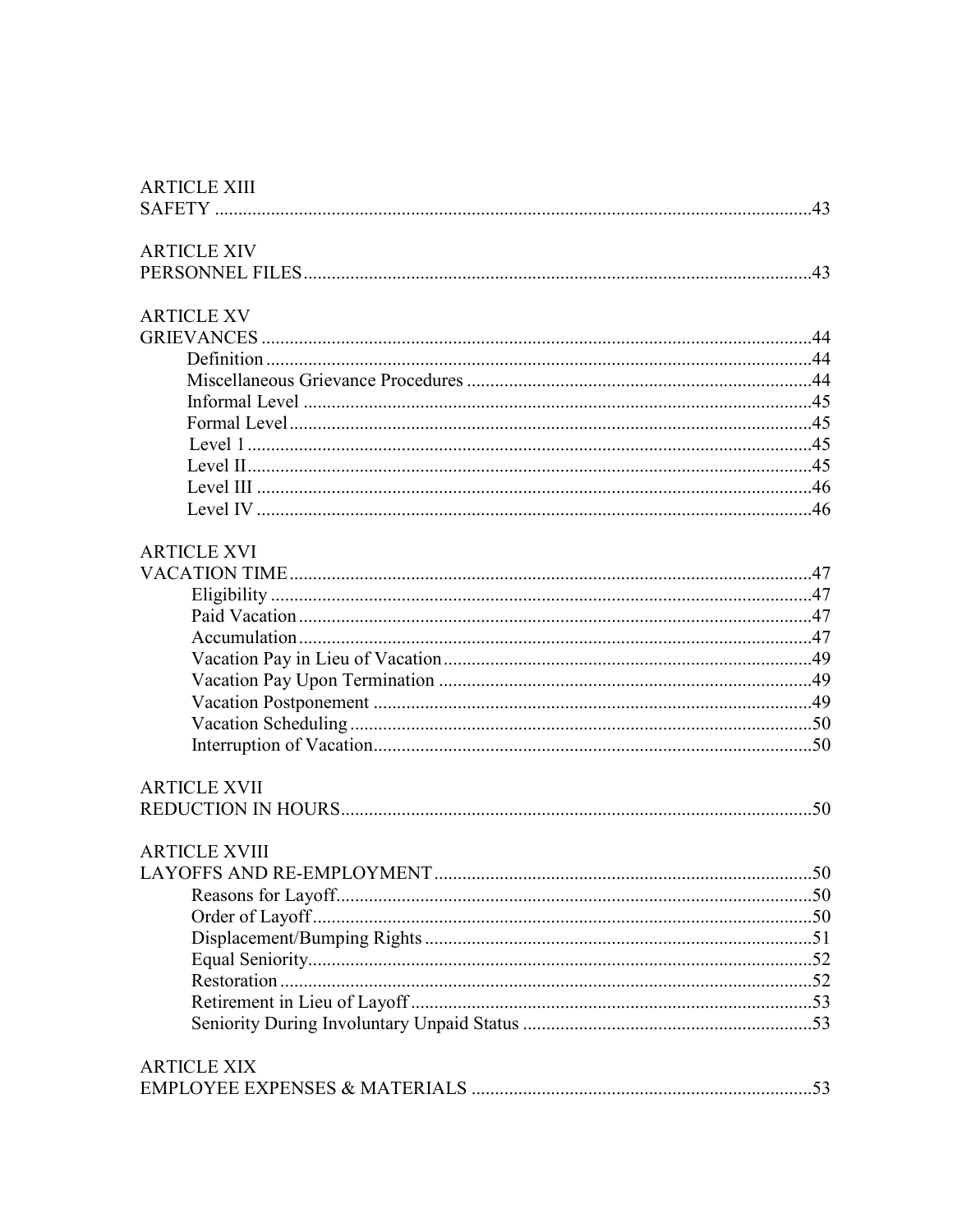# **ARTICLE XX**

# **ARTICLE XXI**

# **ARTICLE XXII**

# **ARTICLE XXIII**

| <b>ARTICLE XXIV</b> |  |
|---------------------|--|
|                     |  |
| <b>ARTICLE XXV</b>  |  |
|                     |  |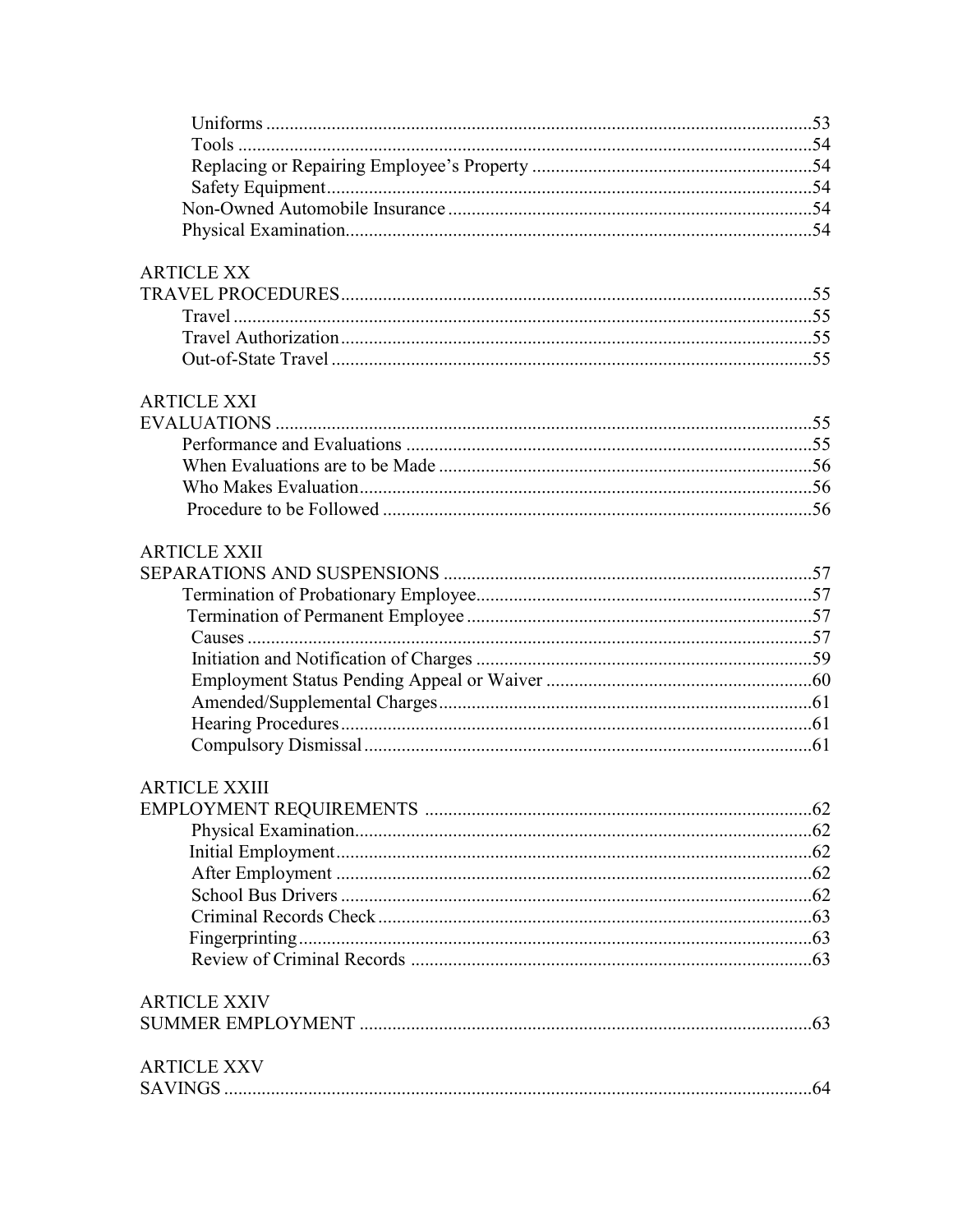| <b>ARTICLE XXVI</b>                                   |
|-------------------------------------------------------|
|                                                       |
|                                                       |
| <b>ARTICLE XXVII</b>                                  |
|                                                       |
| <b>ARTICLE XXVIII</b>                                 |
|                                                       |
| <b>ARTICLE XXIX</b>                                   |
|                                                       |
| <b>ARTICLE XXX</b>                                    |
|                                                       |
| <b>ARTICLE XXXI</b>                                   |
|                                                       |
| <b>ARTICLE XXXII</b>                                  |
|                                                       |
|                                                       |
|                                                       |
|                                                       |
|                                                       |
|                                                       |
|                                                       |
|                                                       |
| <b>ARTICLE XXXIII</b>                                 |
|                                                       |
|                                                       |
| Custodial Standards Committee                         |
|                                                       |
| Exhibit A BARGAINING UNIT CLASSIFICATIONS             |
| Exhibit B CLASSIFIED EMPLOYEE HOLIDAY SCHEDULE        |
| Exhibit C SALARY SCHEDULE                             |
| Exhibit D RECLASSIFICATION                            |
| Exhibit E CUSTODIAL STANDARDS                         |
| Exhibit F COMPENSATION TIME GUIDELINES AND PROCEDURES |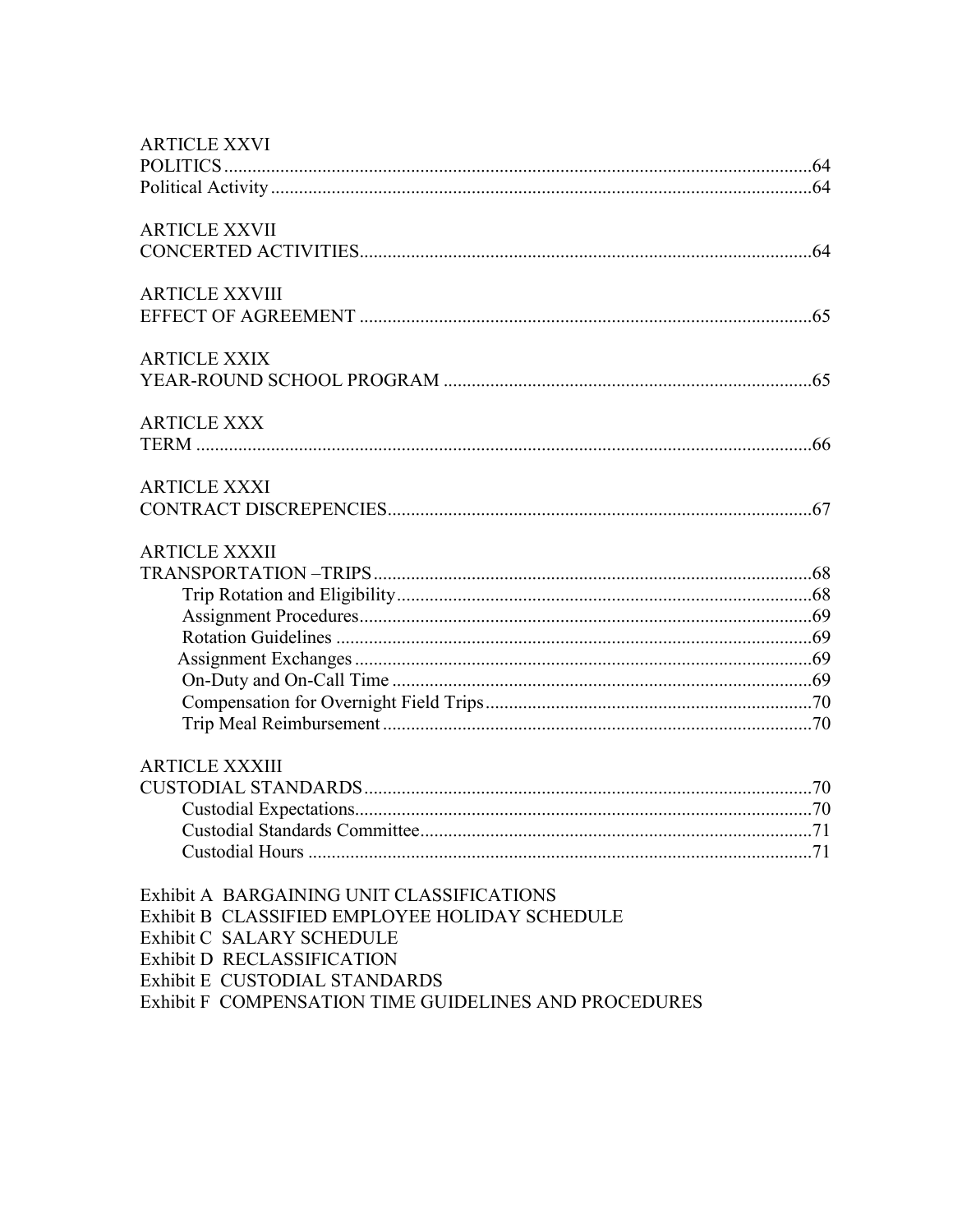| $\mathbf{1}$                     | <b>PREAMBLE</b>                                                                                  |
|----------------------------------|--------------------------------------------------------------------------------------------------|
| $\overline{2}$<br>$\overline{3}$ | This is an Agreement made and entered into between Chapter #92 of the California School          |
| $\overline{4}$                   | Employees' Association (hereafter referred to as CSEA) and the Los Banos Unified School District |
| 5                                | (hereafter referred to as District).                                                             |
| 6<br>$\boldsymbol{7}$            | <b>ARTICLE I. RECOGNITION</b>                                                                    |
| $\,8\,$                          | Acknowledgment                                                                                   |
| 9<br>10                          | The District hereby acknowledges that CSEA is the exclusive bargaining representative for all    |
| 11<br>12                         | classified employees holding those positions described in Appendix A (attached) and              |
| 13<br>14                         | incorporated by reference as a part of this Agreement. The bargaining units may be expanded      |
| 15<br>16                         | to other classes by mutual agreement of the District and CSEA. Subject to the rules of the       |
| 17<br>18                         | Public Employment Relations Board (PERB).                                                        |
| 19<br>20                         | <b>Scope of Representation</b>                                                                   |
| 21<br>22<br>23                   | The scope of representation shall be limited to matters relating to wages, hours of employment   |
| 24<br>25                         | and all other terms and conditions of employment as enumerated in Government Code section        |
| 26<br>27                         | 3543.2.                                                                                          |
| 28<br>29                         | <b>ARTICLE II. SUPPORT OF AGREEMENT</b>                                                          |
| 30                               | CSEA agrees to support this Agreement for its term and will not appear before the public         |
| 31                               | school employer in order to seek change or improvement in any matter to the meet and             |
| 32                               | negotiate process, except as by mutual agreement of the District and CSEA.                       |
| 33<br>34                         | <b>ARTICLE III. NEGOTIATION RULES/PROCEDURES</b>                                                 |
| 35                               |                                                                                                  |
| 36                               | <b>Negotiation Teams</b>                                                                         |
| 37                               |                                                                                                  |
| 38                               | The management negotiating team shall consist of three (3) members and a non-participating       |
| 39                               |                                                                                                  |
| 40<br>41                         | secretary. The employee organization negotiating team shall consist of five (5) members.         |
|                                  |                                                                                                  |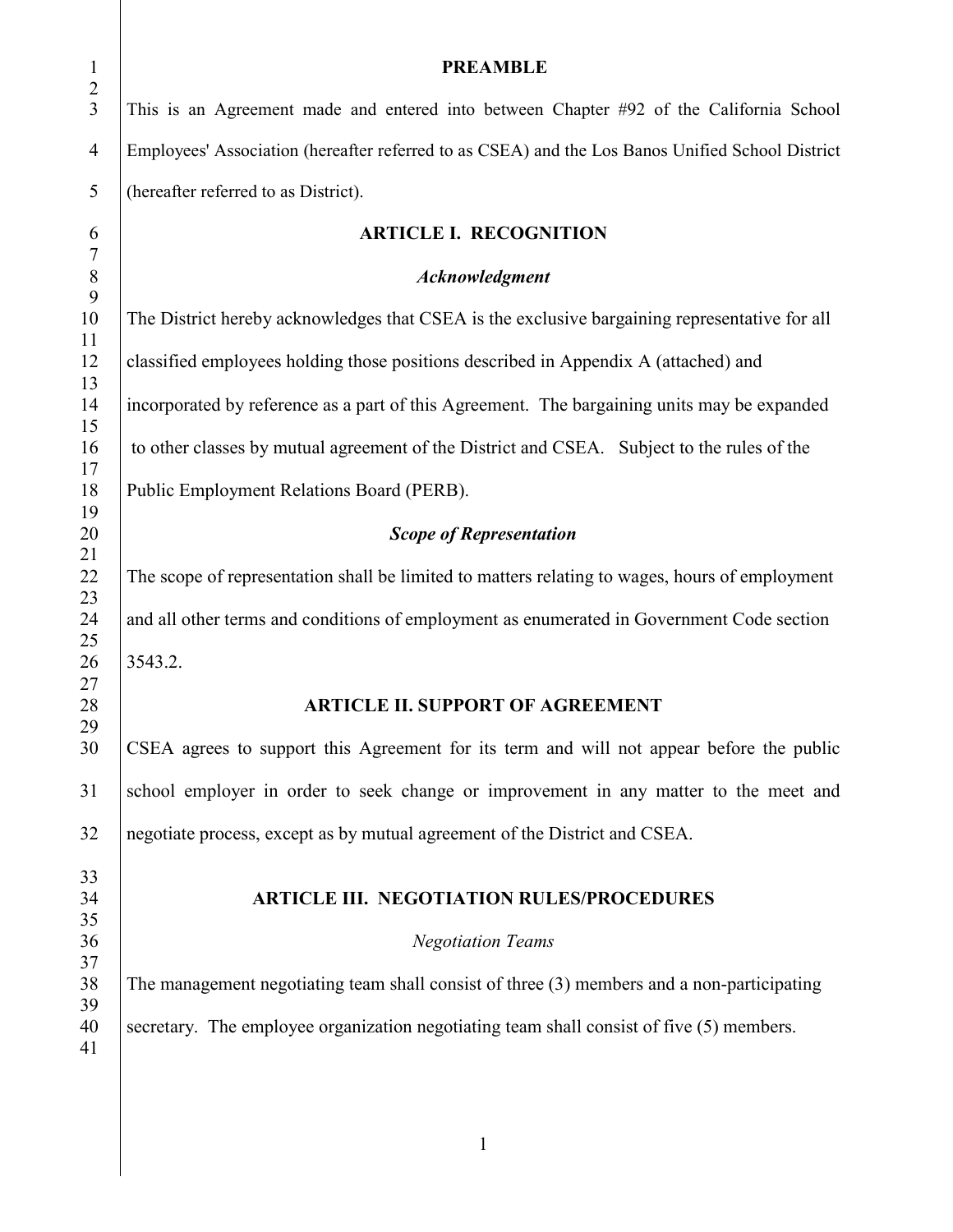| $\mathbf{1}$<br>$\overline{2}$          | Both Association and District may, in addition to their negotiators, have not more than two (2) |
|-----------------------------------------|-------------------------------------------------------------------------------------------------|
| $\mathfrak{Z}$<br>$\overline{4}$        | observers or resource persons present at negotiation sessions.                                  |
| 5                                       | <b>Location of Meetings</b>                                                                     |
| $\sqrt{6}$<br>$\boldsymbol{7}$<br>$8\,$ | Negotiation meetings shall be held at mutually-agreed-upon locations.                           |
| 9<br>10                                 | <b>Length of Negotiation Sessions</b>                                                           |
| 11<br>12                                | Negotiation sessions shall be limited in time as both parties agree.                            |
| 13<br>14                                | <b>Caucus Limitation</b>                                                                        |
| 15<br>16                                | Items requiring more caucus time than twenty (20) minutes may be tabled unless otherwise        |
| 17<br>18                                | mutually agreed upon.                                                                           |
| 19                                      | <b>Chairperson</b>                                                                              |
| 20<br>21<br>22                          | The Chairperson shall alternate, on an every-other-meeting-basis, between the two parties.      |
| 23<br>24                                | <b>Tentative Agreements</b>                                                                     |
| 25<br>26                                | When a tentative agreement is reached on an article, each party shall sign such tentative       |
| 27<br>28                                | agreement. Agreement shall not be final until ratified by the Bargaining Unit and approved by   |
| 29<br>30                                | the Board of Education.                                                                         |
| 31<br>32                                | Sign In                                                                                         |
| 33                                      | CSEA agrees that all bargaining team members will sign in at each bargaining session. Each      |
| 34                                      | team member will notify his/her supervisor at least 48 hours in advance of an absence for the   |
| 35                                      | purpose of participating as a bargaining team member. The District shall maintain a sign-in     |
| 36                                      | sheet for the purposes of tracking time used and the dates of the uses.                         |
| 37<br>38<br>39                          | <b>ARTICLE IV. PARTIES' RIGHTS</b>                                                              |
| 40                                      | <b>Employee Rights</b>                                                                          |
| 41<br>42                                | The District and CSEA recognize the right of employees to form join and participate in lawful   |
| 43<br>44<br>45                          | activities of employee organizations and the equal, alternative right of employees to refuse to |
| 46                                      | form, join or participate in employee organization activities. The<br>$\overline{2}$            |
|                                         |                                                                                                 |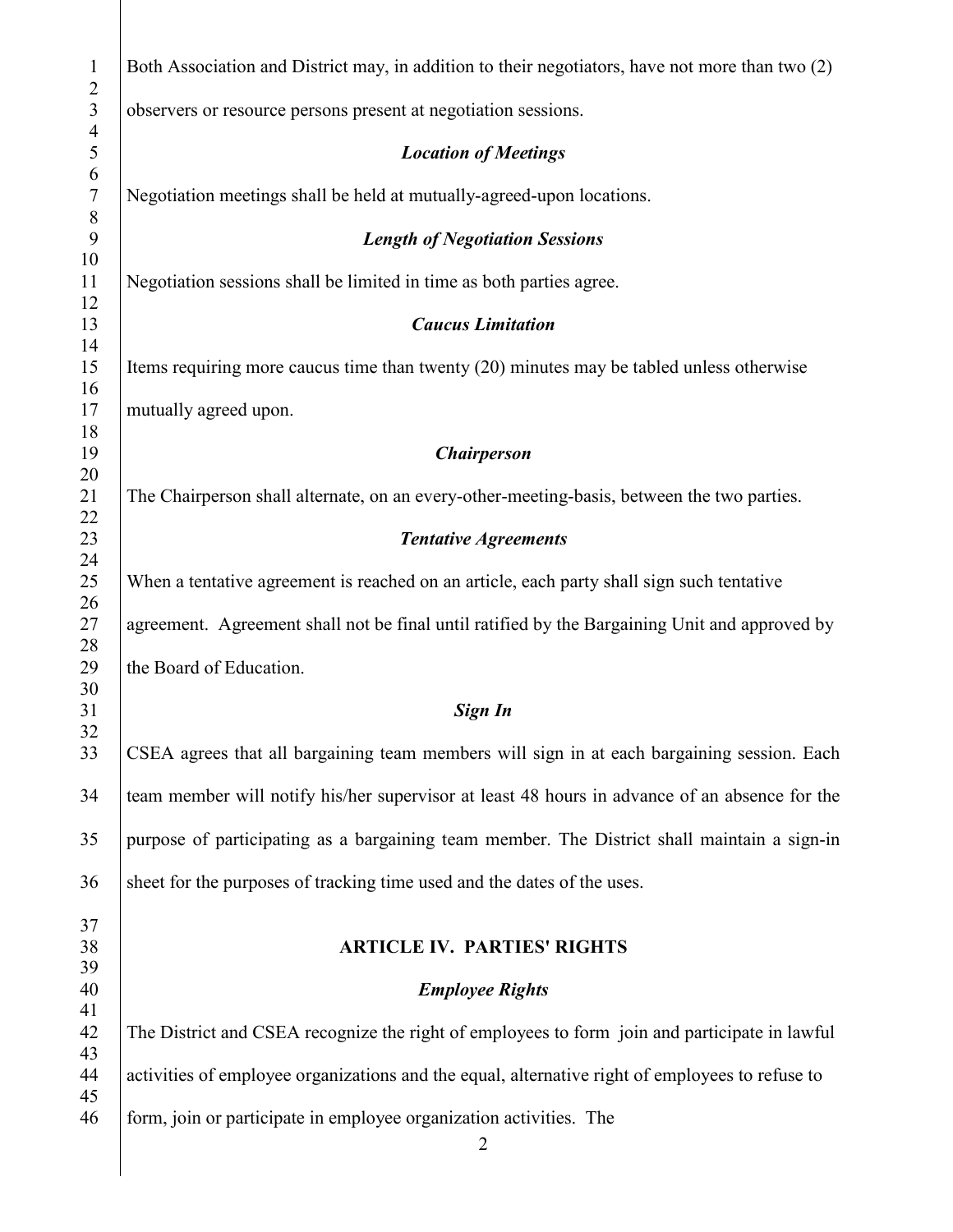| $\mathbf{1}$<br>$\overline{2}$<br>$\overline{3}$ | District shall be held harmless from any litigation resulting from the operation of this Article. |  |
|--------------------------------------------------|---------------------------------------------------------------------------------------------------|--|
| $\overline{4}$<br>5                              | <b>CSEA Rights</b>                                                                                |  |
| 6<br>7                                           | CSEA shall have the following rights in addition to the rights contained in any other portion of  |  |
| $\, 8$<br>9                                      | this Agreement:                                                                                   |  |
| 10                                               | 1. The right of access to all areas in which employees work.                                      |  |
| 11                                               | The right to use without charge designated bulletin boards, employee mailboxes, and<br>2.         |  |
| 12                                               | District telephones for local calls only at other than regular school hours for the purpose       |  |
| 13                                               | of communicating with members of the classified bargaining unit regarding legitimate              |  |
| 14                                               | CSEA business shall conform to the following A-D:                                                 |  |
| 15                                               | a. All communications must clearly indicate that they are CSEA communications                     |  |
| 16                                               | unless they are official District communications such as job announcements.                       |  |
| 17                                               | b. A copy of any materials posted will be sent to the District for informational                  |  |
| 18                                               | purposes only.                                                                                    |  |
| 19                                               | CSEA shall make every effort to ensure that the postings are appropriate.<br>c.                   |  |
| 20                                               | Should the District have a question about the posting, it will consult with the<br>d.             |  |
| 21                                               | Chapter President or Labor Relations Representative.                                              |  |
| 22                                               | 3. The right to use without charge, institutional facilities and buildings at reasonable          |  |
| 23                                               | times.                                                                                            |  |
| 24                                               | 4. The right to receive one copy of budget information and a copy of the financial                |  |
| 25                                               | statement which is furnished to the Board at the monthly meetings.                                |  |
| 26                                               | The right of release for one (1) classified employee (night shift) from each site for one-<br>5.  |  |
| 27                                               | half $(1/2)$ hour per month (which shall be combined with the employee's unpaid                   |  |
| 28                                               | lunch) in order to attend the monthly local Chapter meetings of CSEA.                             |  |
| 29                                               | The site administrator who supervises custodial operations and the CSEA<br>a.                     |  |
| 30                                               | Secretary must be notified forty-eight (48) hours in advance of such release.<br>3                |  |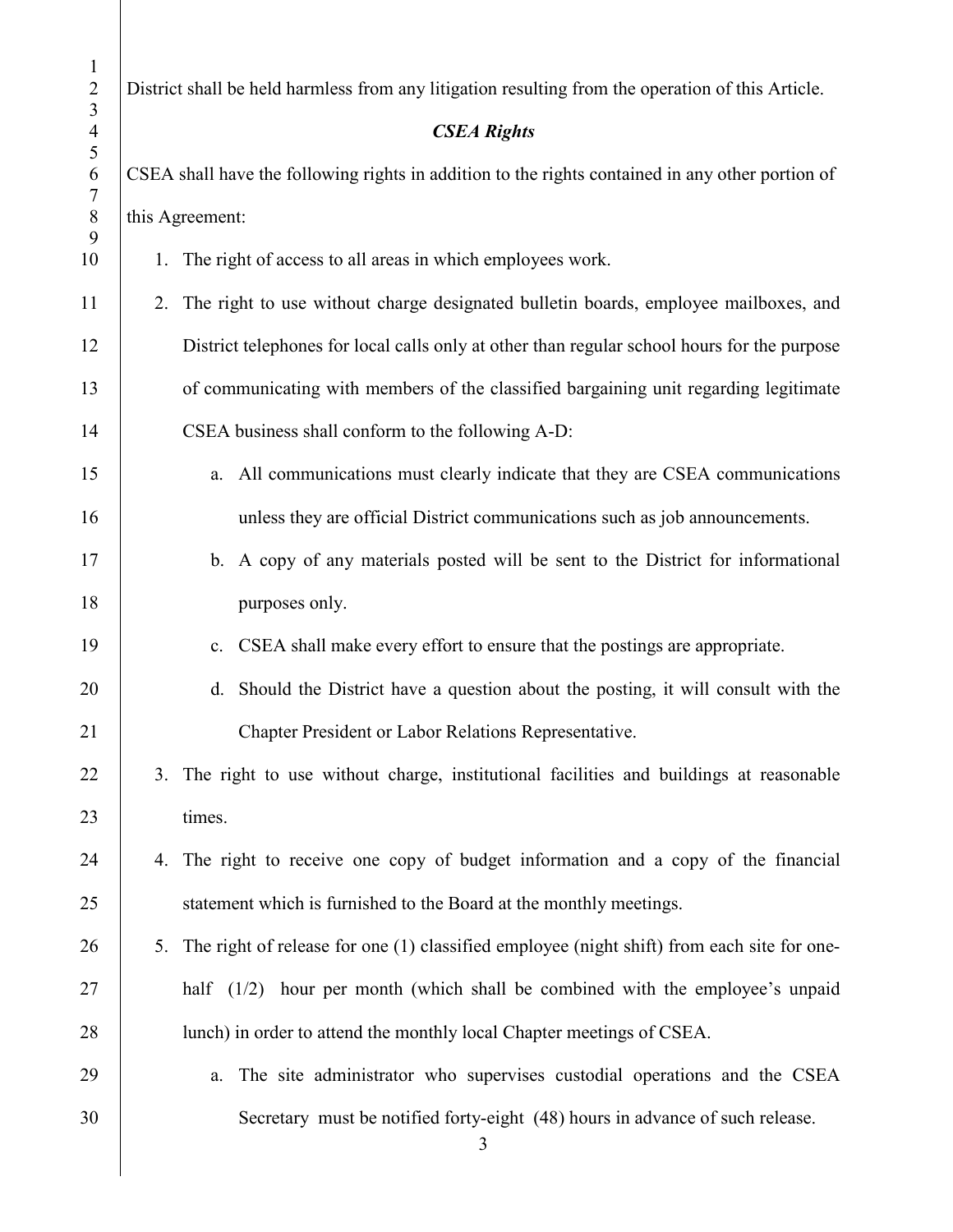| $\mathbf{1}$         |    | <b>Dues Deduction</b>                                                                           |
|----------------------|----|-------------------------------------------------------------------------------------------------|
| $\overline{2}$       |    | 1. The Association shall have the sole and exclusive right to receive the payroll deduction     |
| 3<br>$\overline{4}$  |    | for membership dues at the CSEA established rate.                                               |
| 5<br>6               |    | 2. The District shall not be obligated to put into effect any new or changed deductions until   |
| $\tau$<br>8          |    | the pay period commencing thirty (30) days after such submission.                               |
| 9<br>10              |    | The District shall deduct in accordance with the Association dues schedule as provided          |
| 11<br>12             |    | by the Association, dues from the wages of all classified employees in the bargaining           |
| 13<br>14             |    | unit who are members of CSEA.                                                                   |
| 15<br>16             | 3. | The District shall refer all classified employees to the Chapter President or Labor             |
| 17<br>18             |    | Relations Representative for any questions regarding dues deductions.                           |
| 19<br>20             |    | 4. The Association certifies that it shall maintain employee written authorization for          |
| 21                   |    | deduction of membership dues. The District shall only make changes to payroll                   |
| 22<br>23<br>24<br>25 |    | deductions for new or current bargaining unit members when provided with written                |
| 26<br>27             |    | authorization from the Association.                                                             |
| 28<br>29             |    | <b>Hold Harmless Clause</b>                                                                     |
| 30                   |    | 1. The Association agrees to furnish any information needed by the District to fulfill the      |
| 31<br>32             |    | provisions of this Article.                                                                     |
| 33<br>34             | 2. | The California School Employees Association shall indemnify, defend and                         |
| 35<br>36             |    | hold the District harmless from any and all claims, demands, suits or any other actions         |
| 37<br>38             |    | arising from the membership dues deduction provisions contained herein.                         |
| 39<br>40             |    |                                                                                                 |
| 41<br>42             |    | <b>Release Time</b>                                                                             |
| 43                   |    | The District shall release the Chapter President for up to six (6) hours per month for union    |
| 44                   |    | business. Union business shall not include meetings called by the supervisor or the District or |
| 45                   |    | negotiation meetings with the District.<br>The District may provide additional release time     |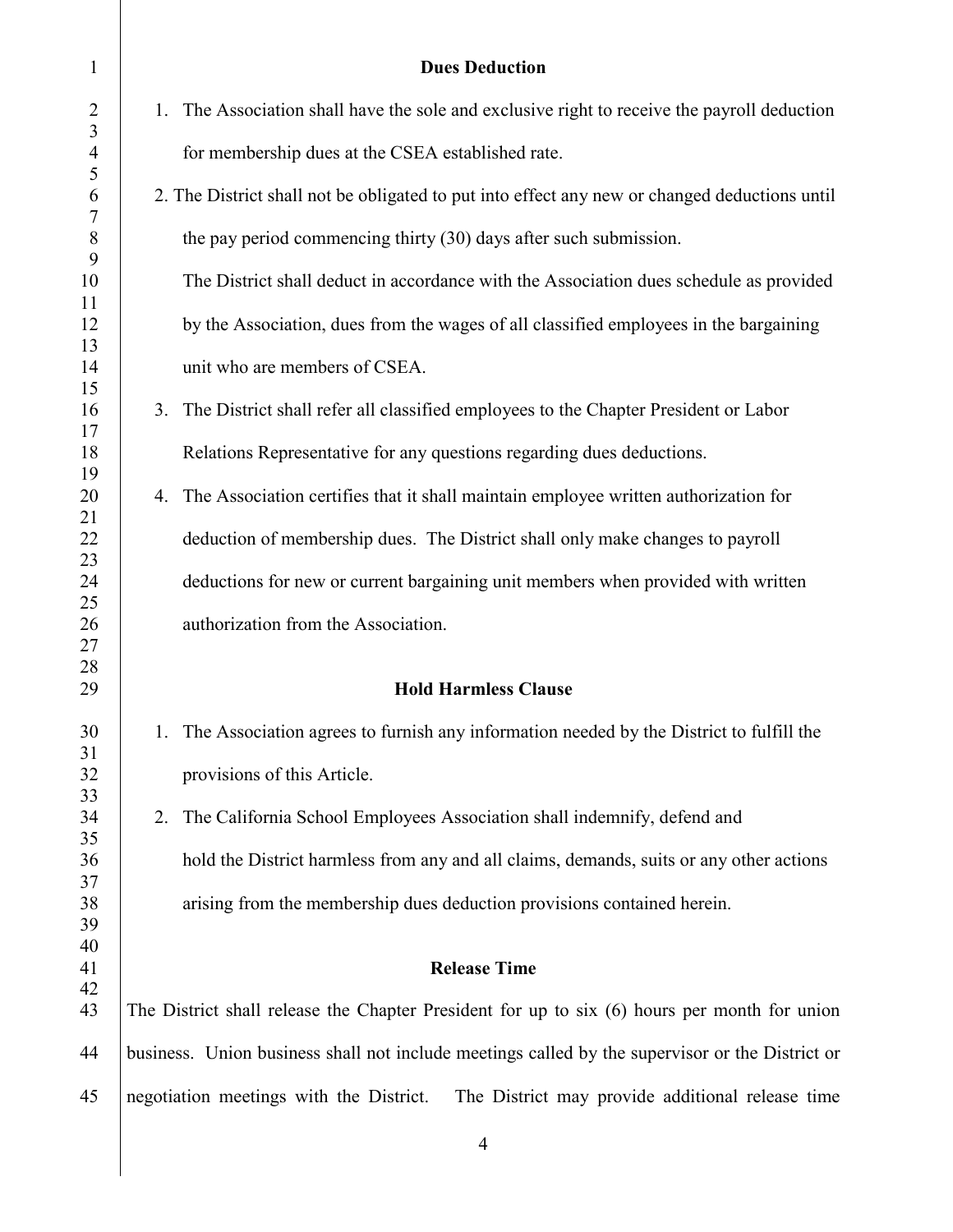| $\mathbf{1}$          | provided the union reimburses the District for full cost of the Chapter President's salary and          |
|-----------------------|---------------------------------------------------------------------------------------------------------|
| $\overline{2}$        | benefits.                                                                                               |
| 3                     | The District will provide release time for CSEA designated delegates to attend the annual               |
| $\overline{4}$        | conference.                                                                                             |
| 5                     | <b>Restriction on District Negotiations &amp; Agreements</b>                                            |
| 6<br>$\boldsymbol{7}$ | The District shall conduct no negotiations nor enter into any agreement with any other                  |
| 8                     |                                                                                                         |
| 9<br>10               | organization on matters concerning the rights of bargaining unit employees and/or CSEA                  |
| 11<br>12              | without prior notice to and approval by CSEA of the negotiations and the agreement.                     |
| 13                    | <b>Duplication of Agreement</b>                                                                         |
| 14<br>15              | Within thirty (30) days after the execution of this Agreement, the District shall print or              |
| 16<br>17              | duplicate and provide without charge thirty (30) copies of this Agreement to the bargaining             |
| 18                    |                                                                                                         |
| 19                    | unit.                                                                                                   |
| 20                    | No Discrimination on Account of CSEA Activity                                                           |
| 21<br>22<br>23        | Neither the District nor CSEA shall interfere with, intimidate, restrain, coerce or discriminate        |
| 24<br>25              | against employees because of the exercise of rights to engage or not to engage in CSEA                  |
| 26<br>27              | activity.                                                                                               |
| 28                    | <b>District Rights</b>                                                                                  |
| 29                    |                                                                                                         |
| 30                    | It is understood and agreed that the District retains rights to determine its organization, direct      |
| 31                    | the work of its employees, determine the times and hours of operation, determine the kinds and          |
| 32                    | levels of services to be provided and the methods and means of providing them, determine                |
| 33                    | staffing patterns, determine the number and kinds of personnel required, maintain the                   |
| 34                    | efficiency of District operations, build, move or modify facilities, establish budget procedures        |
| 35                    | and determine budgetary allocations, determine the methods of raising revenue, contract out             |
| 36                    | work except as prohibited by this Agreement and take action on any matter in the event of an            |
| 37                    | In addition, the District retains the right to hire, classify, assign, evaluate,<br>emergency.          |
| 38                    | promote, terminate and discipline employees as provided by this Agreement and/or law.<br>$\mathfrak{S}$ |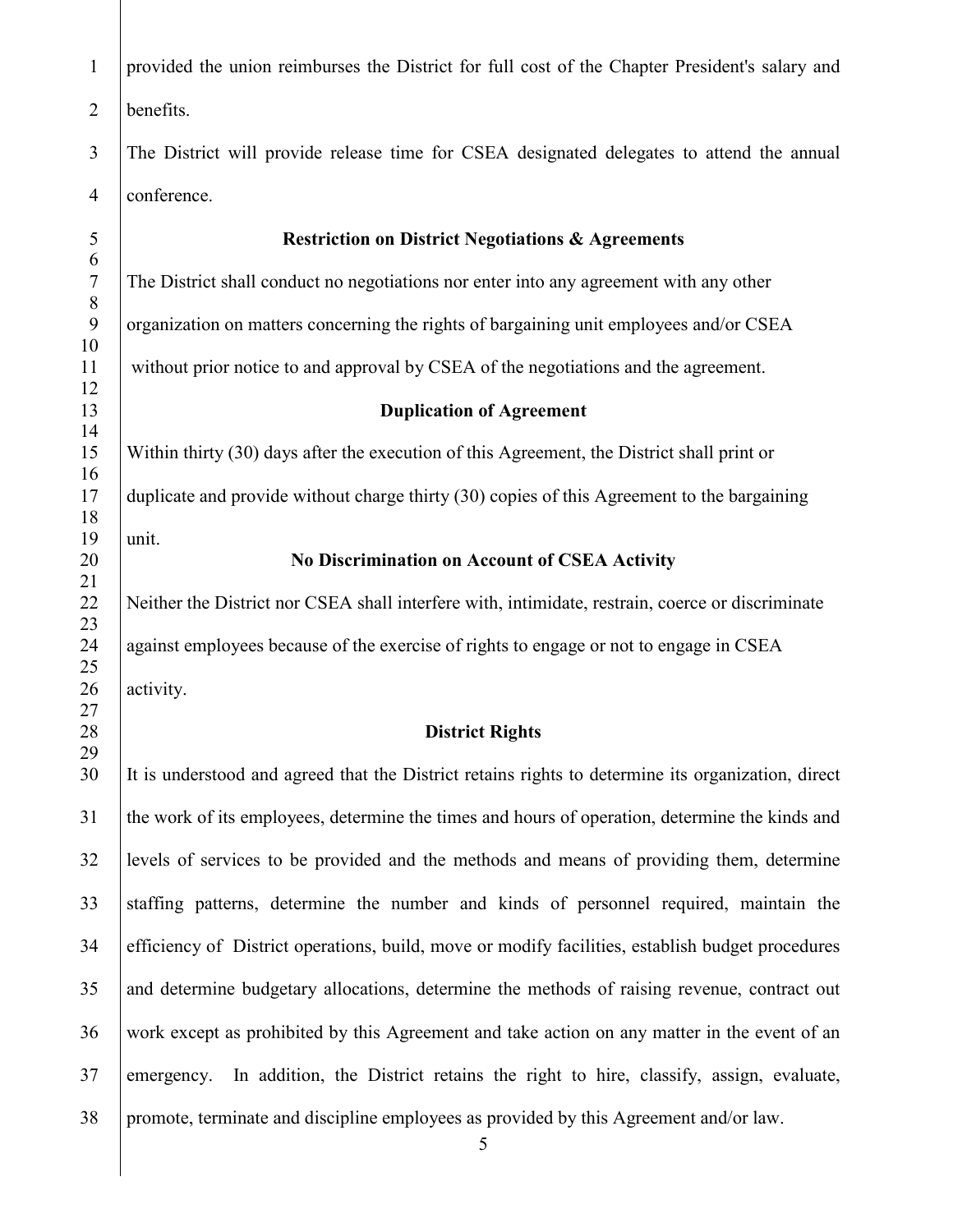| $\mathbf{1}$   | The exercise of the foregoing rights, authority, duties and responsibilities by the District, the  |
|----------------|----------------------------------------------------------------------------------------------------|
| $\overline{2}$ | adoption of policies, rules, regulations and practices in furtherance hereof, and the use of       |
| 3              | judgment and discretion in connection therewith, shall be limited only by the specific and         |
| $\overline{4}$ | express terms of this Agreement; and then only to the extent such specific and express terms       |
| 5              | are in conformance with the law.                                                                   |
| 6              | The District retains its right to amend, modify or rescind policies and practices referred to in   |
| $\tau$         | this Agreement in cases of emergency.*                                                             |
| 8              | *An emergency is defined as a sudden or unexpected occurrence which calls for immediate            |
| 9              | action to avert a clear and present danger to the lives, safety or health of students or staff or  |
| 10             | District property.                                                                                 |
| 11             | <b>Departure from Work Site</b>                                                                    |
| 12<br>13       | CSEA representative shall notify their supervisors prior to departure from the work site, or as    |
|                |                                                                                                    |
| 14             | soon as known, when representing bargaining unit members.                                          |
| 15             |                                                                                                    |
| 16<br>17       | <b>ARTICLE V. WORKING HOURS</b>                                                                    |
| 18             | <b>Work Week</b>                                                                                   |
| 19             |                                                                                                    |
| 20             | The normal work week shall consist of forty (40) hours of work. The workday shall be eight         |
| 21             | (8) hours. The Board may employ persons for lesser periods of time, as required by specific        |
| 22<br>23       |                                                                                                    |
| 24             | positions.                                                                                         |
| 25             |                                                                                                    |
| 26             | <b>Rest Periods</b>                                                                                |
| 27<br>28       | The supervisor shall authorize rest periods of fifteen (15) minutes which, insofar as practicable, |
| 29             | shall be in the middle of each work period and shall be based on the total hours worked daily at   |
| 30             | the rate of fifteen $(15)$ minutes per four $(4)$ consecutive hours or major fraction.             |
| 31             | However, a rest period need not be authorized for employees whose daily work time is less          |
| 32             | than three and one-half $(3-1/2)$ hours. Authorized rest period time shall be counted as hours of  |
| 33             | work of which there shall be no deduction in pay.<br>6                                             |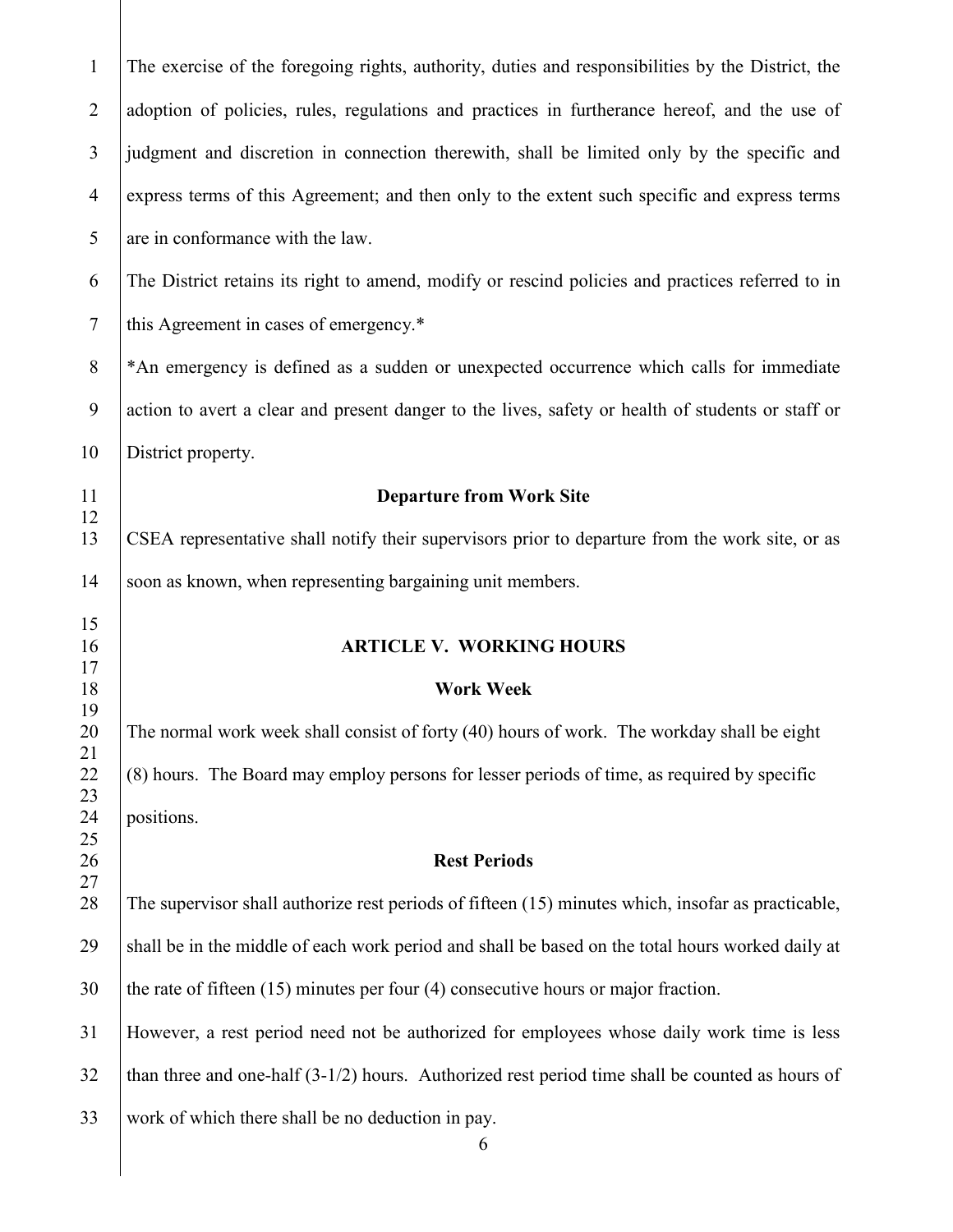#### **Overtime**

 Overtime is permitted when required and authorized. No one shall require an employee to work overtime unless it is authorized and compensable. Such overtime shall be approved and reported according to procedures established by the District. No full-time employee shall work during the period Monday through Friday more than a total of eight (8) hours beyond his/her regular assigned time, nor more than twenty (20) hours overtime a calendar week except with 8 the approval of the Assistant Superintendent for Business or his/her designee. Time limitations do not apply to overtime caused by extraordinary emergencies such as fire, flood, earthquake, 10 or danger to life or property; or to work upon public, military, or naval works or defenses in time of war, as set forth in Section 17, Article XX, of the State Constitution.

 The District shall provide compensation or compensatory time off at a rate equal to one and one-half (1-1/2) times the regular rate of pay for unit members designated by the District and authorized to perform such overtime. Overtime is any time required to be worked in excess of eight (8) hours in any one workday or any time in excess of forty (40) hours in any calendar week. This provision does not apply to unit members whose regular workday is less than eight  $17 \mid (8)$  hours or whose work week is less than forty (40) hours. For the purpose of computing the number of hours worked, time during which the unit member is excused from work because of holidays, sick leave, vacation, compensated time off or other paid leaves of absence shall be 20 considered as time worked by the unit member. Notwithstanding the above, the work week for 21 any unit member having an average workday of four  $(4)$  hours or more during the work week 22 shall consist of no more than five  $(5)$  consecutive working days. Such an employee shall be 23 compensated for any work required to be performed on the sixth (6th) and seventh (7th) day 24 following the commencement of the work week at a rate equal to one and one-half  $(1-1/2)$  times the regular rate of pay of the employee designated by the District and authorized to 26 perform the work.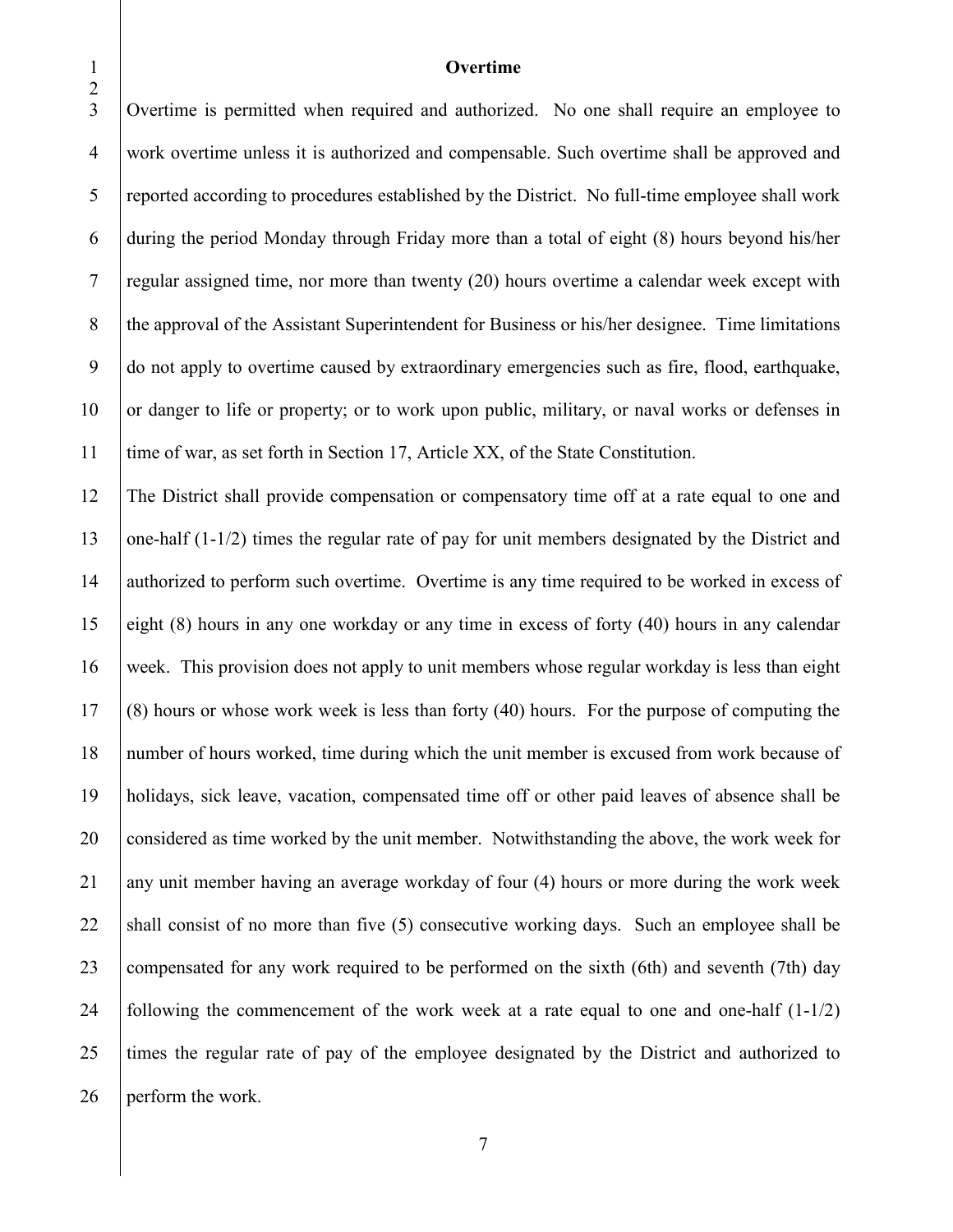Employees who perform authorized work on days declared to be holidays shall receive 2 compensation at a rate of time and one-half  $(1/2)$  of their regular rate of pay in addition to the regular pay received for the holiday.

 For the purpose of computing the number of hours worked, time during which an employee is excused from work because of holidays, sick leave, vacation, compensating time off or other | paid leave of absence shall be considered as time worked by the employee.

7 | A conscientious effort will be made to distribute any required overtime as equally as is practicable among employees in the bargaining unit by classification and skill requirements.

 **Compensatory Time** 

### Compensatory time shall be taken within twelve (12) months of the date on which it was 13 earned, beginning July 1, 2022. Any compensatory time accrued prior to July 1, 2022 is not subject to this provision and may remain on the books. The District shall pay 17 the employee for such time at the appropriate overtime rate, based on the employee's current rate of pay. Compensatory time off may be taken in increments of one- 21 | half  $(1/2)$  hour or more with the approval of the responsible administrator. The District shall 23 provide compensation or compensatory time off at a rate equal to one and one-half  $(1-1/2)$  25 times the regular rate of pay for unit members designated by the District and authorized to 27 | perform such overtime. (Refer to Exhibit F)

#### **Call-In/Call-Back Time**

 Any employee called back to work at a time when the employee is not scheduled to work shall receive a minimum of two (2) hours pay at the overtime rate of pay.

 Any employee called back to work after completion of his/her regular assignment shall be compensated for at least two (2) hours of work at the overtime rate, regardless of the actual time worked that day.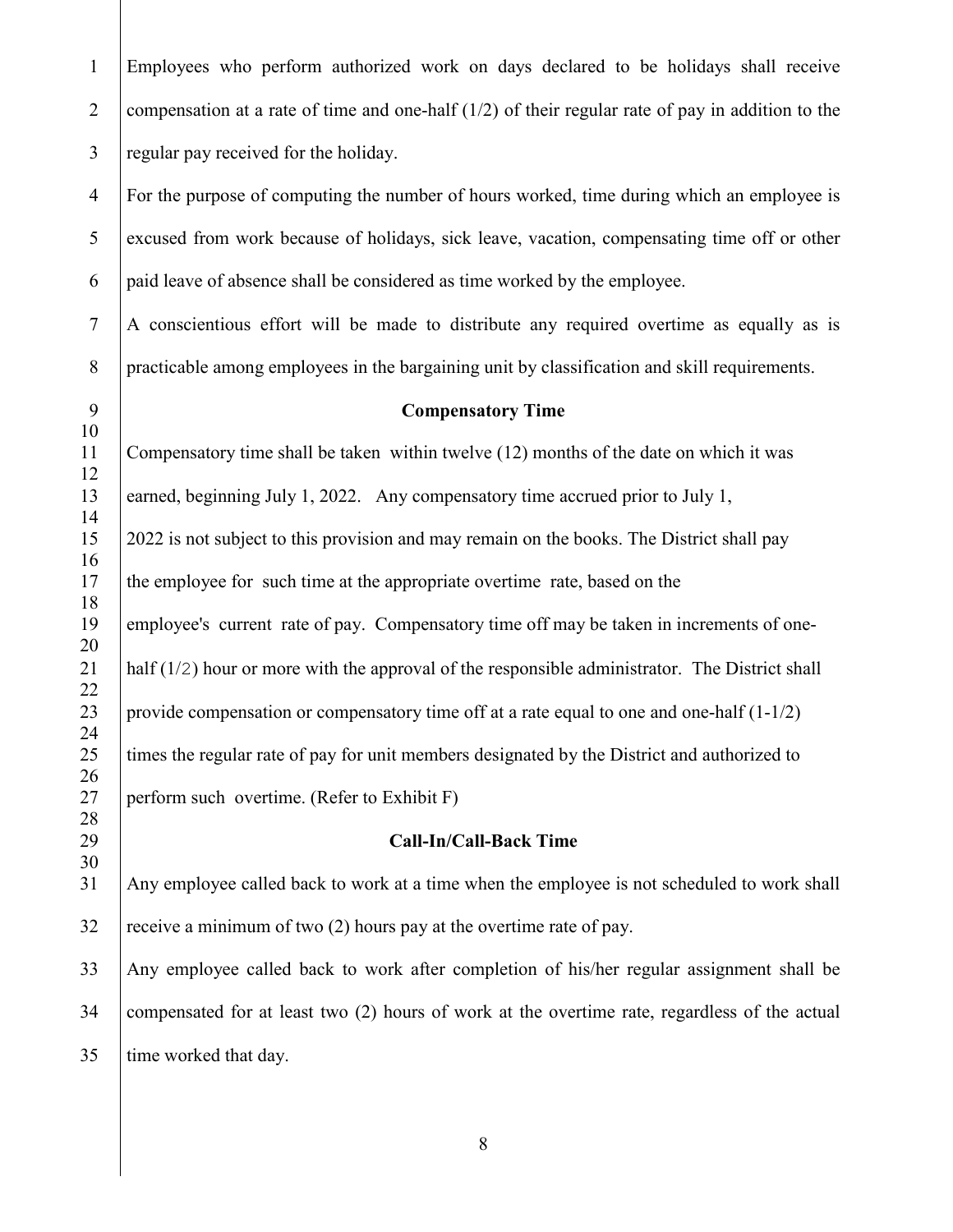Any employee asked to be on call on a non-work day shall receive a minimum of four (4) 2 hours pay at the overtime rate of pay. A non-work day is defined as a holiday or weekend. A 3 stand-by assignment form must be completed prior to the expected day of service. **ARTICLE VI. COMPENSATION & BENEFITS Benefits** CSEA acknowledges that employee benefits are a significant part of total remuneration. For the 2014-2015 and 2015-2016 school years, beginning October 1, 2014, the District shall 10 annually cover up to a 5% increase with a 50/50 split between district and employee any increase from 5% to 8%. The difference of any increase less than 5% with a 50/50 split between District and employee any increase from 5% to 8% will not be "banked" to cover future years' health benefit cost. The District agrees to pay for health benefit premiums for members of the bargaining unit employed for four (4) or more hours per day subject to the following limitations: The District premium payments for employees hired subsequent to February 1, 1977, for less than eight (8) hours a day shall be proportional to the contribution made by the District for a full-time 18 employee eight (8) hours a day, twelve (12) months a year. Ten (10) month, eight (8) hour 19 employees shall receive paid health benefits on a twelve (12) month basis. Eligible retirees shall receive the same premium contribution as active employees for the medical plan (including prescription) only. Premiums for dental and vision coverage are 22 available to retirees but must be paid  $100\%$  by the retiree. Plans available to eligible retirees 23 shall be priced based upon a tiered rate structure in which a retiree will be able to choose to purchase a plan to cover the retiree only, the retiree plus spouse or single dependent, the retiree plus family coverage. The tiered rate structure will go into effect as soon as practicable **following ratification of this Agreement.**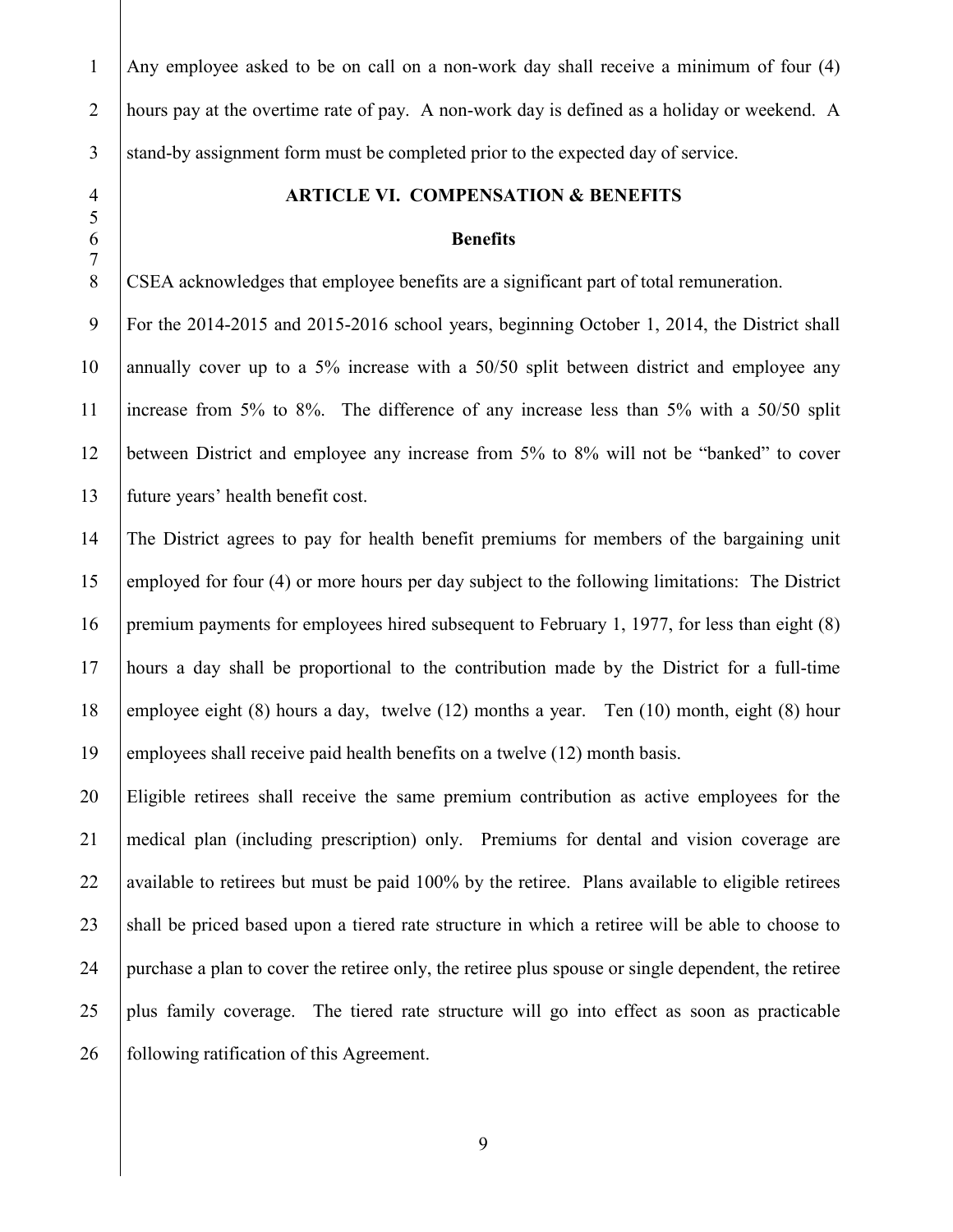Employees are required to make the annual health benefit contribution in the same number of 2 months they receive checks. For employees with at least fifteen (15) years service retiring from district service at 57 years or more, but less than 67 or Medicare eligible, whichever occurs first, the district agrees to pay the health insurance premium, including multiphasic and paid prescription, for the retiring employee and coverable dependents, until the retiring employee reaches age 67 or Medicare eligible, whichever occurs first. Effective July 1, 2010, for employees with at least fifteen (15) years of service retiring from district service at age 57 8 years or more, but less than 67 or Medicare eligible, whichever occurs first years, the District agrees to pay the health insurance premium, including multiphasic and paid prescription, for the retiring employee and coverable dependents, until the retiring employee reaches age 67 or Medicare eligible, whichever occurs first. For an employee with at least fifteen (15) years of 12 service retiring from district service at age 55 to 57, who is certified by PERS as eligible for PERS disability retirement, the District agrees to pay health insurance premium, including multiphasic and paid prescription, for the retiring employee and coverable dependents, until the retiring employee reaches age 67 or Medicare eligible, whichever occurs first. Application 16 shall be made to the District Office at least thirty (30) days prior to retirement. Retirees eligible for District retirement benefits are also entitled to continue vision and dental benefits, provided they provide continuous substitute service sufficient to pay for the coverage. The retiree must perform sufficient substitute service to pay for the premiums through payroll deduction. The District and CSEA understand that in conjunction with the collective bargaining agreement between them, retirees who are eligible for medical benefits and are 22 receiving them at the time this agreement was reached (January 22, 2002), will receive premium payments equal to the full cost of the Prudent Buyer 4 plan. For future retirees, the District will be responsible for paying premiums for the medical plan (including prescription) 25 only in the same amount as the District pays for active employees.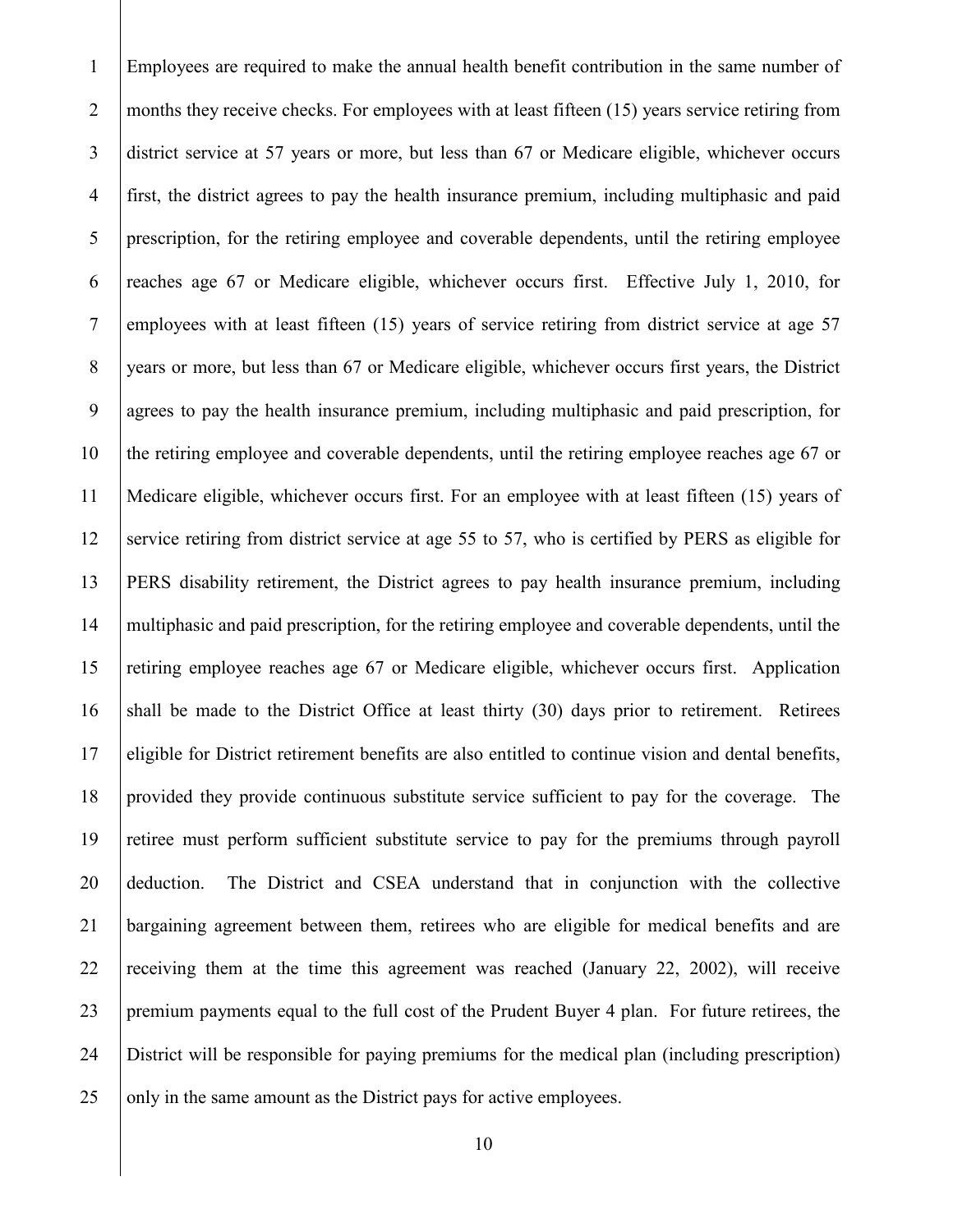| $\mathbf{1}$   | Beginning October 1, 2013, the District shall pay a base plan year contribution of \$895.78                |
|----------------|------------------------------------------------------------------------------------------------------------|
| $\overline{2}$ | monthly plus up to and including an 8.5% increase in said contribution for hospitalization and             |
| $\overline{3}$ | accident, including prescription, multiphasic, vision and dental and term life insurance                   |
| $\overline{4}$ | coverage up to \$50,000 through group plans offered by a mutually agreed upon provider. Any                |
| 5              | increase above the 8.5% increase will be paid by the unit member. When any plan increases                  |
| 6              | less than 8.5% in a given year, the difference will not be "banked" to cover future years' health          |
| $\tau$         | benefit cost. The District will annually cover up to an 8.5% increase on the prior year's base.            |
| $\, 8$         | *A benefit plan year is defined as October 1 through September 30.                                         |
| 9<br>10        | <b>Early Retirement Notification Incentive</b>                                                             |
| 11<br>12       | A unit member who notifies the district HR department in writing no later than March 15 <sup>th</sup> that |
| 13             | he/she will retire through CAL PERS shall receive an incentive bonus added to his/her June                 |
| 14             | pay warrant. Bonus amounts will be adjusted by months/hours worked per single highest                      |
| 15             | contract at retirement                                                                                     |
| 16             | 12 Month Employee (8 hours a day)- \$1500.00                                                               |
| 17             | 9 -11 Month Employee- $(8 \text{ hours a day}) - $1000.00$                                                 |
| 18             | 9 - 10 Month Employee – $(6 + \text{hours per day}) - $500.00$                                             |
| 19             | 9 - 10 Month Employee $-$ \$250.00                                                                         |
| 20             | <b>Golden Handshake</b>                                                                                    |
| 21<br>22<br>23 | The District will provide for golden handshakes pursuant to the PERS procedures for the first              |
| 24<br>25       | and third years of the agreement. The District will consult with CSEA on the dates for the                 |
| 26             | window period.                                                                                             |
| 27<br>28       | <b>Salary Schedule</b>                                                                                     |
| 29             |                                                                                                            |
| 30             | See Exhibit "C" page 76 for a copy of the current salary schedule.                                         |
| 31             | <b>Salary</b>                                                                                              |
|                |                                                                                                            |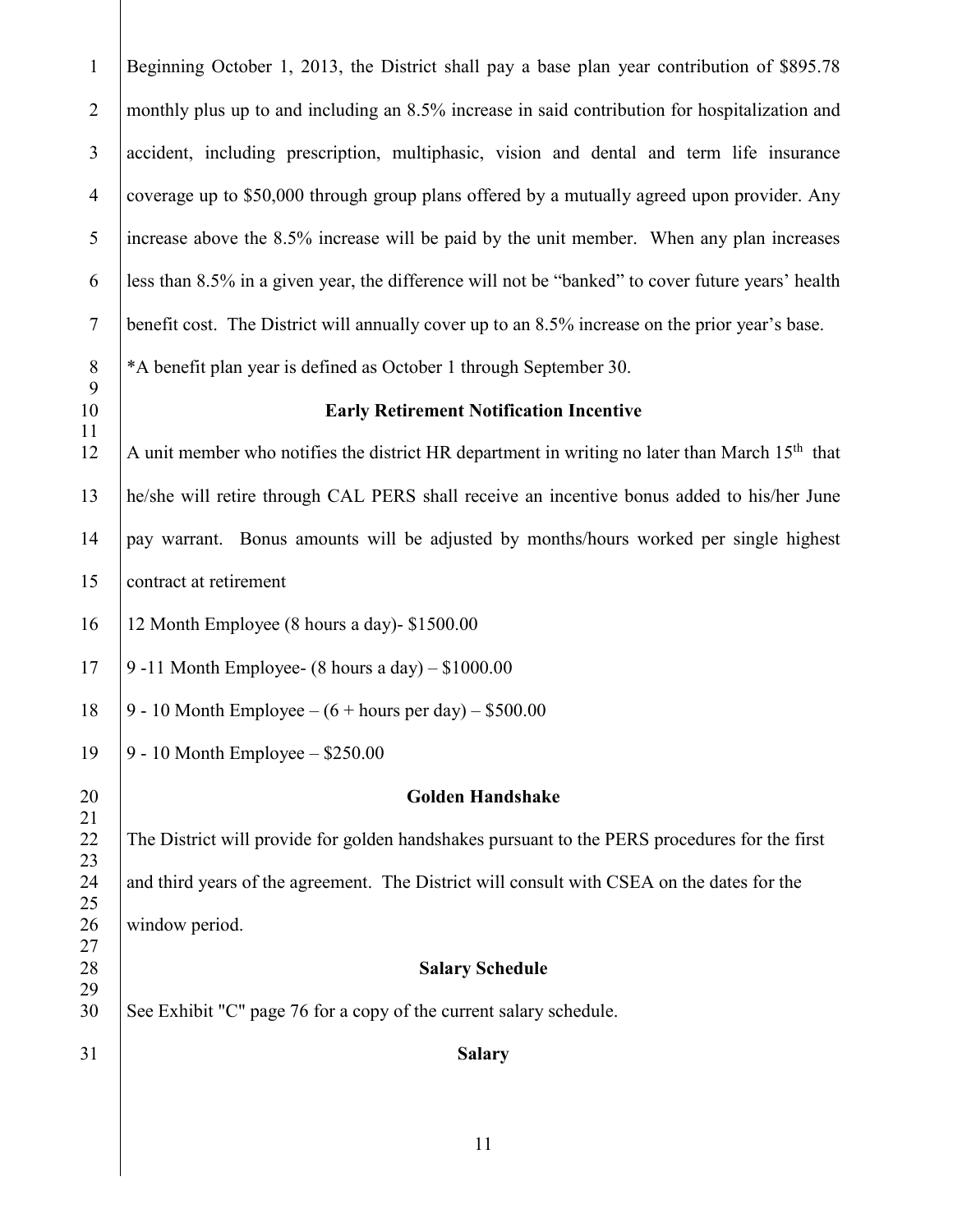| $\mathbf{1}$                     | Salary increases as they occur shall be calculated at the base rate of pay and at the appropriate |
|----------------------------------|---------------------------------------------------------------------------------------------------|
| $\overline{2}$                   | step for each unit member in paid status.                                                         |
| $\mathfrak{Z}$<br>$\overline{4}$ | <b>Application of Salary Schedule</b>                                                             |
| 5                                | <b>Appointments</b>                                                                               |
| 6<br>$\tau$                      | All appointments, promotions and salary increases, shall be recommended by the nominating         |
| $8\,$<br>9                       | authority, certified by the Superintendent or designee and approved by the Board.                 |
| 10                               | <b>Initial Placement</b>                                                                          |
| 11                               | All salary advancements within each class shall not be automatic, but shall be based upon merit   |
| 12                               | and fitness. Any and all advancements shall be contingent on the availability of funds.           |
| 13                               | In most cases new employees shall be appointed at the hiring rate for the class as approved by    |
| 14                               | the Board.                                                                                        |
| 15                               | For Initial Salary Placements due to hiring or promotion, the anniversary date for salary         |
| 16                               | purposes will be the July 1 closest to the date of appointment or promotion. The District will    |
| 17                               | change the anniversary date of current employees to July 1, effective July 1, 1997 in a manner    |
| 18                               | that will not adversely affect them.                                                              |
| 19                               | <b>Step Advancement</b>                                                                           |
| 20                               | Whenever the number for the salary range allocated to a particular class of position is followed  |
| 21                               | by $1, 2, 3, 4$ or higher, such a number refers to the salary range step.                         |
| 22                               | After reasonable effort has been made to obtain employees for a particular class at the           |
| 23                               | minimum rate, employment of individuals who possess special qualifications higher than the        |
| 24                               | minimum qualifications prescribed for the particular class may be authorized by the Assistant     |
| 25                               | Superintendent of Human Resources at Step 2, 3 or 4 of the salary range for that class. The       |
| 26                               | Assistant Superintendent of Human Resources shall provide the Superintendent with an              |
| 27                               | evaluation of the qualifications of each such individual.                                         |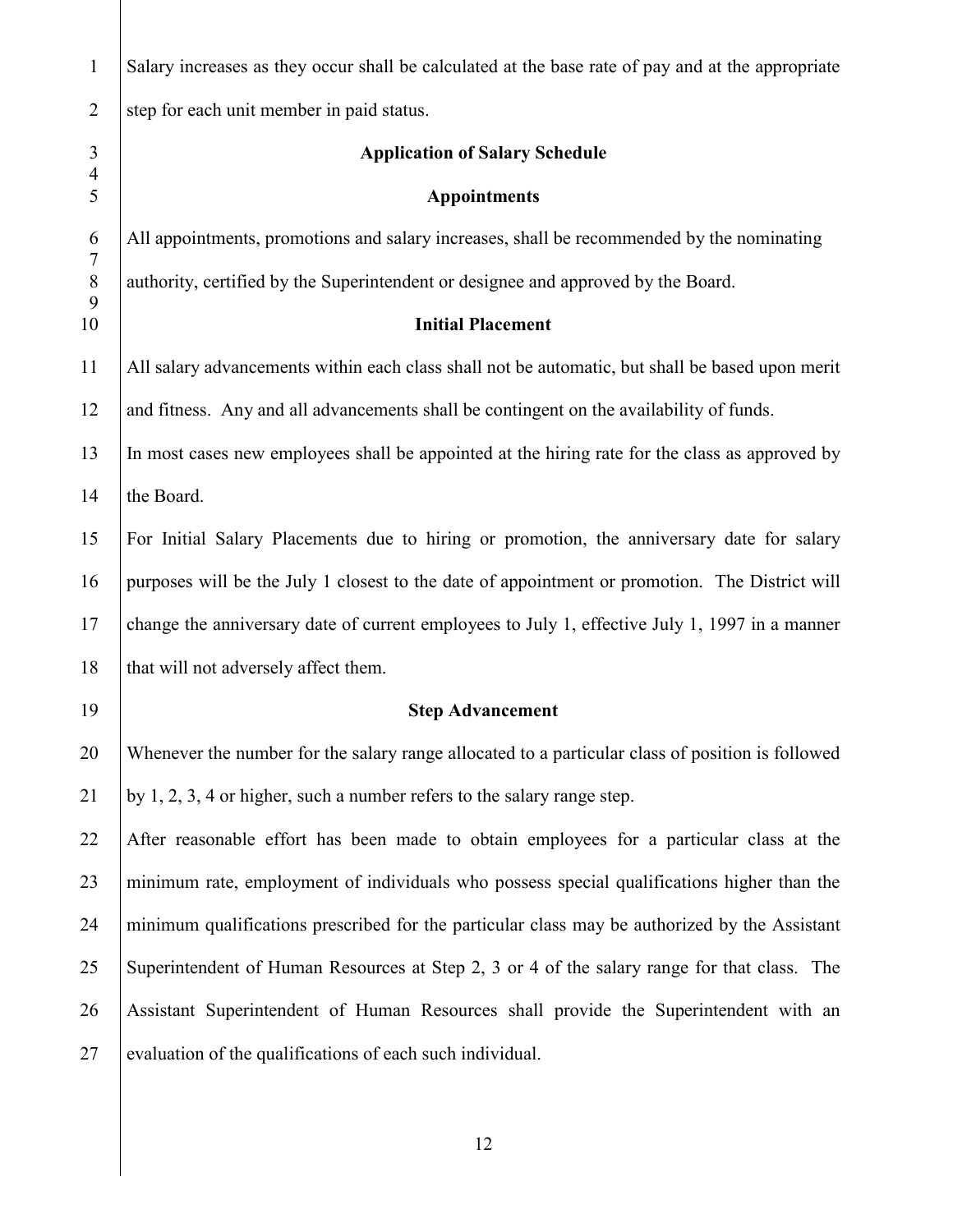Any full-time or continuing part-time employee who has resigned in good standing and who is 2 re-employed on a full-time or continuing part-time basis in the same class or a closely related class in the same salary range or in a lower salary range, within one (1) year after his/her resignation, may upon approval by the Superintendent or designee, be paid in the appropriate 5 salary range at the salary step at which he/she was paid at the time of resignation.

#### **Salary on Promotion**

 When implementing the salary placement for a promoted employee, the employee shall be 8 placed on the lowest step of the new range that provides for a salary increase to be no less than 4%. The employee shall receive annual regular step increases up to the longevity steps. After initial placement, an employee who is eligible for longevity step increases due to years of District service shall receive one longevity step increase per year until he/she reaches the appropriate step for years of District service.

#### **Anniversary Dates**

 Each permanent employee shall have an annual anniversary date of July 1, for purposes of 15 salary range and step placement.

 Employees who are serving a probationary period will have a July 1st anniversary date 17 regardless of which month the probationary period is completed.

 Whenever the effective date of employment, re-employment or promotion is the first working day of a calendar month, it shall be treated, for the purposes of this subsection, in the same manner as the first calendar day of the same month.

 Members of the "Restricted Class" upon appointment to the regular classified service shall have their total seniority counted from the original date of employment in the "Restricted" position even though he continues to serve in a "Restricted" position.

#### **Placement When Demoted**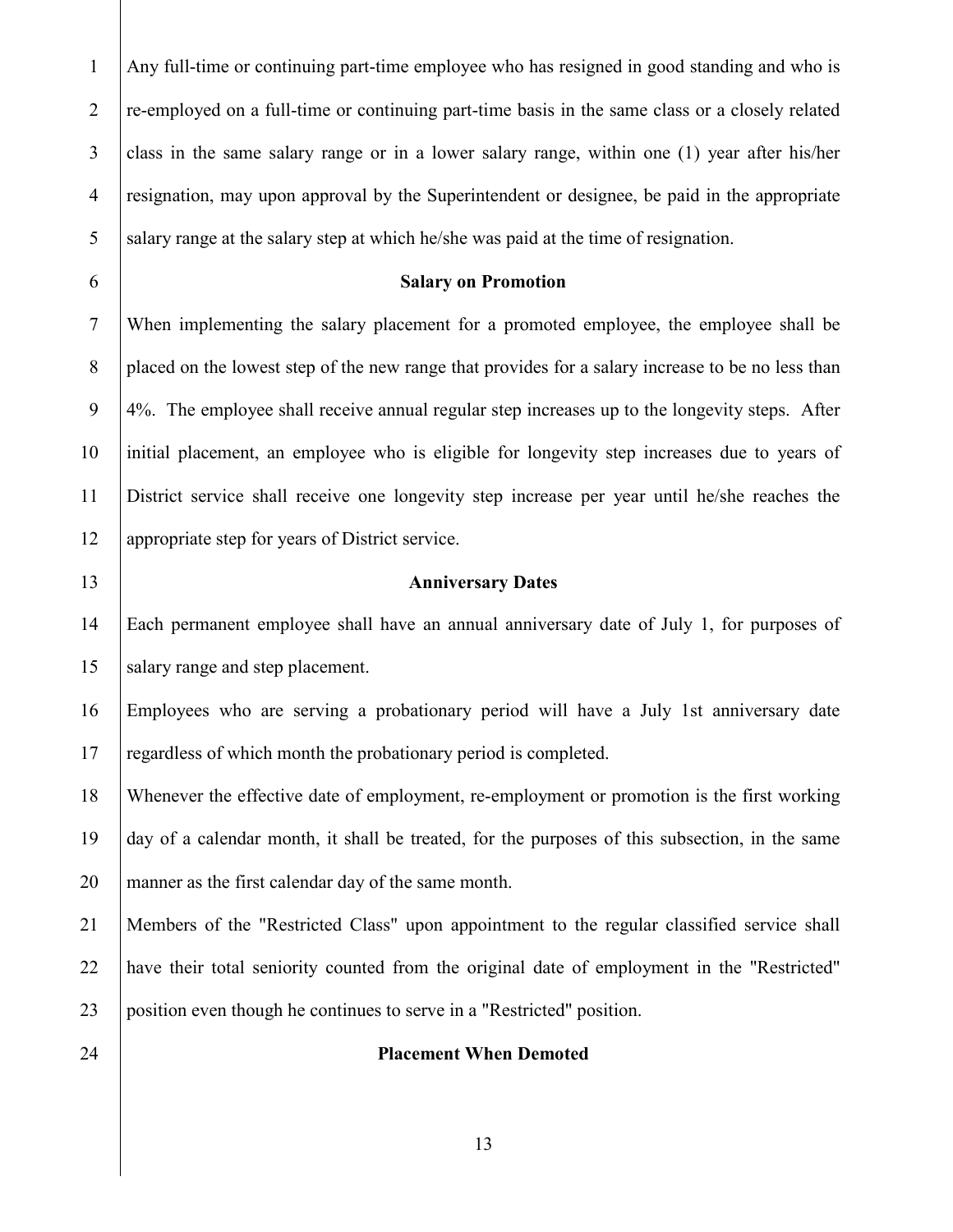1 An employee who accepts a voluntary demotion shall be placed on the step of the range of the 2 lower class equal to or next lower than the rate earned in the higher class.

 Should an employee's position be abolished through reorganization and should this position have a salary range less than that paid the original position held by the employee, the employee may request a voluntary demotion to the new class and be "Y" rated at employee's current 6 salary, provided employee has been with the District three  $(3)$  years or more.

8 | Payroll Errors:

#### **Pay & Allowances**

 Whenever it is determined that an error has been made in the calculations or reporting of any bargaining unit employee's salary, within five (5) working days following such determination, 14 the District shall provide the employee with a statement of the correction and a supplemental payment, if required or the employee shall reimburse the District for any overpayment of 18 Salary. In cases of financial hardship, a mutually agreed repayment schedule will be utilized.

#### **Working Out of Class: Compensation**

 A qualified bargaining unit employee may be temporarily required to perform duties inconsistent with those normally assigned to the employee. Salary adjustment shall be made upward for the entire period he/she is required to work out of classification if he/she exceeds  $\parallel$  five (5) working days within a 15-calendar-day period working out of his/her classification. Classified employees who provide long-term substitute service in a higher position will 32 receive compensation in the salary range of the higher position at the same step of their 34 current position. Long-term substitute service shall be defined as not less than five (5) full days, of not less than 8 hours per day, of service. On the sixth  $(6<sup>th</sup>)$  day of consecutive service, 38 the salary will be at the higher range and retroactive to the first day of substitute service in this position. For example, if the regular custodian who is at step 3 of their pay range provides long term substitute service they will be compensated at step 3 of the range of the Head Custodian position. Or if a person in a clerical position works as a Secretary IV when they are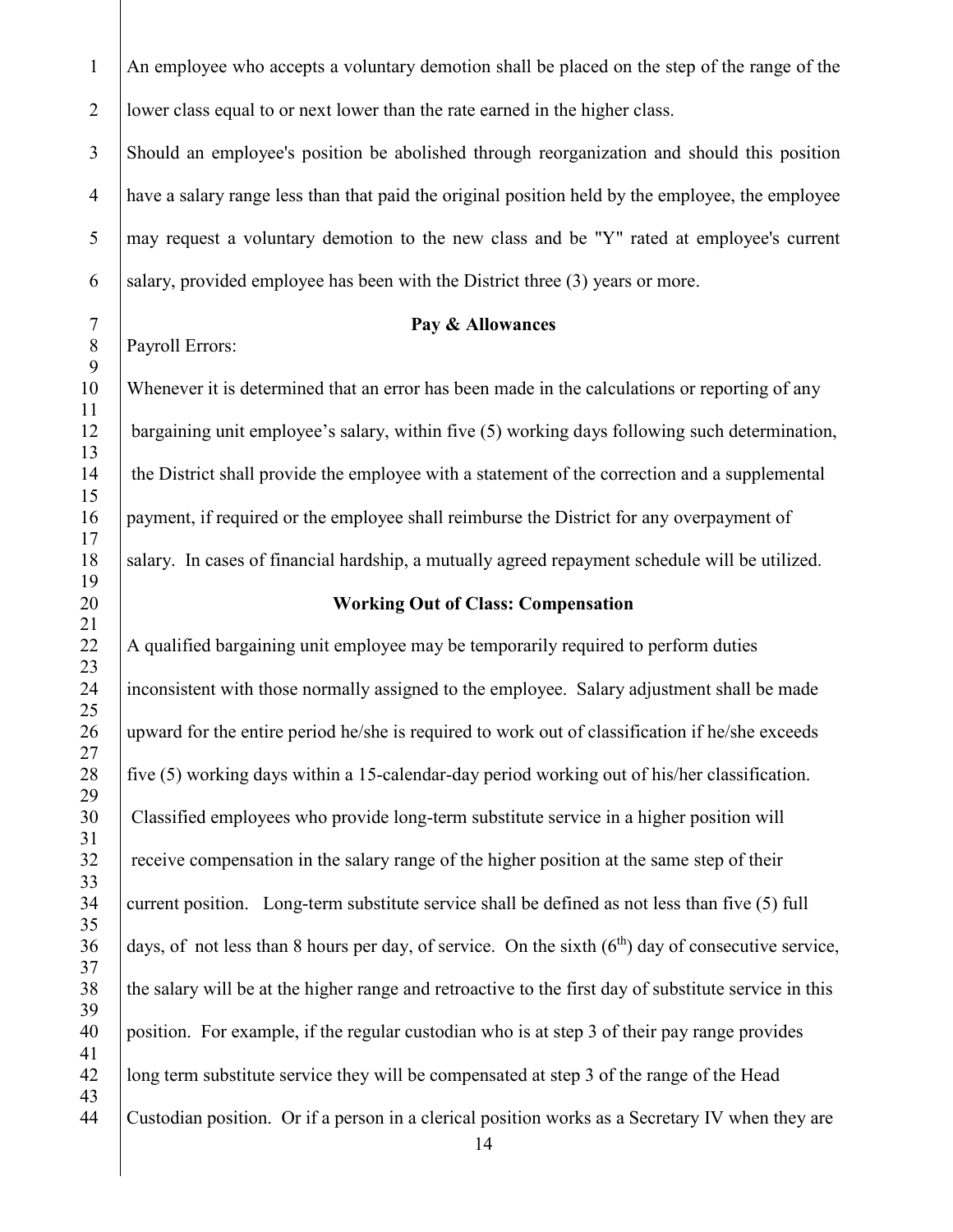2 a Secretary II at step 3 they will be compensated at the step 3 at the range of a Secretary IV.

#### **Mileage and Other Travel Expenses**

 Bargaining unit employees shall be reimbursed for necessary mileage and travel expenses as provided by Board policy.

# **ARTICLE VII. PROFESSIONAL GROWTH PLAN FOR CLASSIFIED PERSONNEL Introduction**

 Classified employees constitute a significant portion of the total school system staff. Their performance (as support staff) is essential to the efficient and economical operation of the District. We endeavor to employ the best-qualified persons available for all positions; we encourage each employee to attain higher levels of performance; we believe it to be in the best interests of the District to encourage classified personnel to engage in continuous, purposeful educational study and activities designed to elevate or update one's skills and knowledge. A professional growth program is beneficial to the District, the employees, the students and the **community**.

#### **Philosophy**

 The classified professional growth program is designed to: (1) assist the classified employee in 24 acquiring the knowledge and skills needed to do his /her job; (2) promote safe work 26 practices and procedures; (3) provide employees with opportunities to learn better and more efficient ways to do the job; (4) stimulate the employees to maintain higher levels of productivity and job effectiveness. **Professional Growth Committee** A "Professional Growth Committee shall be formed to promote the program.

Membership (of the "Committee")

The Committee shall consist of three (3) members.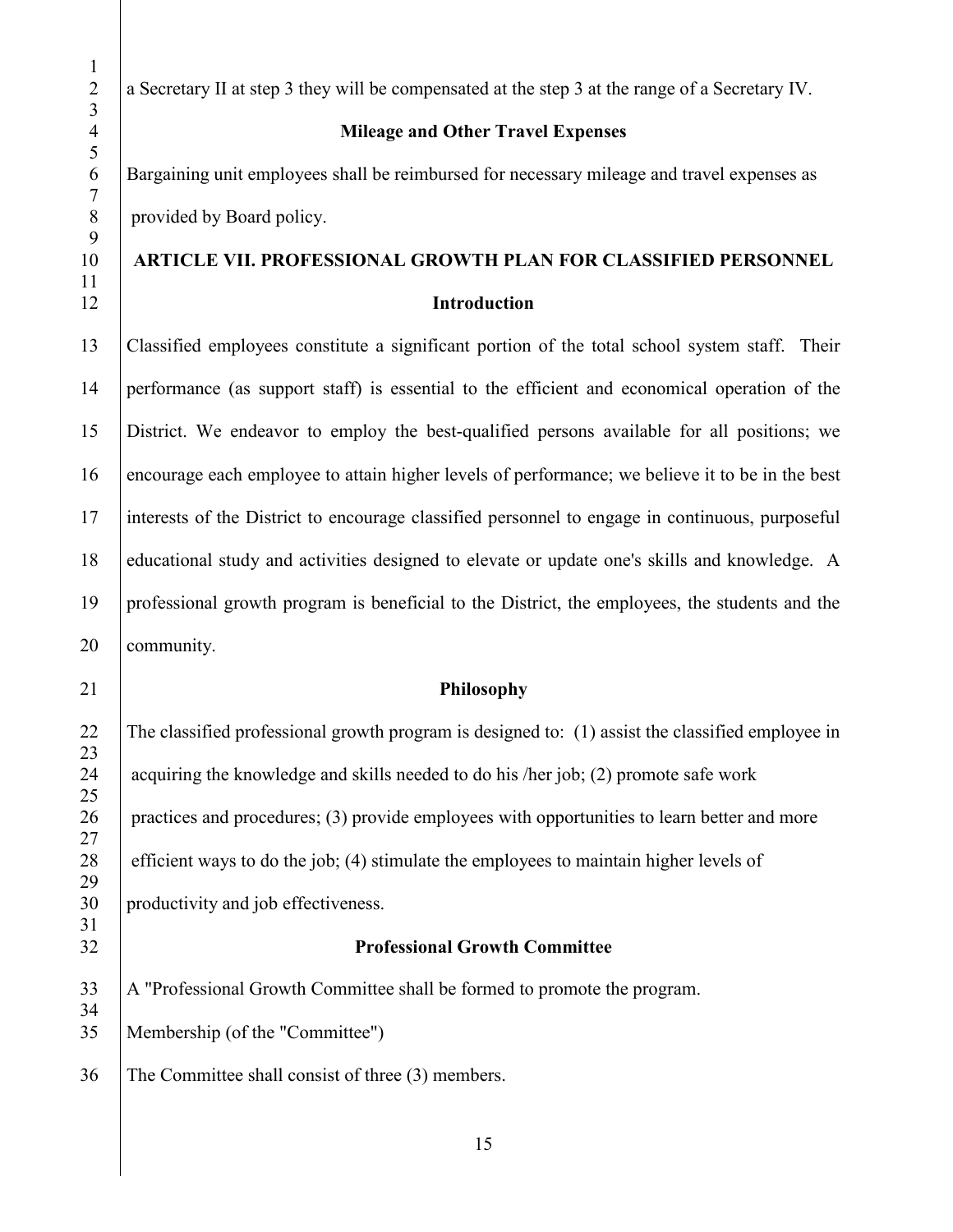| $\mathbf{1}$   | Committee members should be permanent classified and chosen by a majority vote of fellow      |
|----------------|-----------------------------------------------------------------------------------------------|
| $\overline{2}$ | employees in their classification.                                                            |
| 3              | The Committee chairperson shall be elected each year by the Committee members.                |
| $\overline{4}$ | <b>Terms of Office</b>                                                                        |
| 5              | Elected members will serve two-year terms.                                                    |
| 6              | Members may be elected to succeed themselves, but not for more than one additional term of    |
| 7              | two years (four years total).                                                                 |
| 8              | Vacancies                                                                                     |
| 9              | When a vacancy occurs, a special election may be held. One so elected shall remain in office  |
| 10             | for the balance of the unexpired term.                                                        |
| 11             | Duties and Functions of the Committee are to:                                                 |
| 12             | Elect a chairperson and vice-chairperson each year from among the Committee members.          |
| 13             | Evaluate policies and procedures for the professional growth program and recommend            |
| 14             | revisions when necessary.                                                                     |
| 15             | The Committee shall establish a meeting schedule and procedures for conducting committee      |
| 16             | business. (A minimum of four meetings per year).                                              |
| 17             | Assist in assessing the educational needs of classified personnel in the various job          |
| 18             | classifications.                                                                              |
| 19             | Establish criteria for the approval or disapproval of educational activities.                 |
| 20             | Act on all applications for any "professional growth" increments or for course approval which |
| 21             | come before the Committee.                                                                    |
| 22             | <b>Parliamentary Procedure</b>                                                                |
| 23             | Meetings of the group should be conducted in accordance with the latest edition of Robert's   |
| 24             | Rules of Order.                                                                               |
| 25             | <b>Eligibility/Professional Growth Increments</b>                                             |
|                | 16                                                                                            |
|                |                                                                                               |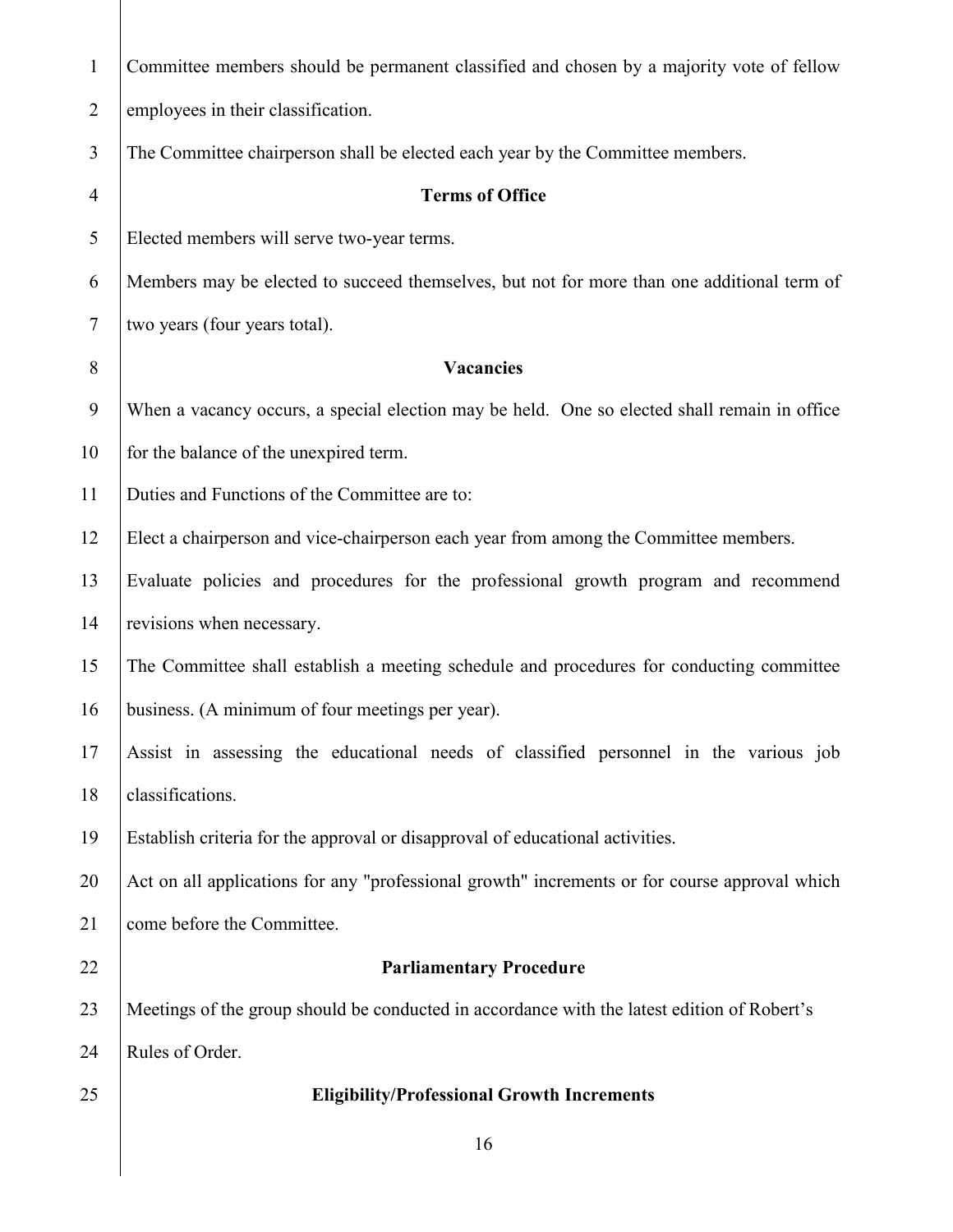| $\mathbf{1}$   | Classified personnel (*except as noted below) are eligible to earn professional growth           |
|----------------|--------------------------------------------------------------------------------------------------|
| $\overline{2}$ | increments. *Substitute personnel, Temporary and short-term employees, students employed at      |
| 3              | hourly student salary rates, and/or professional experts employed on a temporary basis (e.g.,    |
| $\overline{4}$ | consultants)                                                                                     |
| 5              | Increments are fixed at the rate of \$15.00 per month for each month worked and proportional     |
| 6              | to the hours per day, months per year.                                                           |
| $\tau$         | Increment Payment:                                                                               |
| 8              | A maximum of ten (10) professional growth increments may be earned by an employee while          |
| 9              | in the district.                                                                                 |
| 10             | Increment(s) will be awarded within thirty days following "proof of credit" received in District |
| 11             | Office.                                                                                          |
| 12             | Professional growth increments shall be paid in equal installments (per payroll procedures).     |
| 13             | Increments are in addition to one's regular salary and are subject to payroll deductions for     |
| 14             | retirement, social security, withholding tax and time off with loss of salary, etc.              |
| 15             | One or more increments may be granted to an employee in any given year.                          |
| 16             |                                                                                                  |
| 17             | <b>Earning of Professional Growth Increments</b>                                                 |
| 18             | General                                                                                          |
| 19             | Any classified employee may take training and self-improvement courses on his/her own            |
| 20             | initiative. Such training may only be considered applicable to a professional growth increment   |
| 21             | if it follows this procedure and is "passed" by the Committee.                                   |
| 22             | Six semester units equal one professional growth increment and must be verified by transcripts   |
| 23             | and may be earned through: Credit courses, including correspondence courses, taken from a        |
| 24             |                                                                                                  |
|                | college, university, accredited trade or business school. College courses designated as          |
| 25             | continuing education, district-directed courses, workshops, seminars, district sponsored in-     |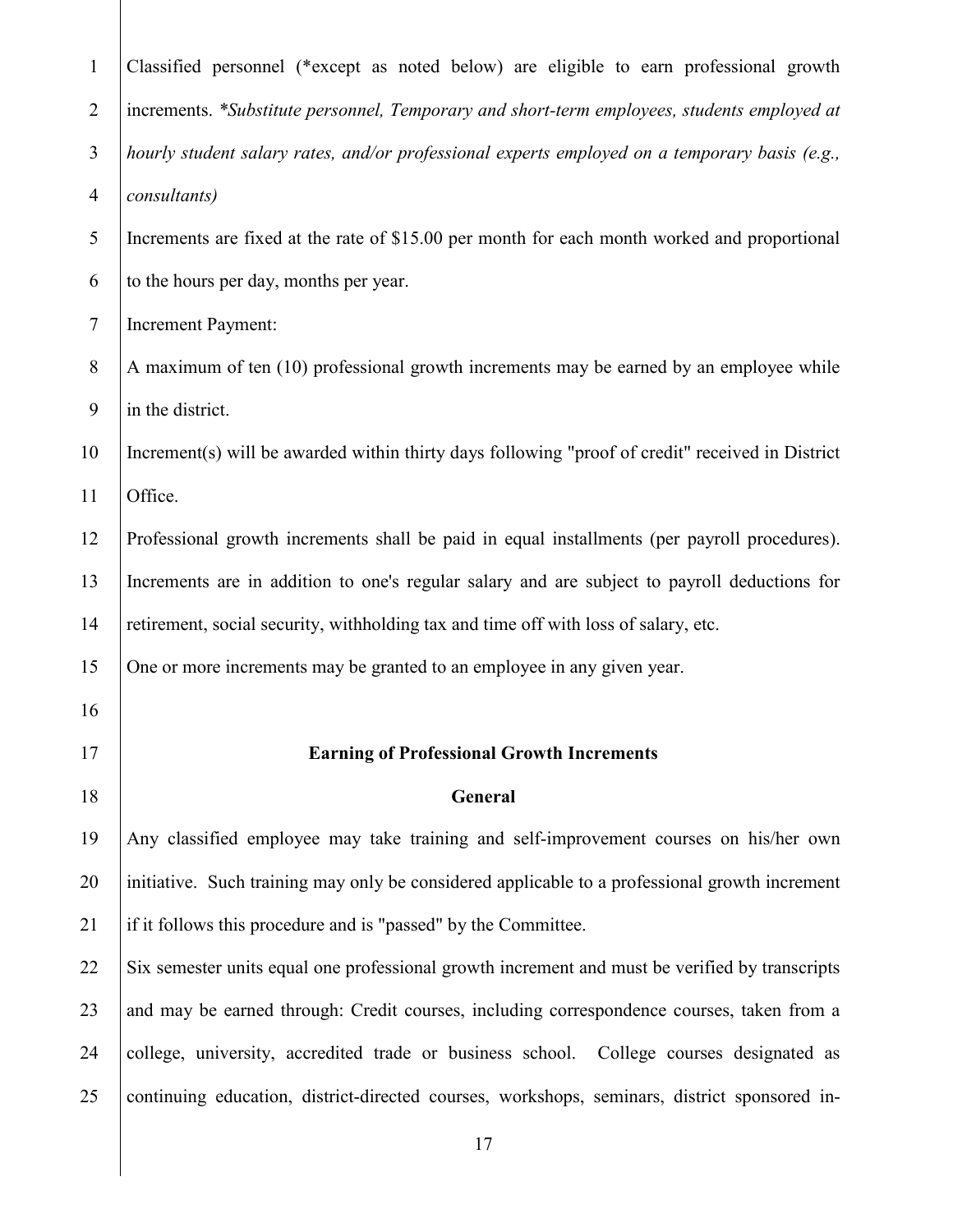| $\mathbf{1}$   | service education activities (approved for increments), planned travel/study programs approved   |
|----------------|--------------------------------------------------------------------------------------------------|
| $\overline{2}$ | by the Committee; approval must be obtained in advance or the plan of study and travel.          |
| 3              | Other educational activities that are sponsored by professional or business organizations        |
| $\overline{4}$ | (approved by the Committee).                                                                     |
| 5              | Each course must meet the minimum number of "contract hours" for credit; (i.e. 15 hours per      |
| 6              | semester unit). Credit equaling less than 1/2 semester unit (for 7 1/2 hours of class time) may  |
| $\tau$         | be combined to meet the minimum requirement (on approval of the Committee).                      |
| 8              | Courses may not be repeated for increment credit.                                                |
| 9              | <b>Credit Upon Reemployment</b>                                                                  |
| 10<br>11       | If a classified employee being paid professional growth increments leaves the District and is    |
| 12<br>13       | subsequently re-employed within 39 months in a classified position, he/she shall be entitled the |
| 14<br>15       | increments to which he/she was previously entitled.                                              |
| 16             | <b>Appeals</b>                                                                                   |
| 17<br>18       | The following will be observed for appeals: (1) the individual must submit reasons in writing    |
| 19<br>20       | to the Professional Growth committee; if the appeal is unsuccessful, an appeal may be made to    |
| 21<br>22       | the Superintendent (in writing). The Superintendent's decision on the appeal will be final.      |
| 23             | <b>Responsibilities</b>                                                                          |
| 24             | In order to qualify for any professional growth increment, it shall be the responsibility of the |
| 25             | classified employee to:                                                                          |
| 26             | Submit evidence in writing to the Committee.                                                     |
| 27             | Receive approval for professional growth activities from the Professional Growth                 |
| 28             | committee.                                                                                       |
| 29             | Submit transcripts or grade slips which verify that the fifteen semester units of course         |
| 30             | work and/or other professional activities were satisfactorily completed; that is, that a         |
| 31             | grade of "C" or better or of "pass" was received in each.                                        |
|                | 18                                                                                               |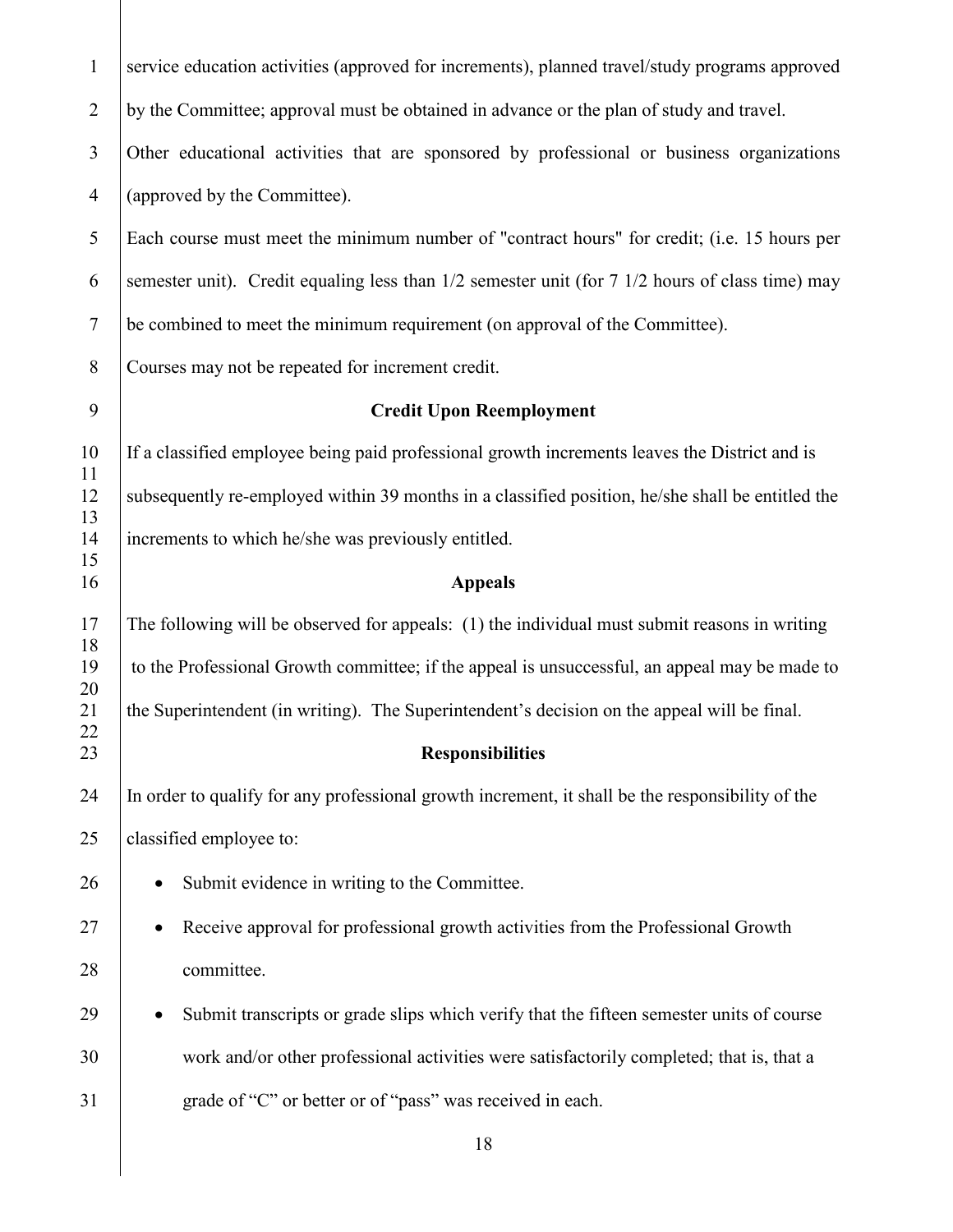3 Unit members serving in twelve (12) months positions in a year round schedule, moving to a traditional schedule, will receive payment for a salary on an eleven (11) month basis after the change. These employees may, at their discretion, participate in a phase-in program, which 9 applies the adjustment to their pay over a twelve (12) month period for the first year only. This language will only apply if the change affects thirty (30) or less classified employees; if more employees are involved, the District and Association may agree to a similar arrangement. In order for 11 and 12 month employees to receive a check in July, they must work one day in July.

### **Payroll Roster**

20 The Assistant Superintendent of Human Resources shall maintain, in the Human Resources 22 Office, an official roster containing the names and complete employment records of all employees holding positions under the provisions of the Act.

#### **Payroll Audit**

 The Assistant Superintendent of Human Resources shall audit all initial assignments and changes of assignment for all classified personnel and if found to be in accordance with existing law and rules, shall certify the assignment for payment. All changes of assignment, including transfer, change of hours, etc. shall be reported for certification by the Assistant Superintendent of Human Resources. Each payroll time report shall be not only a certification 38 of days and/or hours worked, but also a certification by the employee authorized to sign the 40 time report that all payments thereon authorized are in accordance with the original 42 Certification by the Assistant Superintendent of Human Resources. The Assistant Superintendent of Human Resources shall make periodic audits of all payrolls and if assignments are not in accordance with law and rules, the Assistant Superintendent of Human Resources shall withdraw his/her certification and order payment stopped in accordance with 50 the following procedure: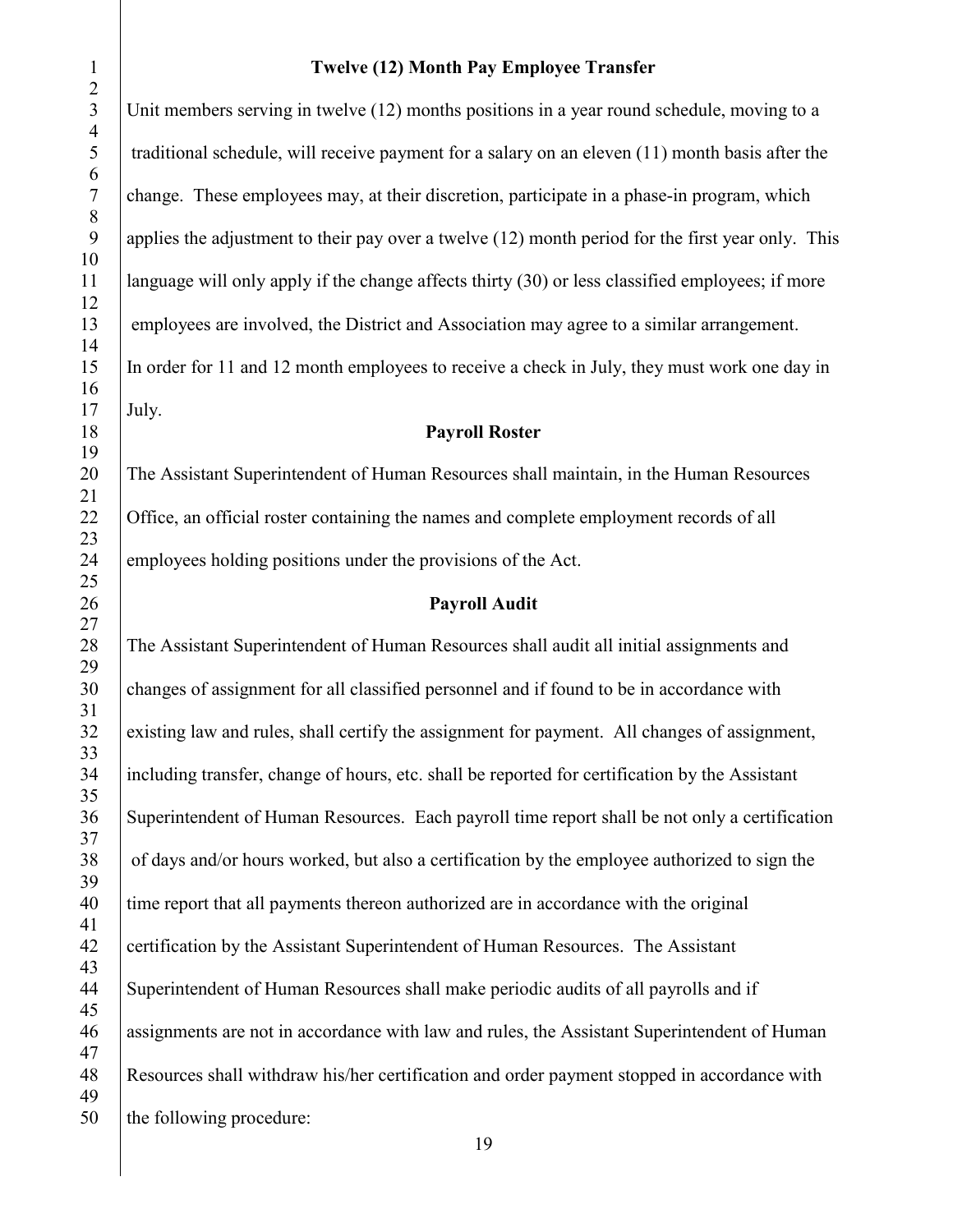| $\mathbf{1}$<br>$\sqrt{2}$            | If, upon examination of a payroll or service report, it is found that any person named thereon   |
|---------------------------------------|--------------------------------------------------------------------------------------------------|
| $\overline{3}$<br>$\overline{4}$<br>5 | has been employed in violation of any provision of the Act or the rules and regulations, notice  |
| 6<br>$\boldsymbol{7}$                 | of such violation shall be made upon such payroll or service report. Such notice shall serve as  |
| $\,8\,$<br>9                          | official notification of the Board of Education and the County offices that the drawing, signing |
| 10<br>11                              | or issuing of any warrant on the Treasurer or other disbursing officer of the county for payment |
| 12<br>13                              | of salary or compensation to such person is unlawful.                                            |
| 14<br>15                              | <b>ARTICLE VIII. PAYMENT OF EMPLOYEES</b>                                                        |
| 16<br>17                              | <b>Time and Manner of Payment</b>                                                                |
| 18                                    | <b>Regular Payroll</b>                                                                           |
| 19<br>20                              | Each regular employee shall be paid once per month on the last working day of the month in       |
| 21<br>22                              | which the employee was in a paid status.                                                         |
| 23                                    |                                                                                                  |
| 24<br>25                              | <b>Approval of Payroll</b>                                                                       |
| 26                                    | The Assistant Superintendent of Human Resources shall cause each payroll to be compared          |
| 27                                    | with the central roster of employees and positions to confirm the following data:                |
| 28                                    | Each employee's name, class and rate of pay;<br>(1)                                              |
| 29                                    | (2)<br>The time worked by each employee;                                                         |
| 30                                    | The proper appointment of each employee in the position in which he is to receive pay.<br>(3)    |
| 31                                    | The Assistant Superintendent of Human Resources shall promptly report any discrepancy to         |
| 32                                    | the Superintendent who shall withhold payment to the employee concerned until a correct          |
| 33                                    | payroll which includes such employee has been approved by the Assistant Superintendent of        |
| 34                                    | Human Resources.                                                                                 |
| 35                                    | The Assistant Superintendent of Human Resources shall approve each payroll by causing            |
| 36                                    | his/her signature to be affixed thereto, thereby approving payment to each employee thereon      |
| 37                                    | for whom he/she has confirmed the data enumerated in this section.                               |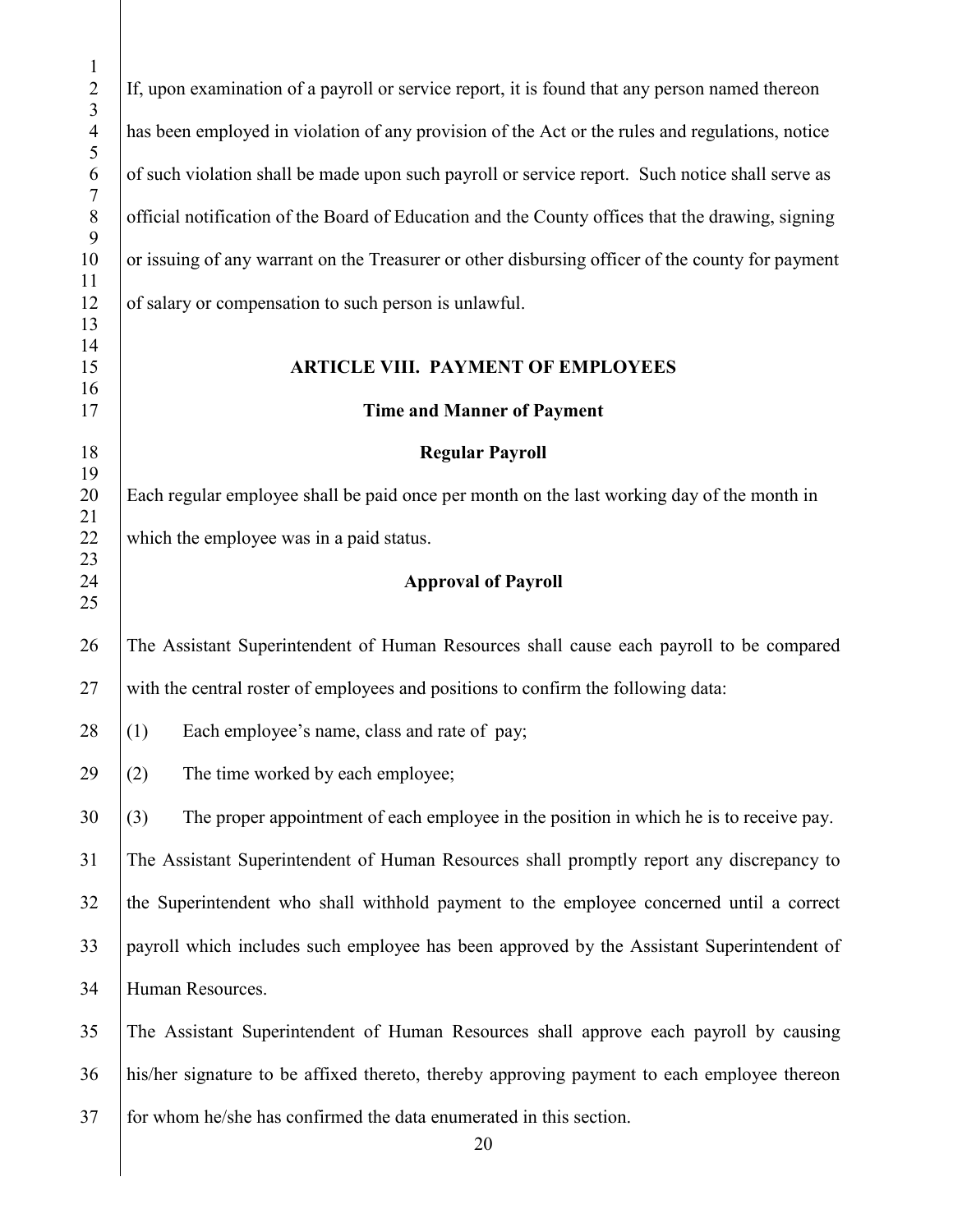Whenever, after his approval of any payroll, the Assistant Superintendent of Human Resources 2 shall learn of an unreported discrepancy or of a separation, an absence, or other information which would reduce the amount to be paid to any employee, he/she shall immediately so inform the Superintendent who will, wherever possible, withhold payment to the employee concerned until a correct payroll which includes such employee has been approved by the Assistant Superintendent of Human Resources.

#### **PAYROLL DEDUCTIONS**

 The District will deduct from the pay of CSEA members and pay to CSEA the normal and 10 regular monthly CSEA membership dues, initiation, and authorized service fees.

 The District shall, upon written authorization from any employee, deduct and make appropriate 12 remittance for insurance premiums, credit union payments or other plans approved by CSEA 13 and the District.

 The District shall not be obligated to put into effect any new, changed or discontinued deduction until the pay period commencing twenty (20) days or more after such submission.

#### **ARTICLE IX. LEAVES**

1. **Bereavement Leave**

 Employees shall be granted a leave with full pay in the event of death of any member of the 19 employee's immediate family. The leave shall be for a period of three (3) days or five (5) 20 days if any travel in excess of 300 miles is necessary. The immediate family is defined as mother, father, grandfather, grandmother or a grandchild of the employee or of the spouse 22 of the employee, and the spouse, son, son-in-law, daughter, daughter-in-law, brother or 23 sister of the employee or any relative living in the immediate household of the employee. 24 Such absence shall not be charged as vacation or sick leave.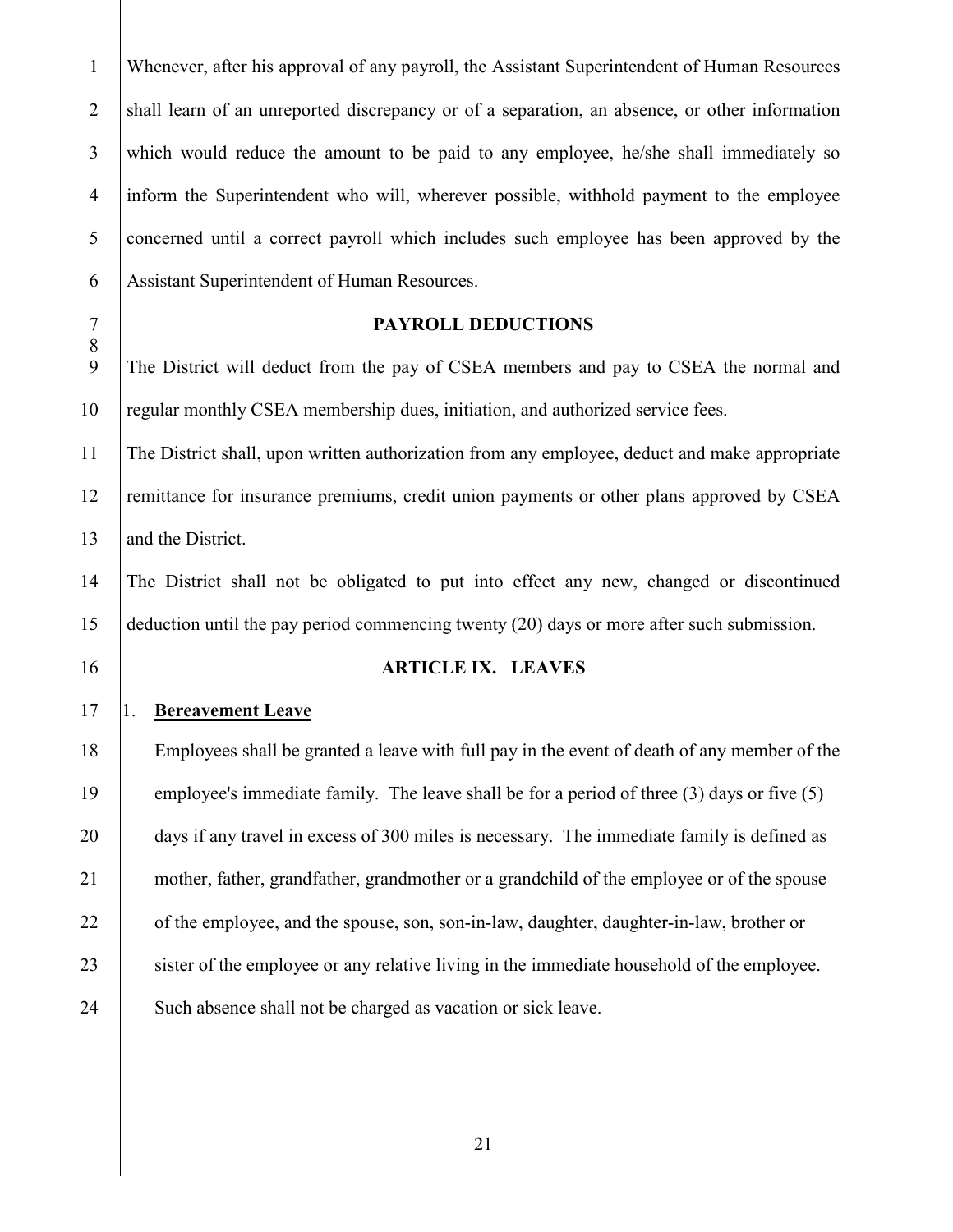#### 2**. Jury Duty**

- 2 A. Any employee summoned for jury duty shall be entitled to leave of absence with full pay for such period of time as he/she may be required to attend the court in response to such summons.
- 5 B. An employee shall be entitled to leave of absence with full pay to appear as a witness in court, other than as a litigant or to respond to an official order from another governmental jurisdiction for reasons not brought about through his/her own misconduct. These provisions do not apply to employees whose appearances are in the line of duty.
- 10 C. The employee may retain such payment as may be allowed him/her for travel, lodging, 11 and expenses; but, as a condition for entitlement to court leave, he/she shall make payable to the Los Banos Unified School District any and all fees which he/she may receive as payment for his/her service as a juror or witness.
- D. CSEA unit members who receive a summons for jury duty from the California or Federal Court systems are excused from work the day they are required to appear. The 16 employee must bring back to their supervisor evidence of their attendance from the jury commissioner.
- 3. **Military Leave**

19 An employee shall be entitled to any military leave provided by law and shall retain all 20 fights and privileges granted by law arising out of the exercise of military leave.

#### 4. **Sick Leave (Leave of Absence for Illness or Injury)**

22 A. An employee employed five (5) days a week by the District shall be granted twelve (12) days leave of absence for illness or injury, exclusive of all days he/she is not **required to render service to the District, with full pay for a fiscal year of service.**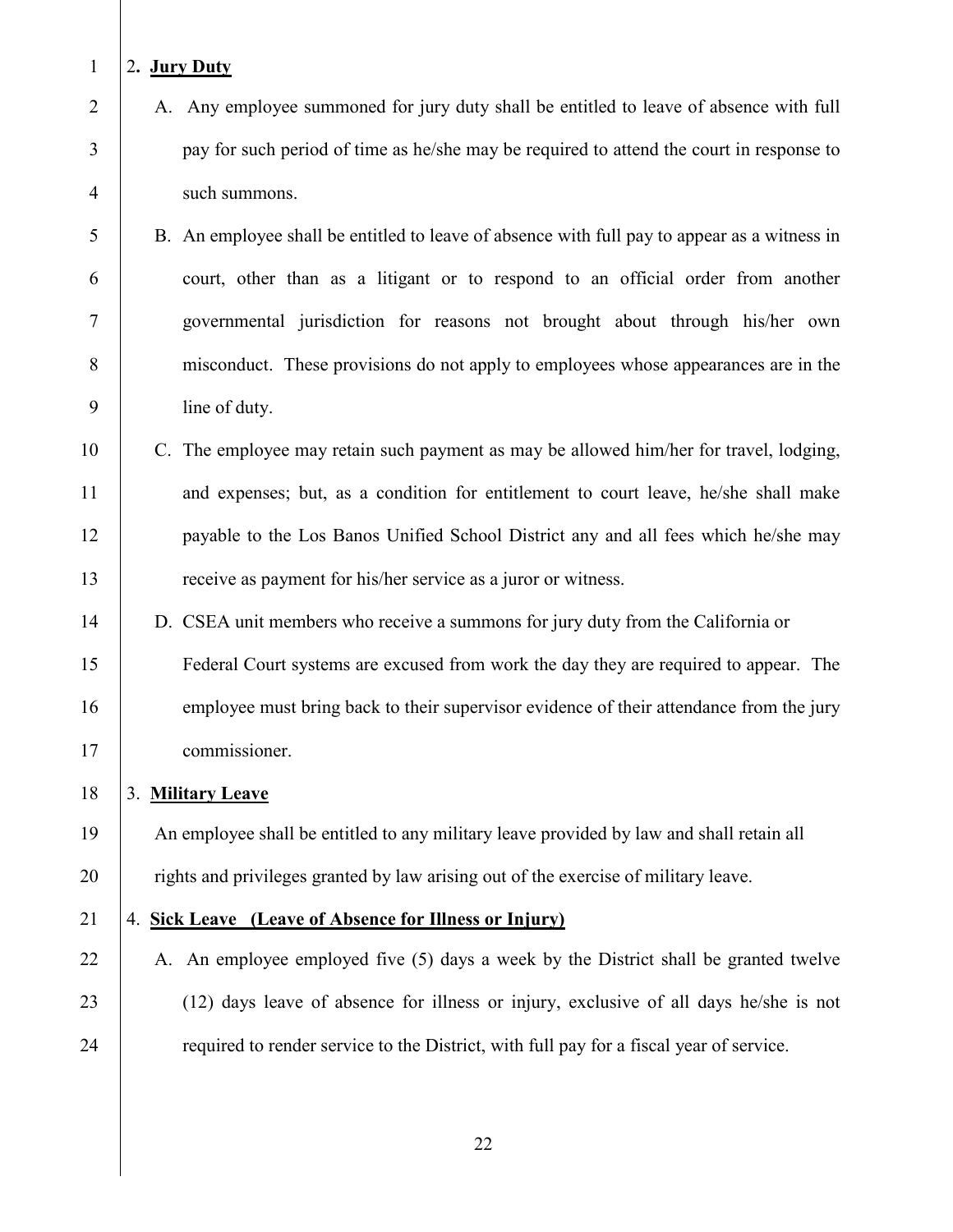B. An employee, employed five (5) days a week, who is employed for less than a full **fiscal year, is entitled to that proportion of twelve (12) days leave of absence for illness** 3 or injury as the number of months he/she is employed bears to twelve (12).

- C. An employee employed less than five (5) days per week shall be entitled, for a fiscal year of service, to that proportion of twelve (12) days leave of absence for illness or injury as the number of days he/she is employed per week bears to five (5). When such persons are employed for less than a full fiscal year of service, this and the preceding paragraph shall determine that proportion of leave of absence for illness or injury to which they are entitled.
- D. Pay for any day of such absence shall be the same as the pay which would have been **Figure 1** received had the employee served during the day of illness.
- E. At the beginning of each fiscal year, the full amount of sick leave granted under this 13 section shall be credited to each employee. Credit for sick leave need not be accrued 14 prior to taking such leave, and such leave may be taken at any time during the year. However, a new employee of the District shall not be eligible to take more than six (6) days until the first day of the calendar month after completion of six (6) months of 17 active service with the District.
- F. If an employee does not take the full amount of leave allowed in any year under this 19 section, the amount not taken shall be accumulated from year to year, without limit.
- G. In order to be entitled to use paid sick leave, the employee must notify his/her supervisor or the absence tracking system of his**/**her absence at least one hour prior to 22 the start of the employee's work day.
- 23 H. If the Unit Member has been on sick leave for five (5) or more consecutive work days, 24 they may be asked to provide a physician's verification of illness and to submit the verification of illness to the Human Resources Department. The District shall not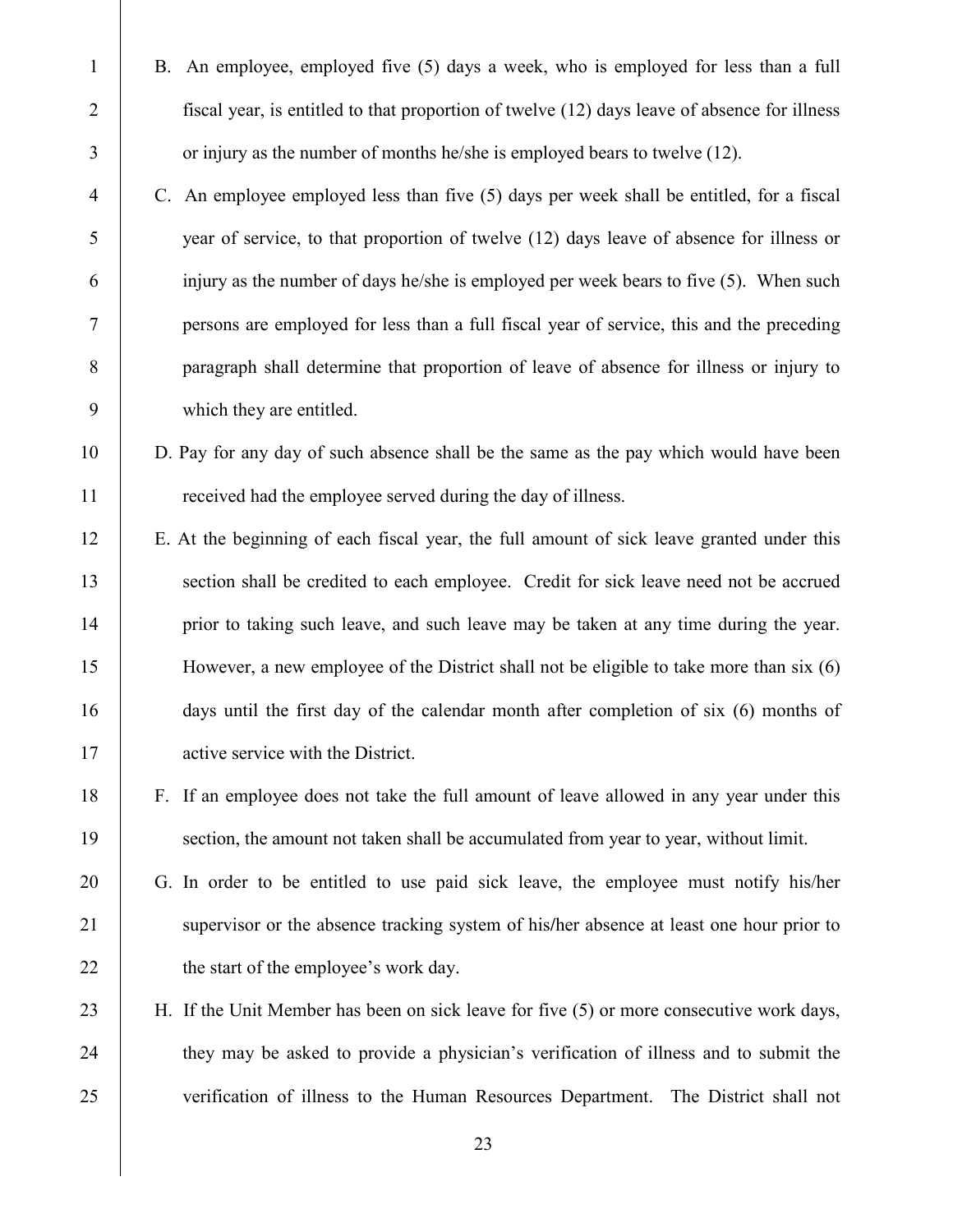discriminate against evidence of treatment and the need therefore by the practice of the 2 | religion of any well-recognized church or denomination.

#### 5. **Pregnancy Leave**

 Upon written request, a female classified employee, who presents a written verification from a physician, shall be entitled to use any paid leave which would otherwise be available for illness or injury if the employee is required to be absent from her duties because of pregnancy or childcare following childbirth. An employee may be entitled **b** to additional unpaid leave on account of pregnancy.

#### 6. **Entitlement to Other Sick Leave / Differential Pay**

- 10 | A. After exhaustion of paid sick leave, an employee who is ill or injured may, upon request, use accumulated vacation (and compensatory time, if provided) to avoid having to use differential pay or to request leave without pay.
- B. When an employee is absent from his/her duties on account of illness or accident for a 14 period of five (5) months or less, whether or not the absence arises out of or in the course of employment of the employee, the amount deducted from the salary due 16 him/her for any month in which the absence occurs shall not exceed the sum which is 17 actually paid a substitute employee employed to fill his/her position during his/her 18 absence.
- 19 C. The amount paid the substitute employee during any month shall be less than the salary **due the employee absent from his/her duties.**
- D. Entitlement to sick leave provisions under this section, if any, shall be considered 22 Tentitlement to other sick leave" for the purpose of computing benefits under the provisions of Section 45192, if the absence is for industrial accident or illness and shall be used after entitlement to all regular sick leave, accumulated compensating time, vacation or other available paid leave has been exhausted.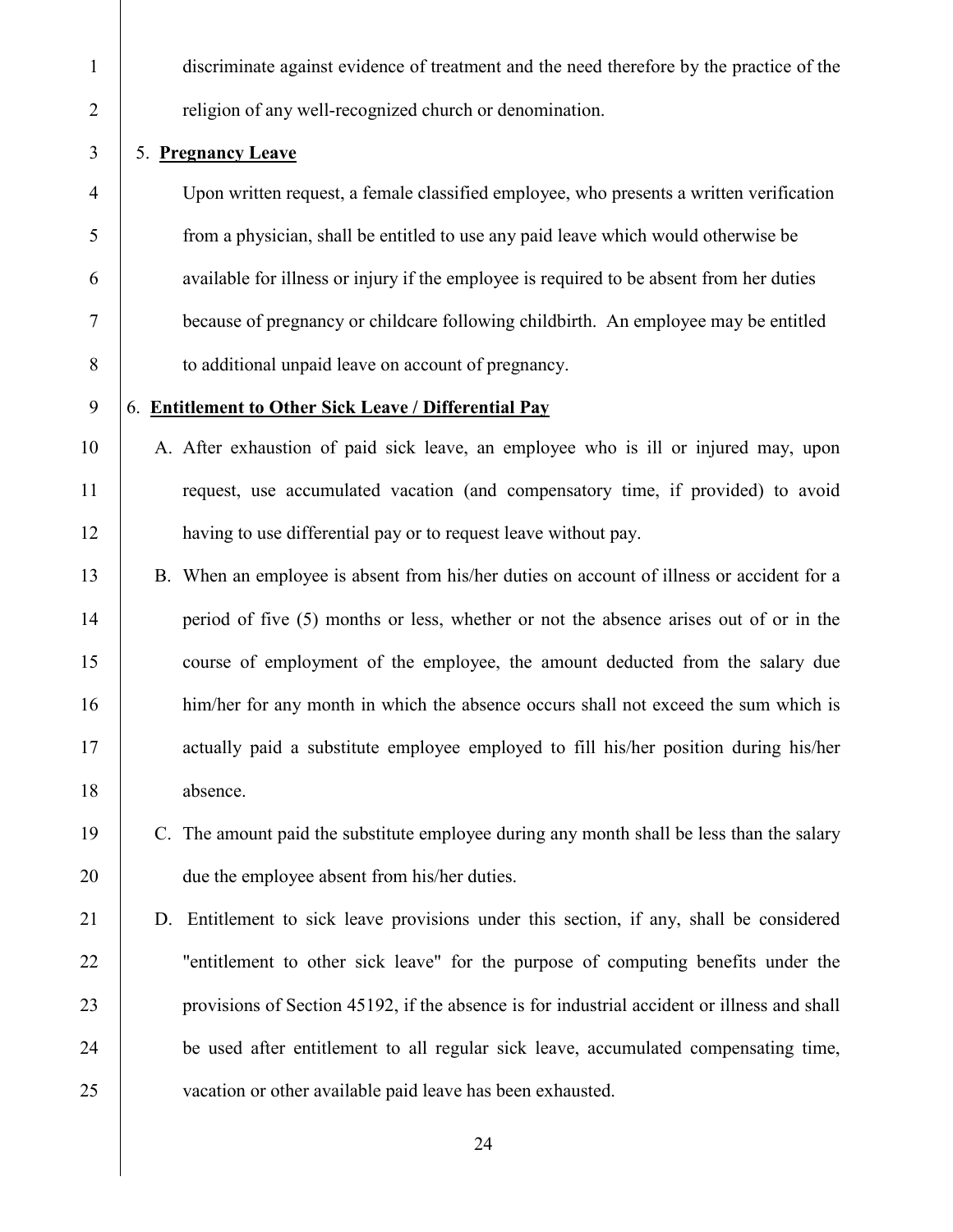#### 1 7. **Exhaustion of Sick Leave**

- 2 A. An employee who has been placed on paid or unpaid sick leave may return to duty at 3 any time during the leave, provided that he/she is able to resume the assigned duties 4 and if the leave has been for more than 20 working days, provided that he/she has 5 notified the District of his/her return at least one working day in advance.
- 6 B. At least one day prior to his/her expected return to work, the employee shall notify the 7 supervisor that a substitute employee may be released. If the employee fails to notify 8 the supervisor, the substitute is entitled to assignment and pay for that day, and the 9 employee shall be considered to be on unauthorized leave for that day.
- 10 C. If, at the conclusion of all sick leave and additional leave, paid or unpaid, granted under 11 this rule, the employee is still unable to assume the duties of his/her position, he/she 12 will be placed on a reemployment list for a period of 39 months.
- 

#### 13 8. Industrial Accident and Illness Leave

14 In addition to any other benefits that an employee may be entitled to under the Worker's 15 Compensation laws of this State, employees shall be entitled to the following benefits:

- 16 A. An employee suffering an injury or illness arising out of and in the course and scope of 17 his/her employment shall be entitled to a leave of up to sixty (60) working days in any 18 one fiscal year for the same accident or illness. This leave shall not be accumulated 19 from year to year, and when any leave will overlap a fiscal year, the employee shall be 20 entitled to only that amount remaining at the end of the fiscal year in which the injury 21 or illness occurred.
- 22 B. Payment for wages lost on any day shall not, when added to an award granted the 23 employee under the Worker's Compensation laws of this State, exceed the normal wage 24 for the day.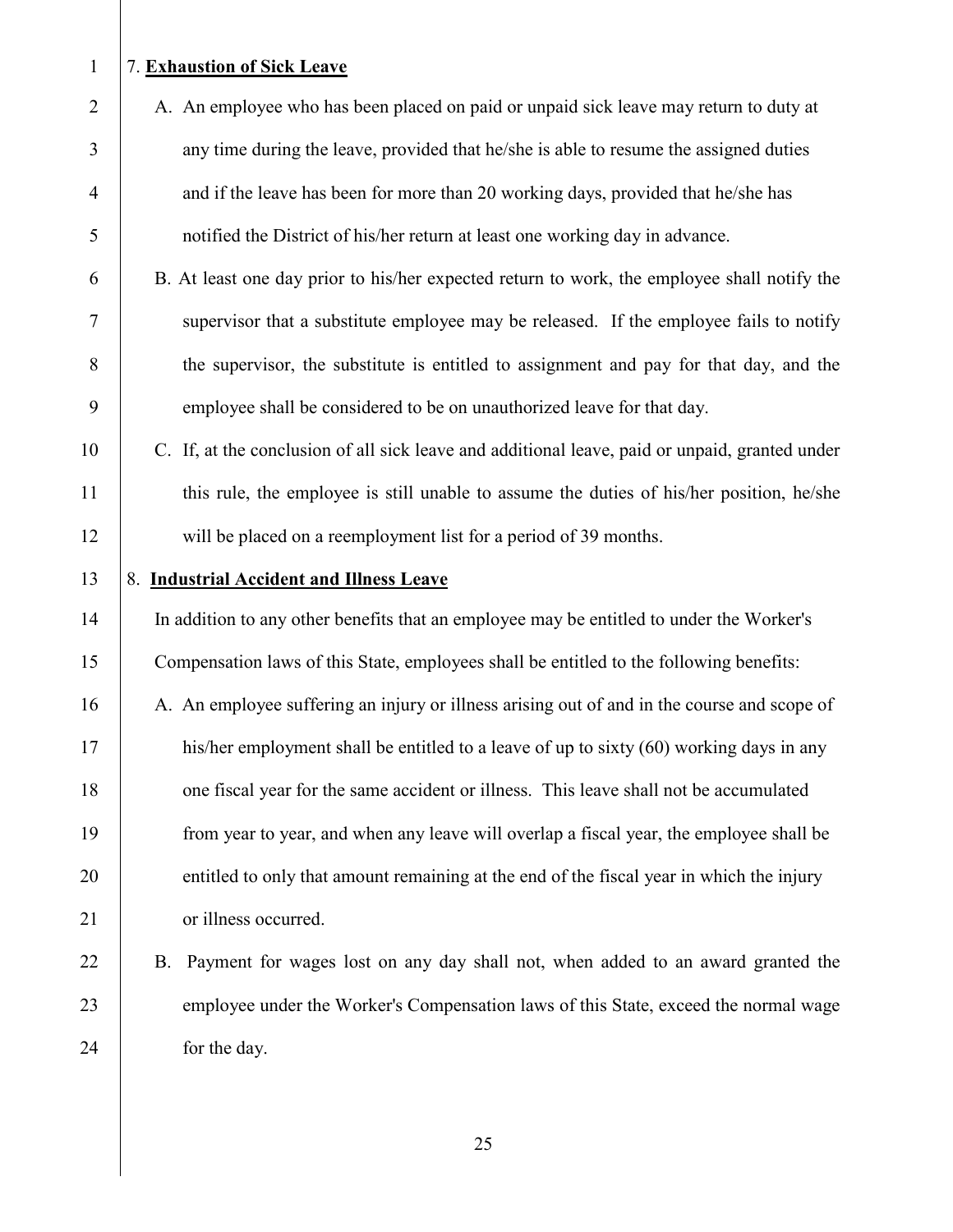| $\mathbf{1}$   | The industrial accident or illness leave is to be used in lieu of normal sick leave<br>C.  |
|----------------|--------------------------------------------------------------------------------------------|
| $\overline{2}$ | benefits. When entitlement to industrial accident or illness leave under this section has  |
| 3              | been exhausted, entitlement to other sick leave, vacation or other paid leave may then     |
| $\overline{4}$ | be used. If, however, an employee is still receiving temporary disability payments         |
| 5              | under the Worker's Compensation laws of this State at the time of the exhaustion of        |
| 6              | benefits under this section, he/she shall be entitled to use only so much of his/her       |
| 7              | accumulated and available normal sick leave and vacation leave, which, when added to       |
| $8\,$          | the worker's compensation award, provides for a day's pay at the regular rate of pay.      |
| 9              | D. Any time an employee on Industrial Accident or Illness Leave is able to return to work, |
| 10             | he/she shall be reinstated in his/her position without loss of pay or benefits.            |
| 11             | 9. Break in Service                                                                        |
| 12             | No absence under any paid leave provisions of this Article shall be considered as a        |
| 13             | break in service for any employee who is in paid status and all benefits accruing under    |
| 14             | the provisions of this Agreement shall continue to accrue under such absence.              |
| 15             | 10. Personal Necessity Leave                                                               |
| 16             | Employees may use up to seven (7) days of accumulated sick leave during any school         |
| 17             | year in case of personal necessity. Personal necessity is defined as the activities listed |
| 18             | below. Acceptable reasons for Personal Necessity are:                                      |
| 19             | A. Extension of bereavement leave. (Advance permission not required).                      |
| 20             | B. Accident, involving his/her person or property, or the person or property of a member   |
| 21             | of his/her immediate family. (Immediate family as defined in Bereavement Leave)            |
| 22             | (Advance permission not required).                                                         |
| 23             | C. Appearance in court as a litigant or as a witness under official order and for which no |
| 24             | other leave is provided.                                                                   |
|                |                                                                                            |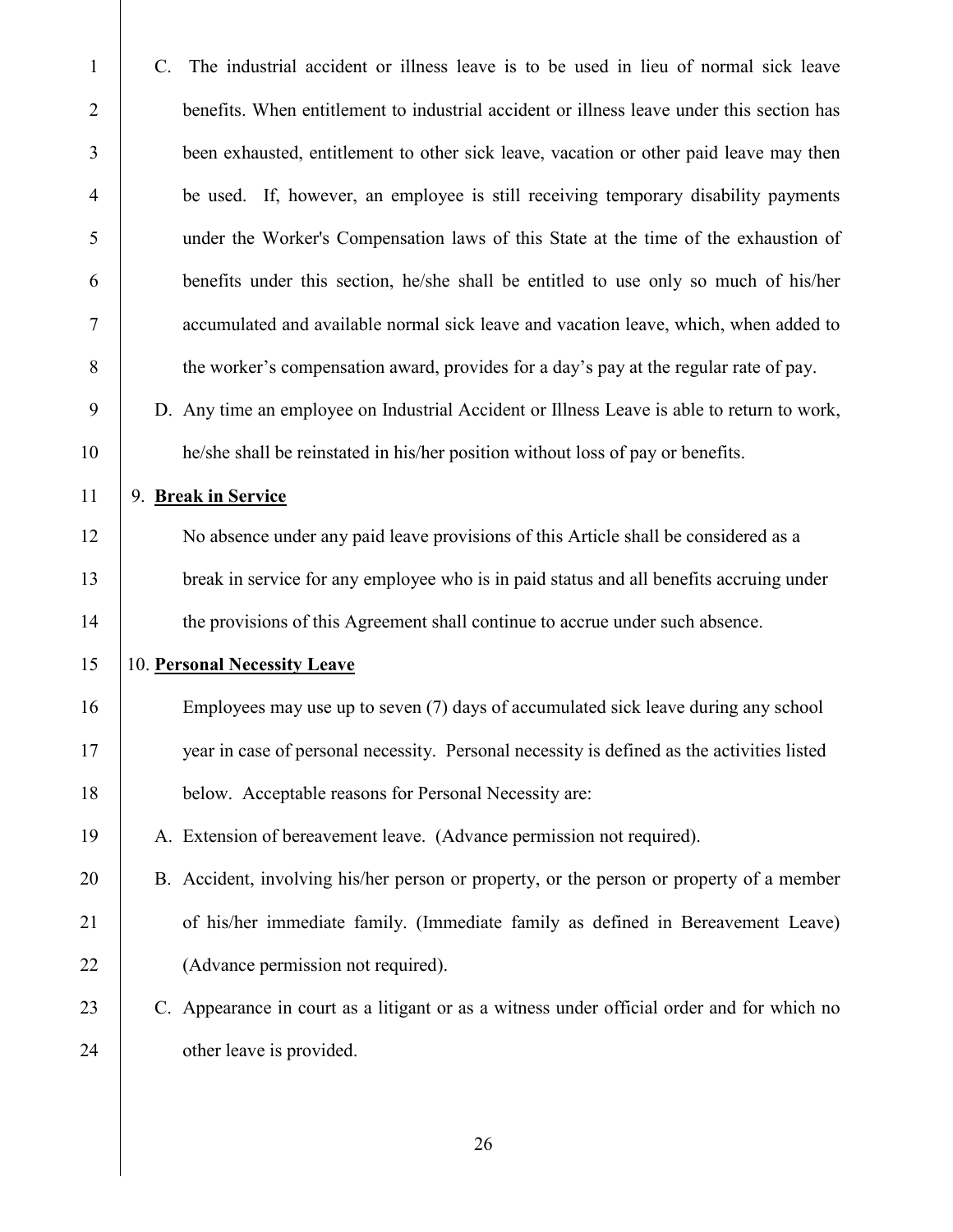| $\mathbf{1}$   |    | D. Serious illness of a member of his/her immediate family as defined in Education Code |
|----------------|----|-----------------------------------------------------------------------------------------|
| $\overline{2}$ |    | Section 45194. The District shall require a physician's written statement that the      |
| 3              |    | employee was required to be in attendance of the immediate family member during the     |
| 4              |    | period of serious illness. (Advance permission not required).                           |
| 5              |    | E. Response to an official order from another governmental jurisdiction for reasons not |
| 6              |    | brought about through the misconduct of the employee of such emergency nature that      |
| 7              |    | the presence of the employee is required during his/her regular working hours and no    |
| 8              |    | alternative meeting time during non-duty can be arranged. (Advance permission           |
| 9              |    | required).                                                                              |
| 10             |    | F. Settling of legal affairs and other serious, personal emergencies which cannot be    |
| 11             |    | resolved on a non-working day. (Advance permission required).                           |
| 12             |    | G. Seeing a son, daughter or parent off to military duty overseas. (Advance permission  |
| 13             |    | required).                                                                              |
|                |    |                                                                                         |
| 14             |    | H. Paternity leave for new fathers. (Advance permission required).                      |
| 15             | Ι. | Imminent danger to the home of the employee, serious in nature, which, under the        |
| 16             |    | circumstances, cannot be disregarded and requires attention during assigned hours of    |
| 17             |    | service. (Advance permission not required).                                             |
| 18             | J. | The employee's application to use his/her sick leave for personal necessity must be     |
| 19             |    | received by the District Office not less than two (2) working days prior to the desired |
| 20             |    | absence.                                                                                |
| 21             |    | K. In those cases where advance permission is not required, the employee's application, |
| 22             |    | with appropriate supporting data, to use his/her sick leave for personal necessity must |
| 23             |    | be received by the District Office not more than ten (10) working days after returning  |
| 24             |    | The supervisor must be notified as soon as practicable when advance<br>to duty.         |
| 25             |    | permission is not required.                                                             |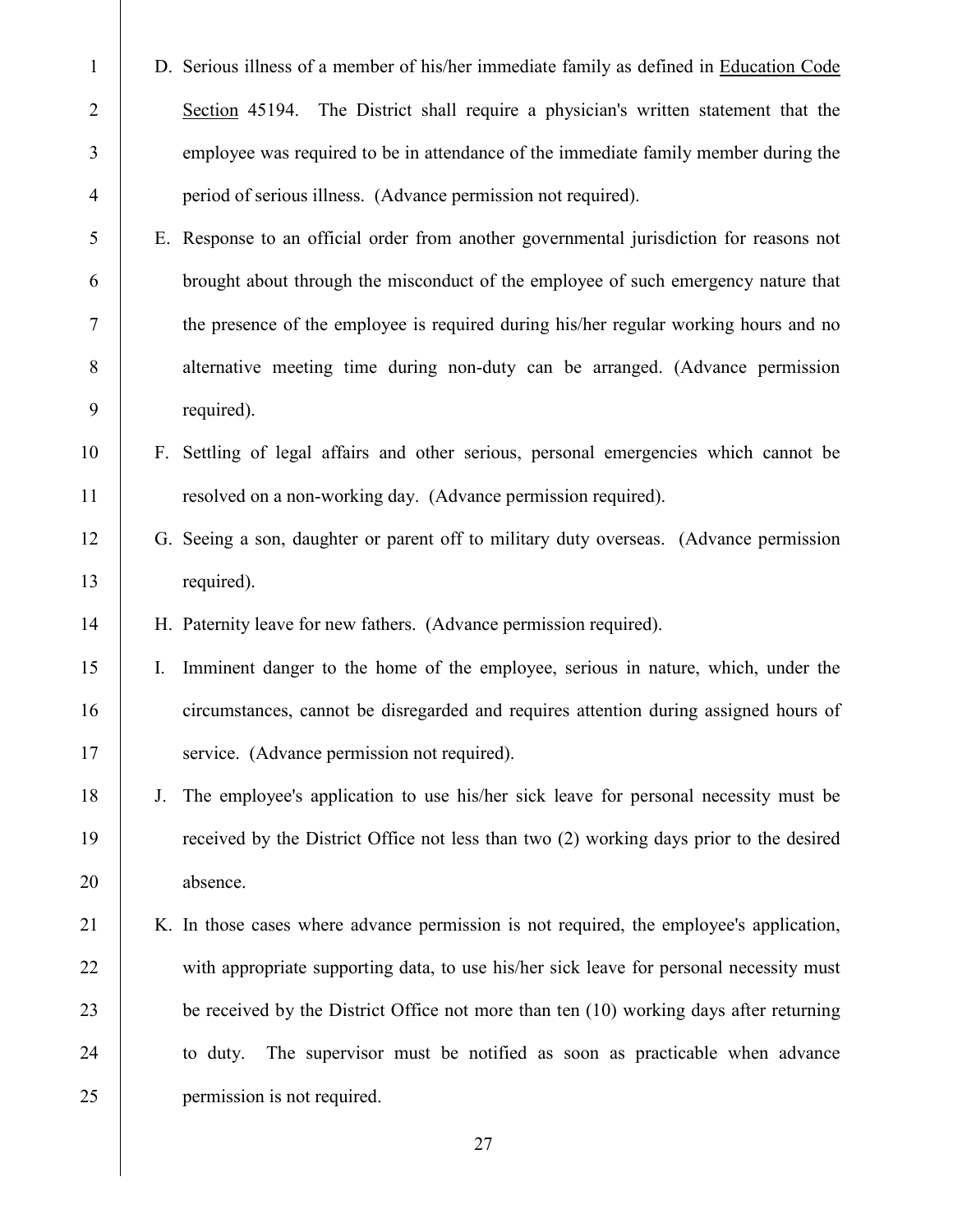L. Exceptions to this may be made by the Assistant Superintendent, Human Resources.

# 11. **Personal Leave**

- A. Each employee of the bargaining unit shall be entitled to use two (2) days of sick leave for personal leave per school year.
- B. Employees planning to use such leave shall notify their supervisor on the appropriate District form, at least forty-eight (48) hours in advance of such usage.
- C. No more than five (5) members of the unit shall be absent on any one day under Personal Leave provisions. Exceptions to this may be made by the Assistant 10 | Superintendent of Human Resources.

# D. Personal leave shall not be used for strikes, work stoppages, picketing or any other interference with District operations.

# 12. **Parental Leave**

 1) An employee shall be entitled to use up to 12 work weeks of parental leave for reason of the birth of a child or the placement of a child with the employee in 16 connection with the adoption or foster care of the child by the employee. Parental leave 17 Shall run concurrently with unpaid leave under the California Family Rights Act (CFRA). Current and accumulated sick leave shall be used for parental leave until it is exhausted. Thereafter, the employee shall receive differential pay as described in 20 Article IX Section 6, Entitlement to Other Sick Leave/Differential Pay, or 50 percent **pay, whichever is greater, for the remainder of the up to 12 work week period. Parental leave under this section shall be interpreted consistently with CFRA, except that an** 23 employee shall be eligible for parental leave even if he/she did not work 1,250 hours 24 during the previous 12 months. The total aggregate parental leave and CFRA leave 25 a taken shall not exceed 12 work weeks in a 12 month period.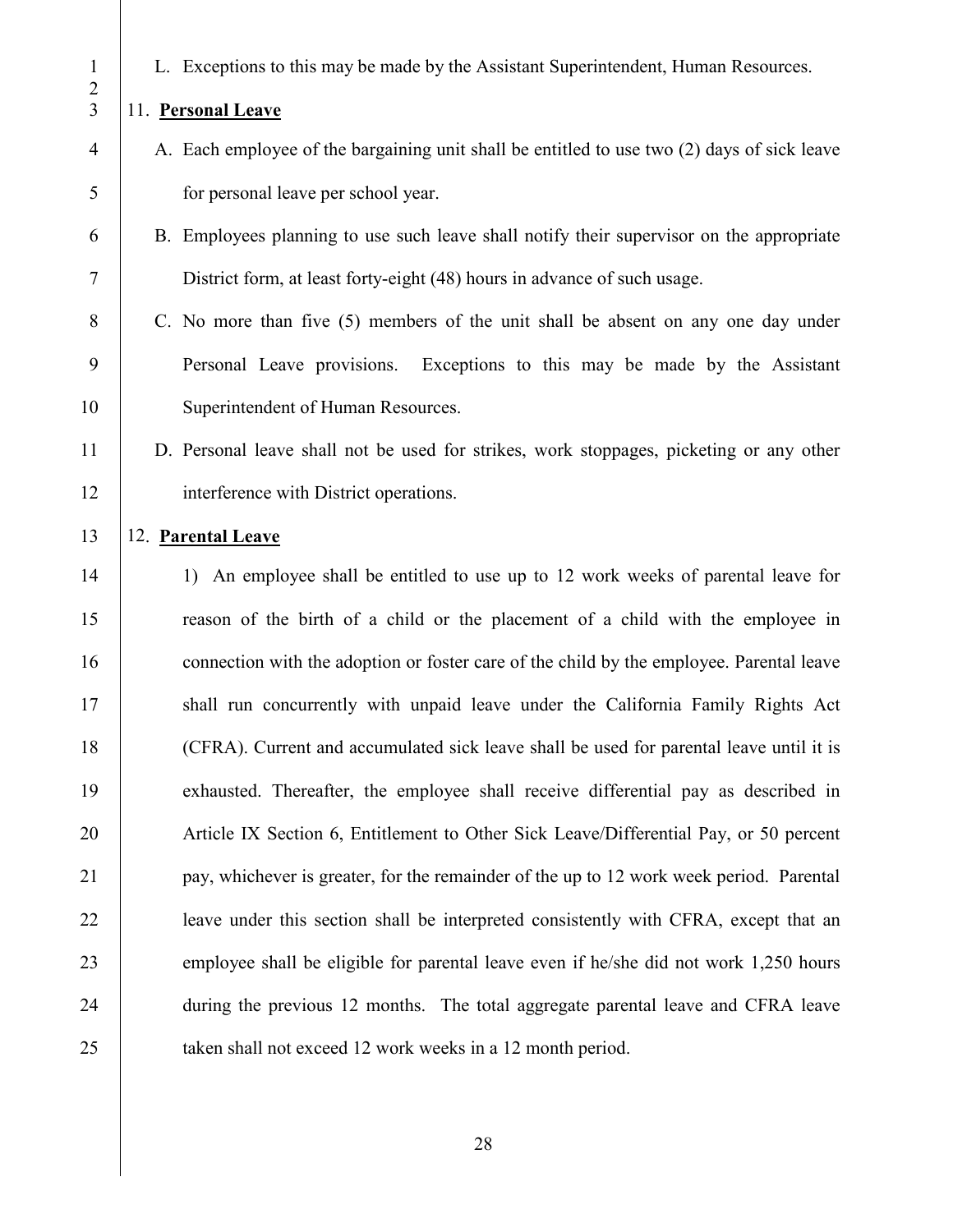#### 13. **Catastrophic Leave**

#### **Conditions of Participation**

 A District employee who is a member of CSEA Chapter # 92 becomes eligible to receive catastrophic leave donations when the employee has exhausted or will soon exhaust all of his/her accrued sick leave and compensatory time as a result of a long term illness or injury suffered by either the employee or an "immediate family member" as defined in the Bereavement Leave section of this Article.

8 Employees may donate accrued vacation, sick leave (not to exceed 5 days in one year), and/or compensatory time.

10 Donations must be made in whole day increments which will be converted to hours for the purpose of calculating the leave provided to the done.

Donors must have a sick leave balance of 5 days remaining after making a donation.

#### **Processing of Donations**

14 An employee requesting catastrophic leave shall provide the Human Resources office with 15 a release of information from a doctor confirming that the employee has an illness or 16 injury and the anticipated date of return to work.

 The Human Resources office will provide notification by e-mail to all bargaining unit members specifying the name of the employee seeking catastrophic leave and requesting donations of leave from employees. Site secretaries will also post the information on the 20 | CSEA bulletin board.

 Upon receipt of donation authorization, the Human Resources office shall verify that **donating employees have minimum required leave balance required for the donation.** If 23 the donor and employee requesting the donation are eligible, only the number of days 24 needed shall be transferred to the requesting employee. Days shall be transferred in the 25 order donation authorizations are received. The Human Resources office shall notify all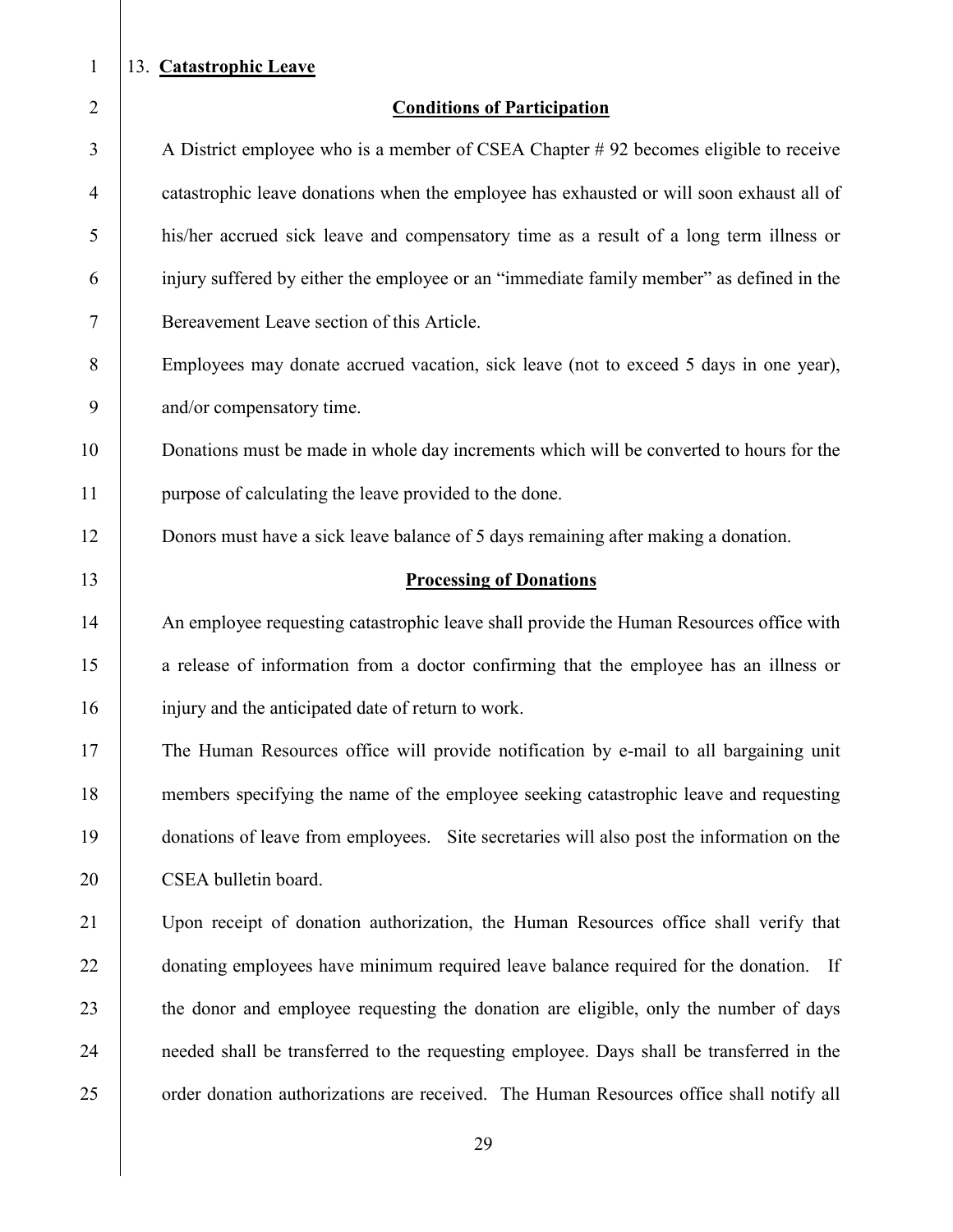1 employees whose donation authorizations resulted in the transfer of sick leave days. The Human Resources office will retain a confidential file of donation authorizations.

# 14. **Treatment of Donated Leave**

 Donated leave is treated as sick leave accrued by the doner. Employees who are utilizing donated sick leave will continue to accrue vacation and sick leave in accordance with the provisions of the collective bargaining agreement.

#### 15. **Unpaid Leave**

 Bargaining unit employees who work a 12-month (240) or more days per year schedule may request up to 15 days of unpaid leave in addition to their vacation days. The number of days and designated dates of unpaid leave must be designated prior to July 1 of each year to enable salary and benefits to be adjusted in an equal portion over the school year. If for some reason the employee is not able to take the unpaid leave due to work requirements, the employee may 13 Submit the total number of days for pay at the end of the next pay period.

 The Superintendent may grant leaves without pay, for periods not to exceed three (3) months, 15 at the request of the employee concerned, because of illness, disability or for other reasons when recommended by the Assistant Superintendent of Human Resources.

Requests for leaves without pay for periods in excess of three (3) months shall be submitted to

18 the Board of Education for approval or disapproval.

 Leave of absence without pay exceeding three (3) months may be granted to a permanent classified employee, upon the written request of the employee and the approval of the Board of Education, subject to the following restrictions:

22 Leave of absence without pay may be granted if not to exceed six  $(6)$  months. The Board may 23 renew the leave of absence for two  $(2)$  additional six  $(6)$  month periods or such lesser leave periods that it may provide, not to exceed a total of eighteen (18) months. Leave of absence for military service shall be granted as provided by the Education Code , Military and Veterans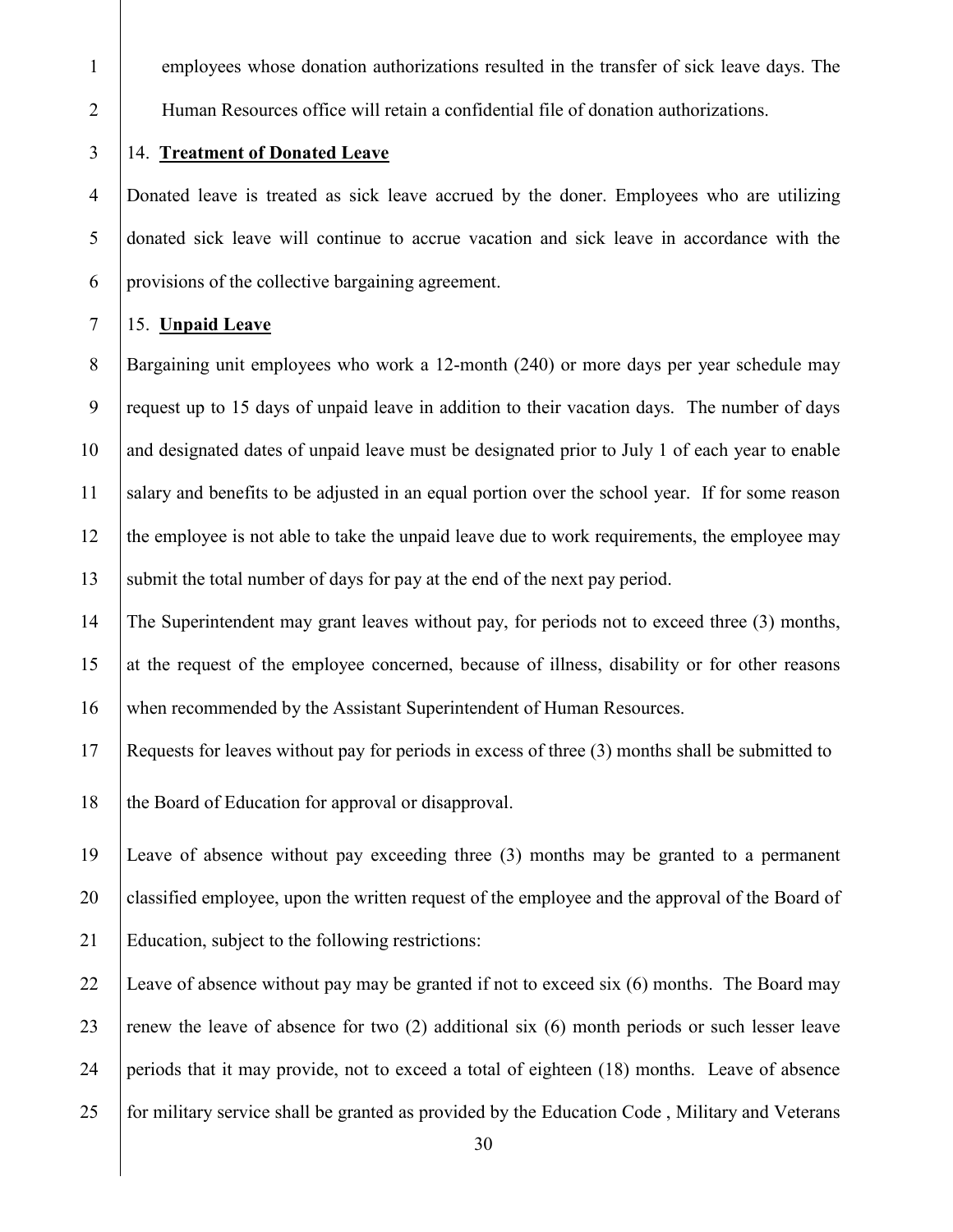Code and leave of absence for service in the Peace Corps or Vista may be granted for a period 2  $\vert$  not to exceed twenty-four (24) months.

 The granting of a leave of absence without pay gives to the employee the right to return to his/her former position at the expiration of the leave, provided that employee is capable of 5 performing the duties. The position may be filled only for the duration of the leave.

 If time is requested away from a position for a period of less than two (2) weeks, the employee need not apply for a leave of absence. Employee should make arrangements with the department supervisor and obtain prior approval.

 After exhaustion of all paid leave, a permanent employee may be placed on additional leave upon request and with the approval of the Board. The additional leave may be paid or unpaid 11 and may be extended for any period not to exceed 18 months. If placed on unpaid leave, the employee shall not again become eligible for paid leave because of the commencement of a new fiscal year until he/she has rendered service.

# **Leave for Part-time Employees**

 Each continuing part-time employee shall earn vacation leave and sick leave with full pay in 16 the same proportion to that provided for a full-time employee as his total hours of work in each month or fiscal year bears proportionately to the total hours of full-time work in the same 18 month or fiscal year.

# **Leave Reporting**

Each department head shall promptly furnish the Assistant Superintendent of Human

Resources with a report of each approved leave in his/her department. The Assistant

Superintendent of Human Resources shall maintain a record of all leave taken and the leave

**balances accumulated by each employee.**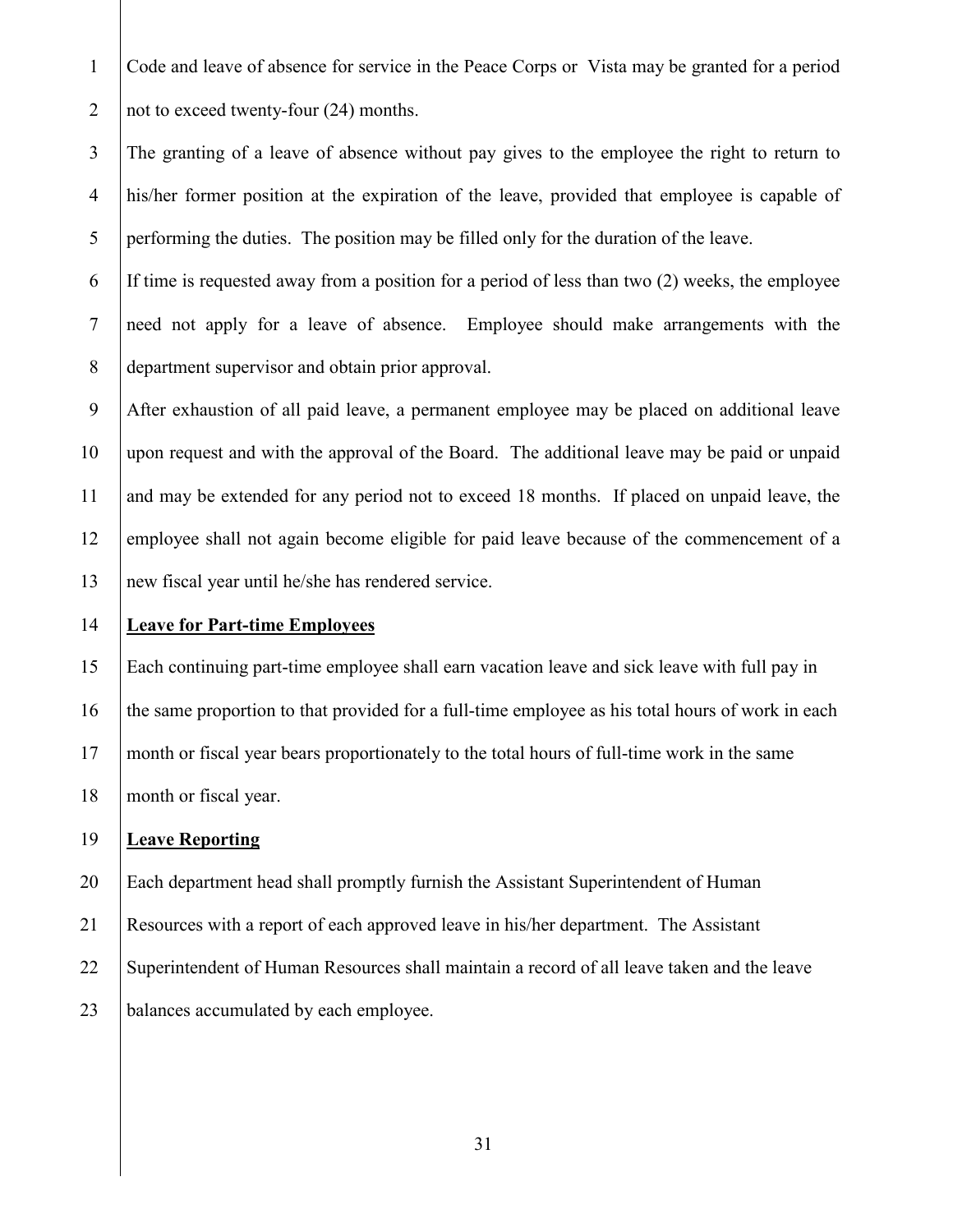| $\mathbf{1}$   | <b>Absence Reporting and Recording</b>                                                             |
|----------------|----------------------------------------------------------------------------------------------------|
| $\overline{2}$ | Every absence of each employee shall be reported and recorded in a manner prescribed by the        |
| 3              | Assistant Superintendent of Human Resources.                                                       |
| 4              | <b>Absence for Examination</b>                                                                     |
| 5              | Every employee in the classified service shall be permitted to be absent from duty during          |
| 6              | working hours in order to take any examination or interview for transfer/promotion in the          |
| $\tau$         | District without deduction of pay or other penalty, provided that two (2) days' notice is given to |
| 8              | the immediate supervisor.                                                                          |
| 9              | <b>ARTICLE X. SEXUAL HARASSMENT</b>                                                                |
| 10             | The parties agree that no unlawful sexual harassment shall be tolerated in the District.           |
| 11             | Members of the bargaining unit alleging violations of this Article shall process complaints        |
| 12             | pursuant to Administrative Regulation Section 4031.                                                |
| 13             | Unit members should also refer to Board Policy 4219.11 and Administrative Regulation               |
| 14             | 4219.11 addressing sexual harassment.                                                              |
| 15             | <b>ARTICLE XI. HOLIDAYS</b>                                                                        |
| 16             | <b>Additional Holiday</b>                                                                          |
| 17             | Days of National Mourning or like holidays declared by the Governor of the State or the            |
| 18             | President of the United States, which effectively close the schools of this District, shall be     |
| 19             | holidays for employees in the unit.                                                                |
| 20             | <b>Holiday Eligibility</b>                                                                         |
| 21             | Except as otherwise provided in this article, an employee must be in paid status on the working    |
| 22             | day immediately preceding or succeeding the holiday to be paid for the holiday. Employees in       |
| 23             | the bargaining unit who are not normally assigned to duty during the school holidays of            |
| 24             | December 25, local holiday associated with December 25, New Year's or Good Friday shall be         |
| 25             | paid for those holidays provided that they were in a paid status during any portion of the         |
|                |                                                                                                    |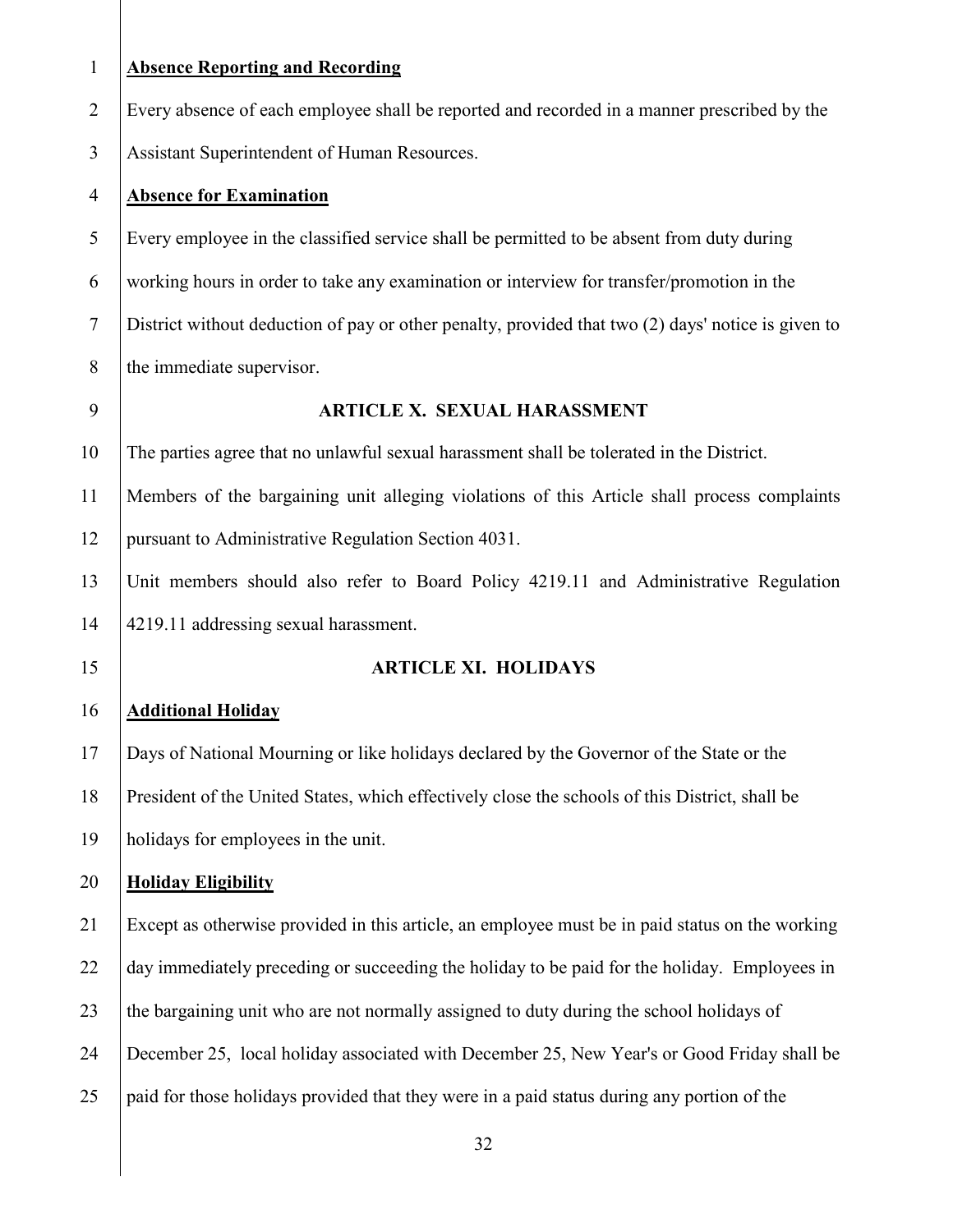working day of their normal assignment immediately preceding or succeeding the holiday 2 period. Earned vacation time, and bona fide sick leave for which the employee furnishes a doctor's certificate, if required, are considered as days worked for this purpose. See Appendix B for the Classified Holiday Schedules.

#### **Local Holidays**

 The District shall provide a full day holiday for the local holiday associated with Easter and  $\frac{1}{8}$  July 4<sup>th</sup>. Subject to section 2 above. Upon completion of one full fiscal year of service, each bargaining member shall receive another one full day pay for the local holiday associated with  $\vert$  Dec 25<sup>th</sup>. Those with less than one full fiscal year of service shall not be paid for the local 11 | holiday associated with December  $25<sup>th</sup>$ . This local holiday shall follow the same provisions as Article XVI, Vacation Pay in Lieu of Vacation. Local holidays associated with Easter and July |  $4<sup>th</sup>$  will be mutually agreed upon by CSEA and the District.

#### **Holiday Pay**

 Probationary, permanent, provisional and restricted class employees, unless eliminated by Section 45256 of the Education Code, shall be granted pay for legal and declared holidays equal to that for their regular working day, with the following qualifications:

18 A. When a holiday herein listed falls on Sunday, The following Monday shall be observed 19 as the holiday; when a holiday herein listed falls on a Saturday, the preceding Friday 20 shall be deemed the holiday.

# B. To be eligible for holiday pay, an employee must have worked the last scheduled 22 workday before or the first scheduled work day after the holiday. Authorized leave of 23 absence will fill one or both of these requirements.

 C. When a holiday falls on a day when the employee is absent on paid status, the 25 employee shall be granted an additional day off.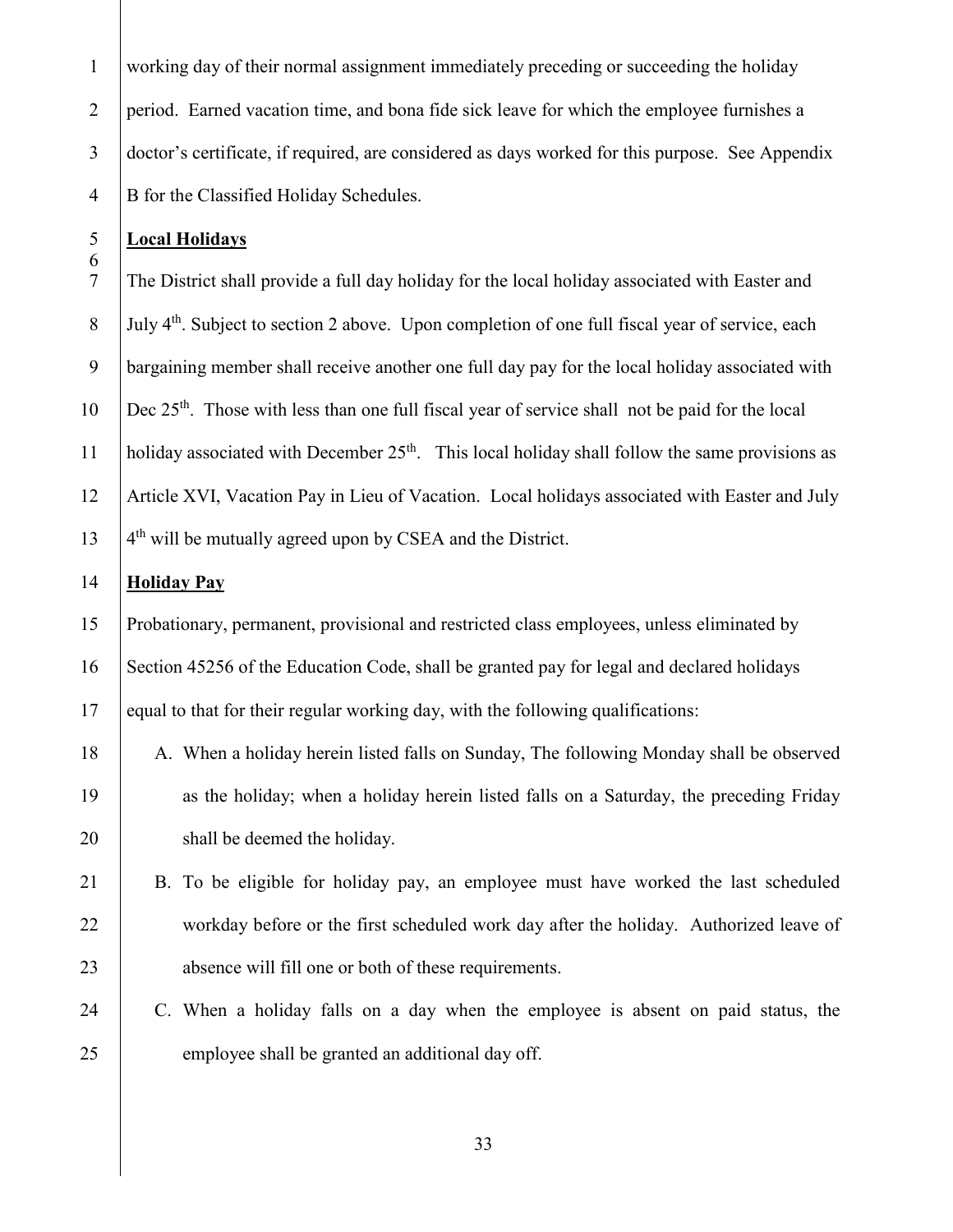D. Employees in permanent positions whose regular assignments do not require their 2 attendance at work during the Christmas and Easter recess period, but who have been compensated for the working day next preceding the recess period or immediately following the recess period, shall be entitled to pay for the Christmas and New Year's holiday.

- E. A probationary employee who voluntarily terminates his/her service with the District or takes a leave of absence without pay in excess of one (1) calendar month shall receive **pay for a holiday only if he/she received compensation for either the working day** immediately preceding or the working day immediately following the holiday.
- F. A permanent employee who voluntarily terminates service with the District or takes a 11 | leave of absence without pay in excess of one (1) calendar month shall receive pay for a 12 holiday only if he/she received compensation for either the working day immediately preceding or the working day immediately following the holiday.
- G. When a holiday immediately precedes the first day of service by a permanent employee in a new assignment either on short-term or permanent basis, employee shall receive 16 holiday pay for the previous assignment (if employee was compensated for the working 17 day immediately prior to the holiday.)
- H. When a holiday immediately follows the completion of a specific assignment by a permanent employee in a position other than the one to which regularly assigned, 20 holiday pay shall be that for the specific assignment, just completed or for the regular 21 assignment, whichever provides the higher pay.
- 22 | I. No holiday pay shall be due or granted to short-term employees, substitutes or persons 23 without probationary or permanent status employed for extra work.
- J. Holiday pay shall be due or granted to otherwise eligible employees under the following circumstances: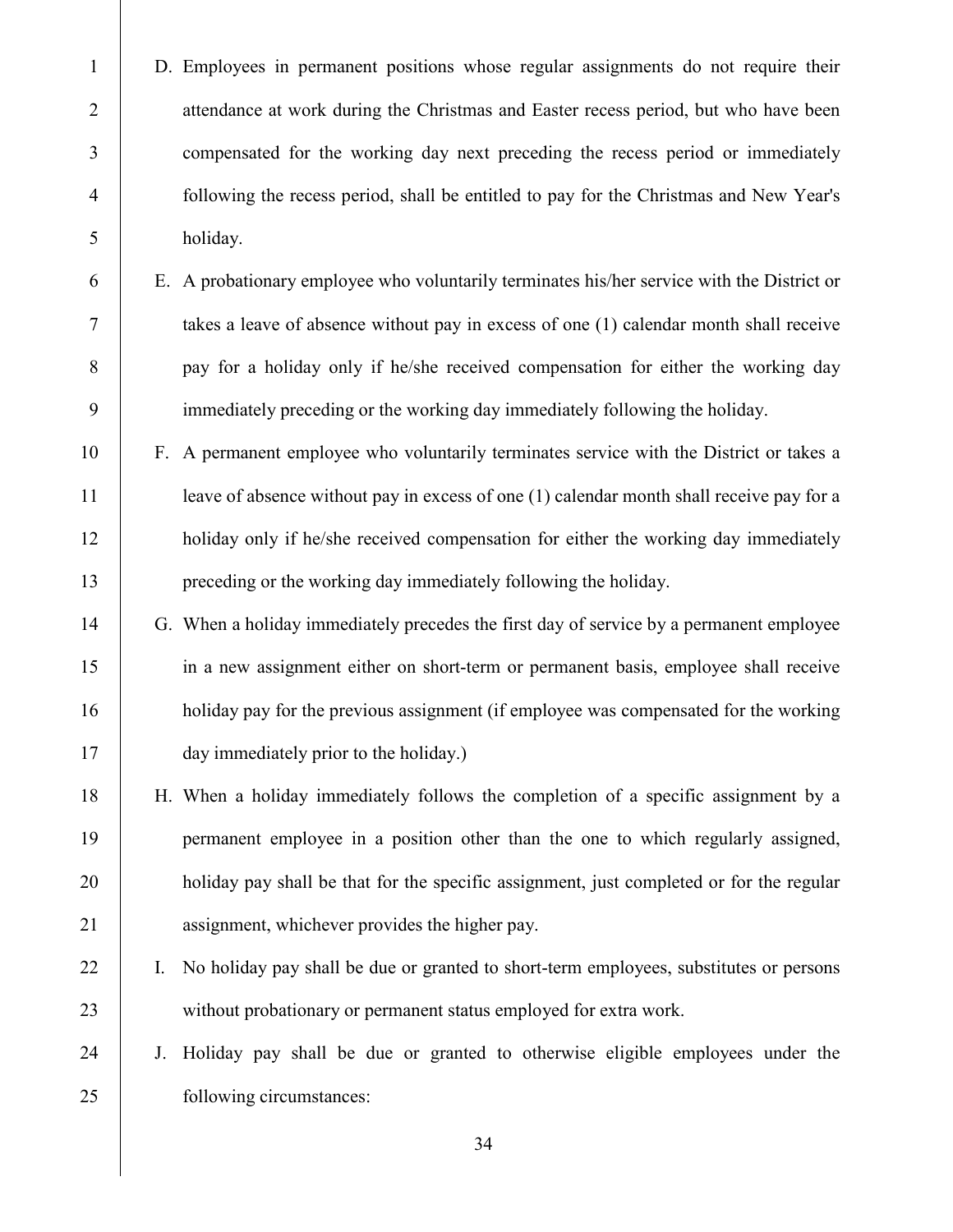1 1. When a holiday immediately precedes the first day of employment of a new 2 employee. 3 2. When a holiday follows the termination of a provisional employee. 4 K. The Superintendent or designee may, when necessary, request some or all employees of 5 the District to work on any holiday. When a classified employee is required to work on 6 any of these holidays, he/she shall be paid compensation or given compensating time 7 off for such work. In addition to the regular pay received for the holiday at a rate of 8 time and a half  $(1\frac{1}{2})$  plus the regular rate of pay. 9 L. Assigned time shall be the basis for all holiday pay. 10 **ARTICLE XII.**  11 **TRANSFERS/PROMOTIONS/EMPLOYMENT/RECLASSIFICATIONS** 12 1. **Vacancy Posting** 13 A vacancy is defined as an unfilled position. All vacancies will be filled within 60 days, unless 14 CSEA has granted an extension. When a position becomes vacant, the District will notify 15 CSEA's local leadership if the District expects a delay in posting the vacancy and the reason 16 for any delay. 17 All vacancies will be posted on the District's website and at school sites for a minimum of 7 18 work days. 19 When a vacancy is posted, bargaining unit members interested in being transferred or 20 promoted into the vacant position must submit their interest in writing along with supporting 21 documents to the Human Resources Department. This must be done within the posting period. 22 All new employees to the District will serve a 6-month probationary period. An employee may 23 not apply for a transfer or promotional opportunity until they have successfully completed the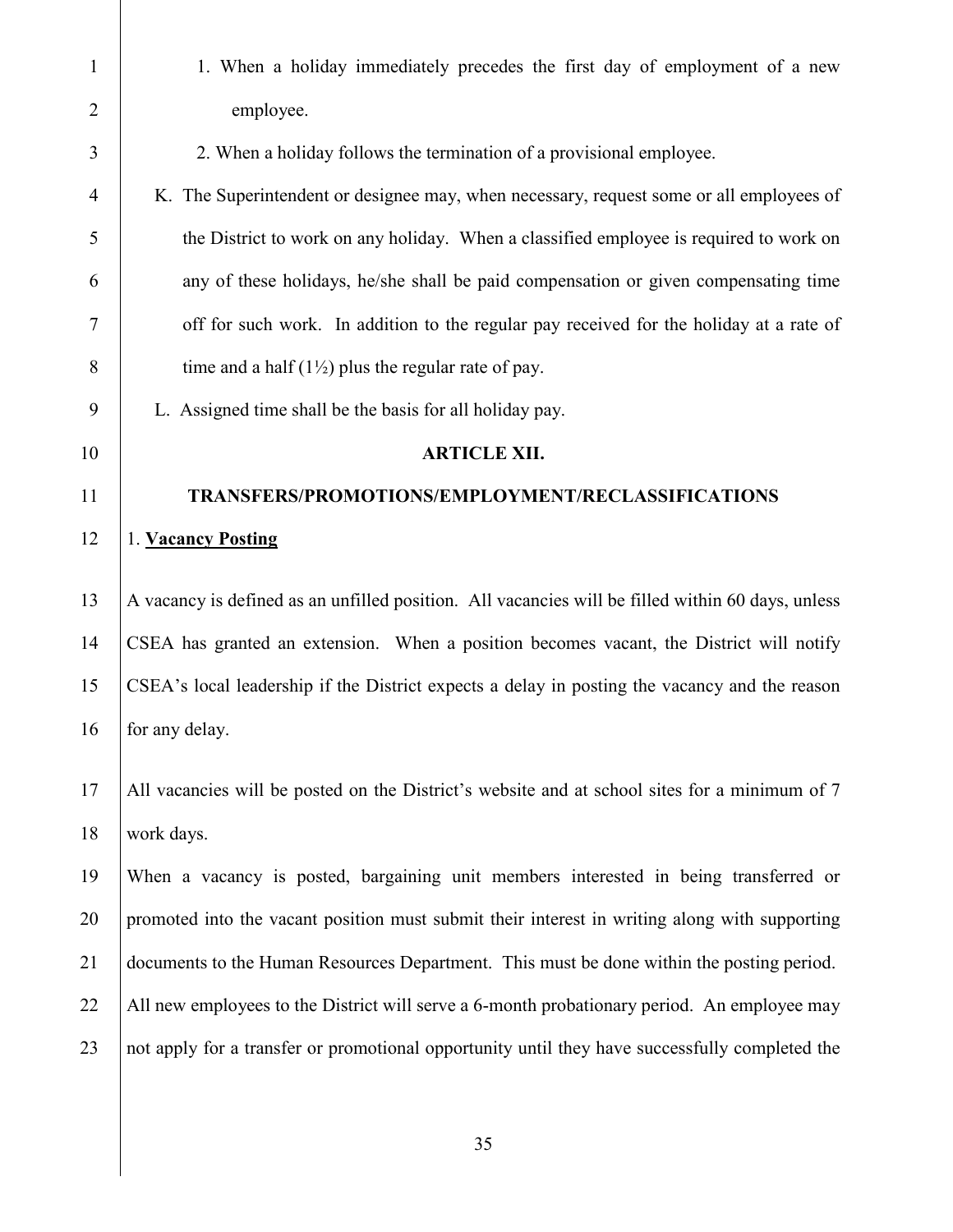six-month probationary period. This restriction shall not apply to an application for additional 2 hours at the same site and under the same supervisor.

#### 2. **Transfers**

#### **Definition**

 A transfer is the relocation of an employee from one work site in his/her classification to another work site in his/her classification involving the same salary range and gross pay. A transfer can be involuntary or voluntary.

8 A. Involuntary Transfers: A transfer may be initiated by District management at any time, including in response to a vacancy posting, whenever such transfer is in the best interest of the District as defined by District management. A unit member affected by 11 such transfer shall be given notice as soon as administratively practicable and when possible, a conference will be held between the appropriate management person and the 13 unit member in order to discuss the reasons for the transfer. Involuntary transfers will 14 not be used as a punitive or disciplinary action.

 B. Voluntary Transfer: If a voluntary transfer request is submitted, an interview will be granted between the bargaining unit member and the three member panel of the vacant position. Employees requesting a transfer in response to a posted vacancy will be considered before outside applicants. If the transfer applicant is not selected by the three member panel, the transfer applicant would then be eligible to apply when the 20 vacancy is opened to external applicants.

 C. Seniority Consideration: If after interviewing all transfer request it is determined that 22 two or more Bargaining Unit Members are considered equally qualified to transfer into 23 the vacancy, the Bargaining Unit Member with the greatest bargaining unit seniority 24 will be granted the transfer.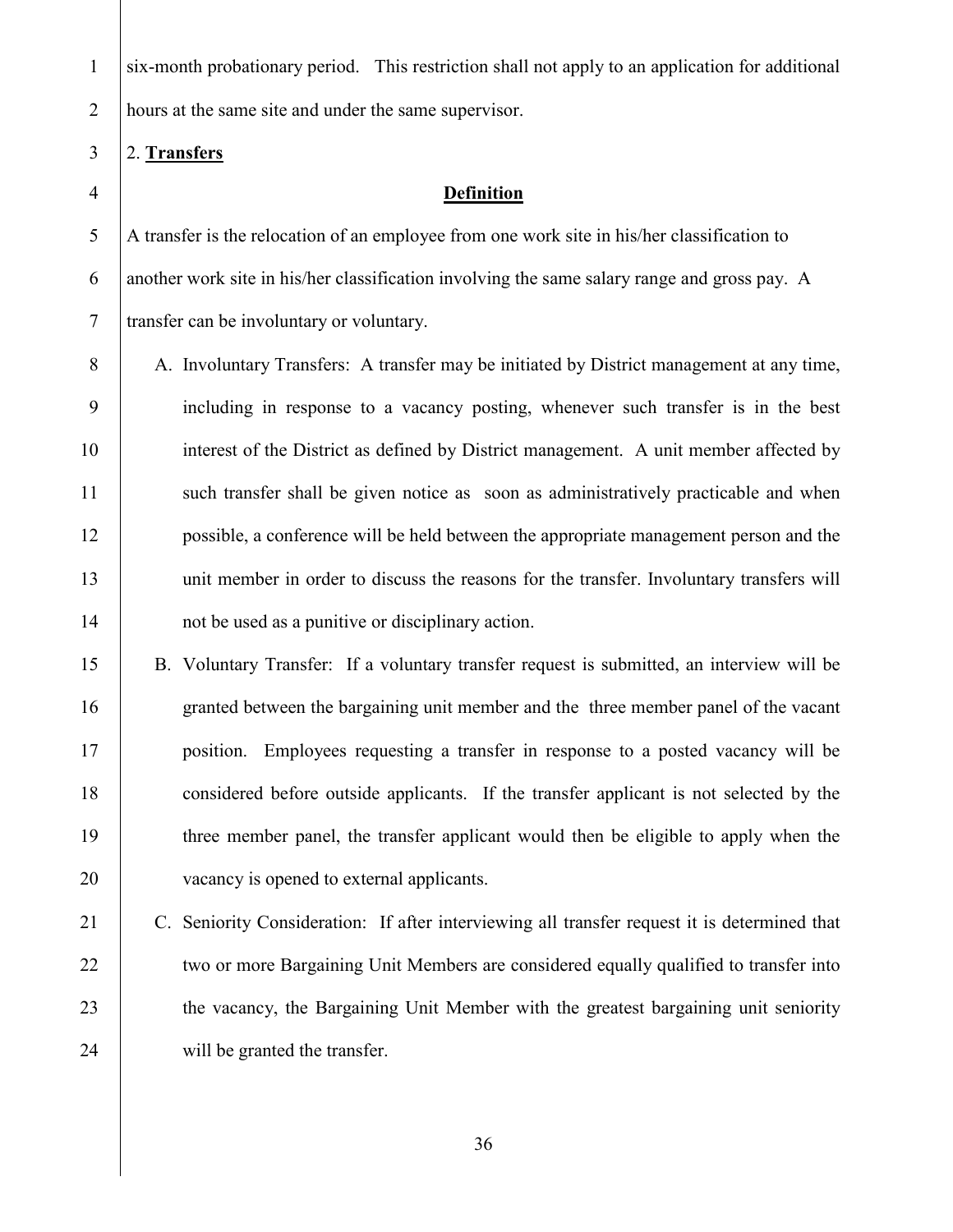D. Timing: All transfer requests shall be processed prior to commencement of the promotion process. E. Denials: In the event a request for voluntary transfer is denied, a unit member may reapply during the internal promotional process. 3. **Internal Promotion Process** A. If there are no approved transfer requests, the District shall then consider internal applicants for promotion as well as the voluntary transfer request(s) that may have been denied. This process must be completed before considering outside applicants. After the 7 day posting period, a human resources designee will meet with the site Principal or Supervisor and a CSEA representative designated by the Chapter President, to make up a three member panel. The three member panel shall review the letters of interest, resumes and applicant qualifications for the open position. Employees who meet the minimum qualifications for the open position shall be granted an interview with the interview panel. Seniority credit shall be added to the final scoring matrix for candidates in the amount of one- fourth (1/4) of one point for each year of service, not to exceed a total of five (5) points. Credit shall be granted for time spent in regular status in the classified service and on leave from the District. A full year's credit shall be granted to employees whose regular position is assigned 18 on less than a calendar year basis. Qualified internal candidates will be scored based upon a standardized matrix that provides for up to 5 points for seniority. The three member panel shall interview qualified prospective

 candidates and add interview points to each candidate's cumulative points. After the 22 interview, the panel shall review the points and decide which candidate to recommend to the Board of Trustees for placement into the vacant position, or whether to post the position to the 24 | outside for external candidates.

# 4. **Internal Promotion Probationary Period**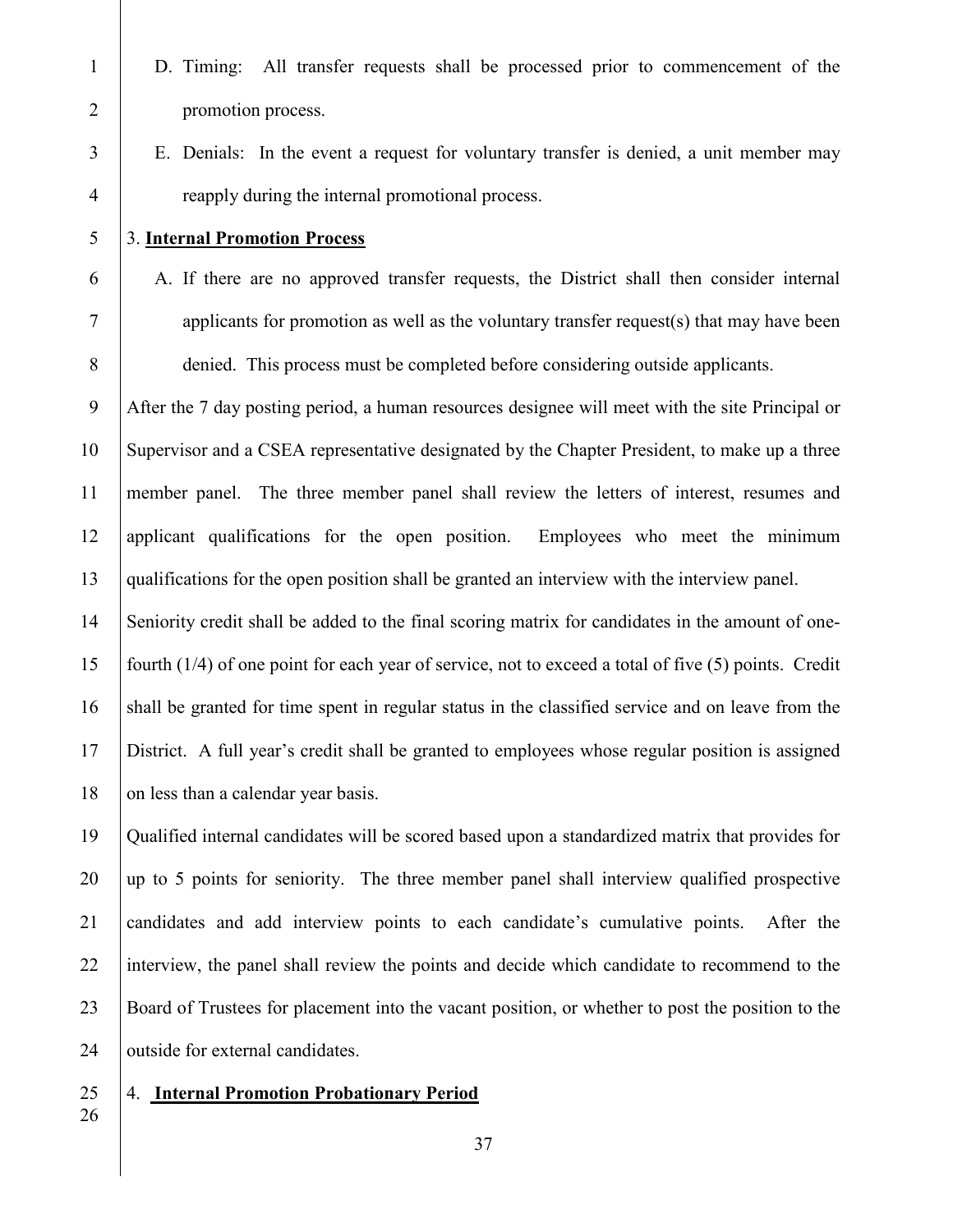Permanent employees who accept an internal promotion shall serve a six-month probationary 2 period. A permanent employee who accepts a promotion and fails to successfully complete 3 the probationary period for that promotional position, shall be returned to the classification from which he/she was promoted. At the end of the second, fourth and sixth month of service a Performance Evaluation Report shall be completed by the supervisor and discussed with the employee. All performance concerns should be addressed during the Performance Evaluation review.

#### 5. **External Promotion Process**

 If no internal candidate is selected for the vacant position, outside candidates, to include classified substitutes, shall be interviewed by the three member panel. Substitute classified employees are considered external applicants.

# 6. **New Hire Orientation**

 The District shall notify the CSEA chapter President or Treasurer by email of newly hired classified employees. The CSEA Chapter President, Site Rep or other chapter designee shall be provided with fifteen (15) minutes of release time to meet with the new employee either at 16 the time of his/her orientation or during the first day at their new site, to distribute CSEA's benefit materials.

#### **DISTRICT NOTICE TO CSEA OF NEW HIRES**

 The District shall provide CSEA notice of any newly hired employee, within ten (10) days of 20 date of hire, via an electronic mail. Please include the following information: full legal name, 21 date of hire, classification and site.

#### **EMPLOYEE INFORMATION**

 "Newly hired employee" or "new hire" means any employee, whether permanent, full time, part time, hired by the District, and who is still employed as of the date of the new employee 25 orientation. It also includes all employees who are or have been previously employed by the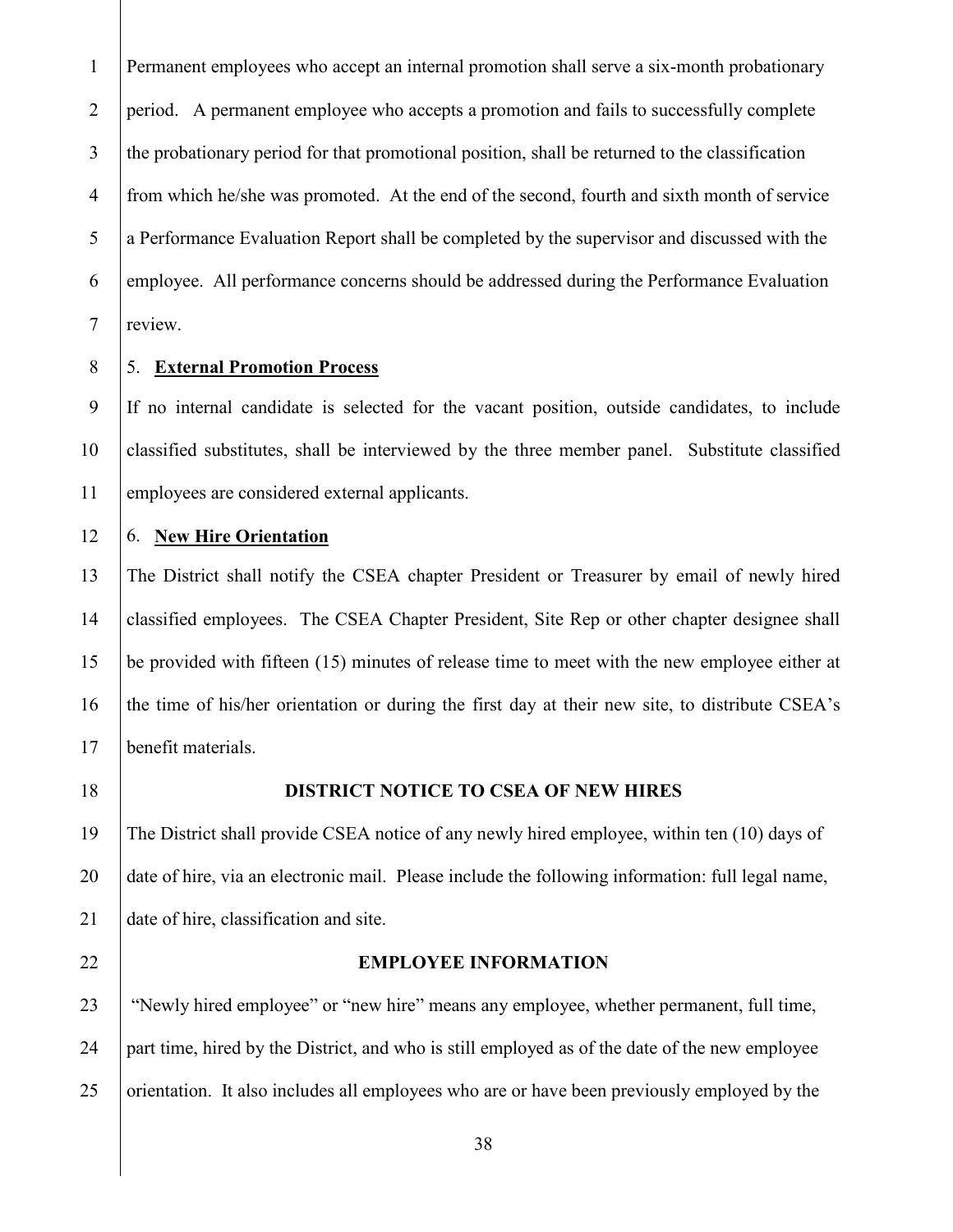| $\mathbf{1}$   | District and whose current position has placed them in the bargaining unit represented by       |  |  |  |  |  |  |
|----------------|-------------------------------------------------------------------------------------------------|--|--|--|--|--|--|
| $\overline{2}$ | CSEA. For those latter employees, for purposes of this article only, the "date of hire" is the  |  |  |  |  |  |  |
| 3              | date upon which the employee's employee status changed such that the employee was placed        |  |  |  |  |  |  |
| $\overline{4}$ | in the CSEA unit.                                                                               |  |  |  |  |  |  |
| 5              | The District shall provide CSEA with contact information on the new hires. The information      |  |  |  |  |  |  |
| 6              | will be provided to CSEA electronically via a mutually agreeable secure FTP site or service, on |  |  |  |  |  |  |
| $\overline{7}$ | the last working day of the month in which they were hired. This contact information shall      |  |  |  |  |  |  |
| 8              | include the following items, with each field in its own column:                                 |  |  |  |  |  |  |
| 9              | i.<br>First Name;                                                                               |  |  |  |  |  |  |
| 10             | Middle initial;<br>$\dddot{11}$ .                                                               |  |  |  |  |  |  |
| 11             | iii.<br>Last name;                                                                              |  |  |  |  |  |  |
| 12             | Suffix (e.g. Jr., III)<br>iv.                                                                   |  |  |  |  |  |  |
| 13             | Job Title;<br>$\mathbf{V}$ .                                                                    |  |  |  |  |  |  |
| 14             | Department;<br>vi.                                                                              |  |  |  |  |  |  |
| 15             | Primary worksite name;<br>$\overline{\text{vii}}$ .                                             |  |  |  |  |  |  |
| 16             | viii.<br>Work telephone number;                                                                 |  |  |  |  |  |  |
| 17             | Work Extension;<br>ix.                                                                          |  |  |  |  |  |  |
| 18             | Home Street address (incl. apartment #)<br>X.                                                   |  |  |  |  |  |  |
| 19             | xi.<br>City                                                                                     |  |  |  |  |  |  |
| 20             | State<br>xii.                                                                                   |  |  |  |  |  |  |
| 21             | xiii.<br>ZIP Code $(5 \text{ or } 9 \text{ digits})$                                            |  |  |  |  |  |  |
| 22             | Home telephone number (10 digits);<br>xiv.                                                      |  |  |  |  |  |  |
| 23             | Personal cellular telephone number (10 digits);<br>XV.                                          |  |  |  |  |  |  |
| 24             | Personal email address of the employee;<br>xvi.                                                 |  |  |  |  |  |  |
| 25             | Last four numbers of the social security number;<br>XVII.                                       |  |  |  |  |  |  |
| 26             | xviii.<br>Birth date;                                                                           |  |  |  |  |  |  |
| 27             | Employee ID;<br>xix.                                                                            |  |  |  |  |  |  |
| 28             | CalPERS status ("Y" if in CalPERS; "N" if not in CalPERS);<br>XX.                               |  |  |  |  |  |  |
| 29             | Hire date.<br>xxi.                                                                              |  |  |  |  |  |  |
| 30             |                                                                                                 |  |  |  |  |  |  |
| 31             | This information shall be provided to CSEA regardless of whether the newly hired                |  |  |  |  |  |  |
| 32             | employee was previously employed by the District.                                               |  |  |  |  |  |  |
| 33             | In the event no one is hired on any particular month, the District shall send an e-mail to      |  |  |  |  |  |  |
| 34             | CSEA confirming they did not hire any new staff that month.                                     |  |  |  |  |  |  |
| 35             | Periodic Update of Contact Information: The District shall provide CSEA with a list of<br>a)    |  |  |  |  |  |  |
| 36             | all bargaining unit members names and contact information on the last working day of<br>39      |  |  |  |  |  |  |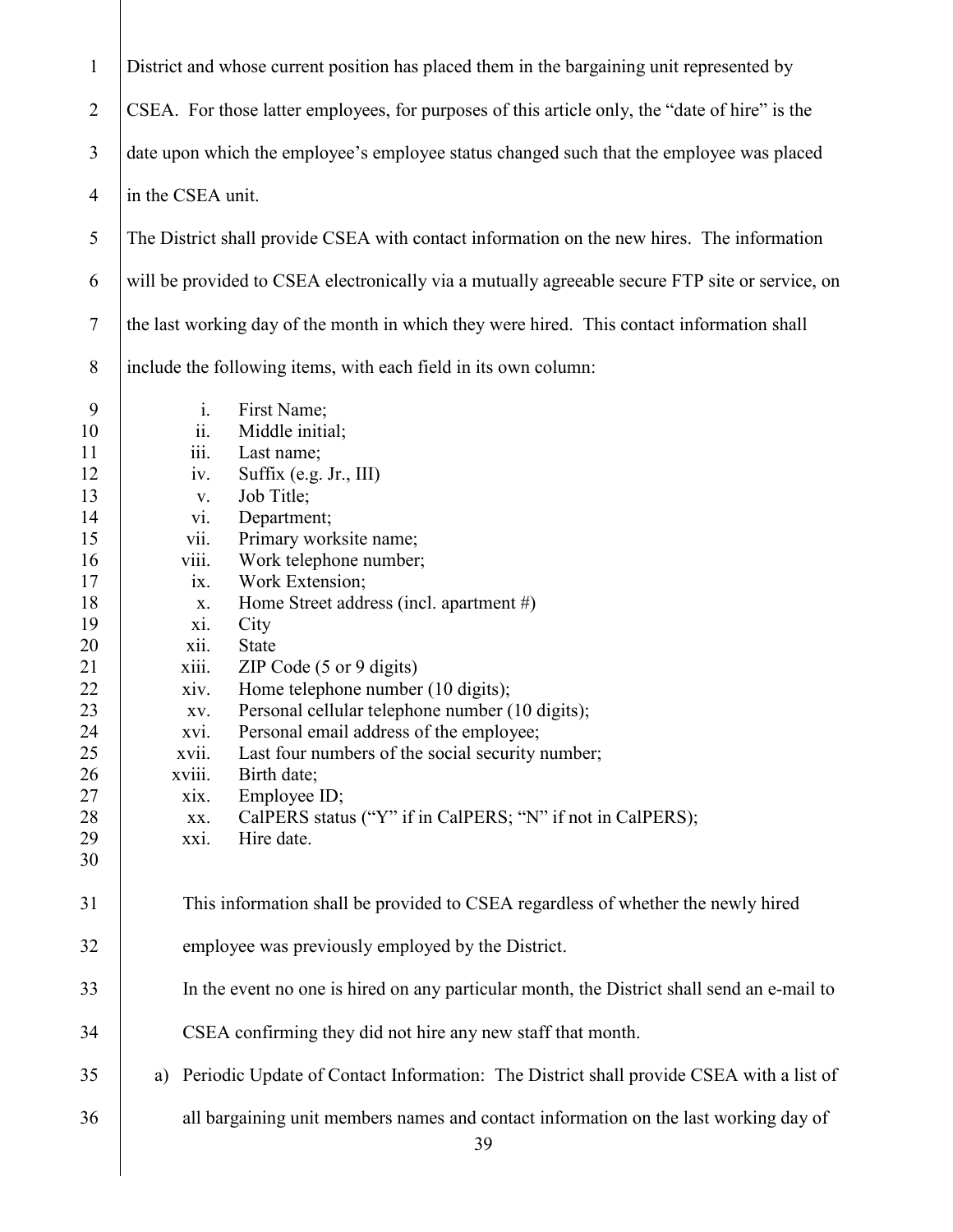| 1                                                                                                                                                                          | September, January and May. The information shall be provided to CSEA                                                                                                                                                                                                                                                                                                                                                                                                                                                                                                                                                                                                                                                                                                                                                                                                                                                                                                                       |  |  |  |  |  |  |
|----------------------------------------------------------------------------------------------------------------------------------------------------------------------------|---------------------------------------------------------------------------------------------------------------------------------------------------------------------------------------------------------------------------------------------------------------------------------------------------------------------------------------------------------------------------------------------------------------------------------------------------------------------------------------------------------------------------------------------------------------------------------------------------------------------------------------------------------------------------------------------------------------------------------------------------------------------------------------------------------------------------------------------------------------------------------------------------------------------------------------------------------------------------------------------|--|--|--|--|--|--|
| $\overline{2}$                                                                                                                                                             | electronically via a mutually agreeable secure FTP site or service. This contact                                                                                                                                                                                                                                                                                                                                                                                                                                                                                                                                                                                                                                                                                                                                                                                                                                                                                                            |  |  |  |  |  |  |
| 3                                                                                                                                                                          | information shall also include the following information, with each field listed in its                                                                                                                                                                                                                                                                                                                                                                                                                                                                                                                                                                                                                                                                                                                                                                                                                                                                                                     |  |  |  |  |  |  |
| $\overline{4}$                                                                                                                                                             | own column;                                                                                                                                                                                                                                                                                                                                                                                                                                                                                                                                                                                                                                                                                                                                                                                                                                                                                                                                                                                 |  |  |  |  |  |  |
| 5<br>6<br>$\boldsymbol{7}$<br>$\,$ $\,$<br>9<br>10<br>11<br>12<br>13<br>14<br>15<br>16<br>17<br>18<br>19<br>20<br>21<br>22<br>23<br>24<br>25<br>26<br>27<br>28<br>29<br>30 | First Name;<br>$\mathbf{i}$ .<br>Middle initial;<br>11.<br>iii.<br>Last name;<br>Suffix (e.g. Jr., III)<br>iv.<br>Job Title;<br>V.<br>Department;<br>vi.<br>Primary worksite name;<br>V11.<br>Work telephone number;<br>viii.<br>Work Extension;<br>1X.<br>Home Street address (incl. apartment #)<br>X.<br>City<br>xi.<br><b>State</b><br>X11.<br>ZIP Code $(5 \text{ or } 9 \text{ digits})$<br>xiii.<br>Home telephone number (10 digits);<br>xiv.<br>Personal cellular telephone number (10 digits);<br>XV.<br>Personal email address of the employee;<br>XVI.<br>Last four numbers of the social security number;<br>XV11.<br>Birth date;<br>xviii.<br>Employee ID;<br>xix.<br>CalPERS status ("Y" if in CalPERS; "N" if not in CalPERS);<br>XX.<br>Hire date.<br>xxi.<br><b>NEW EMPLOYEE ORIENTATION</b><br>"New employee orientation" means the onboarding process of a newly hired public<br>a)<br>employee, whether in person, online, or through other means or mediums, in which |  |  |  |  |  |  |
| 31                                                                                                                                                                         | employees are advised of their employment status, rights, benefits, duties and                                                                                                                                                                                                                                                                                                                                                                                                                                                                                                                                                                                                                                                                                                                                                                                                                                                                                                              |  |  |  |  |  |  |
| 32                                                                                                                                                                         | responsibilities or any other employment-related matters.                                                                                                                                                                                                                                                                                                                                                                                                                                                                                                                                                                                                                                                                                                                                                                                                                                                                                                                                   |  |  |  |  |  |  |
| 33                                                                                                                                                                         | b)                                                                                                                                                                                                                                                                                                                                                                                                                                                                                                                                                                                                                                                                                                                                                                                                                                                                                                                                                                                          |  |  |  |  |  |  |
|                                                                                                                                                                            | The District shall provide CSEA mandatory access to its new employee orientations.                                                                                                                                                                                                                                                                                                                                                                                                                                                                                                                                                                                                                                                                                                                                                                                                                                                                                                          |  |  |  |  |  |  |
| 34                                                                                                                                                                         | CSEA shall receive not less than ten (10) days' notice in advance of an orientation,                                                                                                                                                                                                                                                                                                                                                                                                                                                                                                                                                                                                                                                                                                                                                                                                                                                                                                        |  |  |  |  |  |  |
| 35                                                                                                                                                                         | except that a shorter notice may be provided in a specific instance where there is an                                                                                                                                                                                                                                                                                                                                                                                                                                                                                                                                                                                                                                                                                                                                                                                                                                                                                                       |  |  |  |  |  |  |
| 36                                                                                                                                                                         | urgent need critical to the District's operations that was not reasonably foreseeable.                                                                                                                                                                                                                                                                                                                                                                                                                                                                                                                                                                                                                                                                                                                                                                                                                                                                                                      |  |  |  |  |  |  |
|                                                                                                                                                                            |                                                                                                                                                                                                                                                                                                                                                                                                                                                                                                                                                                                                                                                                                                                                                                                                                                                                                                                                                                                             |  |  |  |  |  |  |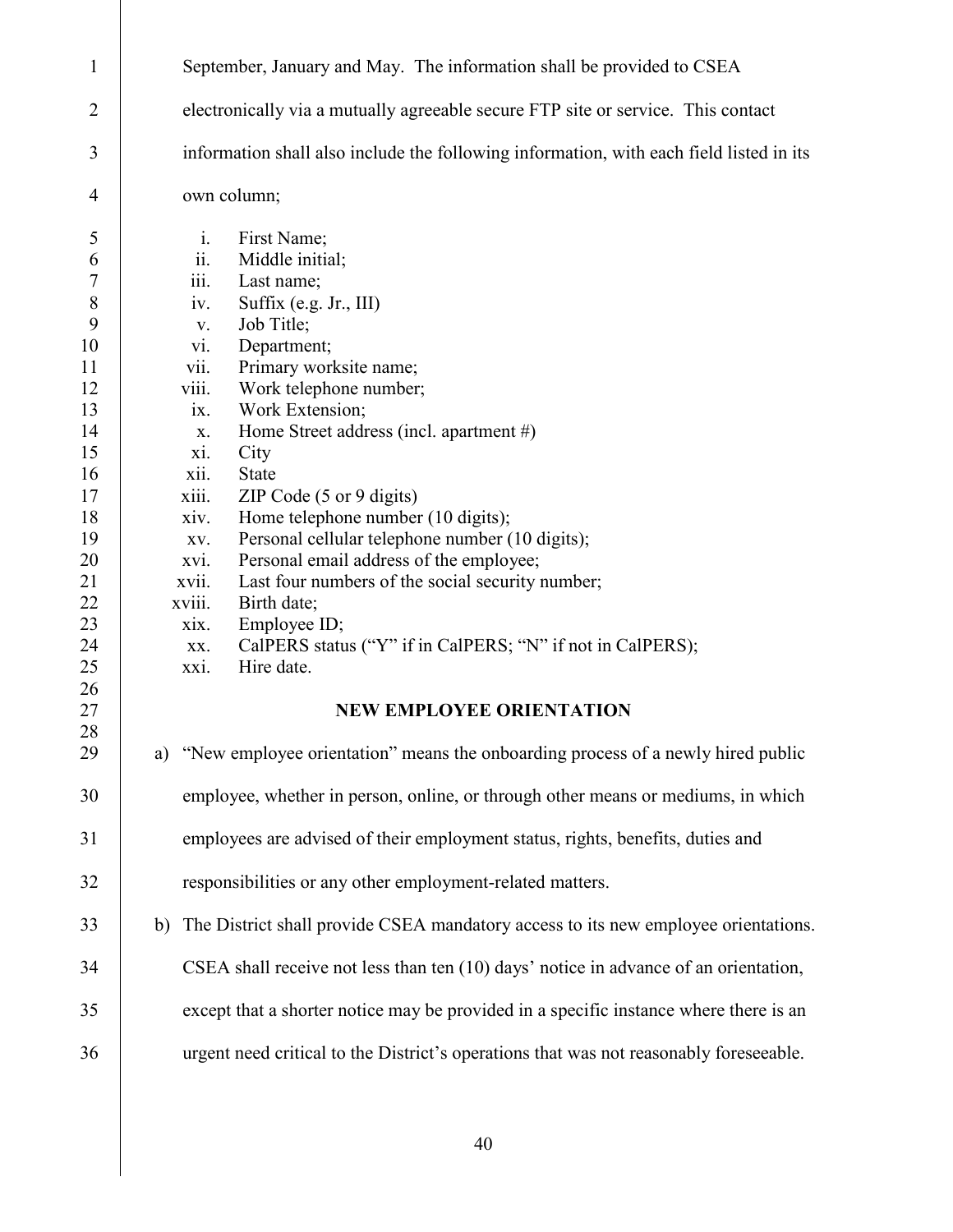| $\mathbf{1}$   | i.            | In the event the District conducts a group orientation, CSEA shall have one (1)            |
|----------------|---------------|--------------------------------------------------------------------------------------------|
| $\overline{2}$ |               | hour of paid release time for two (2) CSEA representatives, including the                  |
| 3              |               | Chapter President or designee, to conduct the orientation session. Said release            |
| $\overline{4}$ |               | time shall not be counted against the total release time contained elsewhere in            |
| 5              |               | the collective bargaining agreement. The CSEA Labor Relations                              |
| 6              |               | Representative may also attend the orientation session.                                    |
| 7              | ii.           | In the event the District conduct one-on-one orientations with new employees,              |
| 8              |               | CSEA shall have thirty (30) minutes of paid release time for one (1) CSEA                  |
| 9              |               | representative to conduct the orientation session. Said release time shall not be          |
| 10             |               | counted against the total release time contained elsewhere in the collective               |
| 11             |               | bargaining agreement. The CSEA Labor Relations Representative may also                     |
| 12             |               | attend the orientation session.                                                            |
| 13             | $\mathbf{c})$ | The District shall include the CSEA membership application and a CSEA provided link        |
| 14             |               | for an electronic application, in any employee orientation packet of District materials    |
| 15             |               | provided to any newly hired employee. CSEA shall provide the copies of the CSEA            |
| 16             |               | membership applications to the District for distribution.                                  |
| 17             | $\mathbf{d}$  | The orientation session shall be held on District property during the workday of the       |
| 18             |               | employee(s), who shall be on paid time.                                                    |
| 19             | e)            | During CSEA's orientation session, no District manager or supervisor or non-unit           |
| 20             |               | employee shall be present.                                                                 |
| 21             |               | <b>DURATION OF AGREEMENT</b>                                                               |
| 22             |               | Term: This Agreement shall remain in full force and effect from the date this Agreement is |
| 23             |               | signed, through June 30, 2022 and shall be automatically renewed from year to year unless  |
| 24             |               | either party serves a 30-day written notice upon the other of its desire to modify the     |
| 25             |               | Agreement. If negotiations for a subsequent Agreement continue after June 30, 2022         |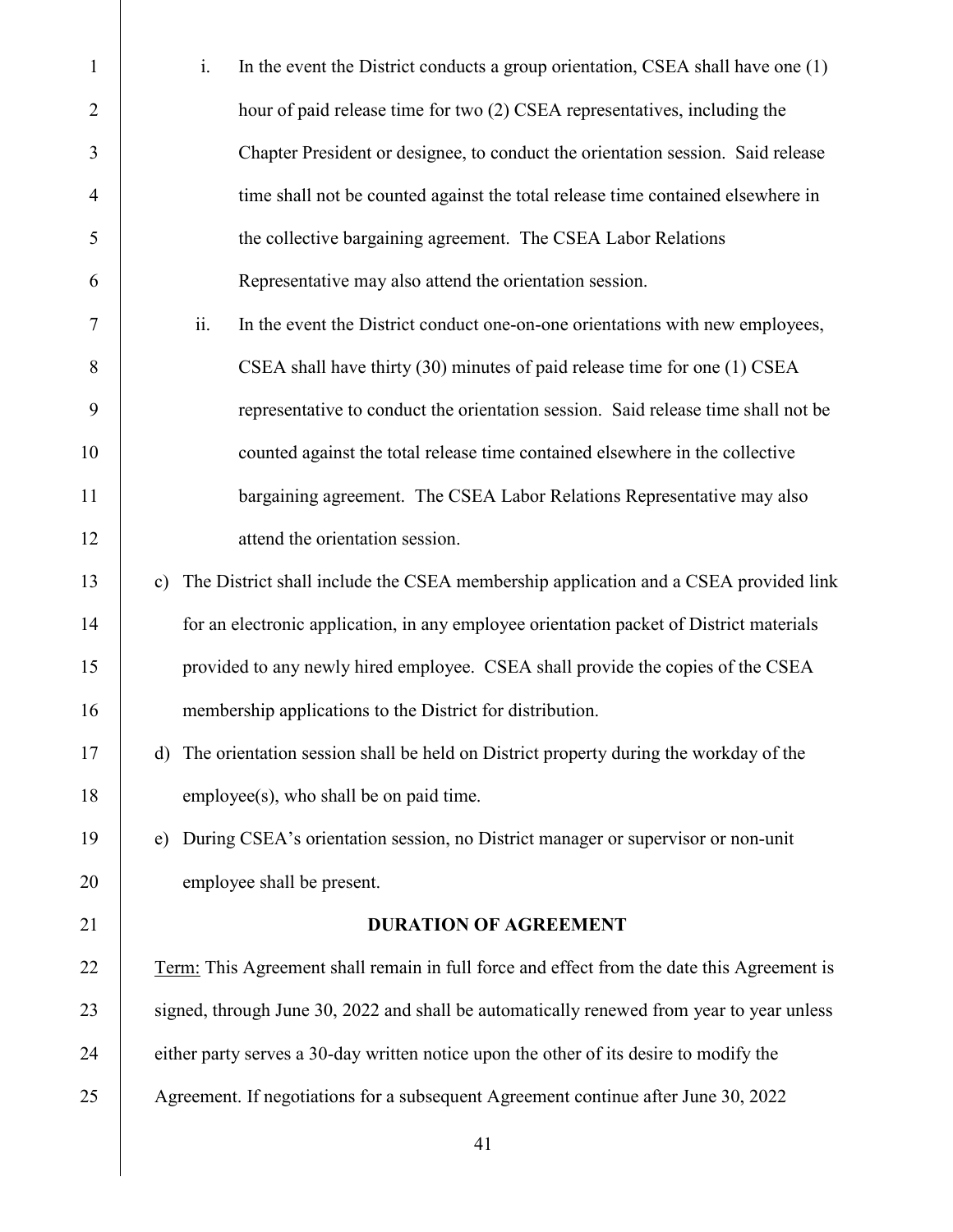| $\mathbf{1}$   | the provisions of this Agreement shall remain in effect until the negotiation of a new                     |
|----------------|------------------------------------------------------------------------------------------------------------|
| $\overline{2}$ | Agreement is completed. In the event an agreement is not reached within sixty $(60)$ days                  |
| 3              | after the demand to negotiation, either party can make a demand for interest arbitration.                  |
| $\overline{4}$ | $\mathbf{i}$ .<br>Unless mutually agreed to by the Parties, there shall be no reopening of negotiations on |
| 5              | this during the life of the Agreement from the date this Agreement is signed, through                      |
| 6              | June 30, 2022.                                                                                             |
| $\tau$         | Savings Clause: If during the life of the Agreement there exists any applicable law, rule,                 |
| 8              | regulation or order issued by governmental authority, other than the District, which shall                 |
| 9              | render invalid or restrain compliance with or enforcement of any provision contained within                |
| 10             | this Agreement, it shall not invalidate any unaffected remaining portion(s). The remaining                 |
| 11             | portion(s) shall continue in full force and effect. Upon written notification by one of the Parties        |
| 12             | to the other, any portion of the Agreement that is invalidated in accordance with this Article             |
| 13             | shall be opened for negotiations within thirty (30) days of the invalidation.                              |
| 14             | <b>Medical Transfer</b>                                                                                    |
| 15             | The District shall give alternate work when the same is available to an employee who has                   |
| 16             | become immediately unable to satisfactorily perform his/her regular job class duties. The                  |
| 17             | alternate work may constitute promotion, demotion or lateral transfer to a related class.                  |
| 18             | Reclassification                                                                                           |
| 19             | Members of a classification may initiate a classification review when the essential<br>a.                  |
| 20             | functions and or qualifications of a position change or if there has been an accretion of duties           |
| 21             | or an identified error in a job description. A reclassification is the upgrading of a position to a        |
| 22             | higher classification as a result of the gradual accretion of duties being performed by the                |
| 23             | incumbent in such a position.                                                                              |
|                |                                                                                                            |
|                |                                                                                                            |
|                | $\Lambda$                                                                                                  |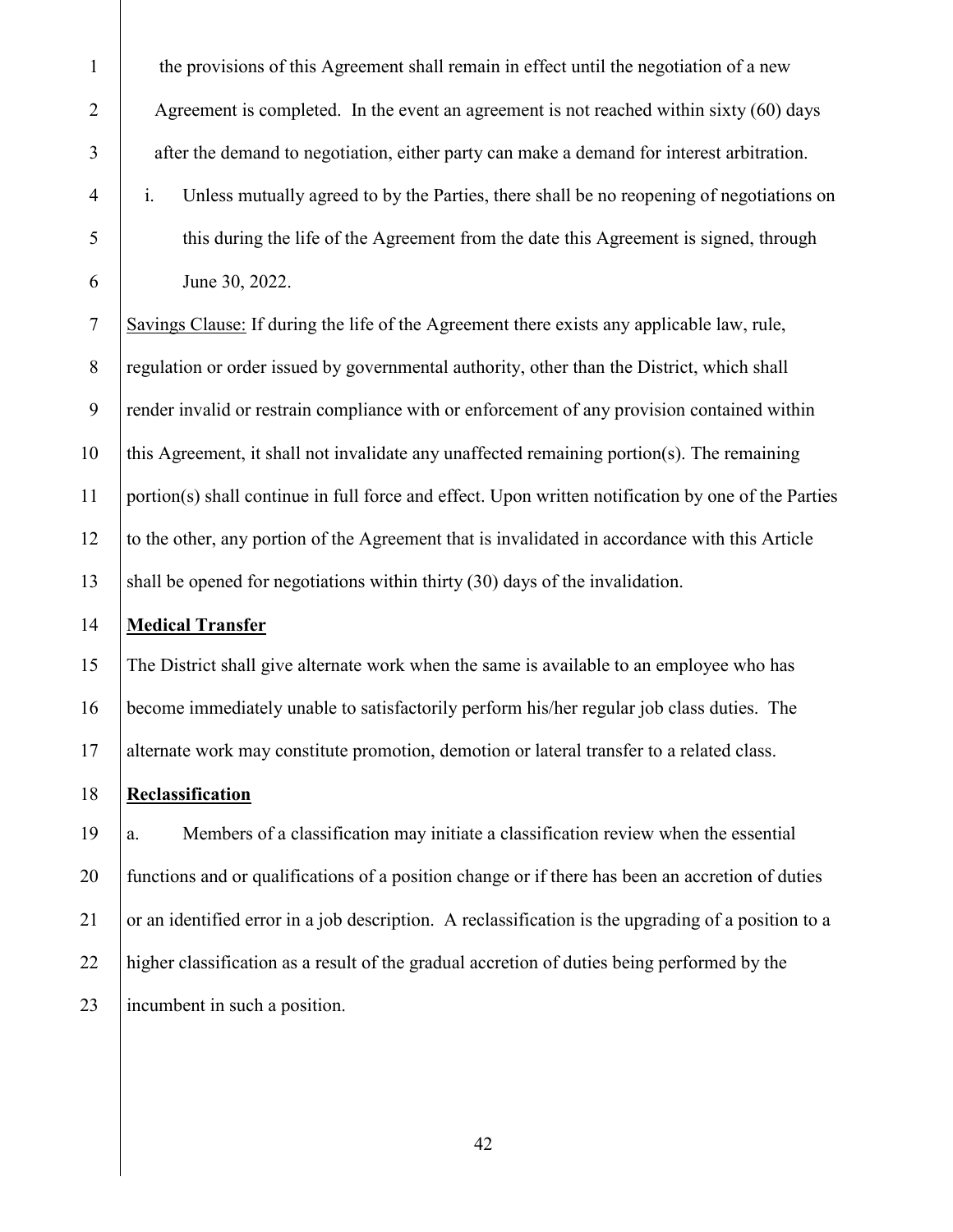b. Request for reclassification must be received by the Human Resources Department 2 during the window period of January 15 through February 15 (or the first work day following  $\overline{3}$  | February 15<sup>th</sup>) in any given year.  $\frac{4}{c}$  c. Members must use the CSEA/District approved reclassification packet. This packet can be found on the district's website. Upon completion of the packet, the member can make an appointment and meet with the Assistant Superintendent Human Resources to verify that all forms are completed and to submit the completed reclassification packet. 8 d. The Assistant Superintendent Human Resources shall provide a response to the 9 member no later than April 1<sup>st</sup>. April 1<sup>st</sup> falls on a non-work day, the due date will be the next work day in any given year). ii. If CSEA is not satisfied with the reclassification decision, they may opt to bring the **Figure 12** reclassification to the district through the negotiation process, without the loss of a 13 reopener. Whenever all or a portion of the positions in a class are reclassified upward as determined by the District Superintendent or designee and approved by the Board of Trustees, any incumbent in the positions being reclassified, regardless of years of service in the positions, shall be reclassified with the positions. Prior to bringing a new job description to the Board of Trustees 18 for approval, the District shall confer with the CSEA for input. **ARTICLE XIII. SAFETY** The District shall conform to and comply with all health, safety and sanitation requirements 22 imposed by State or Federal law or regulations adopted under State or Federal law. **ARTICLE XIV. PERSONNEL FILES** Materials in personnel files of employees which may serve as a basis for affecting the status of 25 their employment are to be made available for the inspection of the person involved. .Such material is not to include ratings, reports or records which (1) were obtained prior to the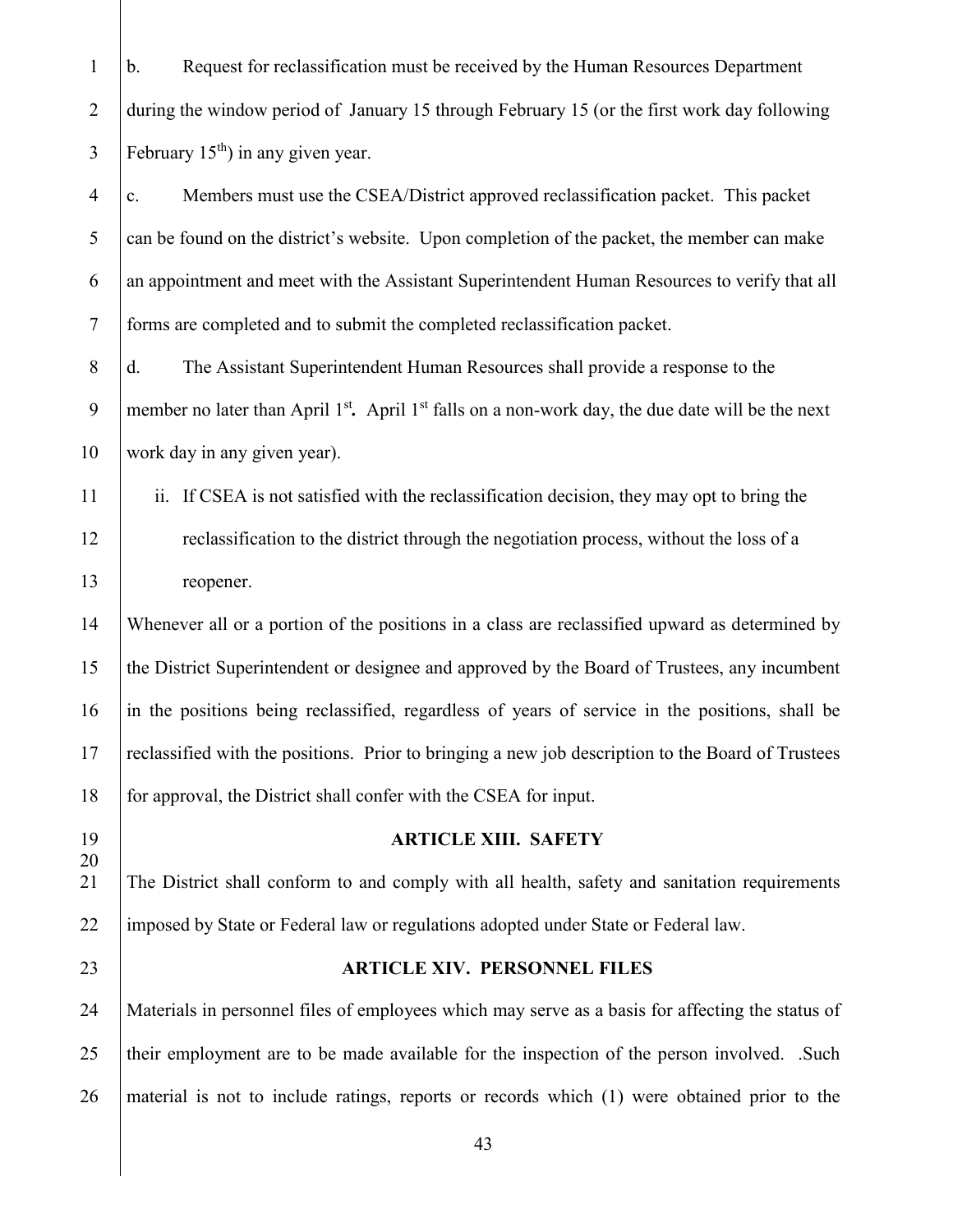| $\mathbf{1}$   | employment of the person involved; (2) were prepared by identifiable examination committee         |
|----------------|----------------------------------------------------------------------------------------------------|
| $\overline{2}$ | members; or (3) were obtained in connection with a promotional examination. Every employee         |
| $\overline{3}$ | shall have the right to inspect such materials upon request, provided that the request is made at  |
| $\overline{4}$ | a time when such person is not actually required to render services to the District. Information   |
| 5              | of a derogatory nature, except materials mentioned in the second paragraph of this section,        |
| 6              | shall not be entered or filed unless and until the employee is given notice and an opportunity to  |
| $\tau$         | review and comment thereon. An employee shall have the right to enter and have attached to         |
| $8\,$          | any such derogatory statement, his/her own comments thereon. Such review shall take place          |
| 9              | during normal business hours, with no loss in compensation for the employee.                       |
| 10             | Upon written authorization by the employee, a representative of CSEA shall be permitted to         |
| 11             | examine and/or obtain copies of materials in such employee's personnel file. Costs for such        |
| 12             | copies shall be incurred by CSEA and a receipt shall be provided CSEA.                             |
| 13             | Access to personnel files shall be limited to the members of the District administration on a      |
| 14             | need-to-know basis. The contents of all personnel files shall be kept in the strictest confidence. |
| 15             | <b>ARTICLE XV. GRIEVANCES</b>                                                                      |
| 16             | <b>Definition</b>                                                                                  |
| 17             | A grievance is a good-faith allegation by a grievant that he/she has been adversely affected by    |
| 18             | a violation of this Agreement.                                                                     |
| 19             | A "grievant" may be either any employee covered by this Agreement or the Association.              |
| 20             | A "day" is any day in which the Central Administrative Offices of the Los Banos Unified            |
| 21             | School District are open for business.                                                             |
| 22             | The "immediate supervisor" is the manager or supervisor having immediate jurisdiction over         |
| 23             | the grievant.                                                                                      |
| 24             | <b>Miscellaneous Grievance Procedures</b>                                                          |
| 25             | CSEA shall be informed of the grievance disposition at each level.                                 |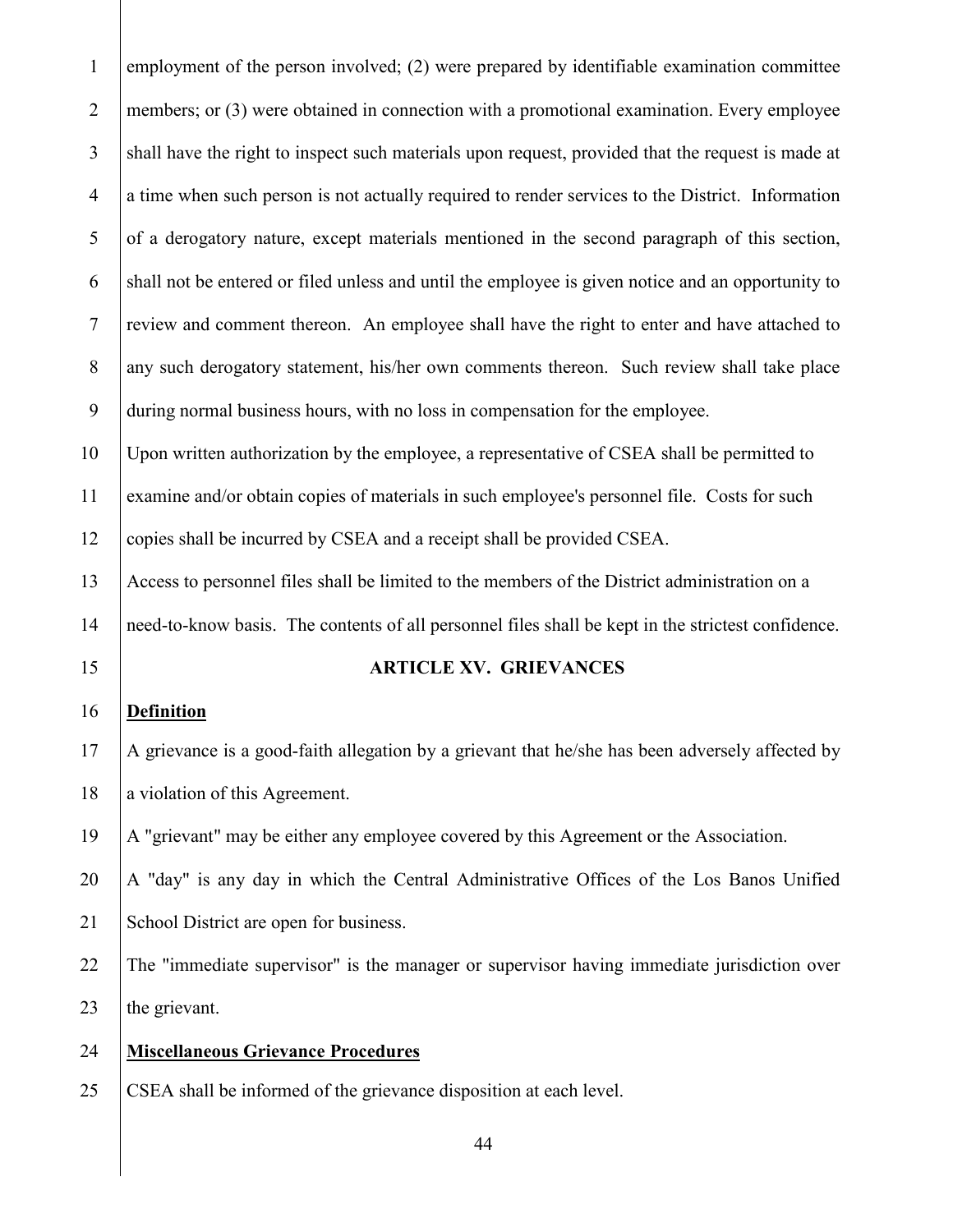An employee covered by this Agreement may present a grievance directly and have such 2 grievance adjusted without intervention of CSEA as long as the adjustment is not inconsistent with the terms of this Agreement.

4 Any employee witnesses required to appear in connection with this article by the supervisor shall suffer no loss of pay, nor be required to make up the time. The grievant and one (1) CSEA Grievance Officer shall be entitled to release time to take part in any grievance adjudication conference called by the supervisor deciding the grievance.

#### **Informal Level**

Before filing a formal grievance, the grievant shall attempt to resolve the grievance by an

informal conference with his/her immediate supervisor.

**Formal Level**

**Level I:**

 Within ten (10) days after the occurrence of the act or omission giving rise to the grievance, the grievant and/or his/her CSEA Grievance Officer must present his/her grievance, in writing, on the appropriate District form, to his/her immediate supervisor. This shall be a clear, concise

statement of the grievance, including the specific provisions of this Agreement claimed to have

been violated, the circumstances constituting such alleged violation, the decision rendered at

18 the informal conference and the specific remedy sought.

The immediate supervisor shall communicate his/her decision to the employee, in writing,

within eight (8) days after receiving the formal grievance. If the immediate supervisor does

not respond within the time limit, the grievant may appeal to the next level.

 Within the above time limits, either party may request a personal conference and the employee 23 may be accompanied to such conference by a CSEA Grievance Officer.

**Level II:**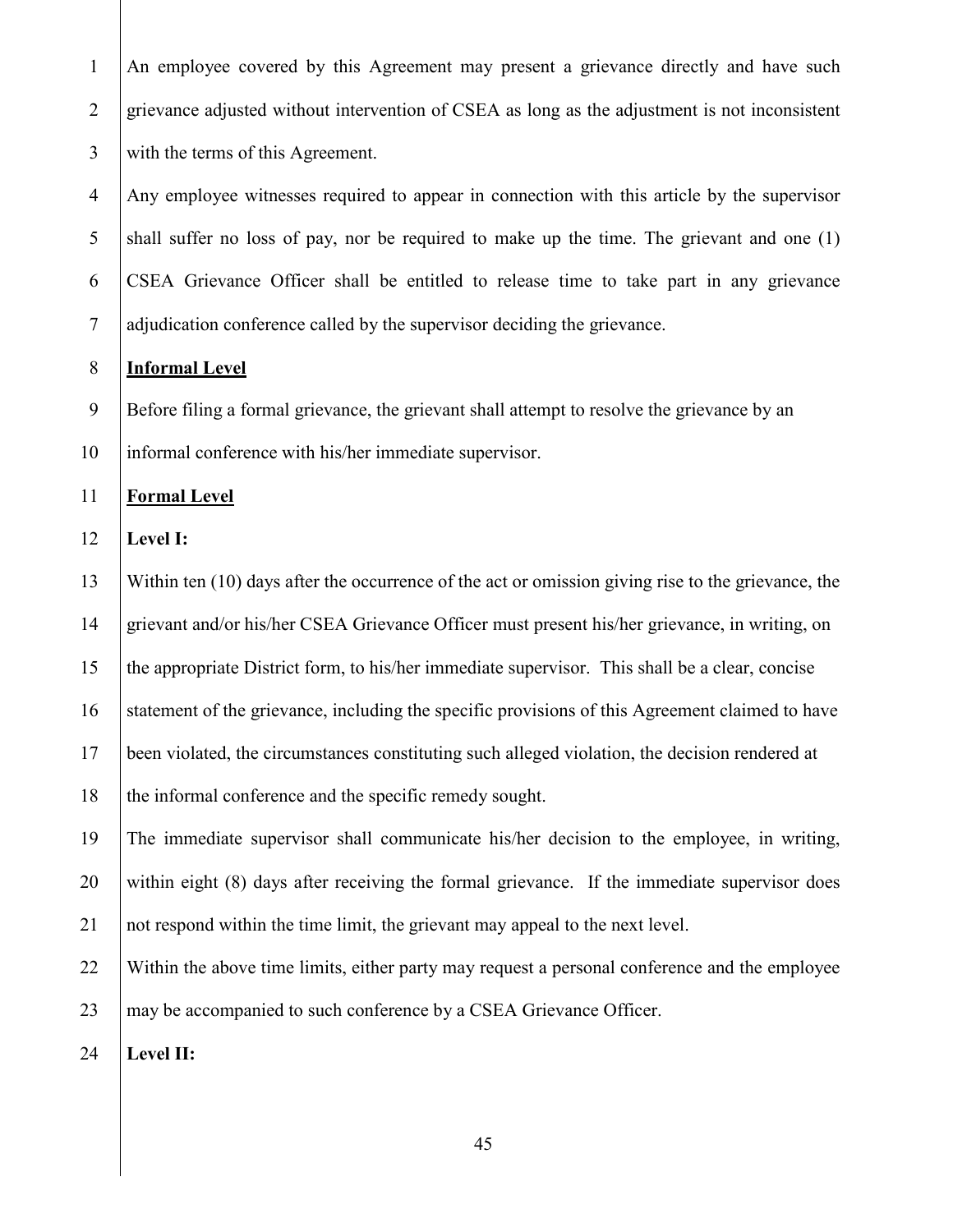| $\mathbf{1}$   | If the grievant believes the decision at the previous level is incorrect, he/she may, within        |
|----------------|-----------------------------------------------------------------------------------------------------|
| $\overline{2}$ | $eighth(8)$ days, appeal the decision, on the appropriate District form, to the Assistant           |
| $\mathfrak{Z}$ | Superintendent for Business, or his/her designee. This statement shall include a copy of the        |
| $\overline{4}$ | original grievance and appeal, the decision rendered, and a clear, concise statement of the         |
| 5              | reasons for the appeal.                                                                             |
| 6              | The Assistant Superintendent of Fiscal Services or his/her designee, shall communicate his/her      |
| $\tau$         | decision to the grievant within ten (10) days. If the Assistant Superintendent for Business, or     |
| 8              | his/her designee, does not respond within the time limits provided, the grievant may appeal to      |
| 9              | the next level.                                                                                     |
|                |                                                                                                     |
| 10             | Level III:                                                                                          |
| 11             | If the grievant believes the decision at the previous levels is incorrect, he/she may, within eight |
| 12             | (8) days, appeal the decision, on the appropriate District form, to the Superintendent, or his/her  |
| 13             | designee. This statement shall include a clear copy of the original grievance and appeal, the       |
| 14             | decision rendered and a clear, concise statement of the reasons for this appeal.                    |
| 15             | The Superintendent, or his/her designee, shall communicate his/her decision to the grievant         |
| 16             | within ten 10) days. If the Superintendent, or his/her designee, does not respond within the        |
| 17             | time limits provided, the grievant may appeal to the next level.                                    |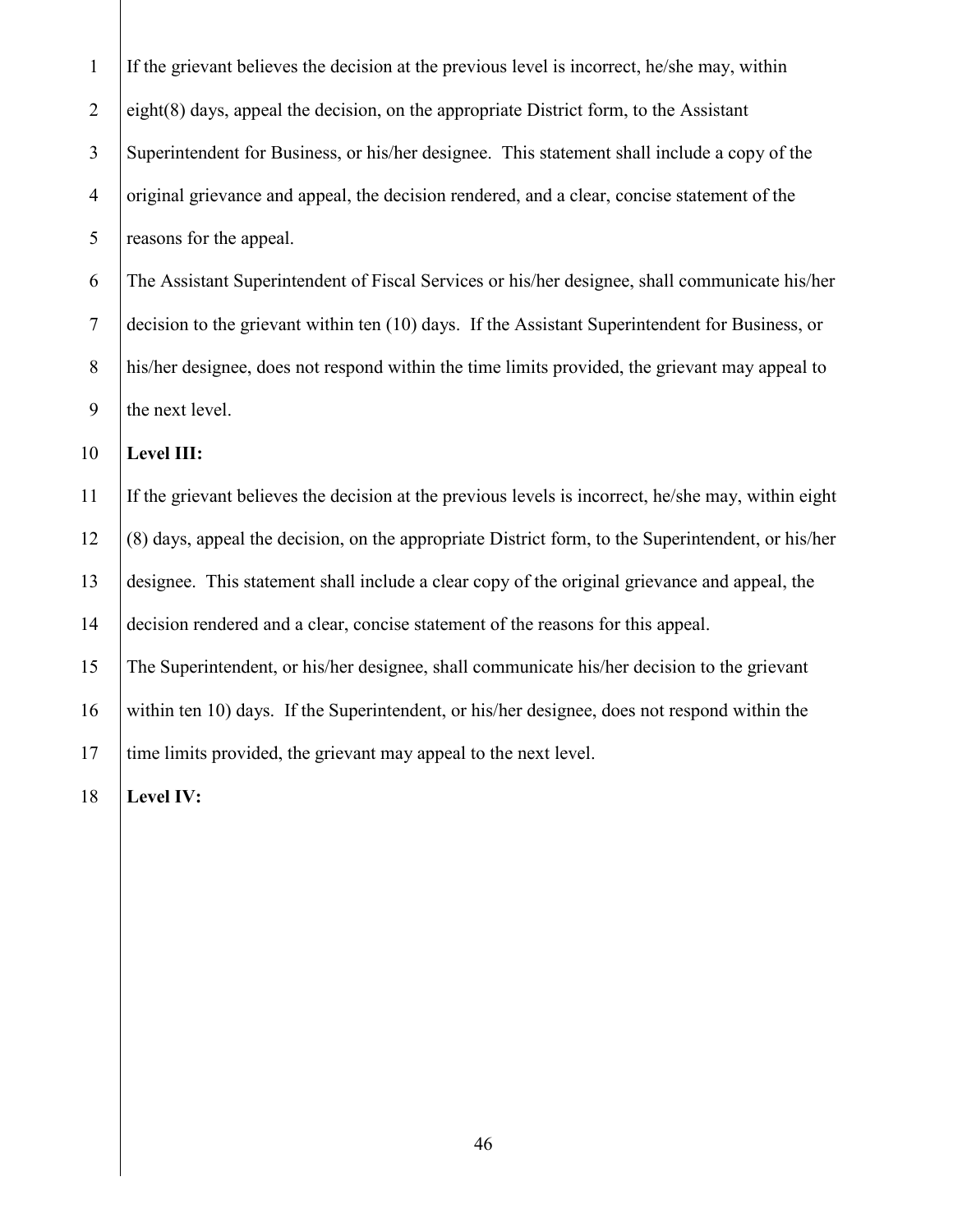In the event the grievant is not satisfied with the decision of the Superintendent, or his/her 2 designee, he/she may appeal the decision, in writing, within ten  $(10)$  days to the Board of Education. Copies of previous actions on the grievance shall be included with the appeal and it 4 shall be made on the appropriate District form. The Board shall consider the matter within 5 forty  $(40)$  days.

 If the Board of Education determines that it is unable to render a final determination based on the record submitted, it may reopen the record for the taking of additional evidence. The Board of Education has the power to render the final and binding determination of the

grievance. Such determination shall be communicated to the grievant in writing.

#### **ARTICLE XVI. VACATION TIME**

#### **Eligibility**

 All employees in the bargaining unit shall earn paid vacation time under this Article. Regular employees who are on leave to serve in a limited-term assignment, or who serve in limited- term assignments during periods when they are not regularly assigned, shall earn vacation during such limited-term assignments. Vacation shall also be earned during any paid leave of absence. Vacation benefits are earned on a fiscal year basis July 1-June 30.

# **Paid Vacation**

 Except as otherwise provided in this Article, paid vacation shall be granted no later than the fiscal year immediately following the fiscal year in which it is earned. When approved by the District the paid vacation may be granted in the fiscal year in which it is earned. A new 21 employee of the District shall not be eligible to take any vacation until completion of six  $(6)$ 22 months of active service with the District.

# **Accumulation**

 Vacation time shall be earned and accumulated on a monthly basis in accordance with the 25 | following schedules: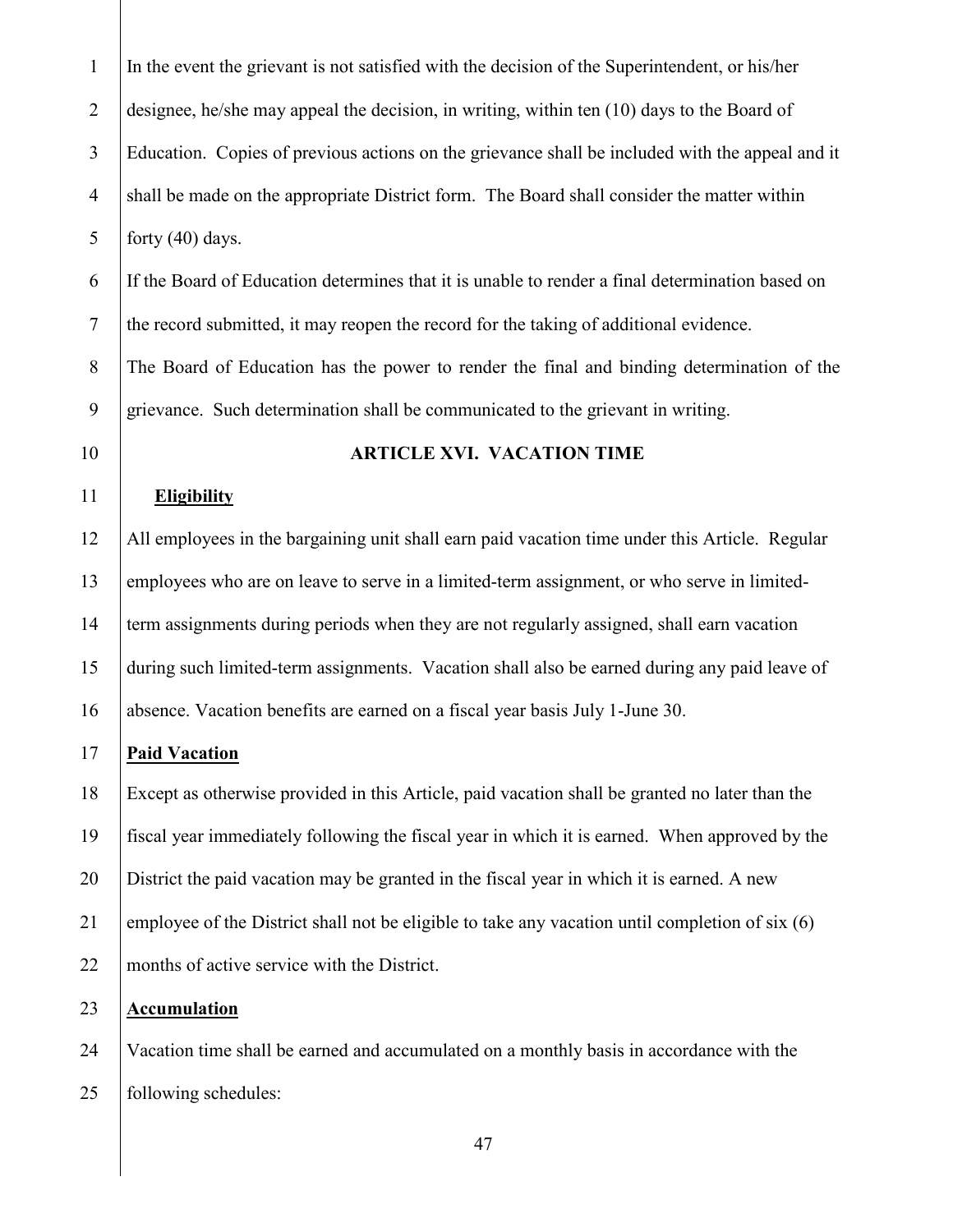| $\mathbf{1}$   | From the first year through the fifth year of service, vacation time shall be earned and          |
|----------------|---------------------------------------------------------------------------------------------------|
| $\overline{2}$ | accumulated at the rate of one (1) vacation day for each month of service; not to exceed twelve   |
| $\mathfrak{Z}$ | (12) days per fiscal year.                                                                        |
| $\overline{4}$ | From the sixth through the tenth year of service, the employee shall be entitled to fourteen (14) |
| $\mathfrak{S}$ | vacation days per year.                                                                           |
| 6              | From the eleventh through the fifteenth year of service, the employee shall be entitled to        |
| $\tau$         | sixteen (16) vacation days per year.                                                              |
| $8\,$          | From the sixteenth through the twentieth year of service, the employee shall be entitled to       |
| 9              | eighteen (18) vacation days per year.                                                             |
| 10             | From the twenty-first year and over, the employee shall be entitled to twenty (20) vacation       |
| 11             | days per year.                                                                                    |
| $12$ i.        | Vacation days shall be prorated for employees who work less than full-time in the same ratio      |
| 13             | as the regular work hours per day, days per week, weeks per month, or months per year of such     |
| 14             | part-time employees bear to eight (8) hours per day, forty (40) hours per calendar week, four     |
| 15             | (4) calendar weeks per month or twelve (12) calendar months during the school year.               |
| 16             | Vacation credit may be accrued to a total not exceeding that which the employee could earn in     |
| 17             | fifteen (15) months of continuous service. Advance use of vacation credit may be granted only     |
| 18             | upon the approval of the Superintendent, or his designee.                                         |
| 19             | No pay for accrued vacation shall be paid to employees whose employment is terminated prior       |
| 20             | to or upon completion of the probationary period.                                                 |
| 21             | An employee who has completed the probationary period may be granted vacation during the          |
| 22             | school year even though not earned at the time the vacation is taken, with the consent of the     |
| 23             | employee's supervisor.                                                                            |
|                |                                                                                                   |
|                |                                                                                                   |
|                | 48                                                                                                |
|                |                                                                                                   |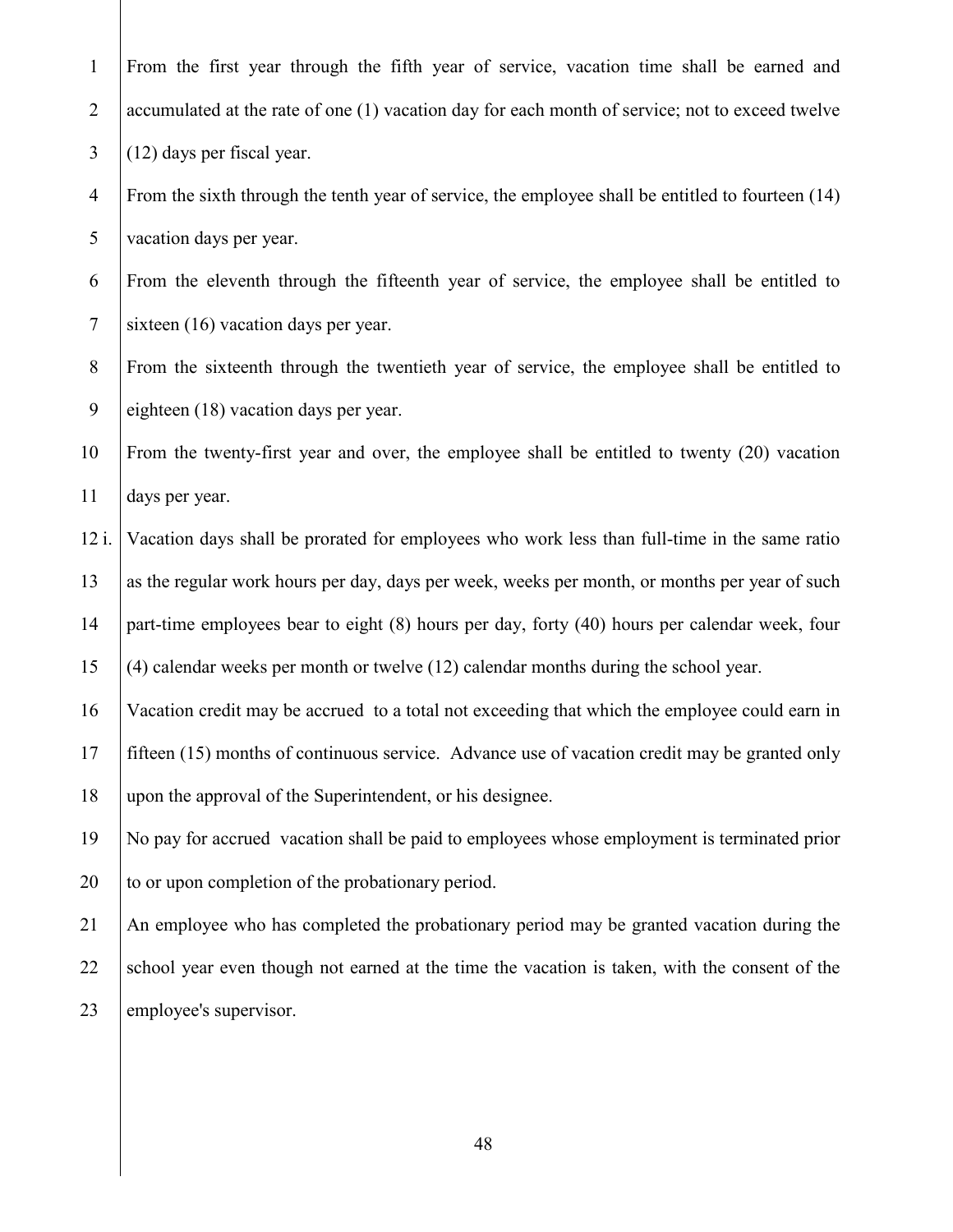#### **Vacation Pay in Lieu of Vacation**

2 The following job classifications for nine (9) month employees shall continue to have their vacation days paid to them in their monthly check. These job classifications include, but are not limited to the following: Paraprofessionals, Bus Drivers, Child Nutrition Technicians, Child Nutrition Site Specialists, Child Nutrition Workers, Campus Security, Office Assistants, Health Assistants, Site leaders, Behavior Support Aides, Behavior Support Specialists, Community Liaison and Music Accompanist.

#### **Vacation Pay Upon Termination**

 When an employee in the bargaining unit is terminated for any reason, he/she shall be entitled to all vacation pay earned and accumulated up to and including the effective date of 11 termination.

 If an employee is terminated or resigns and had been granted vacation which was not earned at the time of termination, the District shall deduct from the employee's severance pay the full 14 amount of salary that was paid for such unearned days of vacation taken.

#### **Vacation Postponement**

 If a bargaining unit employee's vacation becomes due during a period when he/she is on leave due to illness or injury, he/she may request that his/her vacation date be changed and the District may reschedule such vacation in accordance with vacation dates available at that time. The employee may request to have his/her vacation rescheduled in accordance with the vacation schedule available at that time, or may request to carry over his/her vacation to the following year, or he/she may elect to receive compensation for all vacation earned and 22 accumulated during the fiscal year.

 If, because of employer's needs, a bargaining unit employee is not permitted to take all or any part of his/her annual vacation, the amount not taken shall, at the option of the employee, be 25 accumulated for use in the following year or be paid for in cash.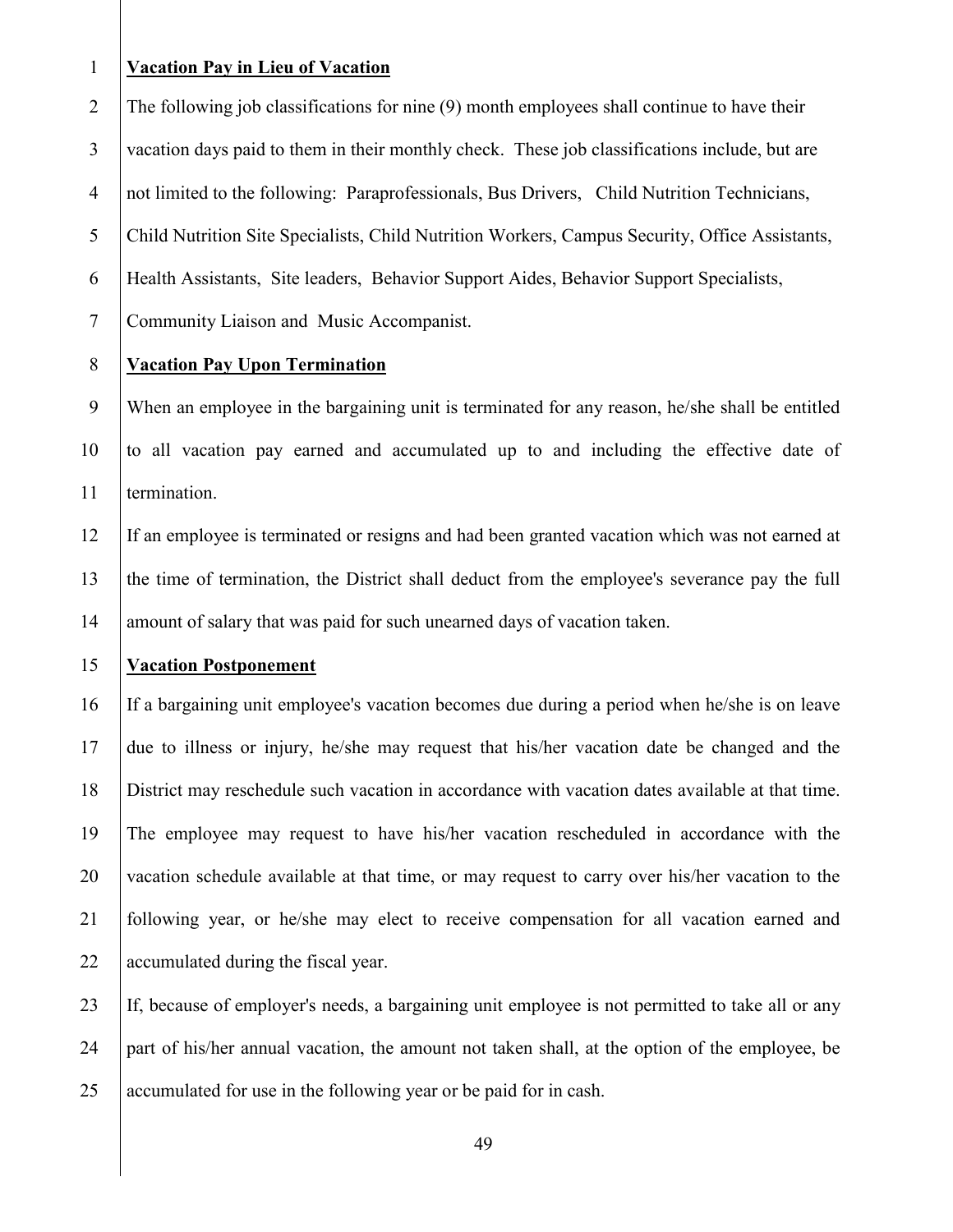Scheduled holidays do not count as vacation days.

#### **Vacation Scheduling**

Vacation schedules shall be approved by an administrator.

#### **Interruption of Vacation**

 An employee in the bargaining unit shall be permitted to interrupt or terminate vacation leave in order to begin any other type of paid leave provided by this Agreement.

# **ARTICLE XVII. REDUCTION IN HOURS**

 Regular employees who are reduced in work assignment shall have the right to displace the 10 employee with the least seniority within their classification working the same number of hours. Upon ten (10) days notice to the District, the employee may exercise the right of displacement 12 within sixty  $(60)$  days following reduction. Employee(s) displaced by this action shall be assigned to the position which was reduced in hours and shall receive the first position open 14 within the classification that would restore their original hours.

 Notice of reduction in hours shall be given to the employee(s) at least ten (10) working days 16 | prior to the action.

#### **ARTICLE XVIII. LAYOFFS AND RE-EMPLOYMENT**

#### **Reasons for Layoff**

Employees shall be subject to layoff whenever their positions are abolished or reduced in time,

21 or whenever necessary because of lack of work or lack of funds.

# **Order of Layoff**

 Whenever it is necessary to lay off one or more employees in a class in which there is more 24 than one employee in the class in which the layoff is necessary, employees shall be laid off in 25  $\vert$  the following order:

- 
- (1) Emergency, limited term and provisional employees.
- 
- 27 (2) Probationary employees.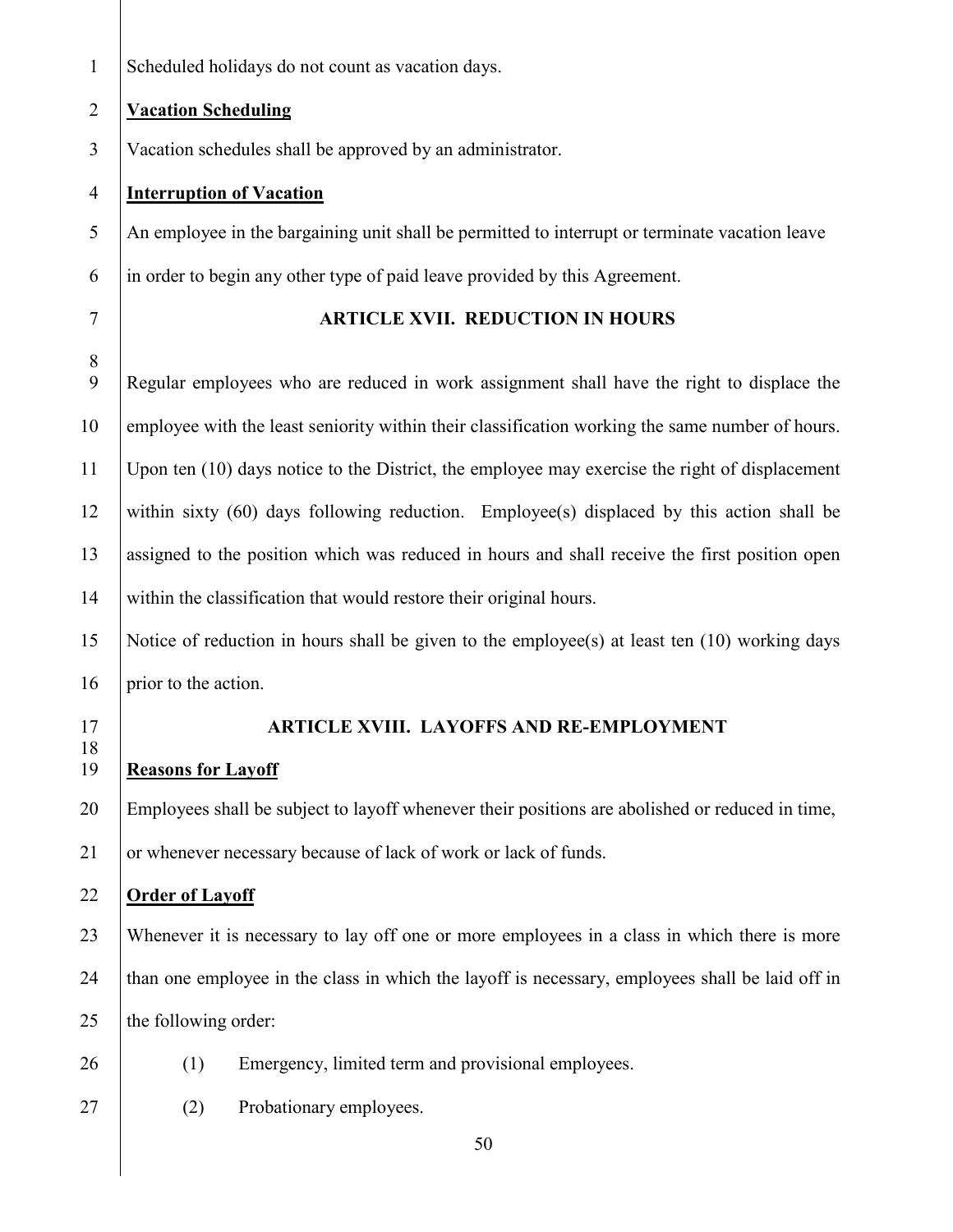| $\mathbf{1}$   | Permanent employees. No permanent employee shall be laid off until all employees in the             |  |  |  |  |
|----------------|-----------------------------------------------------------------------------------------------------|--|--|--|--|
| $\overline{2}$ | same class with less total service in the class and all classes at the same or higher salary range  |  |  |  |  |
| $\mathfrak{Z}$ | have been laid off.                                                                                 |  |  |  |  |
| $\overline{4}$ | The definition of "class" for purposes of this Agreement are to be a group of classifications       |  |  |  |  |
| 5              | relating to the same work in which the employee possesses skills.                                   |  |  |  |  |
| 6              | The definition of "classification" for this Agreement will be the specific job title of any         |  |  |  |  |
| $\tau$         | position held by a unit member.                                                                     |  |  |  |  |
| $8\,$          | Whenever a unit member is laid off, the order of layoff in the "class" shall be determined by       |  |  |  |  |
| 9              | "length of service." The unit member who has been employed the shortest time in the "class"         |  |  |  |  |
| 10             | shall be laid off first.                                                                            |  |  |  |  |
| 11             | "Length of service" means seniority shall be calculated by "date of hire" by the District into a    |  |  |  |  |
| 12             | bargaining unit "classification" within the "class:"                                                |  |  |  |  |
| 13             | "Date of hire" means the first date in paid status in a "classification." Substitute service is not |  |  |  |  |
| 14             | counted.                                                                                            |  |  |  |  |
| 15             | <b>Displacement/Bumping Rights</b>                                                                  |  |  |  |  |
| 16             | If an employee who is laid off has greater total continuous service in the class plus higher        |  |  |  |  |
| 17             | classes than another employee in the same department in a class with the same or lower salary       |  |  |  |  |
| 18             | allocation and in which he previously had permanent or probationary status, the employee with       |  |  |  |  |
| 19             | the least total service shall be displaced by the senior employee and shall be laid off.            |  |  |  |  |
| 20             | Should an employee have the right to displace in more than one class, he/she shall first            |  |  |  |  |
| 21             | displace in the class with the highest salary allocation.                                           |  |  |  |  |
| 22             | Unit members laid off from their present "classification" may bump into a lower                     |  |  |  |  |
| 23             | "classification" within a "class" in which said unit member has greatest seniority.                 |  |  |  |  |
|                |                                                                                                     |  |  |  |  |
|                |                                                                                                     |  |  |  |  |
|                | 51                                                                                                  |  |  |  |  |
|                |                                                                                                     |  |  |  |  |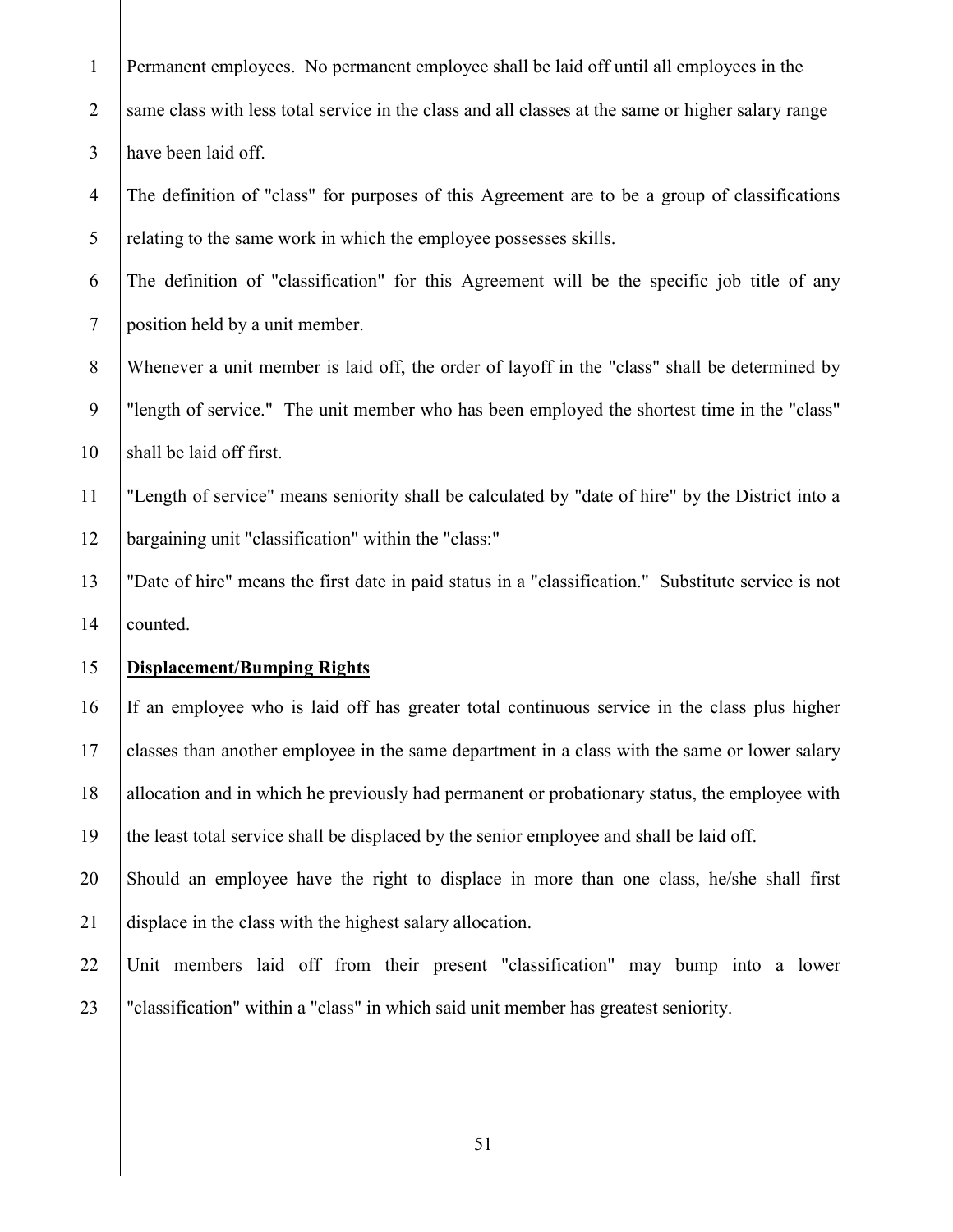No bumping may be allowed to a higher "classification" either by salary or hours unless the classification" was previously held within 18 months with a positive evaluation. Seniority at a lower "classification" shall not accrue as length of service for a higher "classification."

 Reassignment (bumping) into a lower or equal "classification" or position not previously held shall require proof of skills and competency for the "classification," along with a successful interview with a three member interview panel, which will include the new supervisor as one of the panel members. When bumping occurs, it shall be to any vacant position within 8 "classification" or next lowest "classification." When no vacant position is available, bumping 9 Shall occur to the least senior position within the "classification."

#### **Equal Seniority**

If two (2) or more unit members subject to layoff have equal "class" seniority, then the

 determination shall be made by negotiations to be determined at the time by CSEA #92 and the District.

# **Restoration**

 Each person who has been laid off or displaced from a position in which he had permanent 16 status shall, in writing, be offered restoration to the position from which he/she is laid off, should such a position be re-established or should the necessity for layoff or displacement cease to exist, or should another position in the same class become vacant within thirty-nine (39) months after the date he/she is laid off or displaced. In the case of reductions in lieu of the right of layoff, restoration shall continue for a total of 63 months from the date of layoff. Should he/she not accept restoration within one (1) week after the date of the offer or should he/she decline to begin work within three (3) weeks after the date of the offer, he/she shall be declared unavailable and shall forfeit his/her right to restoration unless further offer of restoration is granted by the District.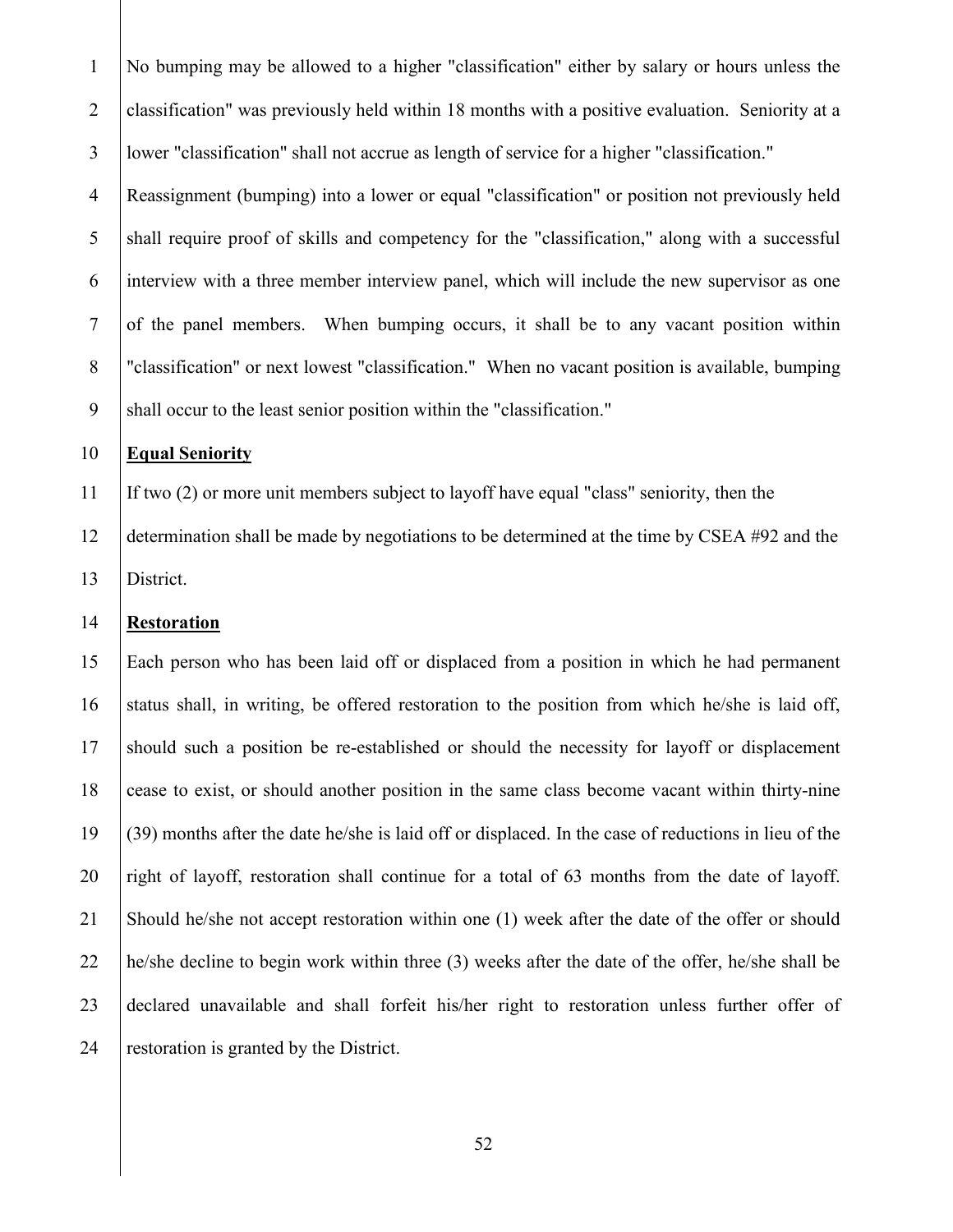Whenever more than one (1) person has been laid off and/or displaced in the same class in the 2 same department, the order of restoration shall be in the reverse of the order of layoff.

 Whenever a person is unavailable for restoration, the next senior person who is eligible for restoration shall be offered restoration in the same manner and under the same conditions. Should there be no person eligible and available for restoration; the position may be filled as 6 otherwise provided by this Agreement for appointment to a vacant position.

 | A person who is unavailable for restoration may, within two (2) weeks after he/she is declared unavailable, request in writing to the District that he/she be considered for further offer of restoration, should such occur within thirty-nine (39) months after layoff or displacement. His/her request shall contain a full explanation of the reason for his/her unavailability.Within one (1) month after the request is filed, the District shall either grant or deny further offer of 12 restoration. The District may specify conditions under which further offer of restoration may be granted.

# **Retirement in Lieu of Layoff**

 Any employee in the bargaining unit may elect to accept a service retirement in lieu of layoff, voluntary demotion or reduction in assigned time. Such employee shall, within ten (10) work days prior to the effective date of the proposed lay-off, complete and submit a form provided by the District for this purpose.

**Seniority During Involuntary Unpaid Status**

 Upon return to work, all time during which an individual is in involuntary, unpaid status shall be counted for seniority purposes not to exceed thirty-nine (39) months, except that during 22 Such time the individual shall not accrue vacation, sick leave, holidays or other leave benefits.

#### **ARTICLE XIX. EMPLOYEE EXPENSES & MATERIALS**

#### **Uniforms**

Uniforms are not required, but employees are expected to dress appropriately for the job.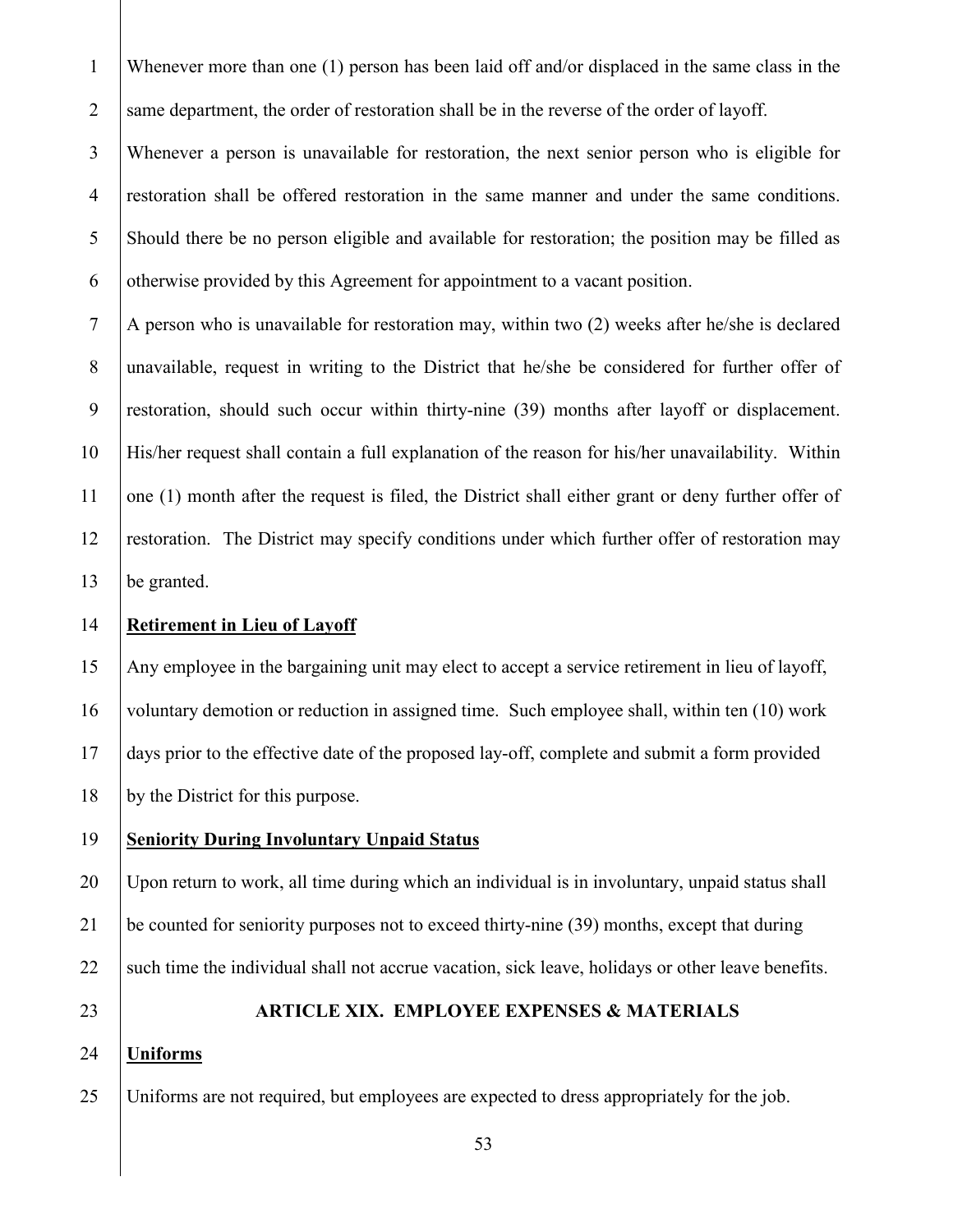- **Tools**
- The District agrees to provide all tools, equipment and supplies reasonably necessary to
- bargaining unit employees for performance of employment duties.
- **Replacing or Repairing Employee's Property**

 The District shall provide reimbursement to any employees for the cost of repairing or replacing eye glasses, hearing aids, dentures, time pieces or other personal effects when such property is damaged on the job without employee negligence. Repair or replacement cost will be prorated on the basis of life expectancy of the item being repaired or replaced. Life expectancy is to be determined by a mutually-agreed upon source. Proof of loss may be required. The District shall provide for reimbursement for the loss of an employee's personal effects only while the employee is acting within the scope of the employee's responsibilities. A written request for reimbursement under this section shall be required of the employee before any payment can be authorized.

# **Safety Equipment**

 Should the employment duties of an employee in the bargaining unit reasonably require use of 16 any equipment or gear to insure the safety of the employee, or others, the District agrees to furnish such equipment or gear.

**Non-Owned Automobile Insurance**

 An individual classified employee using his/her vehicle on authorized school business shall be considered an agent of the District and covered under the District's general liability policy.

- **Physical Examination**
- The District agrees to provide the full cost of any medical examination required as a condition 23 of continued employment.
- Any fees or other cost requirements of continued employment shall be paid by the District
- (e.g., special driver's licenses renewals, in-service training requirements.)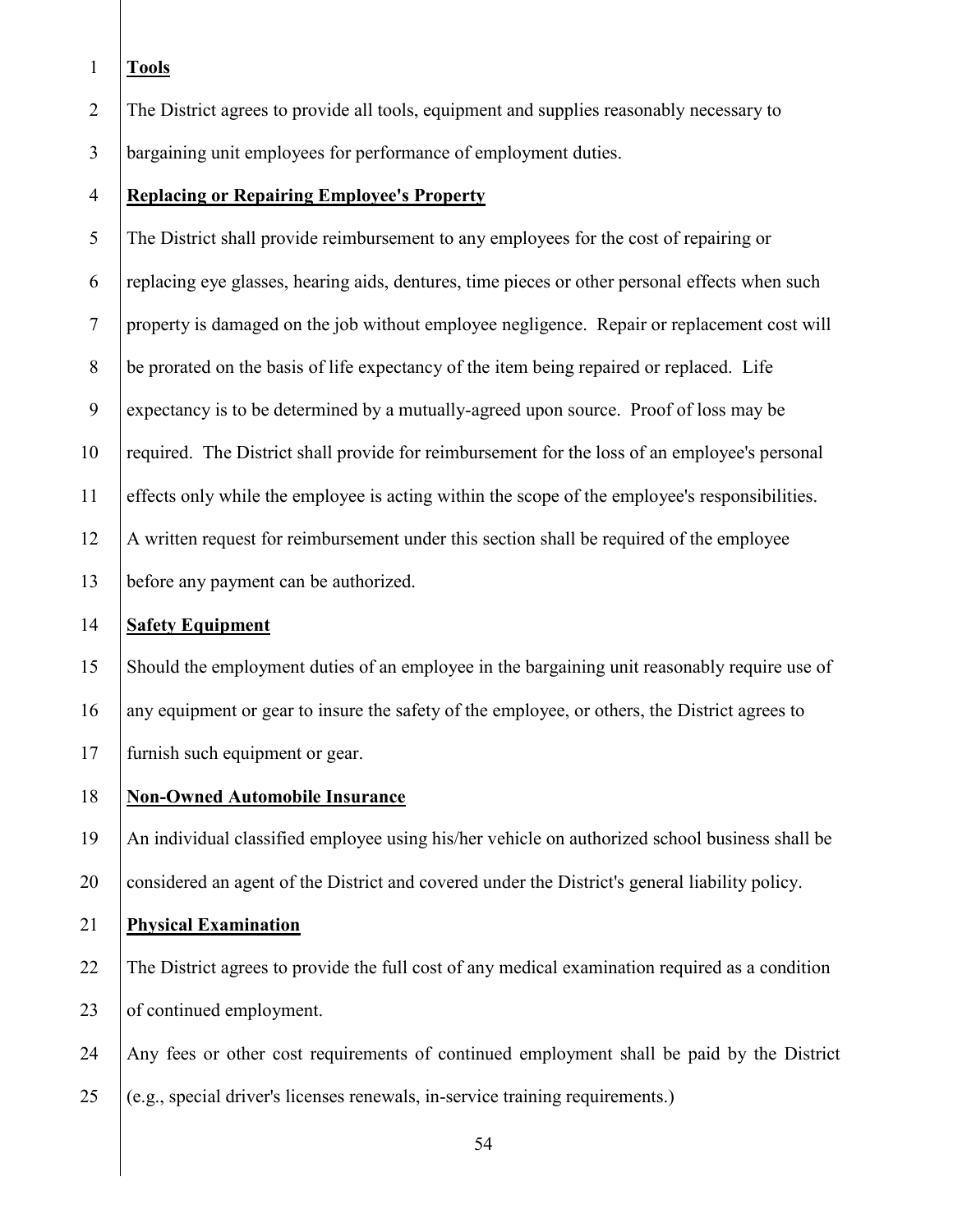#### **ARTICLE XX. TRAVEL PROCEDURES**

#### **Travel**

 These regulations recognize that attendance at meetings and conferences and visitations to other institutions for the purpose of examining their facilities and educational methods contribute to the professional growth of employees and to the improvement of their services to the school district. It is recognized, furthermore, that other purposes necessitating travel include transaction of District business, attendance at meetings related to pertinent legislative 8 matters, and travel with student groups in connection with student activities.

#### **Travel Authorization**

 Final authority to approve travel for district employees rests with the Board of Trustees. To facilitate this detail of the District's operation, the Board of Trustees delegates to the Superintendent the authority to approve travel requests either within or out of the state. The Superintendent may further delegate the immediate authority to other administrative personnel for approving travel requests within the state for district personnel within prescribed budgetary limitations and criteria. The extent of travel shall be controlled so as not to weaken the work program or operation of any departments. The opportunity to attend conferences and professional growth meetings shall be distributed as broadly as possible. The approval of warrants of reimbursement for expenses incurred shall serve as ratification of all such travel.

# **Out-of-State Travel**

 When granted, out-of-state travel shall be related to personnel recruitment, attendance at regional or national educational meetings, or participation in other professional activities of 22 exceptional benefit to the District.

 **ARTICLE XXI. EVALUATIONS** 

# **PERFORMANCE AND EVALUATIONS**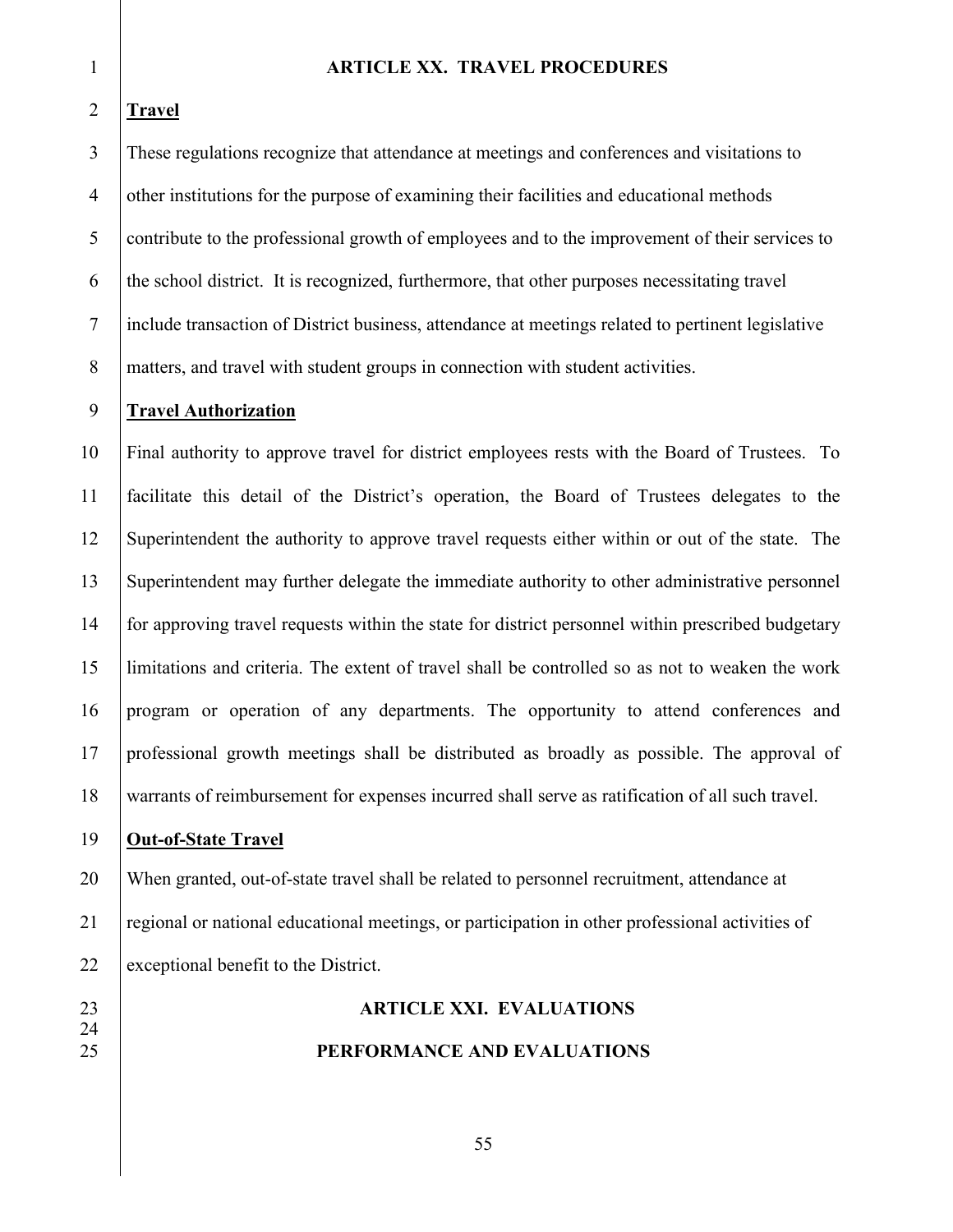#### **When Evaluations Are to Be Made**

2 All regular classified employees shall be evaluated by their immediate administrator/supervisor

3 in accordance with the following schedule:

 Probationary employees – during the second, fourth and sixth month of service. Permanent employees will be evaluated at least once each year, prior to the end of the fiscal year.

# **Who Makes Evaluations**

Each administrator/supervisor is responsible for the evaluation of employees under their

direct supervision.

#### **Procedure to be Followed**

 Performance evaluation reports shall be made on District approved forms. The administrator/ supervisor shall present the performance evaluation report to the employee and discuss it with him/her. The evaluation form shall be signed by the employee to indicate receipt, and he/she shall be given a signed copy. Performance evaluation reports shall be filed in the employee's personnel records and shall be available for review in connection with promotional opportunities and disciplinary actions. The evaluation process and procedures shall be at the 16 sole discretion of the District. Immediate "Supervisors" who have direct knowledge of the employee's performance shall be included in the evaluation process. If the employee is not satisfied with his/her performance evaluation, he/she may submit a written response. The response shall be attached to the original evaluation and filed as one document in the personnel file.If a permanent employee feels the evaluation does not reflect the quality of his/her performance, he/she may ask the immediate administrator/supervisor for a review of said 22 evaluation.

 If the evaluator does not feel such a review is appropriate or if the employee still disagrees with the reviewed evaluation, he/she may request an evaluation review by the Assistant 25 Superintendent of Human Resources, or his/her designee.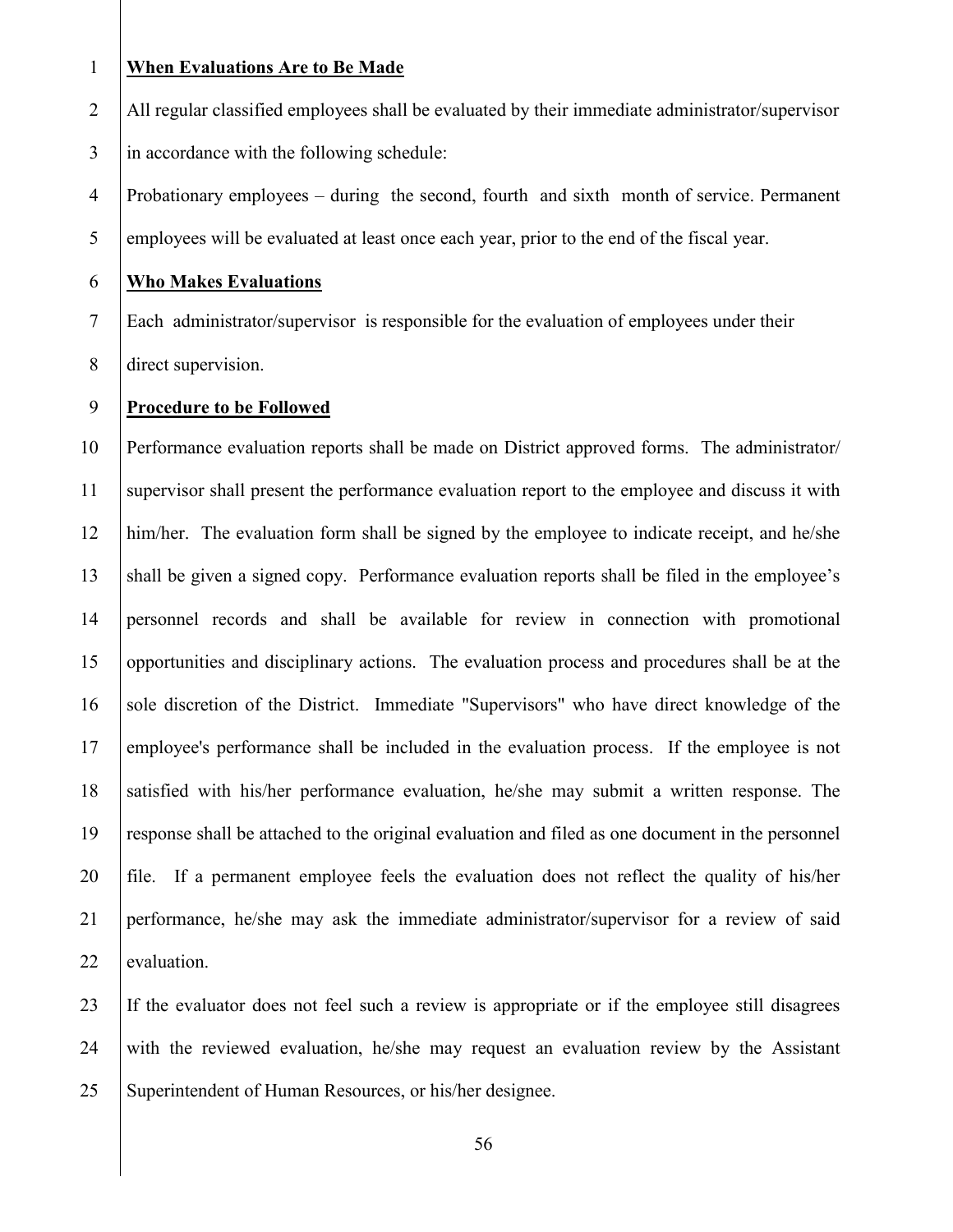| The Assistant Superintendent of Human Resources or his/her designee's decision shall be final. |  |  |  |  |
|------------------------------------------------------------------------------------------------|--|--|--|--|
|                                                                                                |  |  |  |  |

#### **ARTICLE XXII. SEPARATIONS AND SUSPENSIONS**

#### **Termination of Probationary Employment**

At any time prior to the expiration of the probationary period, the Superintendent or designee

may, at his/her discretion, dismiss a probationary classified employee from District

employment. A probationary employee shall not be entitled to a hearing.

# **Termination of Permanent Employment**

 Permanent classified employees shall be subject to personnel action (suspension without pay, demotion, reduction of pay step in class, dismissal) only for cause. Discipline is defined as: Involuntary Suspension without Pay, Demotion, Reduction of Pay Step in Class, or Dismissal 11 of Permanent Classified Employees.

1. **Causes**

 In addition to any disqualifying or actionable causes otherwise provided for by statute or by policy or regulation of this district, each of the following constitutes cause for discipline against a permanent classified employee:

 a. Falsifying any information supplied to the school district, including, but not limited to, information supplied on application forms, employment records or any other school district 18 records.

b. Incompetency.

20 c. Inefficiency.

21 d. Neglect of duty.

22 e. Insubordination.

23 f. Dishonesty.

g. Drinking alcoholic beverages while on duty or in such close time proximity thereto as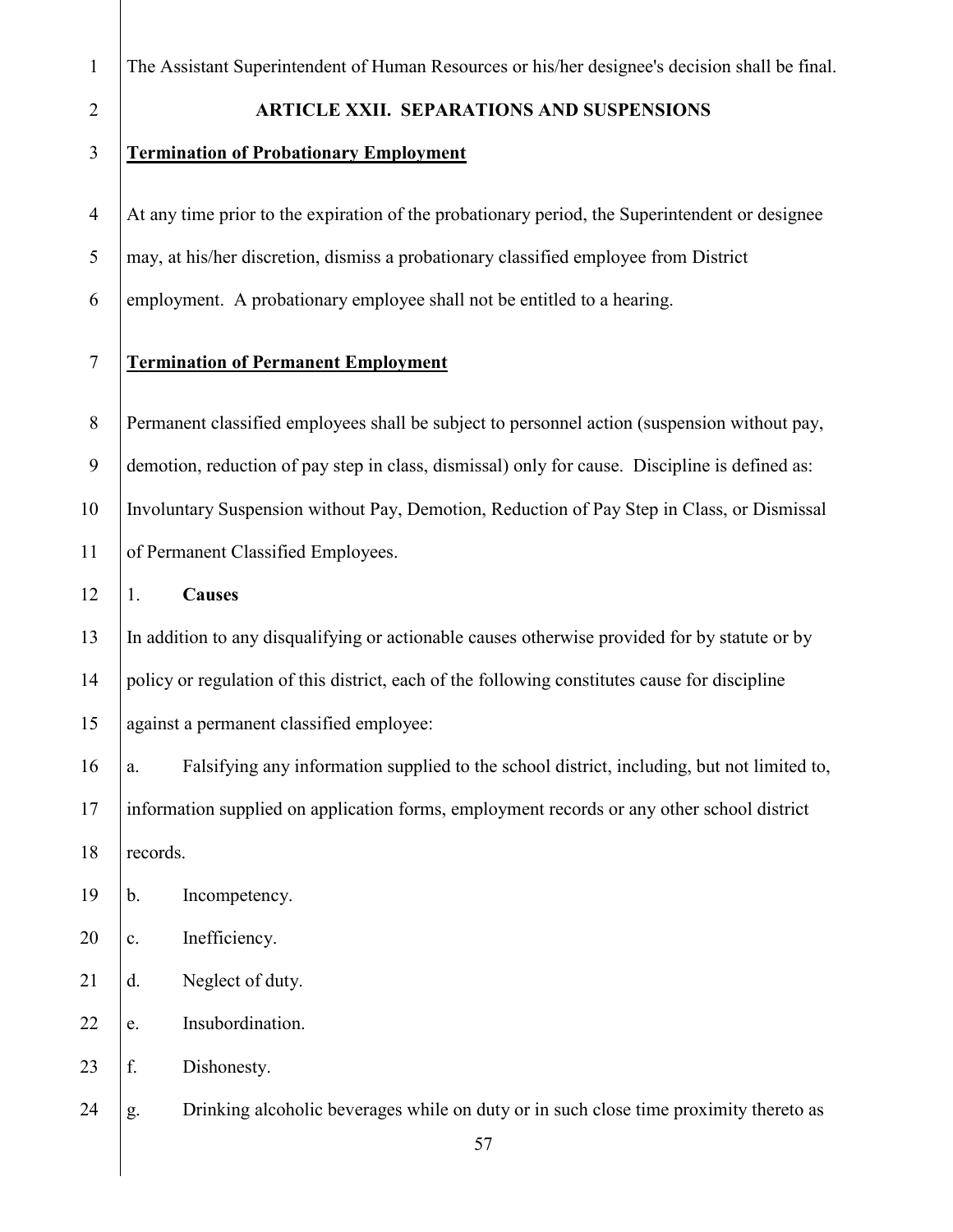| $\mathbf{1}$   | to cause any detrimental effect upon the employee or upon employees associated with him/her.           |  |  |  |  |  |
|----------------|--------------------------------------------------------------------------------------------------------|--|--|--|--|--|
| $\overline{2}$ | (cf. 4020 - Drug and Alcohol-Free Workplace)                                                           |  |  |  |  |  |
| 3              | Possessing or being under the influence of a controlled substance at work or away from<br>h.           |  |  |  |  |  |
| $\overline{4}$ | work or furnishing a controlled substance to a minor.                                                  |  |  |  |  |  |
| 5              | Conviction of a felony, conviction of any sex offense made relevant by provisions of<br>$\mathbf{i}$ . |  |  |  |  |  |
| 6              | law or conviction of a misdemeanor which is of such a nature as to adversely affect the                |  |  |  |  |  |
| $\tau$         | employee's ability to perform the duties and responsibilities of his/her position. A plea or           |  |  |  |  |  |
| 8              | verdict of guilty, or a conviction following a plea of nolo contendere, is deemed to be a              |  |  |  |  |  |
| 9              | conviction for this purpose.                                                                           |  |  |  |  |  |
| 10             | $\mathbf{j}$ .<br>Absence without leave.                                                               |  |  |  |  |  |
| 11             | Immoral conduct.<br>k.                                                                                 |  |  |  |  |  |
| 12             | Discourteous treatment of the public, students, or other employees.<br>1.                              |  |  |  |  |  |
| 13             | Improper political activity.<br>m.                                                                     |  |  |  |  |  |
| 14             | Willful disobedience.<br>n.                                                                            |  |  |  |  |  |
| 15             | Misuse of district property.<br>0.                                                                     |  |  |  |  |  |
| 16             | Violation of District, Board or departmental rule, policy or procedure.<br>p.                          |  |  |  |  |  |
| 17             | Failure to possess or keep in effect any license, certificate or other similar requirement<br>q.       |  |  |  |  |  |
| 18             | specified in the employee's class specification or otherwise necessary for the employee to             |  |  |  |  |  |
| 19             | perform the duties of the position.                                                                    |  |  |  |  |  |
| 20             | Refusal to take and subscribe any oath or affirmation which is required by law in<br>r.                |  |  |  |  |  |
| 21             | connection with his/her employment.                                                                    |  |  |  |  |  |
| 22             | A physical or mental disability which precludes the employee from the proper<br>S.                     |  |  |  |  |  |
| 23             | performance of his/her duties and responsibilities as determined by competent medical                  |  |  |  |  |  |
| 24             | authority, except as otherwise provided by a contract or by law regulating the retirement of           |  |  |  |  |  |

25 employees.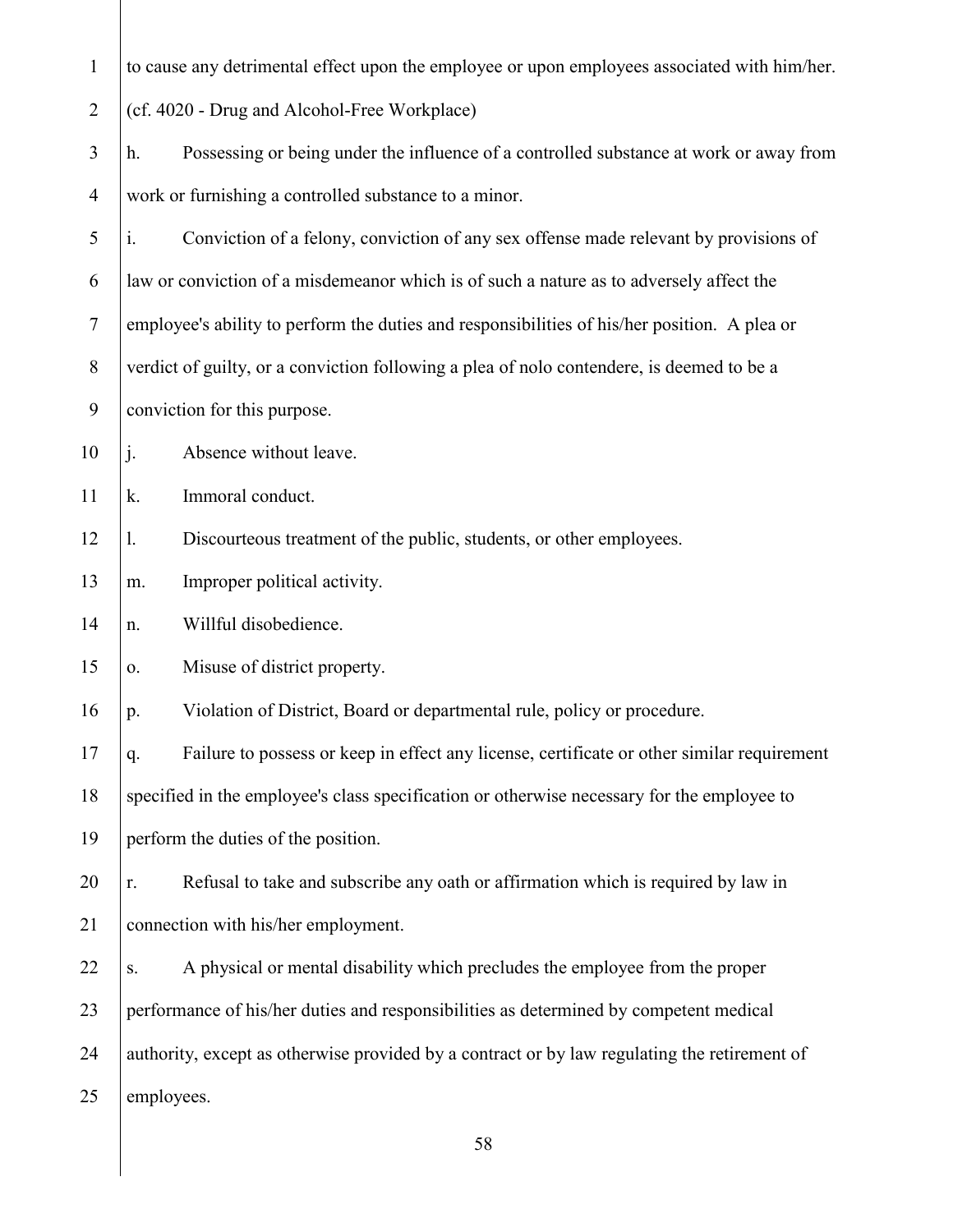t. Unlawful discrimination, including harassment, on the basis of race, religious creed, 2 color, national origin, ancestry, physical handicap, marital status, sex, or age against the public 3 or other employees while acting in the capacity of a district employee.

 $\frac{4}{u}$ . Unlawful retaliation against any other district officer or employee or member of the public who, in good faith, reports, discloses, divulges, or otherwise brings to the attention of any appropriate authority any information relative to an actual or suspected violation of state or federal law occurring on the job or directly related thereto.

 $8 \mid v$ . Any other failure of good behavior either during or outside of duty hours which is of 9 Such nature that it causes discredit to the district or his/her employment.

 Except as defined in item "s" above, no personnel action shall be taken for any cause which arose before the employee became permanent, nor for any cause which arose more than two years before the date of the filing of the notice of cause unless this cause was concealed or not disclosed by the employee when it could be reasonably assumed that the employee would have disclosed the facts to the district.

# 2. **Initiation and Notification of Charges**

 The Superintendent or designee may initiate a disciplinary action as defined herein against a permanent classified employee.

 In all cases involving a disciplinary action, the person initiating the action shall file a written recommendation of disciplinary action with the Board. A copy of the recommendation shall be served upon the employee either personally or by registered or certified mail, return receipt requested, at the employee's last known address. The recommendation shall include:

22  $|a. \text{ A statement of the nature of the disciplinary action (suspension without pay, demotion,$ 23  $\vert$  reduction of pay step in class or dismissal).

24 b. A statement of the cause or causes for the disciplinary action, as set forth above.

25  $\vert$  c. A statement of the specific acts or omissions upon which the causes are based. If a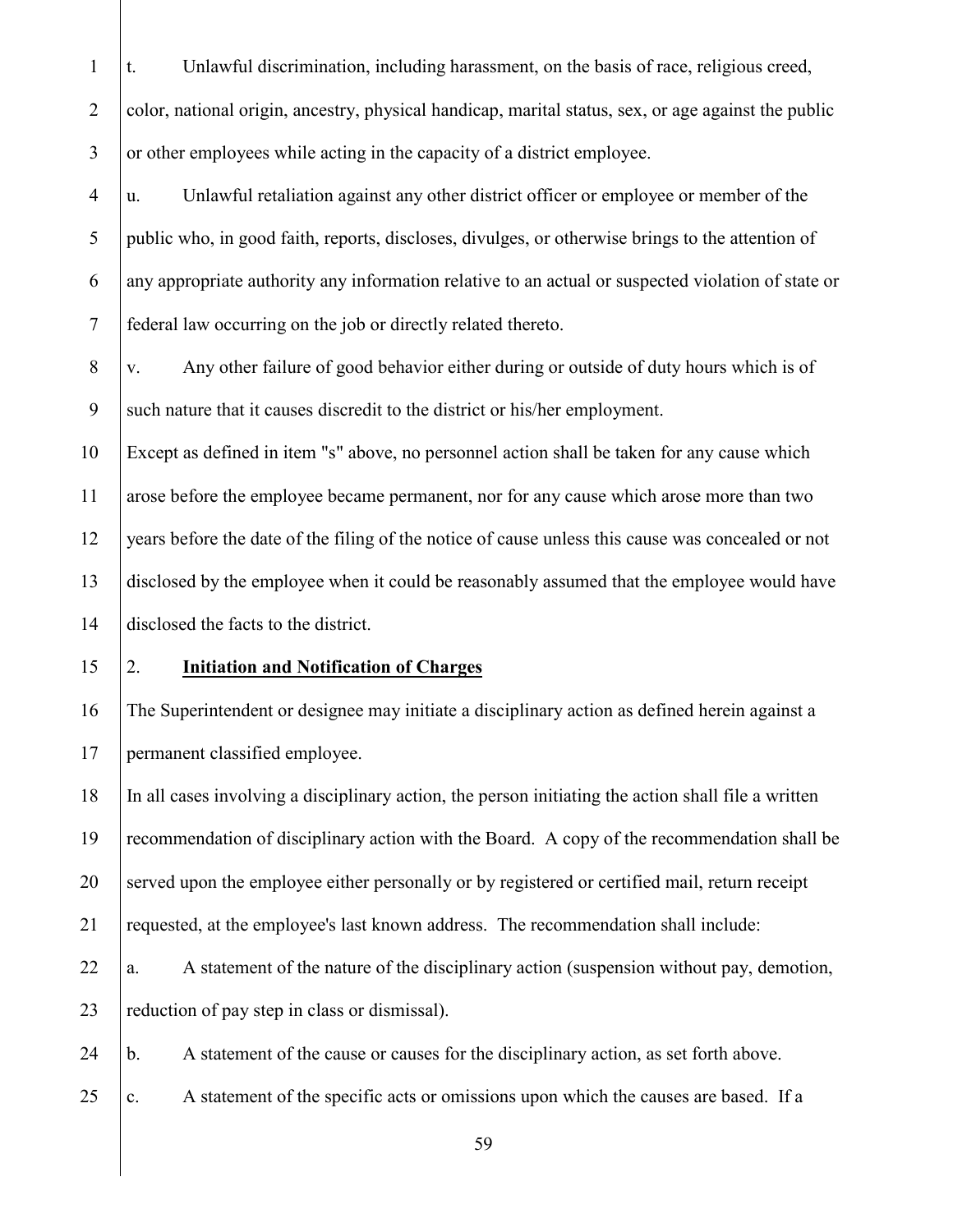violation of rule, policy or regulation of the district is alleged, the rule, policy or regulation violated shall be stated in the recommendation.

3 d. A statement of the employee's right to appeal the recommendation and the manner and 4 time within which the appeal must be filed.

 $\frac{1}{2}$  e. A card or paper, the signing and filing of which shall constitute a demand for hearing and a denial of all charges.

# 3. **Employment Status Pending Appeal or Waiver**

 Except as provided herein, any employee against whom a recommendation of disciplinary action has been issued shall remain on active duty status and responsible for fulfilling the duties of the position pending his/her appeal or waiver thereof.

 If the Superintendent or designee determines that a permanent classified employee should be dismissed and that his/her continuing in active duty status would present an unreasonable risk of harm to students, staff or property while proceedings are pending, the Superintendent or designee may order the employee immediately suspended from duty without pay in conjunction with the recommendation of disciplinary action. This suspension order shall be in writing and shall state the reasons that the suspension is deemed necessary. The suspension 17 order shall be served upon the employee either personally or by registered or certified mail, return receipt requested, immediately after issuance. Except in cases of emergency when the 19 employee must be removed from the premises immediately, the Superintendent or designee 20 shall give the employee written notice of the proposed recommendation of dismissal at least five calendar days before the effective date of any order of suspension issued in conjunction with a recommendation involving dismissal. This notice shall state that immediate suspension 23 without pay is being considered, the reasons for the proposed dismissal and proposed immediate suspension without pay, materials upon which the proposed action is based and the 25 employee's right to respond to the Superintendent or designee orally or in writing before the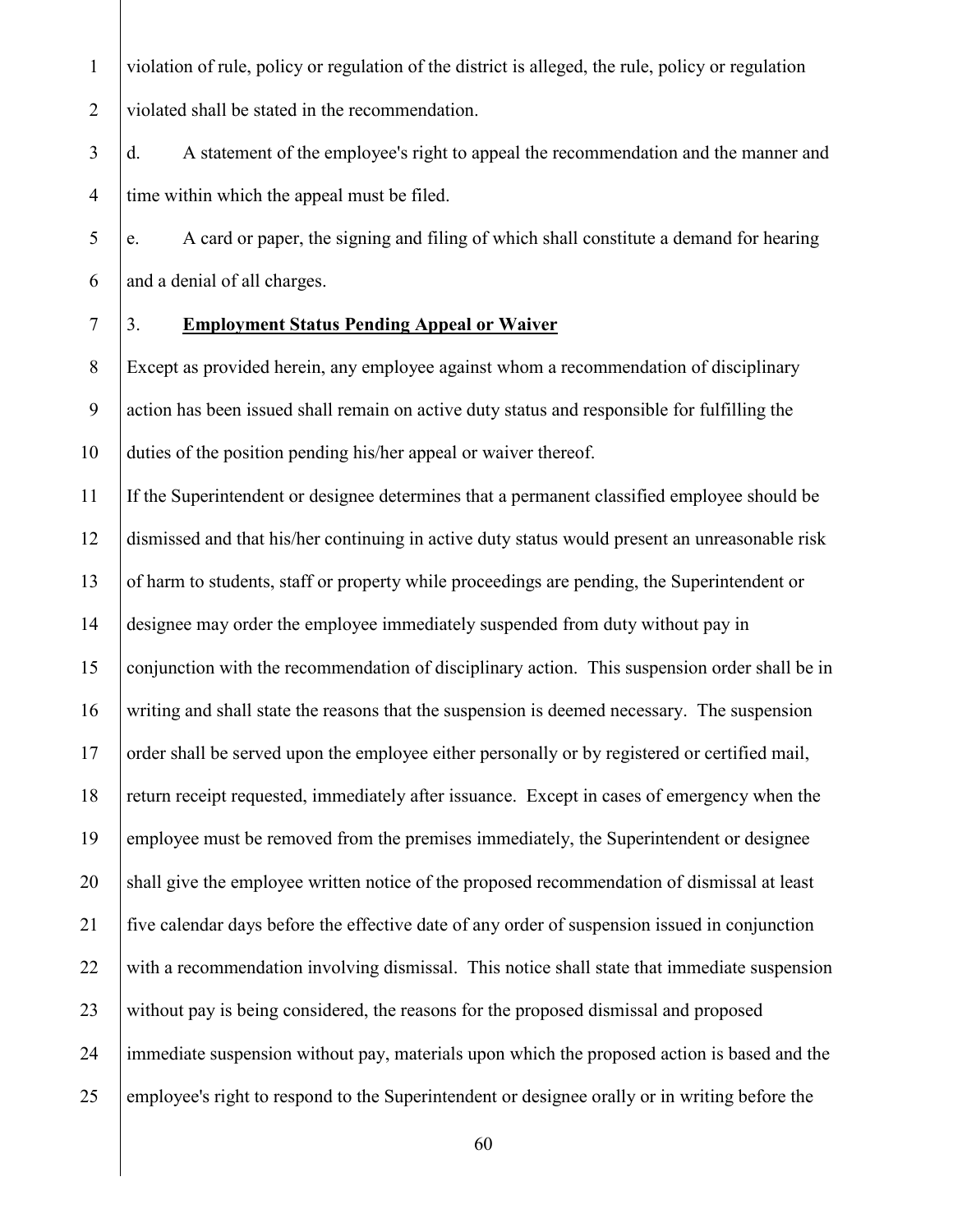final recommendation and order are issued.

2 If the employee fails to file a notice of appeal within five days, he/she shall be deemed to have waived his/her right to appeal.

# 4. **Amended/Supplemental Charges**

 At any time before an employee's appeal is finally submitted to arbitration for a binding decision, the complainant may, with the consent of the Board or hearing officer, serve on the employee and file with the Board an amended or supplemental recommendation of personnel action.

 If the amended or supplemental recommendation presents new causes or allegations, the 10 employee shall be afforded a reasonable opportunity to prepare his/her defense.

# 5. **Hearing Procedures**

12 A. The hearing shall be held at the earliest convenient date, taking into consideration the established schedule of the arbitrator the availability of counsel and witnesses. The parties shall be notified of the time and place of the hearing. The employee shall be entitled to appear personally, produce evidence, and have counsel. The employee shall be entitled to a public hearing if he/she demands it, which shall include witnesses.

B. The decision of the arbitrator will be accepted by the Board in its entirety.

#### **Compulsory Dismissal**

 The District shall not employ or retain in employment any person who has been convicted of 20 any sex offense as defined in Education Code 44010 or any controlled substance offense as defined in Education Code 44011.

The District reserves the right to dismiss an employee for any acts upon which the original

23 criminal charges were based, despite the disposition by the courts. If dismissal is

recommended and upheld, an employee shall not be reemployed or compensated for the time

he/she was suspended unless otherwise required by law. An employee shall be given notice of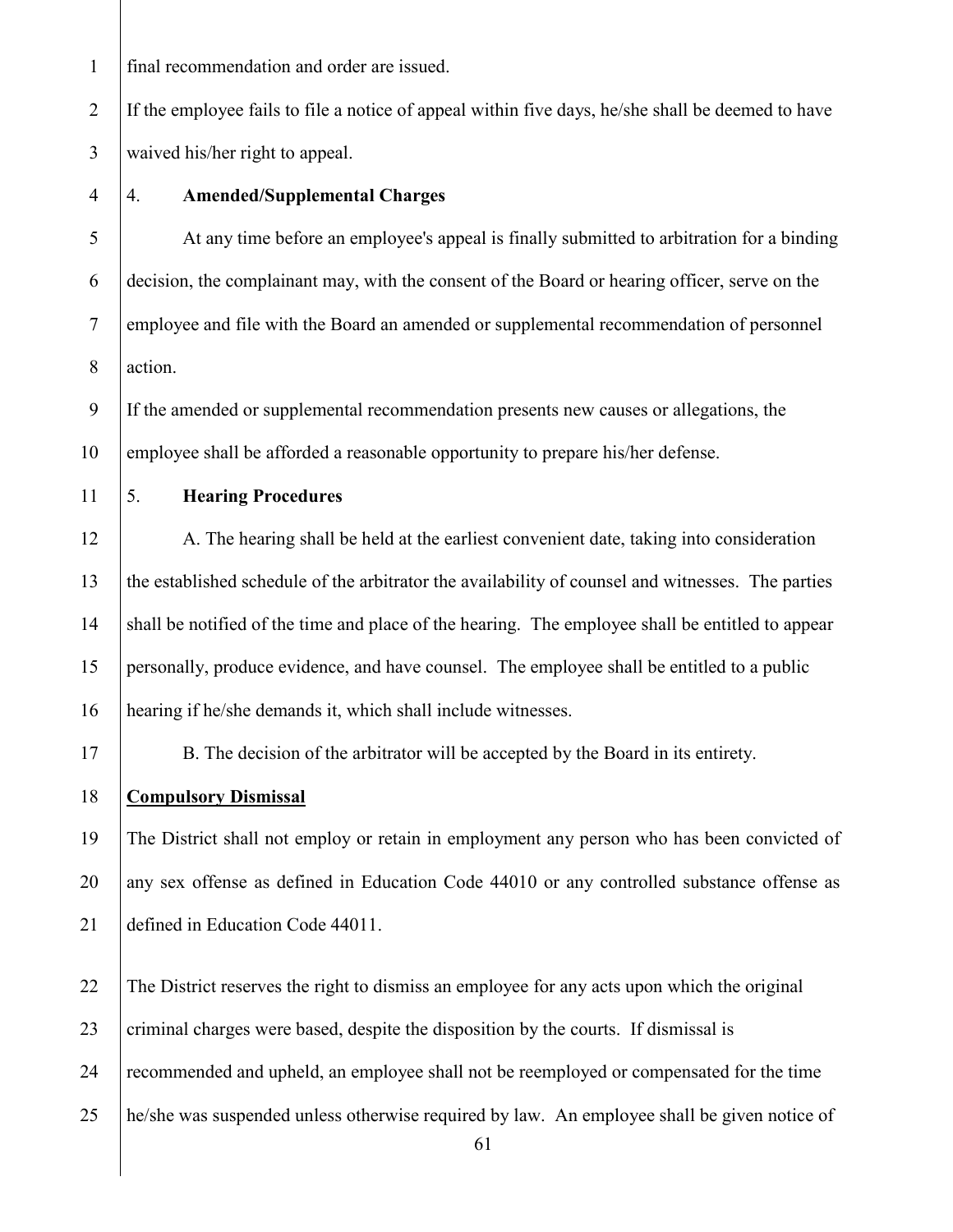| $\mathbf{1}$        | the possibility of not being reimbursed during mandatory suspension if he/she is ultimately    |
|---------------------|------------------------------------------------------------------------------------------------|
| $\overline{2}$      | dismissed for the acts upon which the original charges were based.                             |
| $\mathfrak{Z}$      | ARTICLE XXIII. EMPLOYMENT REQUIREMENTS                                                         |
| $\overline{4}$<br>5 | <b>Physical Examination</b>                                                                    |
| 6<br>$\overline{7}$ | <b>Initial Employment</b>                                                                      |
| $8\,$               | Every person initially employed by the District in a regular position shall be required to     |
| 9                   | comply with the provisions of Education Code Section 49406 (Examination for Tuberculosis       |
| 10                  | $(TB)$ .                                                                                       |
| 11                  | After the examination, each person is required to submit adequate proof that he/she has        |
| 12                  | undergone a test for TB and has been found to be free of active TB. The examination must       |
| 13                  | have been conducted within a sixty (60) day period preceding the date of employment.           |
| 14                  | Before appointment to a regular position in the classified service, the person selected by the |
| 15                  | three member panel must pass a physical examination given by a licensed medical practitioner   |
| 16                  | designated by the Human Resources Department.                                                  |
| 17                  | <b>After Employment</b>                                                                        |
| 18                  | Every employee is required to undergo an examination to determine freedom from active TB       |
| 19                  | at least once every four (4) years after employment.                                           |
| 20                  | The District shall maintain adequate records on each employee, which includes compliance       |
| 21                  | with this Agreement and the law.                                                               |
| 22                  | <b>School Bus Drivers</b>                                                                      |
| 23                  | In addition to any other examination that may be required by this Agreement, school bus        |
| 24                  | drivers must have a valid school bus driver's certification which requires a separate medical  |
| 25                  | examination to meet the minimum medical requirements set forth by the Department of Motor      |
| 26                  | Vehicles.                                                                                      |
|                     |                                                                                                |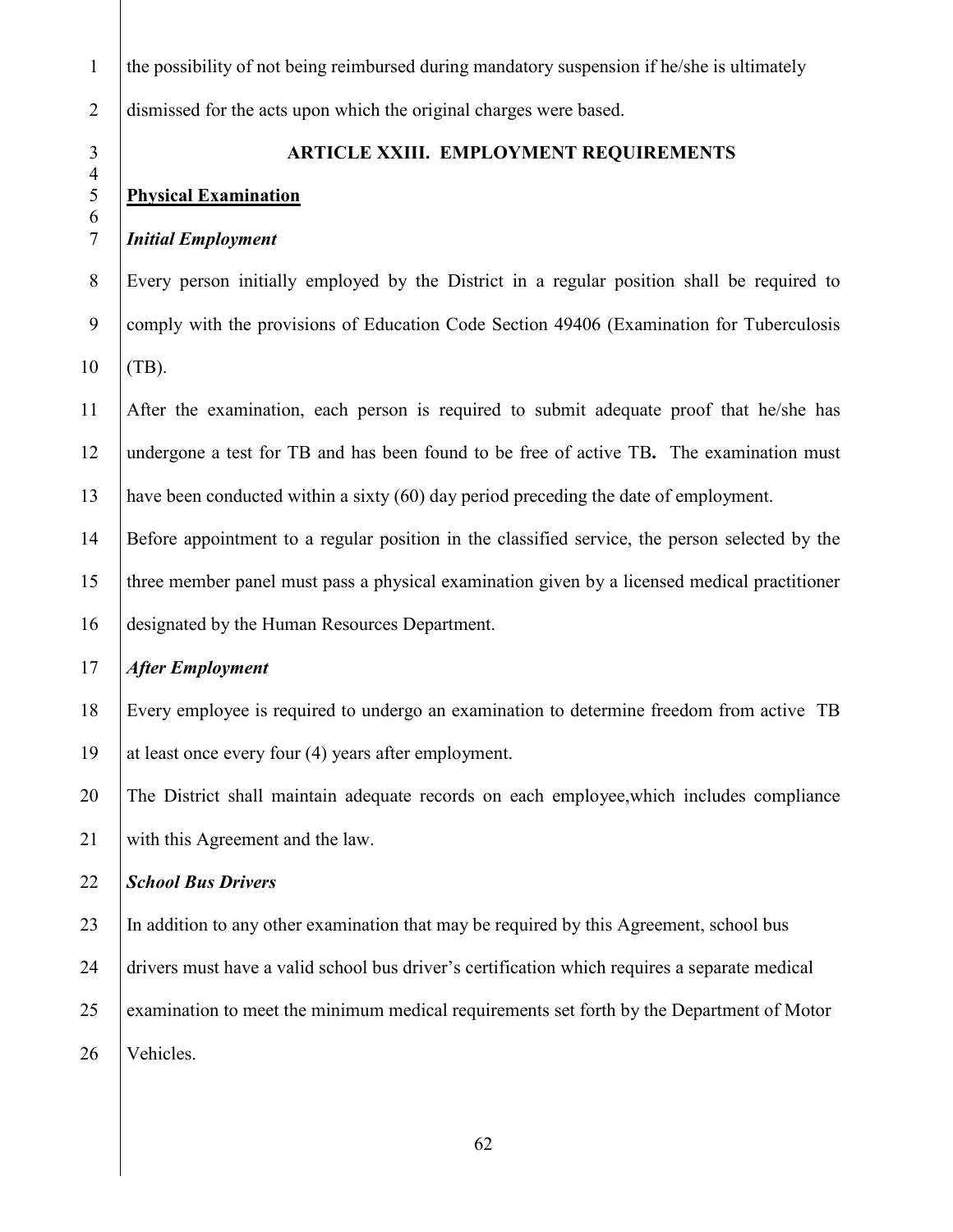# *Criminal Records Check*

*Fingerprinting*

Every new employee shall submit to a criminal records check **(Education Code EC 45125,** 

**45125.5, 45126**) in accordance with prescribed procedures, or shall forfeit eligibility for

5 employment. The District shall notify such employee where and when to report for

fingerprinting, which shall take place prior to employment.

# *Review of Criminal Records*

8 All criminal records reports are to be treated as confidential. Any employee charged with receiving and/or reviewing them, who divulges information contained therein to an unauthorized person is subject to disciplinary action.

111. The criminal records report from the California Bureau of Criminal Identification and Investigations and/or the Federal Bureau of Investigation shall be reviewed together with the person's application form. If there is a criminal record, the Board of Education shall decide 14 whether or not the person should be employed or retained in employment.

If the record discloses no information beyond that supplied by the person on the application

 form, and was accepted for examination and/or appointment, applicant shall be considered 17 employable.

# **ARTICLE XXIV. SUMMER EMPLOYMENT**

 Current employed classified personnel whose contract calls for them to work less than full time or for fewer than twelve months, shall be given first opportunity over outside applicants to 22 apply for summer employment with the District. Length of employment and rate of pay will be as shown on the announcement. In filling summer vacancies, the following criteria will be 24 considered in the selection process:

- *Currently in the classification*
- *Seniority*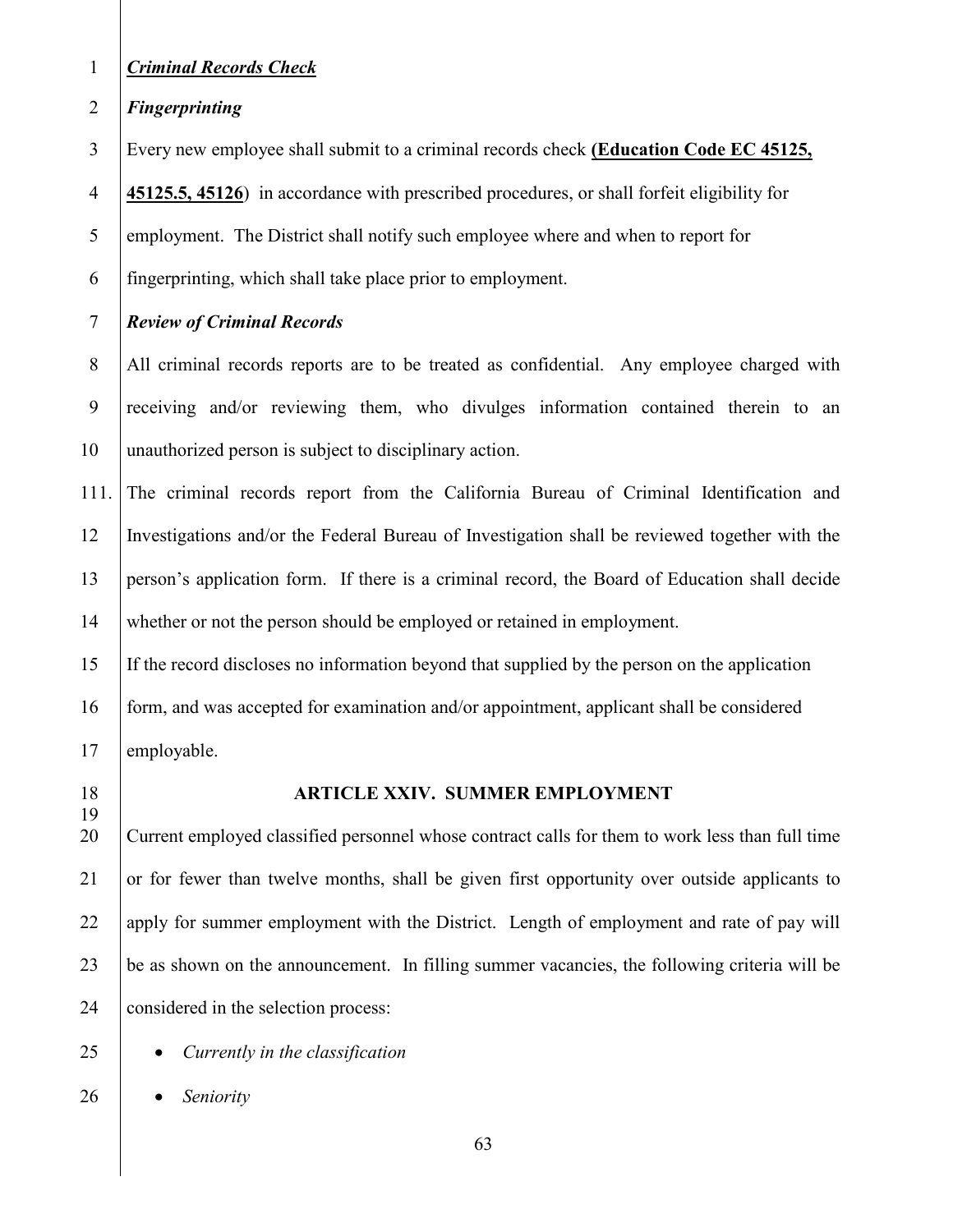• *Previous summer school experience*

• *Interview*

# 

#### **ARTICLE XXV. SAVINGS**

 If any provisions of this Agreement are held to be contrary to law by a court of competent jurisdiction, such provision shall not be deemed valid and subsisting except to the extent permitted by law, but all other provisions shall continue in full force and effect. In the event a court of competent jurisdiction suspends or invalidates any Article or Section of this Agreement, the parties agree to meet and negotiate within thirty (30) days after such determination for the purpose of arriving at a mutually-satisfactory replacement for such Article or Section. Any additions or changes in the Agreement shall not be effective unless 13 agreed to, reduced to writing, and properly ratified and signed by both CSEA and the District. **ARTICLE XXVI. POLITICS Political Activity** Political activity of district employees shall be governed by applicable law. **ARTICLE XXVII. CONCERTED ACTIVITIES** CSEA, together with its officers, agents and members, agrees that there shall be no strikes, 20 Slow-downs, or stoppages of work or any act of any nature, including picketing, however peaceful, that tend to interfere with the operation of the District or any other governmental 22 agency or body, whether such acts be related to sympathy with another group of employees or be related to matters wholly within the District during the term of this Agreement. CSEA recognizes the duty and obligations of its representatives to comply with the provisions 25 for this agreement and to make every effort toward inducing all employees to do so. In the event of a strike, work stoppage, slow-down or other interference with the operation of the District by the employees who are represented by CSEA, CSEA agrees to advise and direct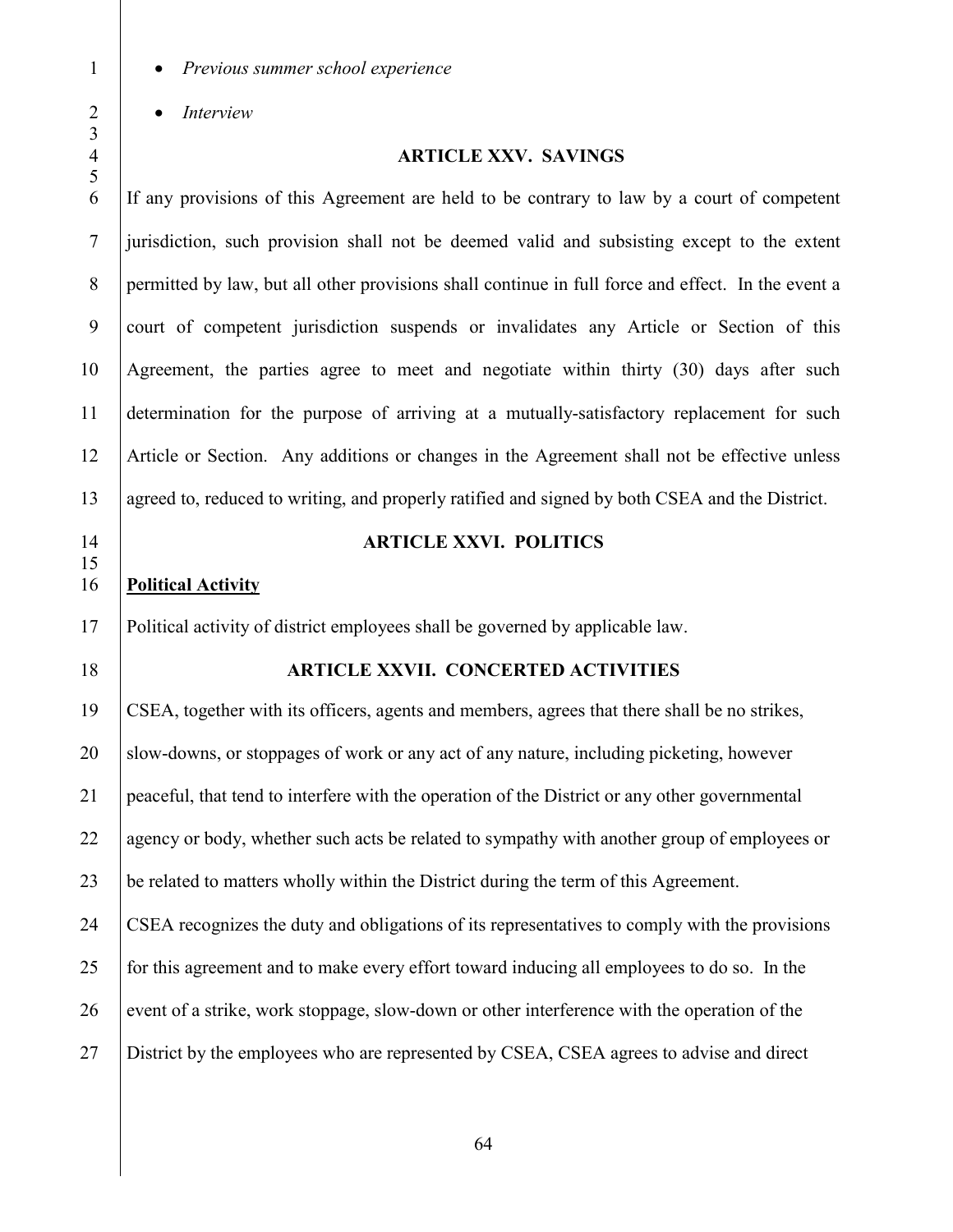those employees to cease such action. It is agreed and understood that any employees violating 2 this Article may be subject to discipline.

3 It is understood that the District shall be entitled to withdraw any privileges or services

4 provided for in this Agreement or in District policy of any employee or CSEA that violates this Agreement.

The District agrees not to lock out classified employees.

# **ARTICLE XXVIII. EFFECT OF AGREEMENT**

8 During the term of this Agreement, CSEA expressly waives and relinquishes the right to meet and negotiate and agrees that the District shall not be obligated to meet and negotiate with respect to any subject or matter whether or not referred to or covered in this Agreement, even though such subject or matter may not have been within the knowledge or contemplation of either or both the District or the Association at the time they met and negotiated on and executed this Agreement, even though such subjects or matters were proposed and later withdrawn.

15 The District agrees to abide by all mandatory State and Federal Laws impinging on 16 members of the unit and not a matter contained in this Agreement.

# **ARTICLE XXIX. YEAR-ROUND SCHOOL PROGRAM**

 CSEA agrees that multi-track, year-round calendars may be initiated. After a site has been designated by the District as a year-round site, the work year for all unit members at the site shall be increased to a twelve (12) month status, unless mutually agreed between the District 22 and CSEA to be less than twelve  $(12)$  months or in conflict with the existing Agreement. Such 23 increase in the work year shall become effective on July 1 of the year-round schedule or as 24 | mutually agreed.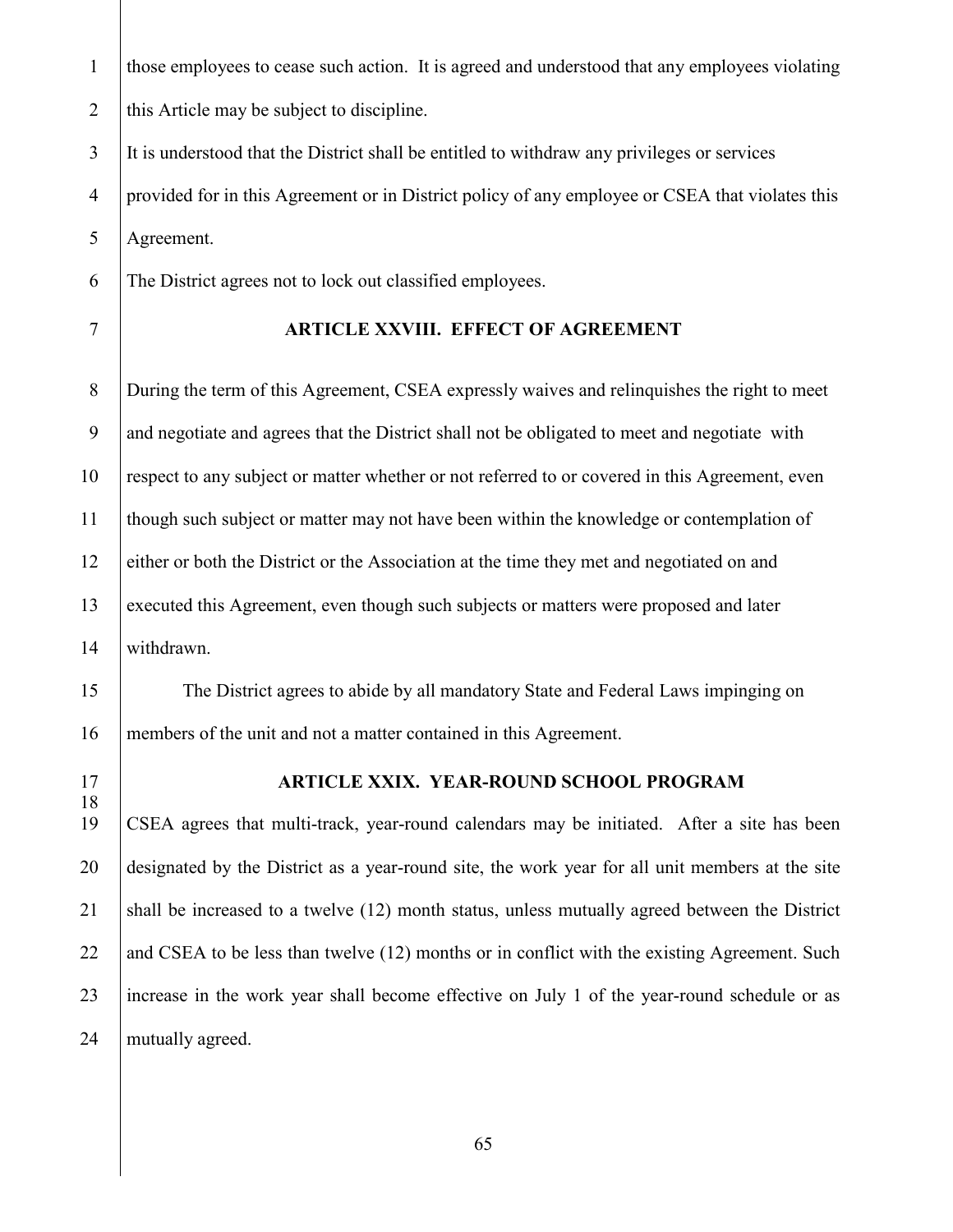No employee assigned to a year-round site shall suffer any loss in assigned time for the 2 employee's previous assigned time in a traditional schedule.

 Employees currently assigned to a newly-designated year-round site shall be offered the opportunity to remain at the site prior to adjusting the position District wide unless this conflicts with the existing Agreement.

 Employees currently assigned to a newly-designated year-round site shall be offered the opportunity to remain at the site, shall be given first consideration for other vacancies in the District for which they are qualified. Promotion opportunities remain as stated in this Agreement.

Employees working less than twelve months:

Employees who are currently assigned to a school designated for year-round shall have the

12 option of remaining on a nine or ten-month schedule with approval of the District.

- 1. If the work year of a position at a year-round site is increased, the part-time incumbent in 14 that position shall be first offered the increased work year before any other employee is **considered unless in conflict with the existing Agreement.**
- 2. The accrual rate of employee benefits for year-round site(s) shall be in accordance with the **current Collective Bargaining Agreement.**

 It is recognized that the year-round school schedule is new and may require modification to provide a quality education for students. Modifications will be discussed with the affected parties. It is agreed that the District or CSEA may request, in writing, to open negotiations on the year-21 | round school calendar as with the traditional calendar.

#### **ARTICLE XXX. TERM**

 This Agreement shall be in full force and effect through June 30, 2022 and thereafter, shall 24 continue until a new agreement is let.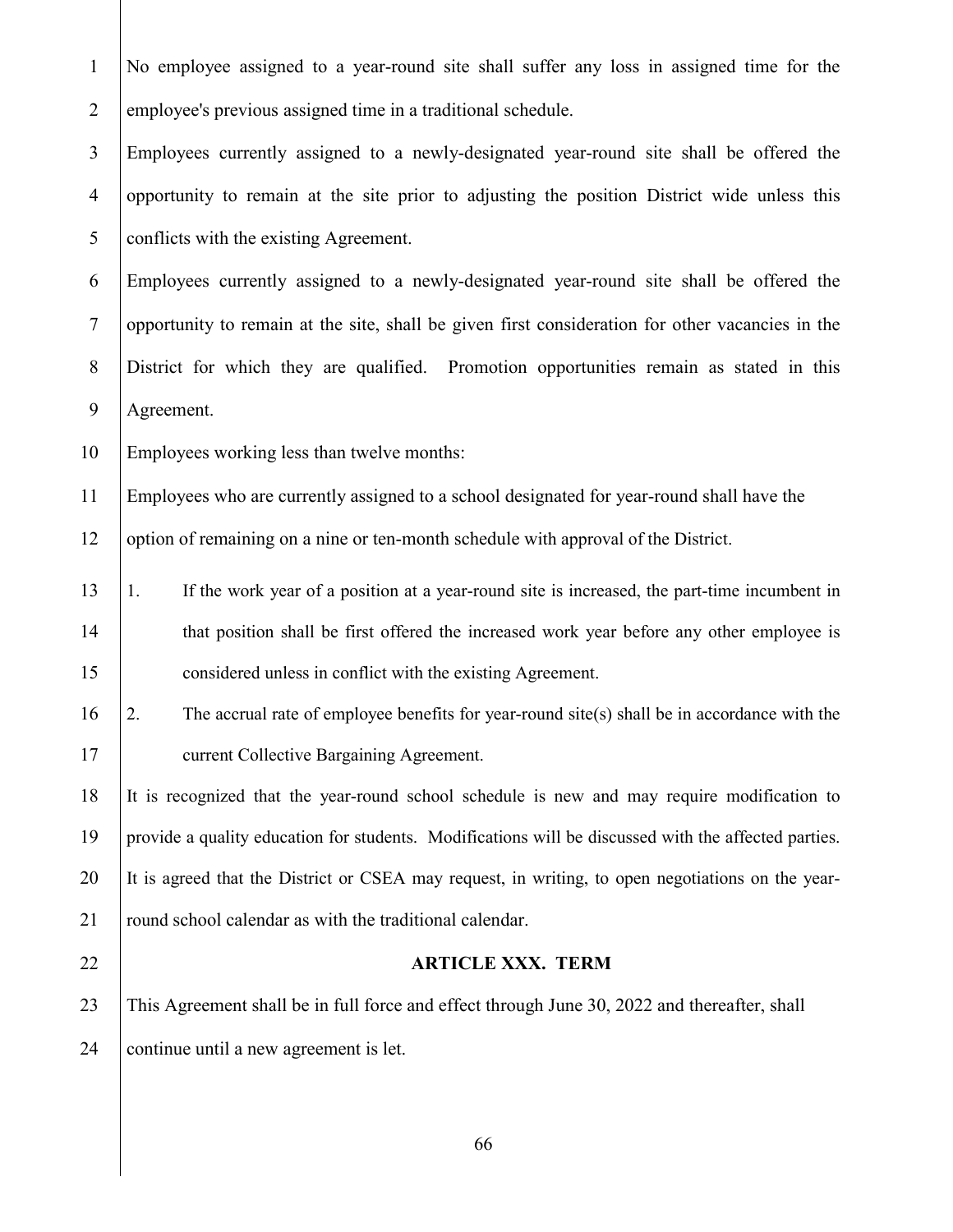| $\mathbf{1}$   | The parties agree to reopen salary, benefits, and one (1) item each in each of the three years of  |
|----------------|----------------------------------------------------------------------------------------------------|
| $\overline{2}$ | the Agreement.                                                                                     |
| $\overline{3}$ | Either party may give the other party thirty (30) days written notice of termination after May 1,  |
| $\overline{4}$ | 2008, or any succeeding May 31st, when the Agreement has been opened in accordance with            |
| 5              | the foregoing.                                                                                     |
| 6              | ARTICLE XXXI. CONTRACT DISCREPANCIES                                                               |
| $\tau$         | The District will perform the task of revising, drafting, printing and distributing the Collective |
| $8\,$          | Bargaining Agreement to reflect the changes in language, which may have been agreed to by          |
| 9              | the parties through the collective bargaining process.                                             |
| $10\,$         | This Agreement accurately reflects the negotiations of the respective parties. The parties,        |
| 11             | however, also acknowledge the possibility that this Agreement may contain clerical errors          |
| 12             | and/or omissions.                                                                                  |
| 313            | In the event that either party discovers what it believes to be an error after signing the         |
| 14             | Agreement, such party shall attempt to informally resolve the matter with the other party. If an   |
| 15             | informal resolution is not successful, the Association may pursue the matter as a grievance        |
| 16             | under Article XIV. In any arbitration arising out of such a grievance, the bargaining history      |
| 17             | between the parties shall be given the most weight as evidence of the intention of the parties.    |
| 18<br>19       | <b>ARTICLE XXXII</b><br><b>TRANSPORTATION - TRIPS</b>                                              |
| 20             |                                                                                                    |
| 21<br>22       | <b>Trip Rotation &amp; Eligibility</b><br>1.                                                       |
| 23             | A trip is any bus driving assignment other than home to school and/or local special excursions.    |
| 24             | No driver shall be required to drive on a trip.                                                    |
| 25             | If none of the regular employees referenced above accepts a trip assignment, then substitute       |
| 26             | bus drivers and other District employees who possess a valid bus driver certificate shall be       |
| 27             | eligible to accept the assignment.                                                                 |
| 28             | Trips to be assigned in the following manner:                                                      |
|                | 67                                                                                                 |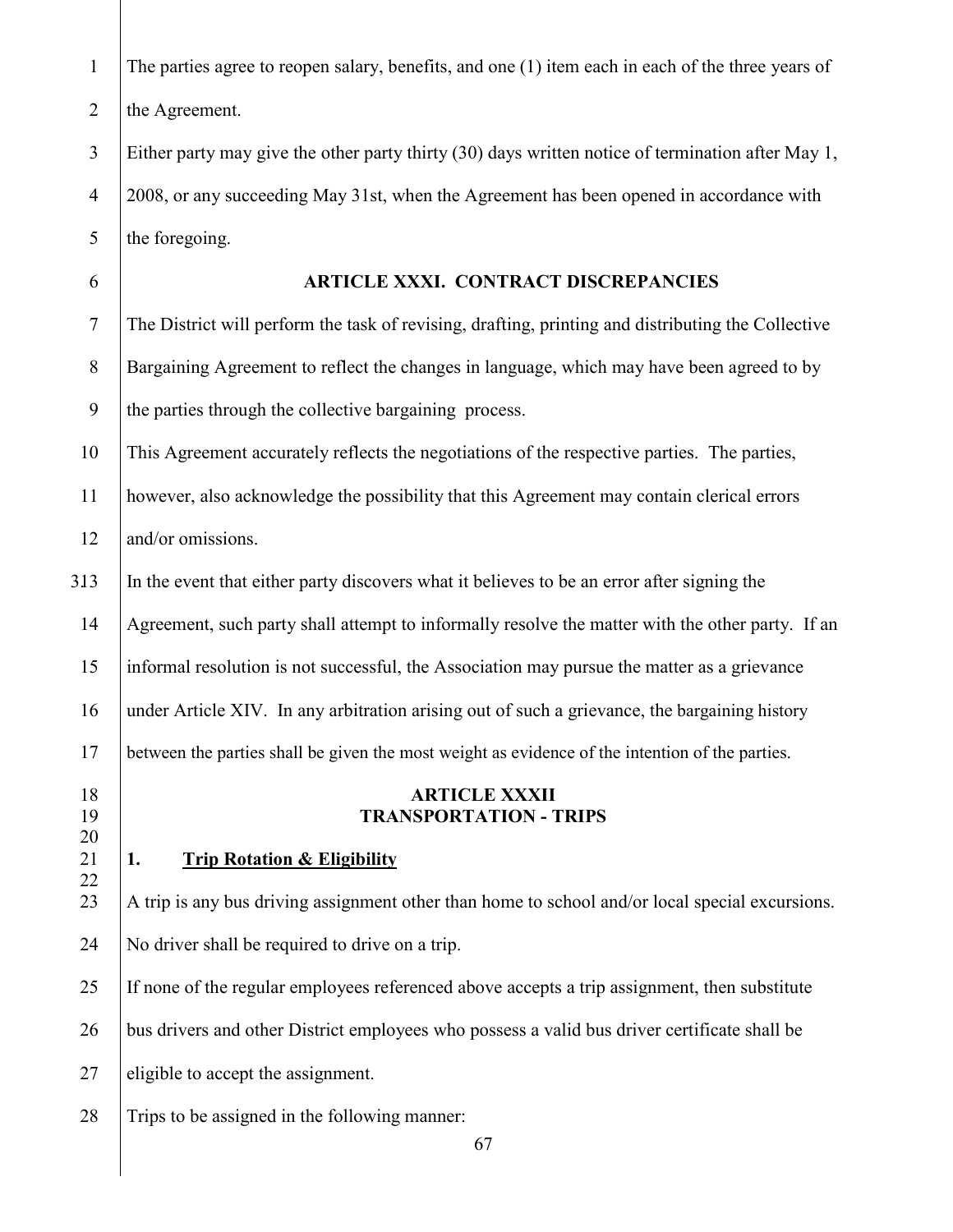| $\mathbf{1}$   | At the beginning of every traditional school year, trip list(s) shall be created with all<br>1.         |
|----------------|---------------------------------------------------------------------------------------------------------|
| $\overline{2}$ | drivers listed by classification, then seniority. Contracted drivers shall be assigned trips            |
| 3              | by classification rotation using seniority to create the trip list.                                     |
| $\overline{4}$ | There will be two lists:<br>2.                                                                          |
| 5              | List number one: Monday through Friday trips                                                            |
| 6              | List number two: Weekend and Holiday trips                                                              |
| $\tau$         | Priority of classification for weekday trips are as follows:<br>3.                                      |
| 8              | Eligible bus drivers only (unless in District emergency situations)                                     |
| 9              | 4. Priority of classifications for weekend trips are as follows:                                        |
| 10             | Eligible bus drivers                                                                                    |
| 11             | <b>Bus Driver/Mail</b>                                                                                  |
| 12             | Bus Driver/Café                                                                                         |
| 13             | Dispatcher(s)                                                                                           |
| 14             | Mechanic(s)                                                                                             |
| 15             | Head Mechanic                                                                                           |
| 16             | If a trip requires special training or licensing, the drivers holding the qualifications shall be<br>5. |
| 17             | offered the trip in seniority order.                                                                    |
| 18             | No driver shall be eligible to drive or sign up for a trip if he/she is on vacation, compensatory       |
| 19             | (comp) time or bereavement leave. An employee shall be considered "on vacation or taking                |
| 20             | comp time off" from the end of the employee's last regular duty day before the time off until           |
| 21             | the employee actually returns to work.                                                                  |
| 22             | A determination of proficiency to drive on local trips shall occur during the probationary              |
| 23             | period. Drivers must receive special proficiency certification in order to drive non-local trips        |
| 24             | in mountain areas or high density urban areas, such as San Francisco, Los Angeles,                      |
| 25             | Sacramento, or Fresno.                                                                                  |
|                |                                                                                                         |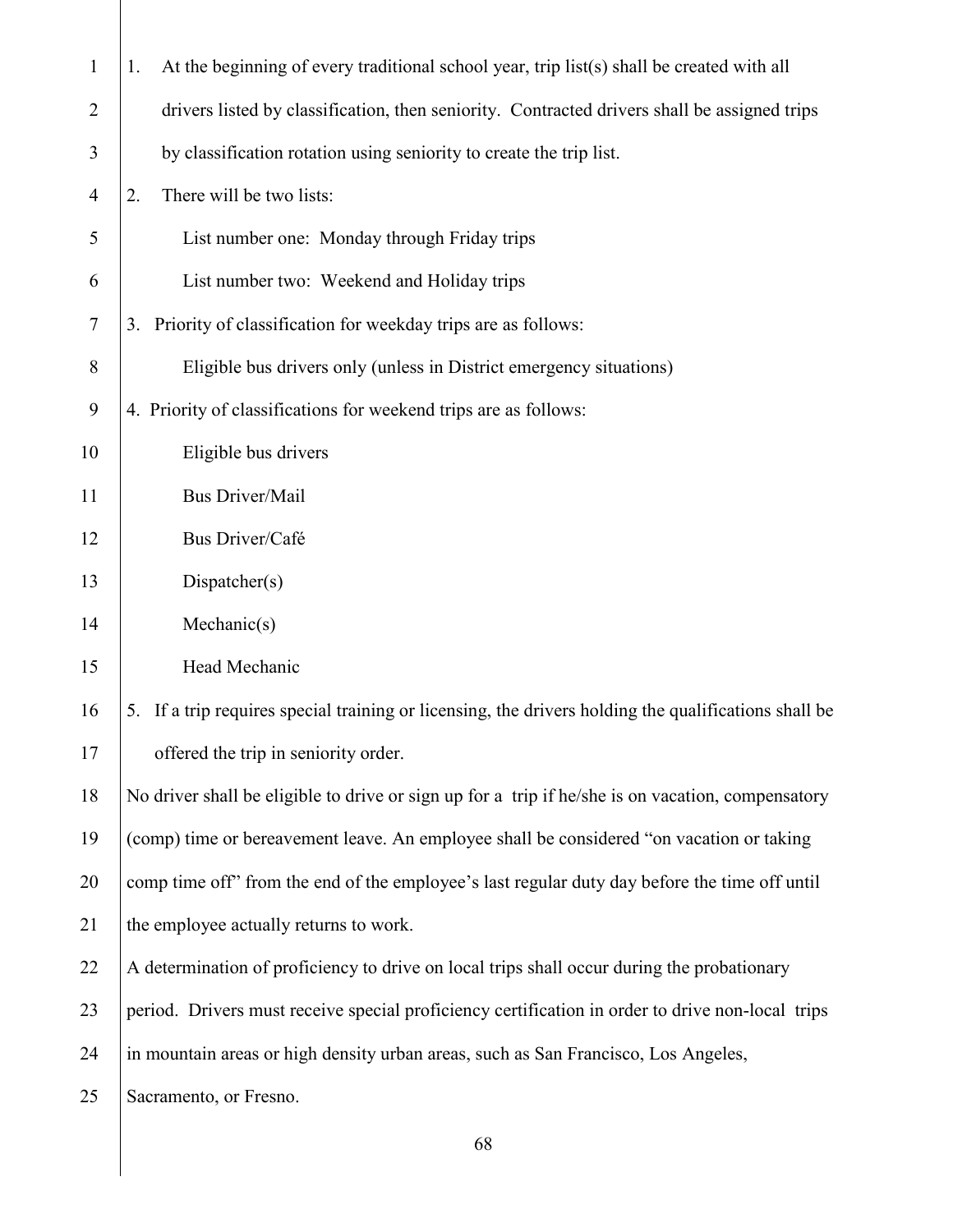The Transportation Department shall maintain trip assignment boards in an area visible to all 2 drivers, so that drivers are able to monitor the rotation of all trips. If an error in assignments is 3 discovered, the error should be brought to the attention of the Transportation Supervisor as 4 soon as the error is detected.

# **2. Assignment Procedures**

 $6 \mid$  School to school and special excursions shall be assigned to eligible employees within the normal workday. A conscientious effort shall be made to distribute the excursions equally. **Trips:**The Transportation Supervisor or designee shall post a notice of available weekday 9 trips at least five (5) work days in advance and a notice of weekend trips at least ten  $(10)$  workdays in advance. The notice shall include a signup sheet for drivers to select trips they wish to drive. Drivers must prioritize their trip selection choices on each trip signup sheet.

# *Rotation Guidelines*

 A. A driver who fails to sign up for a trip or refuses to accept an offered trip assignment 14 shall be moved to the bottom of the rotation list.

B. If a driver is absent the day before or the day of an assigned trip, the trip will be

reassigned to the next available driver according to the procedure set forth above. This

includes Fridays and/or Saturdays when a driver is assigned a Monday trip.

 C. A driver who is on any pre-approved leave of absence, such as workers' compensation leave, shall continue to rotate through the eligibility list while on such leave of absence.

20  $|D.$  At the beginning of every traditional school year, trip list(s) shall be created per the eligible classifications, with the most senior driver at the top of the list.

**3. Assignment Exchanges**

 Drivers may exchange one trip assignment per week by notifying the Transportation Supervisor*.* All exchanges are final even if the trip is subsequently cancelled.

**4. "On-Duty" and "On-Call" Time**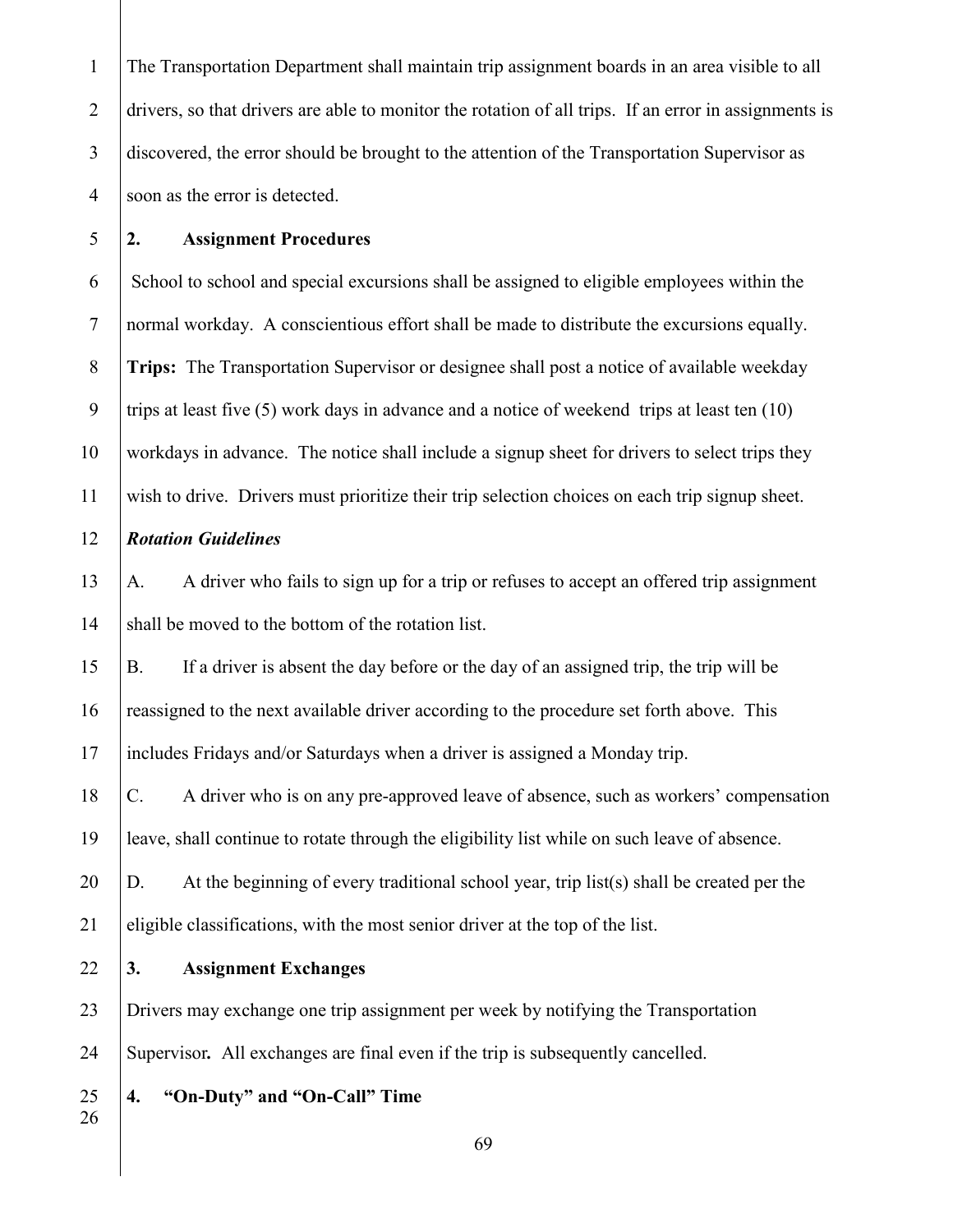On a trip, a driver is considered to be on-duty at all times, except scheduled meal breaks and 2 sleep time during which time the driver shall be "on-call." A driver shall be accessible on a District-provided wireless communication device at all times. A driver must remain in close physical proximity to the group to render assistance as needed. If the driver is separated from 5 the group, he/she shall inform the trip group leader of his/her location at all times. During any 24 hour period, the driver shall be provided with a total of eight hours of non-duty sleep time and meal breaks. There must be at least 8 hours of non-driving time between 8 driving duties. When a driver returns from a trip and cannot meet the 8 hour "no-driving" requirement and begin his/her regular assignment on time the following day, the driver shall coordinate a return to work time with the Transportation Supervisor or designee. The driver shall be required to perform his/her full work hour assignment on the following day with an alternate schedule. **5. Compensation for Overnight Trips** 14 On overnight trips, a driver shall be paid his/her overtime rate for no less than 16 hours regardless of the actual number of hours worked. A driver who is called to duty during "on-16 call" time shall be paid at his/her overtime rate for the additional service rendered. **6. \*Trip Meal reimbursement** Trip meal reimbursement is paid after a minimum of six consecutive hours of a trip. Breakfast to be paid before 11:00 am. Lunch to be paid after 11:00 am and before 2:00 pm. 21 Dinner to be paid after 4:00 pm. 22 <sup>\*</sup>Meal reimbursement rates follow the federal guidelines and adhere to Board Policy 3350. **ARTICLE XXXIII Custodial Standards Custodial Expectations •** All LBUSD Custodial Staff shall follow the Custodian Standards Guidelines (Refer to Exhibit E).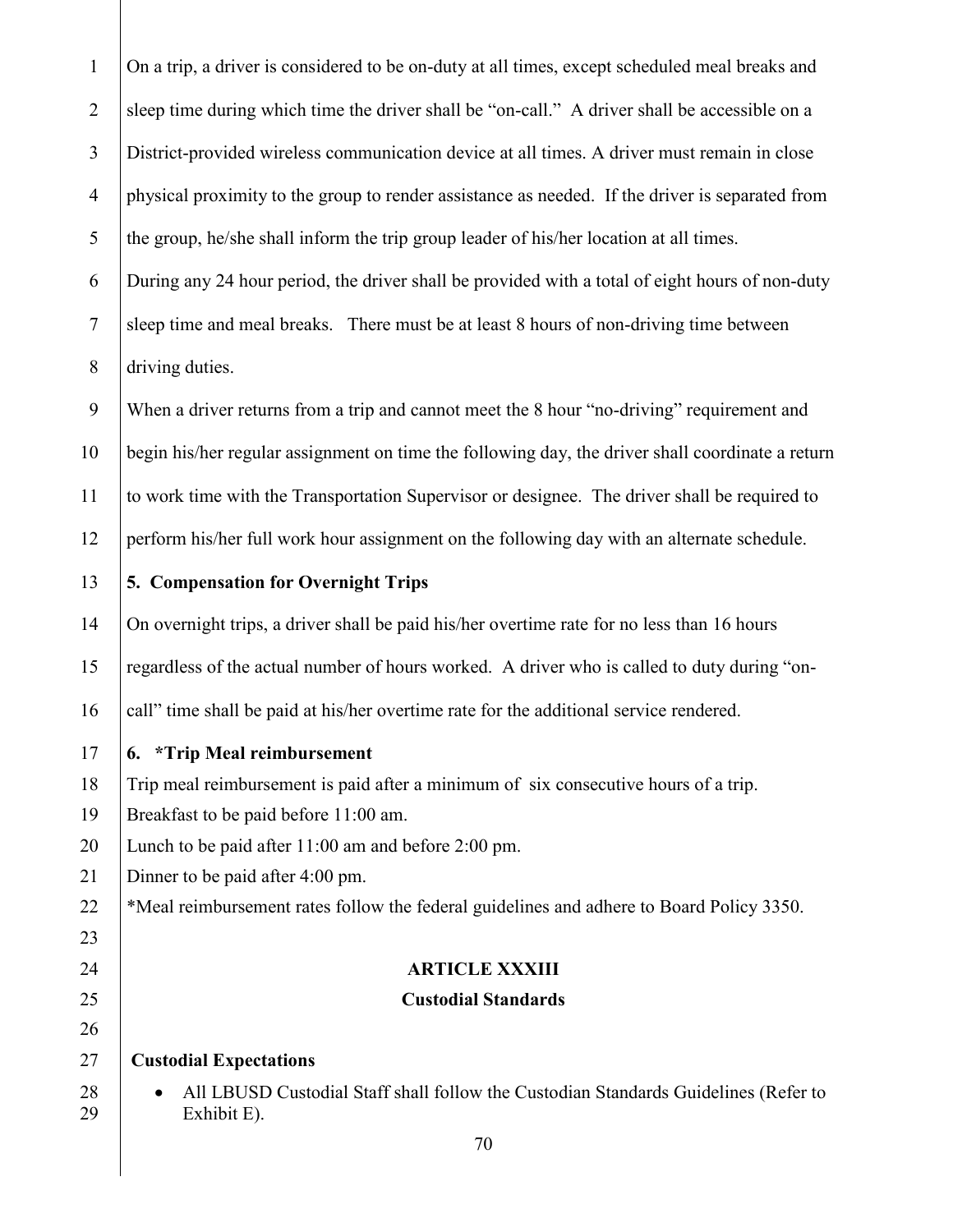| $\mathbf{1}$<br>$\overline{2}$ | closets at each site.                                                                                                     | The approved standards shall be posted in the Head Custodian's office and custodial                                                                                         |  |  |
|--------------------------------|---------------------------------------------------------------------------------------------------------------------------|-----------------------------------------------------------------------------------------------------------------------------------------------------------------------------|--|--|
| 3                              |                                                                                                                           |                                                                                                                                                                             |  |  |
| $\overline{4}$                 | <b>Custodial Standards Committee</b>                                                                                      |                                                                                                                                                                             |  |  |
| 5<br>6                         | representative.                                                                                                           | The meeting organizer shall be the Director of Human Resources or an assigned                                                                                               |  |  |
| 7<br>8<br>9                    | $\bullet$<br>and one (1) Head Custodian from a secondary site.                                                            | The committee shall be comprised of the Director of Human Resources or an assigned<br>designee, two (2) site administrators, one (1) Head Custodian from an elementary site |  |  |
| 10<br>11                       | The committee will meet annually in June to review guidelines, procedures, and<br>$\bullet$<br>chemicals.                 |                                                                                                                                                                             |  |  |
| 12<br>13                       | The approved standards shall be distributed yearly to each Custodian, via the Head<br>٠<br>Custodian at each school site. |                                                                                                                                                                             |  |  |
| 14                             |                                                                                                                           |                                                                                                                                                                             |  |  |
| 15                             | <b>Custodial Hours</b>                                                                                                    |                                                                                                                                                                             |  |  |
| 16<br>17                       | emergency.                                                                                                                | Daily hours may vary per site, but no custodian shall work past 10:30 pm, unless in an                                                                                      |  |  |
| 18<br>19                       | $\bullet$<br>pm. This provides time for projects and preventing heat related illness.                                     | Non-School days and summer schedules shall be between the hours of 5:30 am-3:30                                                                                             |  |  |
| 20                             |                                                                                                                           |                                                                                                                                                                             |  |  |
| 21                             |                                                                                                                           | *****SIGNATURE PAGE*****                                                                                                                                                    |  |  |
|                                |                                                                                                                           |                                                                                                                                                                             |  |  |
|                                | <b>LOS BANOS UNIFIED</b>                                                                                                  | <b>CALIFORNIA SCHOOL EMPLOYEES'</b>                                                                                                                                         |  |  |
|                                | <b>SCHOOL DISTRICT</b>                                                                                                    | <b>ASSOCIATION, CHAPTER 92</b>                                                                                                                                              |  |  |
|                                |                                                                                                                           |                                                                                                                                                                             |  |  |
|                                |                                                                                                                           |                                                                                                                                                                             |  |  |
|                                |                                                                                                                           |                                                                                                                                                                             |  |  |
|                                |                                                                                                                           |                                                                                                                                                                             |  |  |
|                                |                                                                                                                           |                                                                                                                                                                             |  |  |
|                                |                                                                                                                           |                                                                                                                                                                             |  |  |
|                                |                                                                                                                           |                                                                                                                                                                             |  |  |
|                                |                                                                                                                           |                                                                                                                                                                             |  |  |
|                                | DATED:                                                                                                                    |                                                                                                                                                                             |  |  |
| 22                             |                                                                                                                           | 71                                                                                                                                                                          |  |  |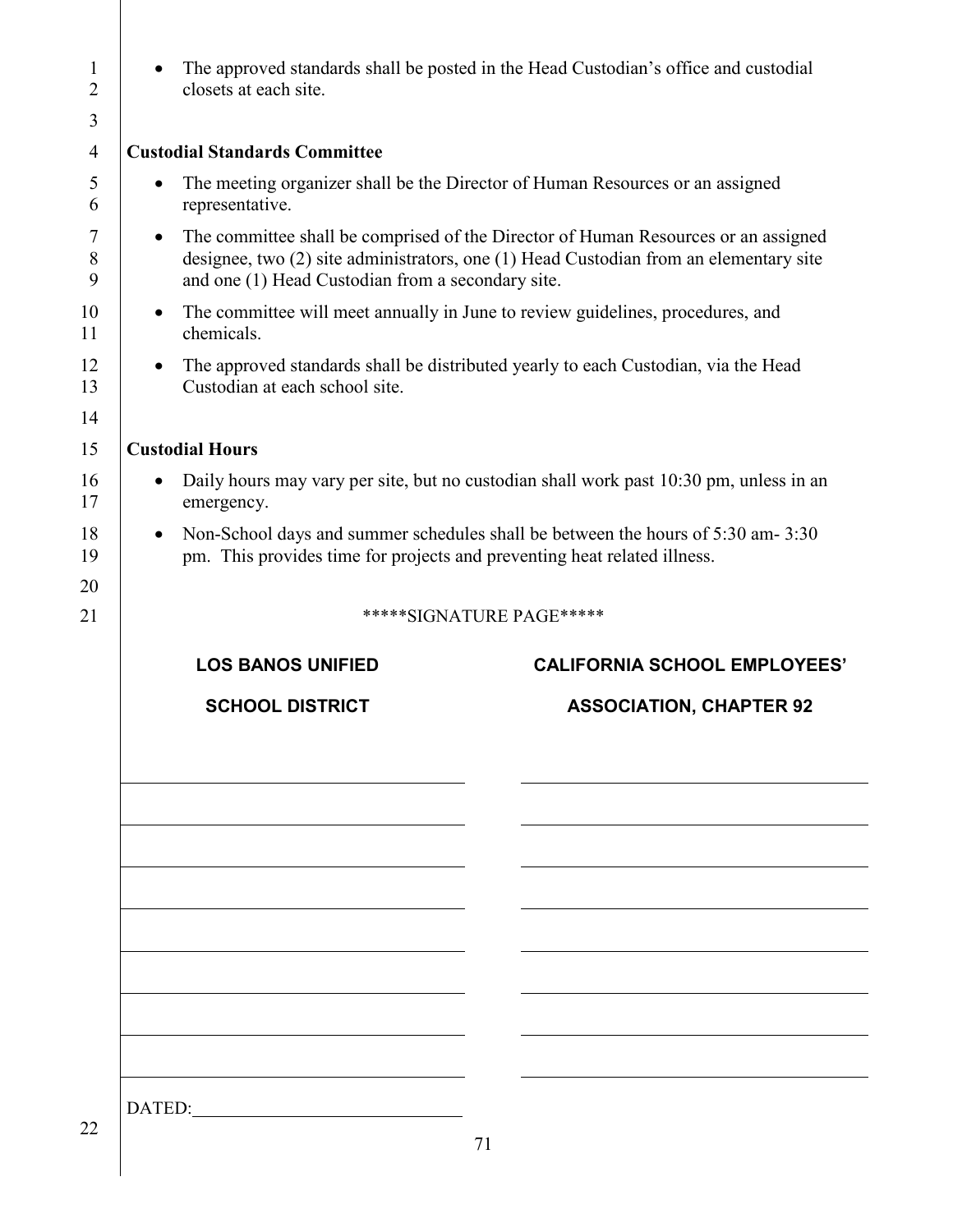#### 1 **EXHIBIT A**

### 2 **BARGAINING UNIT CLASSIFICATIONS**

#### **Clerical and /Special Education**

 Accounting Assistant – School Accounting Specialist Accounting Technician Administrative Secretary - Elementary School Administrative Secretary - Secondary School Administrative Assistant – Secondary School Attendance Secretary Career Guidance Technician Health Assistant Human Resources Technician Licensed Vocational Nurse (LVN) Nurse Assistant Office Assistant Office Specialist – School Registrar – High School Registrar – Junior High Secretary District/Site Secretary – District Speech and Language Pathologist Assistant (SLPA) Vocational Specialist

# **Maintenance and Operations**

 Carpenter Computer Support Technician Custodian Groundskeeper Head Custodian Head Custodian – Secondary Help Desk Specialist HVAC/R Specialist Information System Specialist Maintenance Specialist Swimming Pool Operator

#### **Media Classes**

Library Media Specialist

#### **Food Service Classes**

Child Nutrition – Site Specialist Child Nutrition – Technician Child Nutrition – Worker

#### **Transportation Classes**

Bus Driver Bus Driver - Food Service Delivery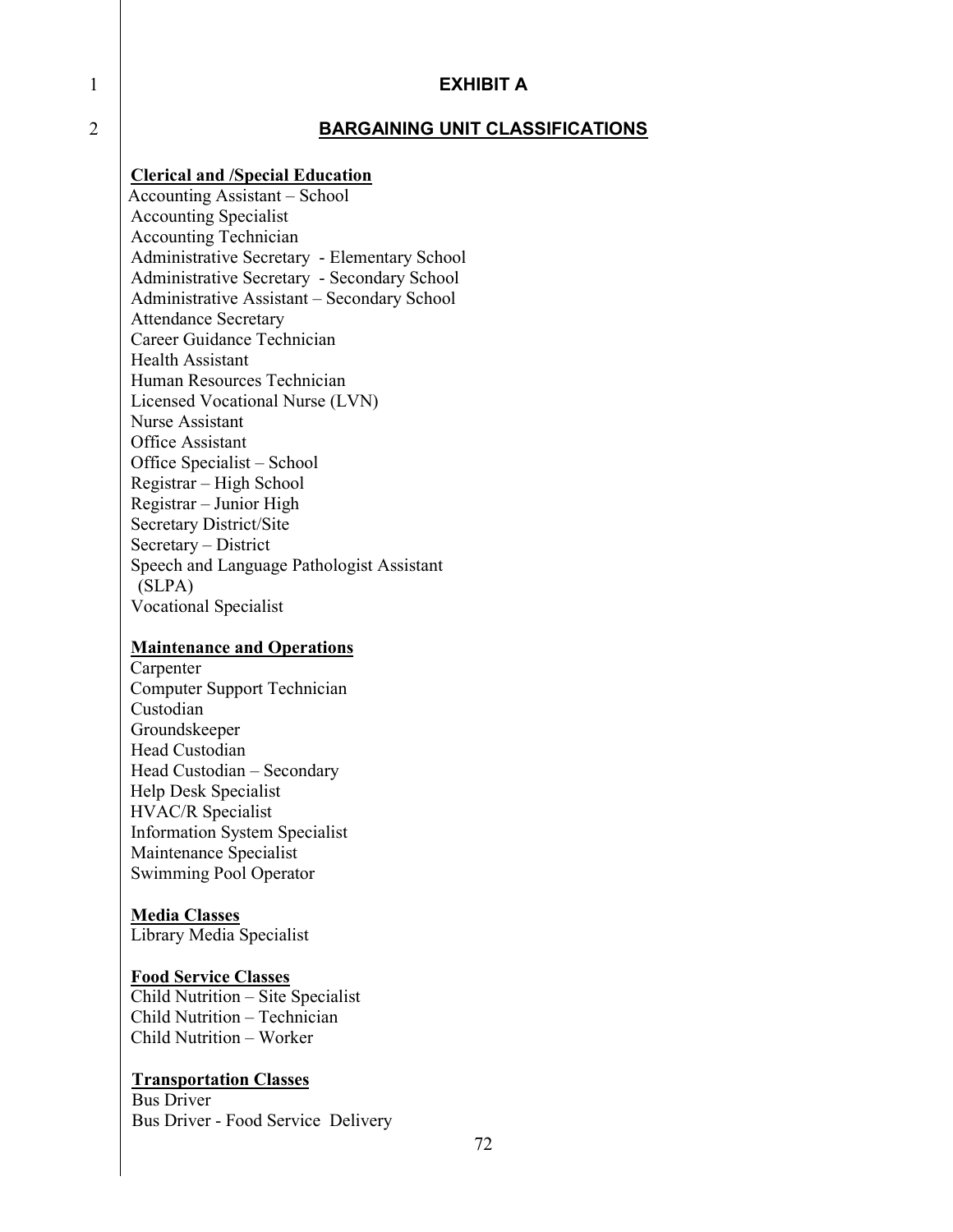Bus Driver – Mail Delivery Dispatcher Transportation Head Mechanic Mechanic/Bus Driver

# **Classified Aide Classes**

Paraprofessional Behavior Support Assistant - Special Education Behavior Support Specialist Campus Safety/Security Liaison Community Liaison LEAP Site Leader

- 1 The following positions are deemed confidential and excluded from the unit:
- 2 Executive Secretary
- 3 Personnel Specialist
- 4 Administrative Secretary Fiscal Services
- 5 The persons serving in other existing designated confidential positions shall continue as
- 6 confidential until they leave the job and the position becomes vacant; then the job will be filled as a
- 7 bargaining unit position.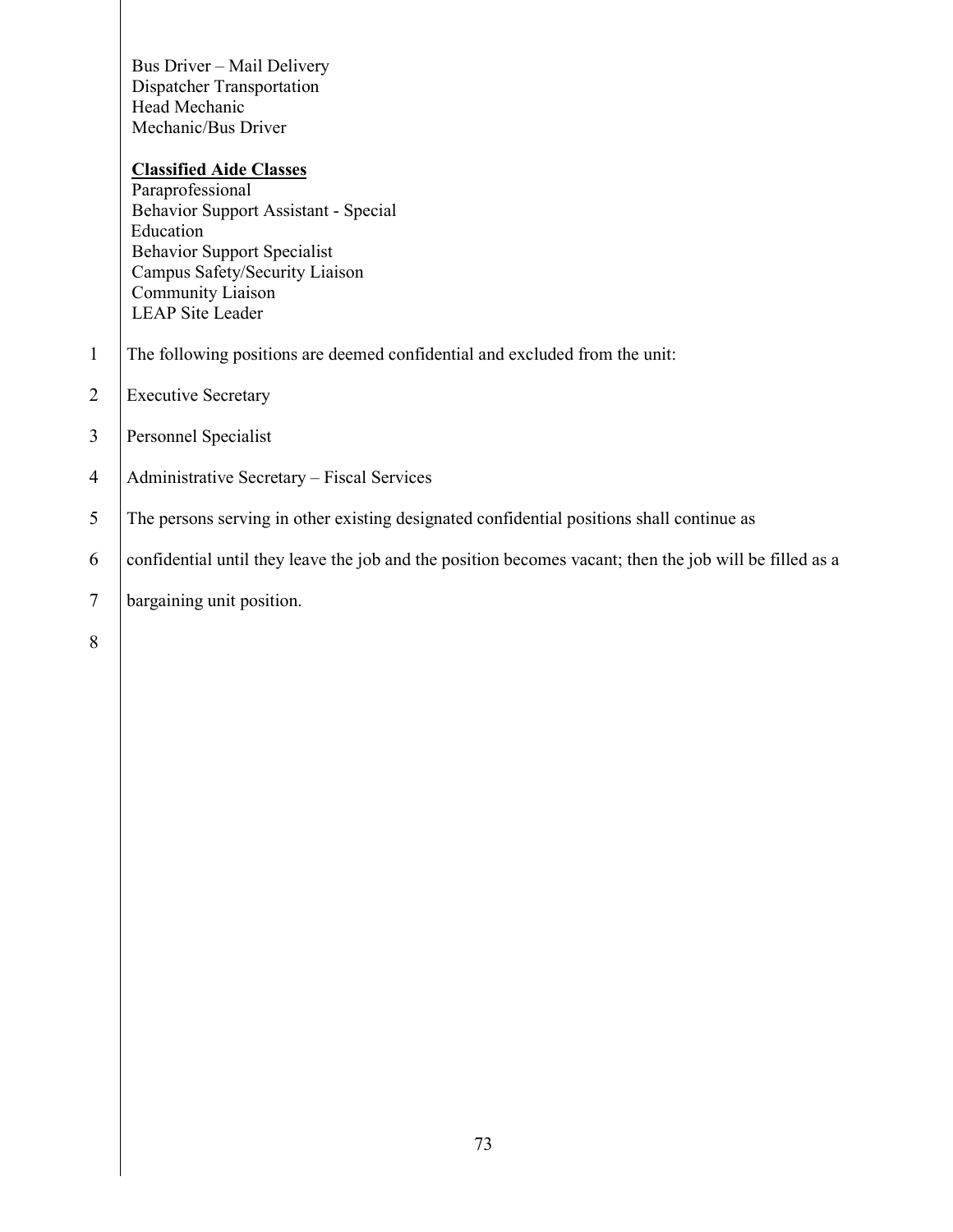| $\mathbf{1}$     | <b>EXHIBIT B</b>                                        |
|------------------|---------------------------------------------------------|
| $\overline{2}$   | <b>CLASSIFIED HOLIDAY SCHEDULE</b>                      |
| $\overline{3}$   |                                                         |
| $\overline{4}$   | Local Holiday Associated with July 4 <sup>th</sup>      |
| 5<br>6<br>$\tau$ | Independence Day                                        |
| $8\,$<br>9       | Labor Day                                               |
| 10<br>11         | Veteran's Day                                           |
| 12<br>13         | Thanksgiving Day                                        |
| 14<br>15         | Local Holiday (Friday after Thanksgiving)               |
| 16<br>17         | Christmas Eve                                           |
| 18<br>19         | Christmas Day                                           |
| 20<br>21         | Local Holiday Associated with December 25 <sup>th</sup> |
| 22<br>23         | New Year's Day                                          |
| 24<br>25         | Martin Luther King Day                                  |
| 26<br>27         | Lincoln Day                                             |
| 28<br>29         | <b>Washington Day</b>                                   |
| 30<br>31         | Local Holiday Associated with Easter                    |
| 32               | Memorial Day                                            |
| 33               |                                                         |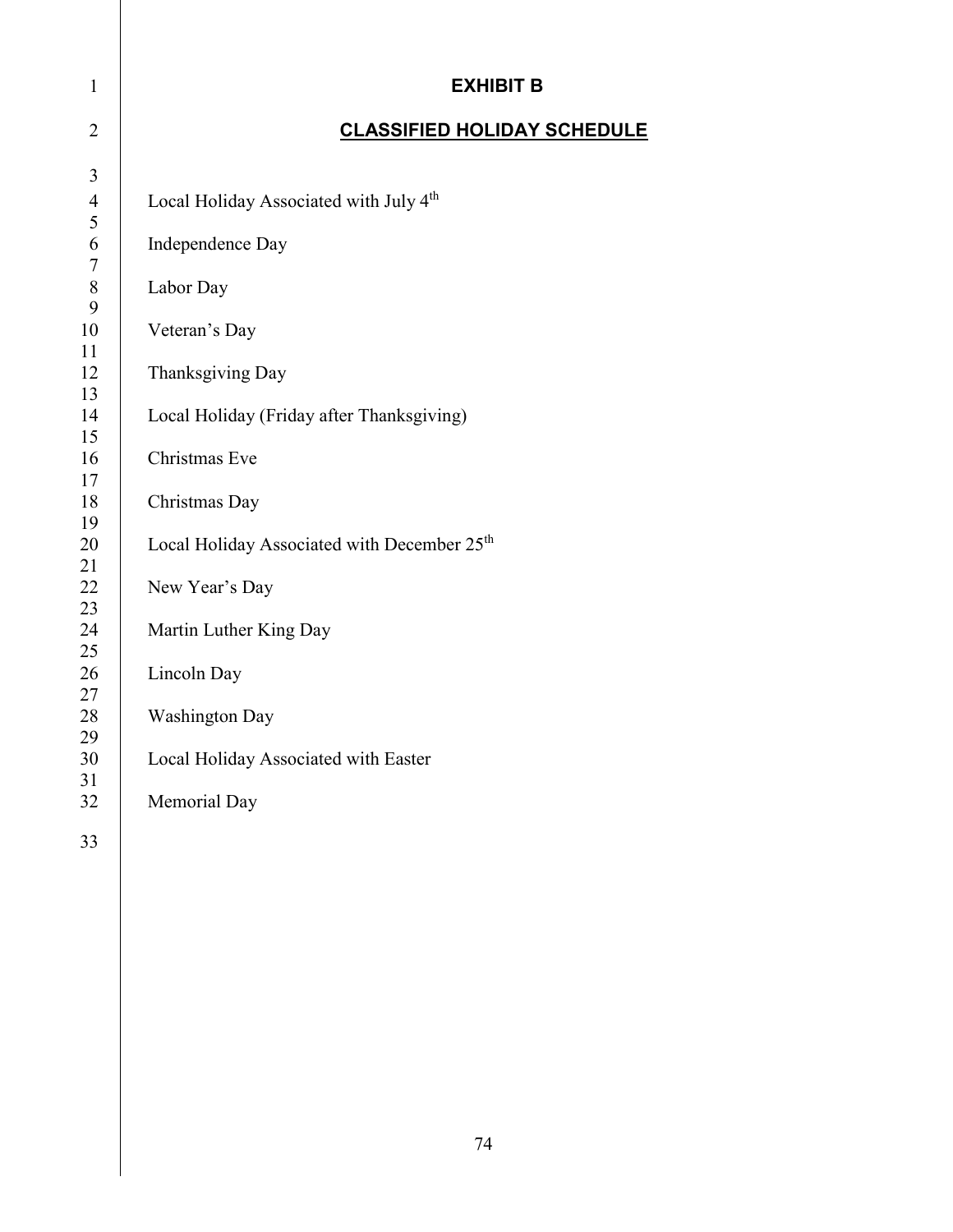# **EXHIBIT C SALARY SCHEDULES**  $\begin{array}{c} 1 \\ 2 \\ 3 \\ 4 \end{array}$ Salary schedules are located on the District website under the Fiscal Services Department.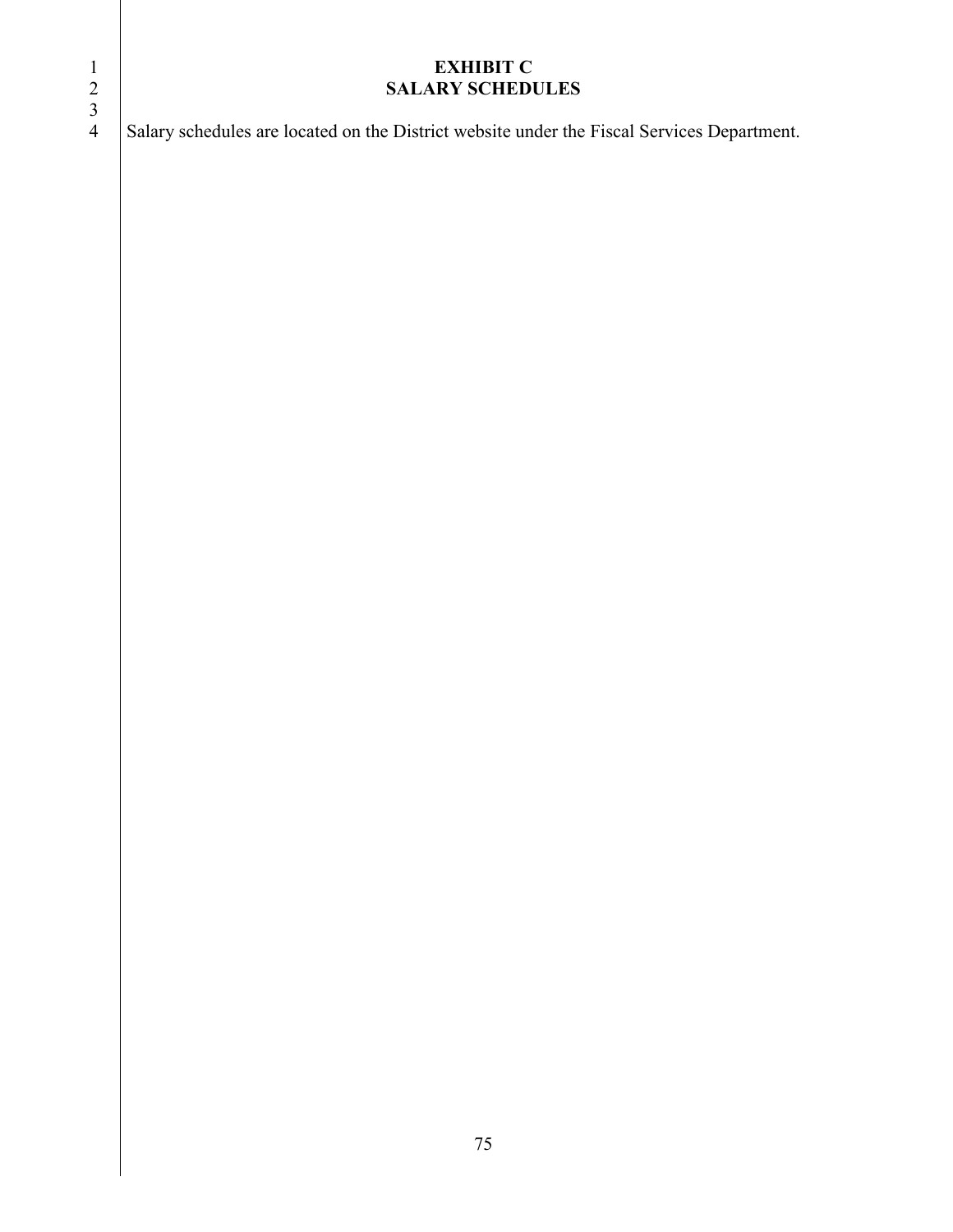# 1 **EXHIBIT D**

### 2 **RECLASSIFICATION PROCESS – CSEA**

# 4 **Background/Purpose:**

- 6 a. Every classified position at Los Banos Unified School District is placed in a 7 classification.
- 8 b. Reclassification is a change in an individual's title, and/or job description using 9 the following criteria:

11 The duties being performed by the employee who currently occupies the **position are inconsistent with their current classification.**  Reclassification is not a mechanism for a salary increase. Reclassification *may or may not* result in a promotion.

# 16 **Reclassification Criteria:**

- 18 1. Reasons that may be a basis for reclassification: 19 a. Significant new job duties that are permanently added to the job or job description by 20 the supervisor.
- 21 b. Significantly increased responsibilities; other than increased workload, have been 22 **permanently added to the position by the supervisor.**
- 24  $\vert$  2. Reasons that are not a basis for reclassification:
- 25 a. Longevity and/or seniority
- 26 b. Excellence in work performance
- 27 c. Workload
- 28 d. Assuming duties on one's own behalf without the knowledge of management
- 29 e. Changes in process or technology that do not result in an increase in workload.

# 31 | 3. Request for Reclassification:

- 32 <br>a. Any employee requesting a reclassification shall not be eligible to resubmit 33 another request for three years.
- 34 b. Reclassification is open to any permanent employee (as long as a 35 reclassification for their job class has not been submitted within the past 36 three years).
- 37 <br>
27 **c.** Any employee who meets the eligibility criteria for reclassification 38 <br>Consideration shall complete and submit to the Assistant Superintendent  $\parallel$  Human Resources, a Reclassification Packet by 5:00 p.m. on January 10<sup>th</sup>. 40 Incomplete packets shall not be considered and the employee will not be 41 eligible to submit another request for (3) three years.
- 42 d. Any employee who is requesting a reclassification shall submit a completed 43 | Reclassification Packet with all required attachments and signatures. 44 Incomplete packets shall not be considered and the employee shall not be 45 eligible to submit another request for three (3) years.

3

5

10

15

17

23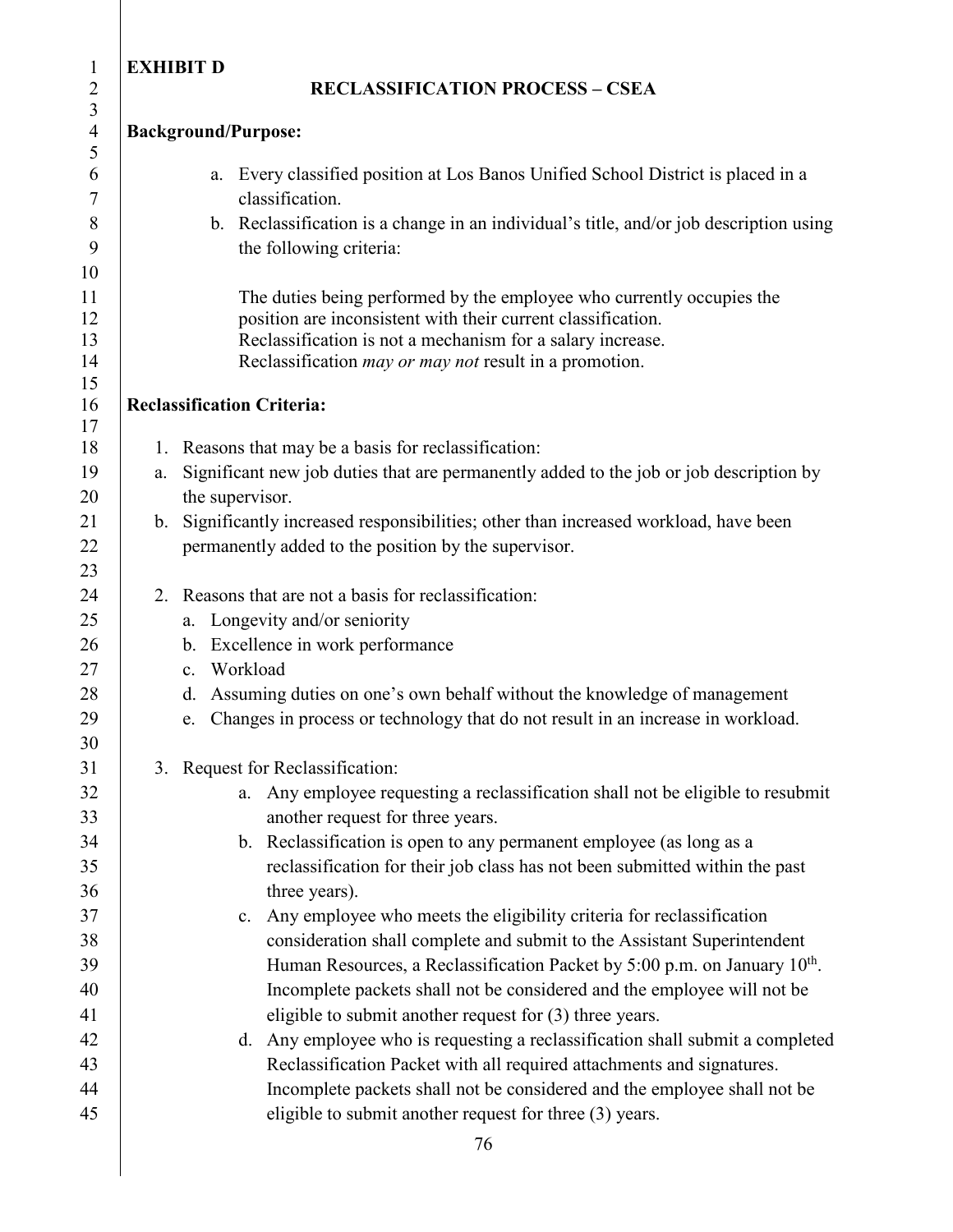| $\mathbf{1}$   |                                                                                             | 4. Reclassification Process:                                                                                                                   |  |
|----------------|---------------------------------------------------------------------------------------------|------------------------------------------------------------------------------------------------------------------------------------------------|--|
| $\overline{2}$ |                                                                                             | All requests which meet the eligibility criteria, shall be reviewed by a panel which consists of                                               |  |
| 3              | the following: One $(1)$ CSEA appointee, one $(1)$ Human Resources appointee, and one $(1)$ |                                                                                                                                                |  |
| $\overline{4}$ |                                                                                             | neutral party that is chosen by both CSEA 92 and the District. The neutral party shall not be an                                               |  |
| 5<br>6         | a.                                                                                          | employee of the District. The cost of the neutral party shall be paid by the district.<br>The review panel shall meet in January of each year. |  |
| $\tau$         |                                                                                             | b. The recommendation of the panel shall be final.                                                                                             |  |
| 8              |                                                                                             | c. Reclassification decisions are not subject to appeal.                                                                                       |  |
| 9              |                                                                                             |                                                                                                                                                |  |
| 10             |                                                                                             | <b>Review Panel:</b>                                                                                                                           |  |
| 11             |                                                                                             |                                                                                                                                                |  |
| 12             |                                                                                             | When considering a possible reclassification, (the internal consistency/integrity of the salary                                                |  |
| 13             |                                                                                             | schedule cannot be disrupted) the panel shall have the authority to recommend the following:                                                   |  |
| 14             |                                                                                             | a. Reclassification and/or salary range placement                                                                                              |  |
| 15             |                                                                                             | b. Changes or updates to the job description                                                                                                   |  |
| 16             |                                                                                             | c. Creation of a new classification or range                                                                                                   |  |
| 17             |                                                                                             |                                                                                                                                                |  |
| 18             |                                                                                             | <b>Final Decision:</b>                                                                                                                         |  |
| 19             |                                                                                             |                                                                                                                                                |  |
| 20             | a.                                                                                          | The Superintendent (or designee) shall notify the panel and the employee of the final                                                          |  |
| 21             |                                                                                             | decision. All reclassifications must be approved by the Board of Trustees.                                                                     |  |
| 22             |                                                                                             | Reclassification decisions cannot be appealed.                                                                                                 |  |
| 23             |                                                                                             | b. Upon reclassification of an individual position, the position shall be placed on the                                                        |  |
| 24             |                                                                                             | classified salary schedule according to the agreed upon step/range by the panel. All                                                           |  |
| 25             |                                                                                             | approved reclassifications shall take effect the following July 1 <sup>st</sup> unless special                                                 |  |
| 26             |                                                                                             | circumstances are supported by the panel and approved by the Superintendent (or                                                                |  |
| 27             |                                                                                             | designee).                                                                                                                                     |  |
| 28             |                                                                                             | c. Reclassification shall not affect the employee's anniversary date.                                                                          |  |
| 29             |                                                                                             | d. If it is agreed the employee has been working out of class, but is not being reclassified                                                   |  |
| 30             |                                                                                             | for the out-of-class duties the employee shall be paid an appropriate out-of-class                                                             |  |
| 31             |                                                                                             | differential for the time in which they worked out-of-class.                                                                                   |  |
| 32             |                                                                                             |                                                                                                                                                |  |
| 33             |                                                                                             |                                                                                                                                                |  |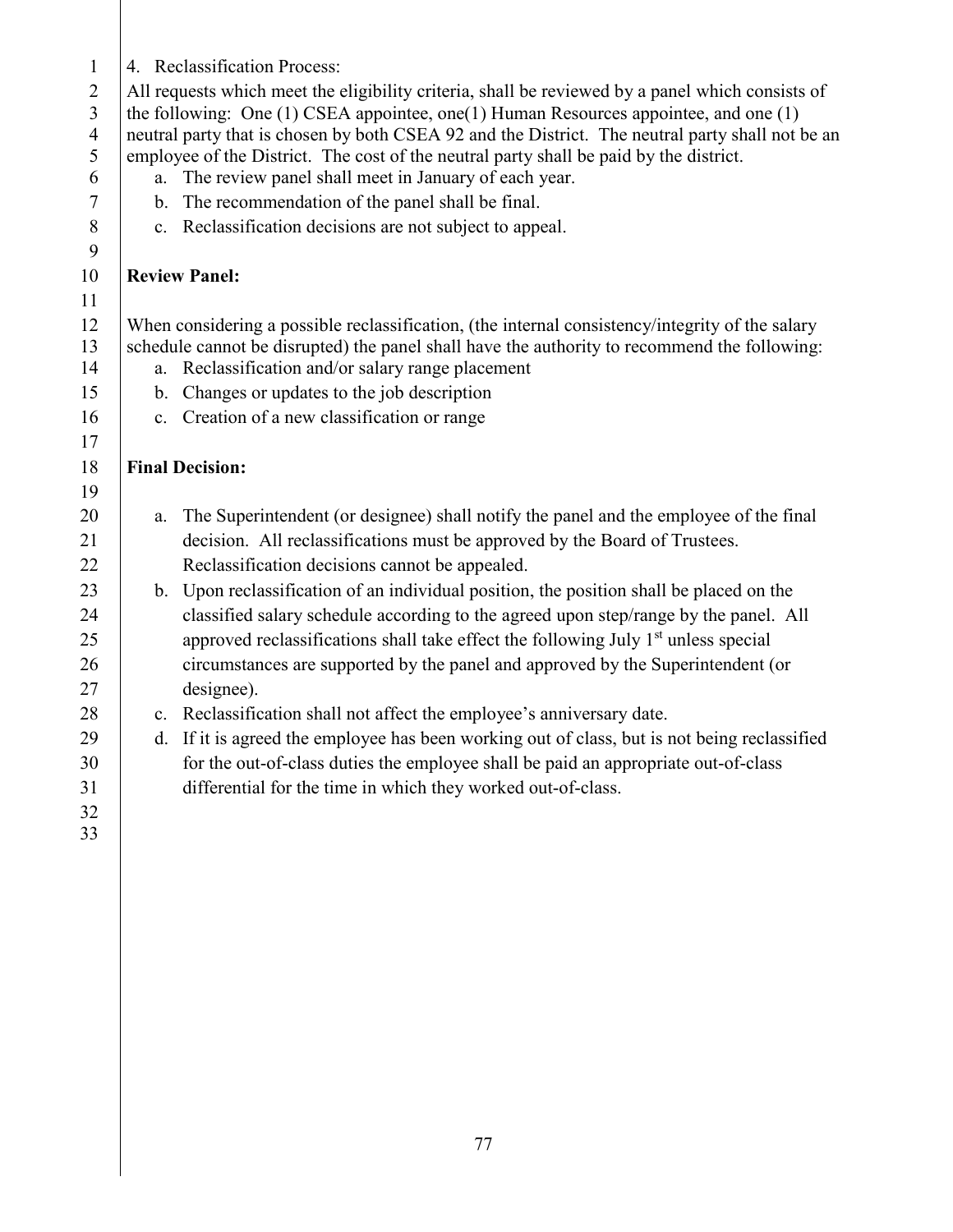| A. EMPLOYEE INFORMATION                                           |                                                                                                                                                                                                                                                                    |
|-------------------------------------------------------------------|--------------------------------------------------------------------------------------------------------------------------------------------------------------------------------------------------------------------------------------------------------------------|
|                                                                   |                                                                                                                                                                                                                                                                    |
|                                                                   |                                                                                                                                                                                                                                                                    |
|                                                                   |                                                                                                                                                                                                                                                                    |
| 4. Name of Immediate                                              |                                                                                                                                                                                                                                                                    |
|                                                                   |                                                                                                                                                                                                                                                                    |
| 5. Present Job                                                    |                                                                                                                                                                                                                                                                    |
|                                                                   |                                                                                                                                                                                                                                                                    |
| 6. Hours per day worked                                           |                                                                                                                                                                                                                                                                    |
| 7. Contracted Days of Service_________                            |                                                                                                                                                                                                                                                                    |
| 8. Current Step on Salary Schedule_______________                 |                                                                                                                                                                                                                                                                    |
|                                                                   |                                                                                                                                                                                                                                                                    |
|                                                                   | 10. Reclassification Title and/or Range Requested_______________________________                                                                                                                                                                                   |
|                                                                   | 11. Other Positions Held While Employed with LBUSD______________________________                                                                                                                                                                                   |
|                                                                   | Does your current Job Classification / Job Description accurately describe your<br>position and the job you do on a daily basis? ______Yes ______No                                                                                                                |
| came from a source outside of Los Banos Unified School District.) | (You must attach both your current job description and the proposed new job                                                                                                                                                                                        |
|                                                                   | If no, what Job Classification do you believe better describes the position, and why?<br>description. (Cite the source for any proposed job description if the job description<br>,我们也不能在这里的人,我们也不能在这里的人,我们也不能在这里的人,我们也不能在这里的人,我们也不能在这里的人,我们也不能在这里的人,我们也不能在这里的人,我们 |
|                                                                   |                                                                                                                                                                                                                                                                    |
| for reclassification.                                             | Indicate how you receive the majority of your work assignments related to this request                                                                                                                                                                             |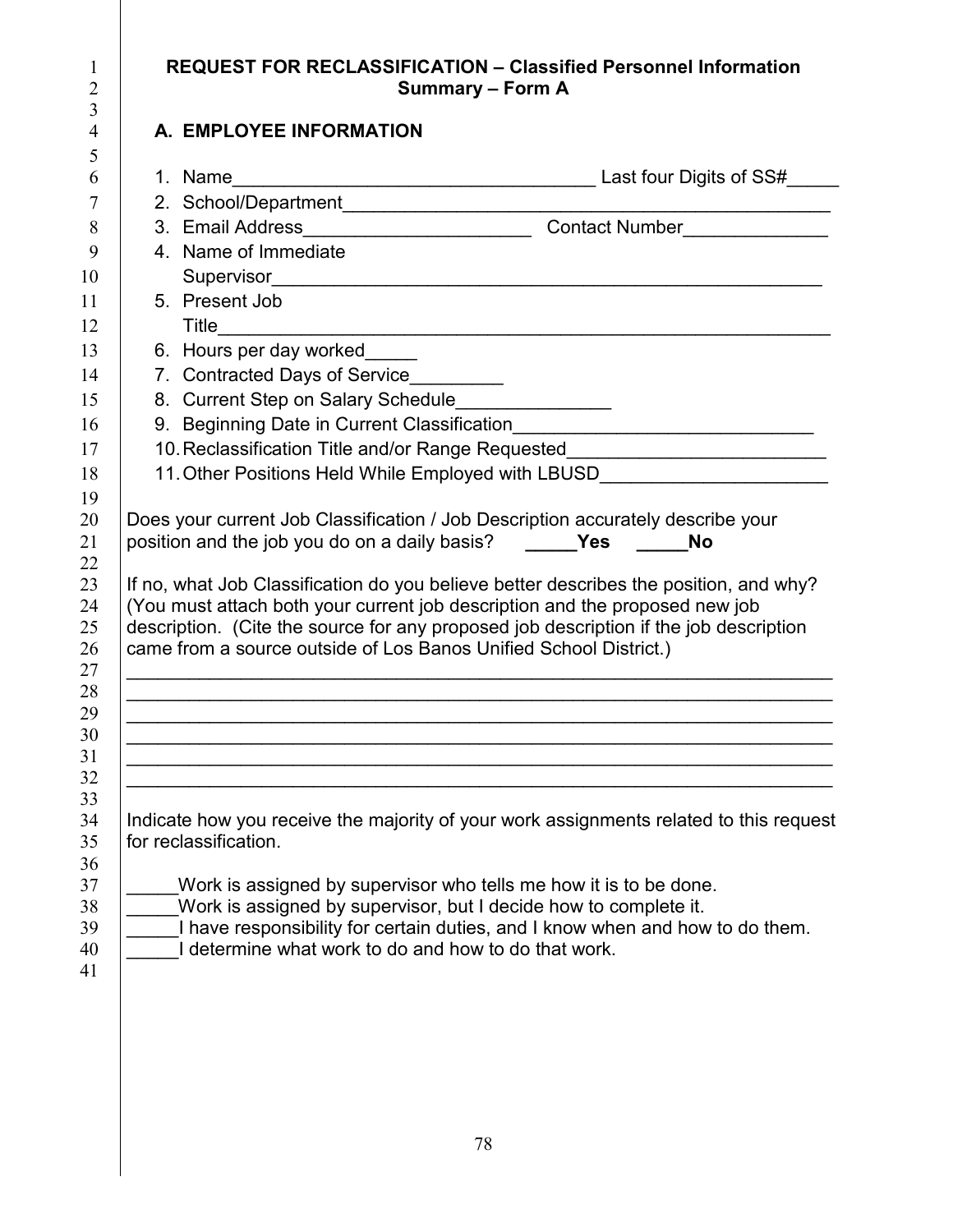| 1                                                        | <b>SPECIFIC JOB DUTIES - JUSTICATION FOR RECLASSIFICATION REVIEW</b>                                                                                                                                                     |
|----------------------------------------------------------|--------------------------------------------------------------------------------------------------------------------------------------------------------------------------------------------------------------------------|
| 2                                                        |                                                                                                                                                                                                                          |
| 3<br>$\overline{4}$<br>5<br>6<br>7<br>8<br>9<br>10<br>11 | <b>Job Duties and Responsibilities –</b> Describe in detail the regular duties and work that<br>you perform. List each duty on a separate line. Begin with those duties you feel are<br>the most important.<br>Job Duty: |
| 12<br>13<br>14<br>15<br>16<br>17                         |                                                                                                                                                                                                                          |
| 18<br>19<br>20<br>21<br>22                               | Please use the chart below to describe the job duties listed above that fall outside of<br>your current job description. After you have listed the duties, please indicate how<br>often you perform each duty by using:  |
| 23<br>24<br>25                                           | D=Daily<br>W=Weekly<br>M=Monthly<br>Q=Quarterly<br><b>A=Annually O=Occasionally</b>                                                                                                                                      |

| <b>Duties Added to the Position</b> | <b>Frequency</b> | <b>Explain in Detail</b> |
|-------------------------------------|------------------|--------------------------|
|                                     |                  |                          |
|                                     |                  |                          |
|                                     |                  |                          |
|                                     |                  |                          |
|                                     |                  |                          |
|                                     |                  |                          |
|                                     |                  |                          |
|                                     |                  |                          |
|                                     |                  |                          |
|                                     |                  |                          |
|                                     |                  |                          |
|                                     |                  |                          |
|                                     |                  |                          |
|                                     |                  |                          |
|                                     |                  |                          |
|                                     |                  |                          |
|                                     |                  |                          |
|                                     |                  |                          |
|                                     |                  |                          |
|                                     |                  |                          |
|                                     |                  |                          |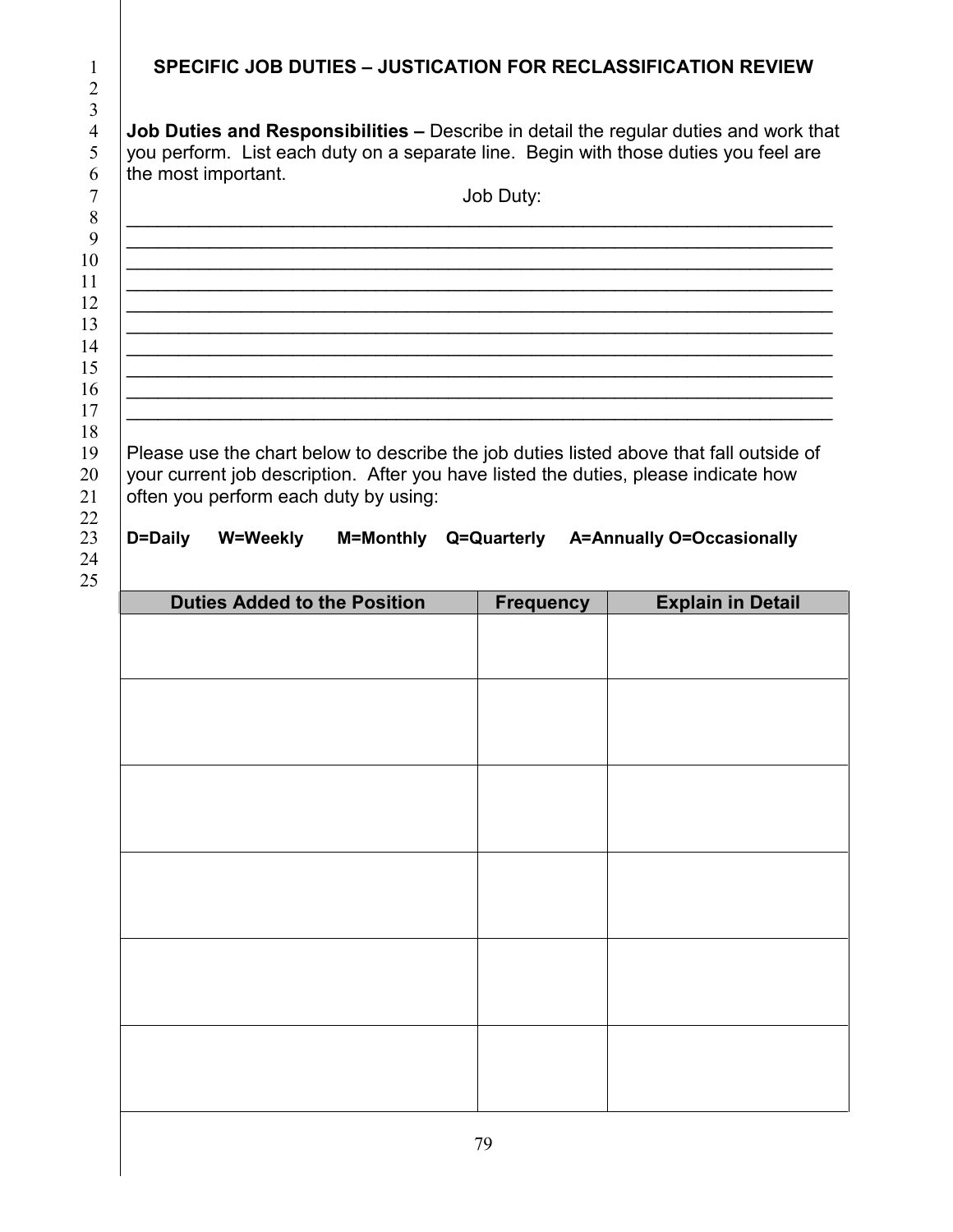| *Attach Additional Pages if Needed<br>Are there other employees in your current classification? Yes<br>Could this request for reclassification affect the other employees currently in your<br>same classification?<br>Do you believe the added duties will be assigned on a continuing basis? Yes<br>No<br>If you answered "Yes" what evidence, data, etc. do you have to support your answer?<br>,我们也不能在这里的人,我们也不能在这里的人,我们也不能在这里的人,我们也不能在这里的人,我们也不能在这里的人,我们也不能在这里的人,我们也不能在这里的人,我们也 | Yes | No |    |
|--------------------------------------------------------------------------------------------------------------------------------------------------------------------------------------------------------------------------------------------------------------------------------------------------------------------------------------------------------------------------------------------------------------------------------------------------------------------------------------|-----|----|----|
|                                                                                                                                                                                                                                                                                                                                                                                                                                                                                      |     |    |    |
|                                                                                                                                                                                                                                                                                                                                                                                                                                                                                      |     |    |    |
|                                                                                                                                                                                                                                                                                                                                                                                                                                                                                      |     |    |    |
|                                                                                                                                                                                                                                                                                                                                                                                                                                                                                      |     |    | No |
|                                                                                                                                                                                                                                                                                                                                                                                                                                                                                      |     |    |    |
|                                                                                                                                                                                                                                                                                                                                                                                                                                                                                      |     |    |    |
|                                                                                                                                                                                                                                                                                                                                                                                                                                                                                      |     |    |    |
|                                                                                                                                                                                                                                                                                                                                                                                                                                                                                      |     |    |    |
|                                                                                                                                                                                                                                                                                                                                                                                                                                                                                      |     |    |    |
|                                                                                                                                                                                                                                                                                                                                                                                                                                                                                      |     |    |    |
|                                                                                                                                                                                                                                                                                                                                                                                                                                                                                      |     |    |    |
|                                                                                                                                                                                                                                                                                                                                                                                                                                                                                      |     |    |    |
|                                                                                                                                                                                                                                                                                                                                                                                                                                                                                      |     |    |    |
|                                                                                                                                                                                                                                                                                                                                                                                                                                                                                      |     |    |    |
|                                                                                                                                                                                                                                                                                                                                                                                                                                                                                      |     |    |    |
|                                                                                                                                                                                                                                                                                                                                                                                                                                                                                      |     |    |    |
| <b>REQUEST FOR RECLASSIFICATION - SUPERVISOR'S STATEMENT AND INPUT - FORM B</b>                                                                                                                                                                                                                                                                                                                                                                                                      |     |    |    |
| Supervisor's Name <b>Example 2018</b>                                                                                                                                                                                                                                                                                                                                                                                                                                                |     |    |    |
|                                                                                                                                                                                                                                                                                                                                                                                                                                                                                      |     |    |    |
| Supervisor's Title                                                                                                                                                                                                                                                                                                                                                                                                                                                                   |     |    |    |
|                                                                                                                                                                                                                                                                                                                                                                                                                                                                                      |     |    |    |
| Classification of Employee Requesting Reclassification Review___________________                                                                                                                                                                                                                                                                                                                                                                                                     |     |    |    |
|                                                                                                                                                                                                                                                                                                                                                                                                                                                                                      |     |    |    |
| Have you carefully reviewed the employee's completed forms? Yes                                                                                                                                                                                                                                                                                                                                                                                                                      |     |    | No |
| Do the completed forms accurately reflect the current job duties of the employee?                                                                                                                                                                                                                                                                                                                                                                                                    |     |    |    |
| Yes No                                                                                                                                                                                                                                                                                                                                                                                                                                                                               |     |    |    |
|                                                                                                                                                                                                                                                                                                                                                                                                                                                                                      |     |    |    |
| please explain the inaccuracies and refer to the numbered item in the application that                                                                                                                                                                                                                                                                                                                                                                                               |     |    |    |
| you are referring to.                                                                                                                                                                                                                                                                                                                                                                                                                                                                |     |    |    |
| ,我们也不能在这里的时候,我们也不能在这里的时候,我们也不能在这里的时候,我们也不能会不能在这里的时候,我们也不能会不能会不能会不能会不能会不能会不能会不能会不                                                                                                                                                                                                                                                                                                                                                                                                     |     |    |    |
|                                                                                                                                                                                                                                                                                                                                                                                                                                                                                      |     |    |    |
| If the completed forms do not accurately reflect the current job duties of the employee,                                                                                                                                                                                                                                                                                                                                                                                             |     |    |    |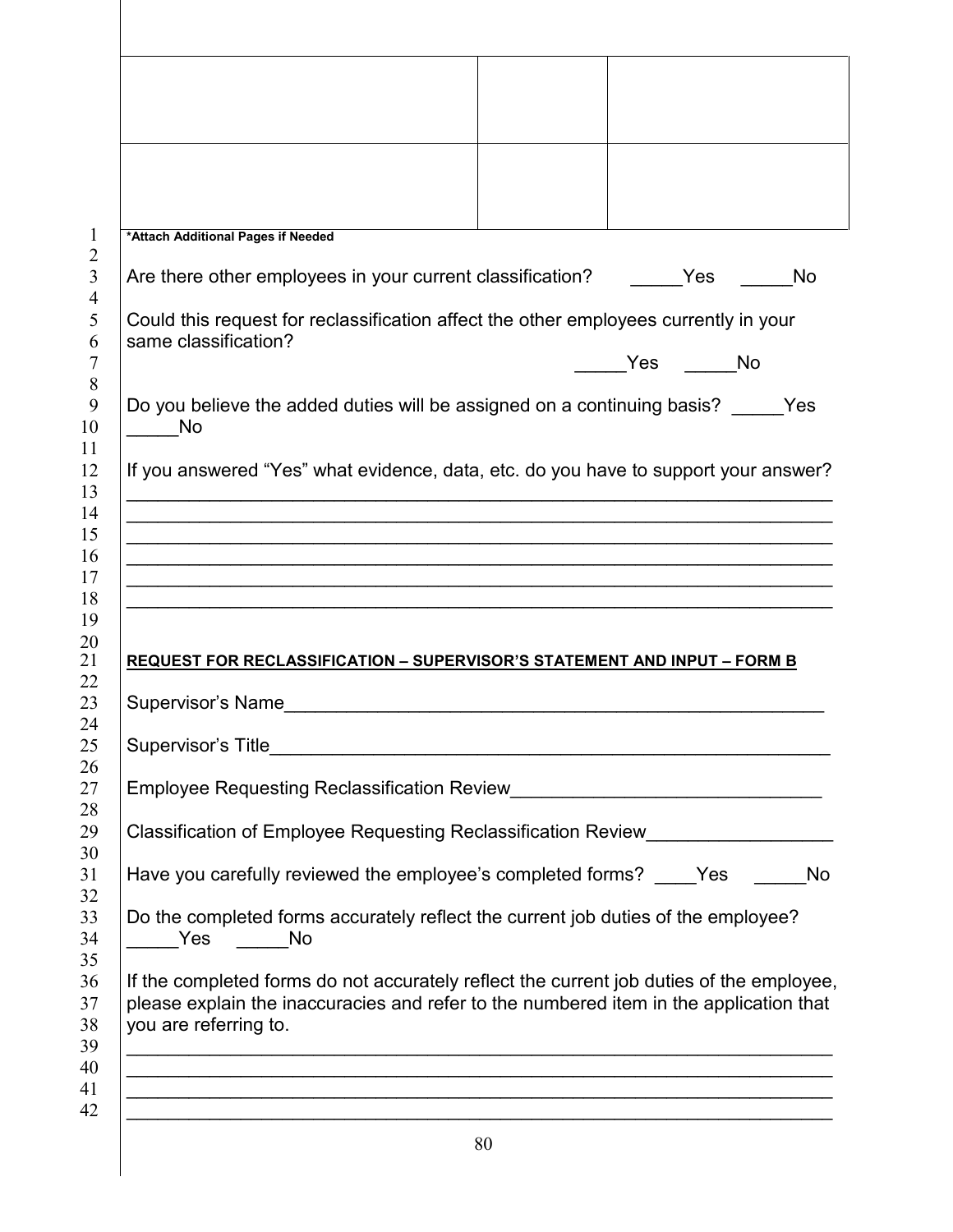| applicant that need to be considered? Yes No      | Are there any additional duties that you see as a supervisor which were omitted by the                                                                                                                                                                            |
|---------------------------------------------------|-------------------------------------------------------------------------------------------------------------------------------------------------------------------------------------------------------------------------------------------------------------------|
|                                                   | If there are additional duties that you see as a supervisor, please name those duties<br>and be specific about the amount of the employee's day the duty requires to complete.                                                                                    |
| is that work temporary in nature? Please explain. | If the employee is performing work which justifies an upward reclassification or<br>creation of a higher level position, do you anticipate an ongoing need for that work or                                                                                       |
|                                                   |                                                                                                                                                                                                                                                                   |
| review? _____Yes No<br>reclassification request?  | Have you had any prior discussions with the employee about the reclassification<br>Are there any concerns, conflicts or limitations regarding reclassification that LBUSD<br>or the bargaining unit may need to take into consideration regarding this employee's |
|                                                   |                                                                                                                                                                                                                                                                   |
| <b>SUPERVISOR RECOMMENDATION:</b>                 |                                                                                                                                                                                                                                                                   |
| $\bigcup$ Reclass existing position               | <b>Create Entirely New Position</b>                                                                                                                                                                                                                               |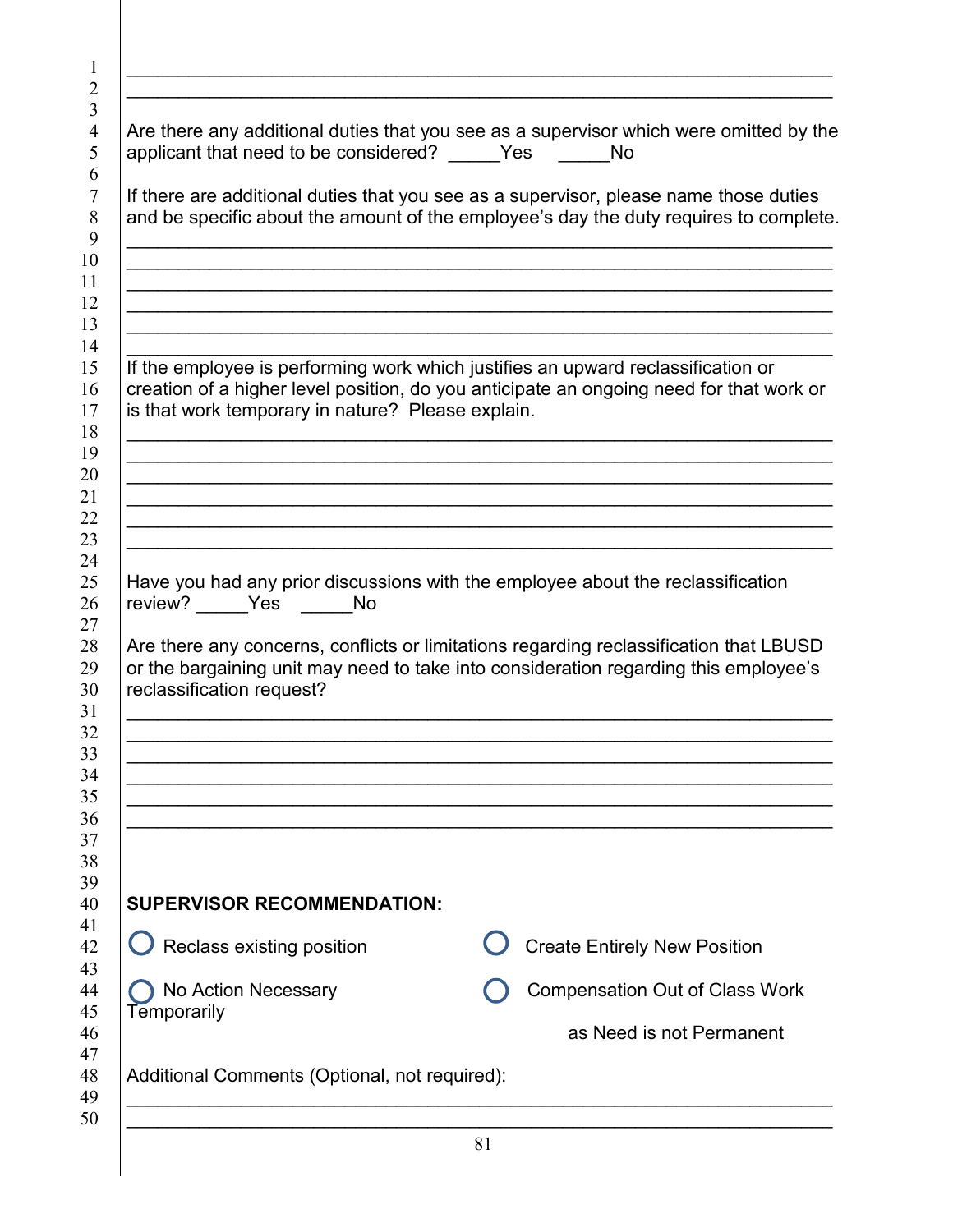| <b>Supervisor's Name</b> | <b>Contact Number</b>                                                                                                                                                                                                                                                                                                                                                                                                                                                                                                                                                                                                                                                                                                                             |
|--------------------------|---------------------------------------------------------------------------------------------------------------------------------------------------------------------------------------------------------------------------------------------------------------------------------------------------------------------------------------------------------------------------------------------------------------------------------------------------------------------------------------------------------------------------------------------------------------------------------------------------------------------------------------------------------------------------------------------------------------------------------------------------|
|                          |                                                                                                                                                                                                                                                                                                                                                                                                                                                                                                                                                                                                                                                                                                                                                   |
|                          | Date                                                                                                                                                                                                                                                                                                                                                                                                                                                                                                                                                                                                                                                                                                                                              |
|                          |                                                                                                                                                                                                                                                                                                                                                                                                                                                                                                                                                                                                                                                                                                                                                   |
|                          |                                                                                                                                                                                                                                                                                                                                                                                                                                                                                                                                                                                                                                                                                                                                                   |
| Employee                 |                                                                                                                                                                                                                                                                                                                                                                                                                                                                                                                                                                                                                                                                                                                                                   |
|                          |                                                                                                                                                                                                                                                                                                                                                                                                                                                                                                                                                                                                                                                                                                                                                   |
|                          |                                                                                                                                                                                                                                                                                                                                                                                                                                                                                                                                                                                                                                                                                                                                                   |
|                          |                                                                                                                                                                                                                                                                                                                                                                                                                                                                                                                                                                                                                                                                                                                                                   |
|                          |                                                                                                                                                                                                                                                                                                                                                                                                                                                                                                                                                                                                                                                                                                                                                   |
|                          |                                                                                                                                                                                                                                                                                                                                                                                                                                                                                                                                                                                                                                                                                                                                                   |
|                          | Have you carefully researched the information provided in Forms A, B and C?                                                                                                                                                                                                                                                                                                                                                                                                                                                                                                                                                                                                                                                                       |
|                          |                                                                                                                                                                                                                                                                                                                                                                                                                                                                                                                                                                                                                                                                                                                                                   |
|                          |                                                                                                                                                                                                                                                                                                                                                                                                                                                                                                                                                                                                                                                                                                                                                   |
|                          |                                                                                                                                                                                                                                                                                                                                                                                                                                                                                                                                                                                                                                                                                                                                                   |
|                          |                                                                                                                                                                                                                                                                                                                                                                                                                                                                                                                                                                                                                                                                                                                                                   |
|                          |                                                                                                                                                                                                                                                                                                                                                                                                                                                                                                                                                                                                                                                                                                                                                   |
|                          | Please provide information related to your research that leads you to believe                                                                                                                                                                                                                                                                                                                                                                                                                                                                                                                                                                                                                                                                     |
|                          |                                                                                                                                                                                                                                                                                                                                                                                                                                                                                                                                                                                                                                                                                                                                                   |
|                          |                                                                                                                                                                                                                                                                                                                                                                                                                                                                                                                                                                                                                                                                                                                                                   |
|                          |                                                                                                                                                                                                                                                                                                                                                                                                                                                                                                                                                                                                                                                                                                                                                   |
|                          |                                                                                                                                                                                                                                                                                                                                                                                                                                                                                                                                                                                                                                                                                                                                                   |
|                          |                                                                                                                                                                                                                                                                                                                                                                                                                                                                                                                                                                                                                                                                                                                                                   |
|                          |                                                                                                                                                                                                                                                                                                                                                                                                                                                                                                                                                                                                                                                                                                                                                   |
|                          |                                                                                                                                                                                                                                                                                                                                                                                                                                                                                                                                                                                                                                                                                                                                                   |
|                          | Are there any additional duties that you discovered by the applicant and/or                                                                                                                                                                                                                                                                                                                                                                                                                                                                                                                                                                                                                                                                       |
|                          |                                                                                                                                                                                                                                                                                                                                                                                                                                                                                                                                                                                                                                                                                                                                                   |
|                          |                                                                                                                                                                                                                                                                                                                                                                                                                                                                                                                                                                                                                                                                                                                                                   |
|                          |                                                                                                                                                                                                                                                                                                                                                                                                                                                                                                                                                                                                                                                                                                                                                   |
|                          |                                                                                                                                                                                                                                                                                                                                                                                                                                                                                                                                                                                                                                                                                                                                                   |
|                          |                                                                                                                                                                                                                                                                                                                                                                                                                                                                                                                                                                                                                                                                                                                                                   |
|                          |                                                                                                                                                                                                                                                                                                                                                                                                                                                                                                                                                                                                                                                                                                                                                   |
|                          |                                                                                                                                                                                                                                                                                                                                                                                                                                                                                                                                                                                                                                                                                                                                                   |
|                          |                                                                                                                                                                                                                                                                                                                                                                                                                                                                                                                                                                                                                                                                                                                                                   |
|                          | new position, do you anticipate an ongoing need for that work or is that work                                                                                                                                                                                                                                                                                                                                                                                                                                                                                                                                                                                                                                                                     |
|                          |                                                                                                                                                                                                                                                                                                                                                                                                                                                                                                                                                                                                                                                                                                                                                   |
|                          |                                                                                                                                                                                                                                                                                                                                                                                                                                                                                                                                                                                                                                                                                                                                                   |
|                          |                                                                                                                                                                                                                                                                                                                                                                                                                                                                                                                                                                                                                                                                                                                                                   |
|                          |                                                                                                                                                                                                                                                                                                                                                                                                                                                                                                                                                                                                                                                                                                                                                   |
|                          | <b>Supervisor's Signature</b><br><b>REQUEST FOR RECLASSIFICATON - ASSISTANT SUPERINTENDENT HR RESPONSE - FORM C</b><br>Name<br><b>Current Job</b><br>Family<br><u> 1989 - Johann John Stone, mars eta bainar eta bainar eta baina eta baina eta baina eta baina eta baina eta b</u><br>Current<br>Classification<br>Yes<br><b>No</b><br>Based on your research of the information provided in Forms A, B and C, does there<br>appear to be out of class work being performed by the employee? Yes<br><b>No</b><br>that out of class work is being performed by the employee:<br>supervisor that should be considered?<br>If the employee is performing work which justifies an upward reclassification or<br>temporary in nature? Please explain: |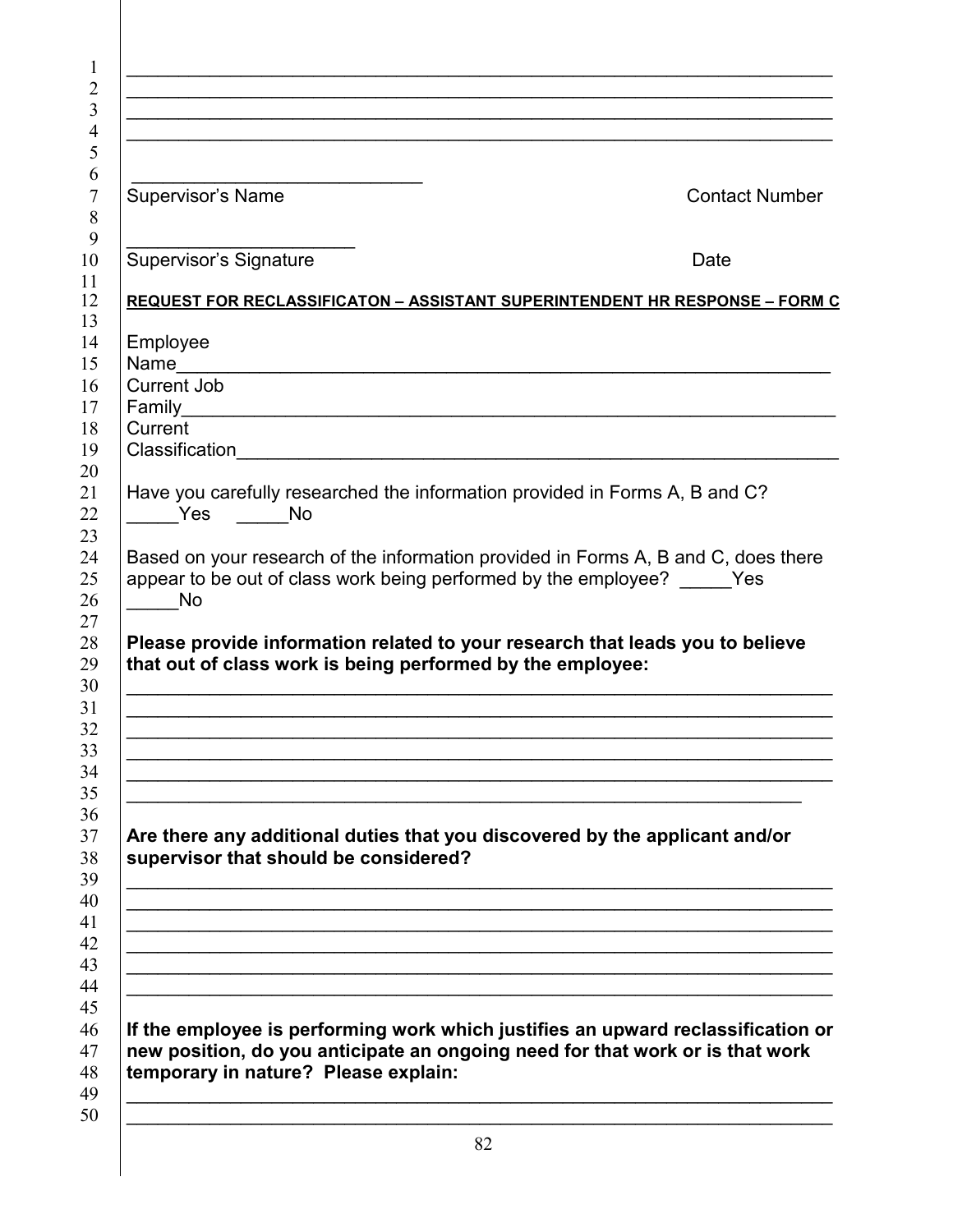| identify:                                                                        | If any work is identified in Forms A, B or C that is overlapping duties, please                                                                                    |
|----------------------------------------------------------------------------------|--------------------------------------------------------------------------------------------------------------------------------------------------------------------|
|                                                                                  |                                                                                                                                                                    |
|                                                                                  |                                                                                                                                                                    |
| Have you discussed this information with the employee's supervisor?<br><b>No</b> |                                                                                                                                                                    |
| employee's reclassification request?                                             | Are there any concerns, conflicts or limitations regarding reclassification that<br>LBUSD or the bargaining unit may need to take into consideration regarding the |
|                                                                                  |                                                                                                                                                                    |
|                                                                                  |                                                                                                                                                                    |
|                                                                                  |                                                                                                                                                                    |
| RECOMMENDATION OF THE ASSISTANT SUPERINTENDENT HR                                |                                                                                                                                                                    |
| $\bigcup$ Reclass existing position                                              | <b>Create Entirely New Position</b>                                                                                                                                |
| No Action Necessary<br>Temporarily                                               | <b>Compensation Out of Class Work</b>                                                                                                                              |
|                                                                                  | as Need is not Permanent                                                                                                                                           |
| Additional Comments (Optional, not required):                                    |                                                                                                                                                                    |
|                                                                                  |                                                                                                                                                                    |
|                                                                                  |                                                                                                                                                                    |
|                                                                                  |                                                                                                                                                                    |
| <b>Assistant Superintendent HR Name</b>                                          | <b>Contact Number</b>                                                                                                                                              |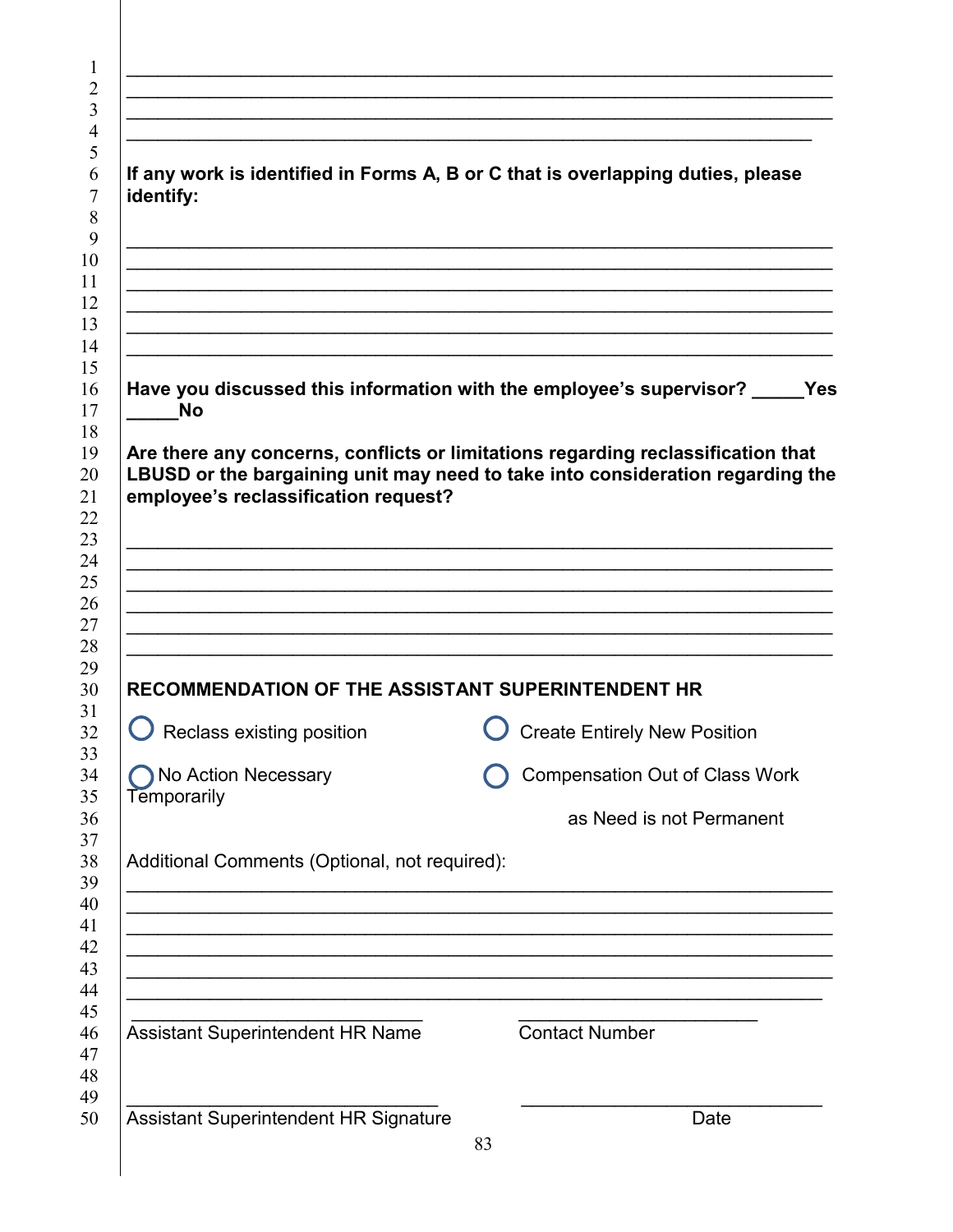| 1<br>$\overline{2}$ |                                                                                                |
|---------------------|------------------------------------------------------------------------------------------------|
| 3                   |                                                                                                |
| $\overline{4}$      | If you checked the box, "Reclass existing position," what position should the                  |
| 5                   | applicant's position be reclassified to:                                                       |
| 6                   |                                                                                                |
| $\tau$              | Job Title:                                                                                     |
| 8                   |                                                                                                |
| 9                   | If there is an explanation for checking "no action necessary," please provide the              |
| 10                  | explanation:                                                                                   |
| 11                  |                                                                                                |
| 12                  |                                                                                                |
| 13<br>14            | If you checked the box, "Create Entirely New Position," what new position do you<br>recommend? |
| 15                  |                                                                                                |
| 16                  |                                                                                                |
| 17                  |                                                                                                |
| 18                  |                                                                                                |
| 19                  | Assistant Superintendent Human Resources Signature<br>Date                                     |
| 20                  |                                                                                                |
| 21                  |                                                                                                |
| 22                  |                                                                                                |
|                     |                                                                                                |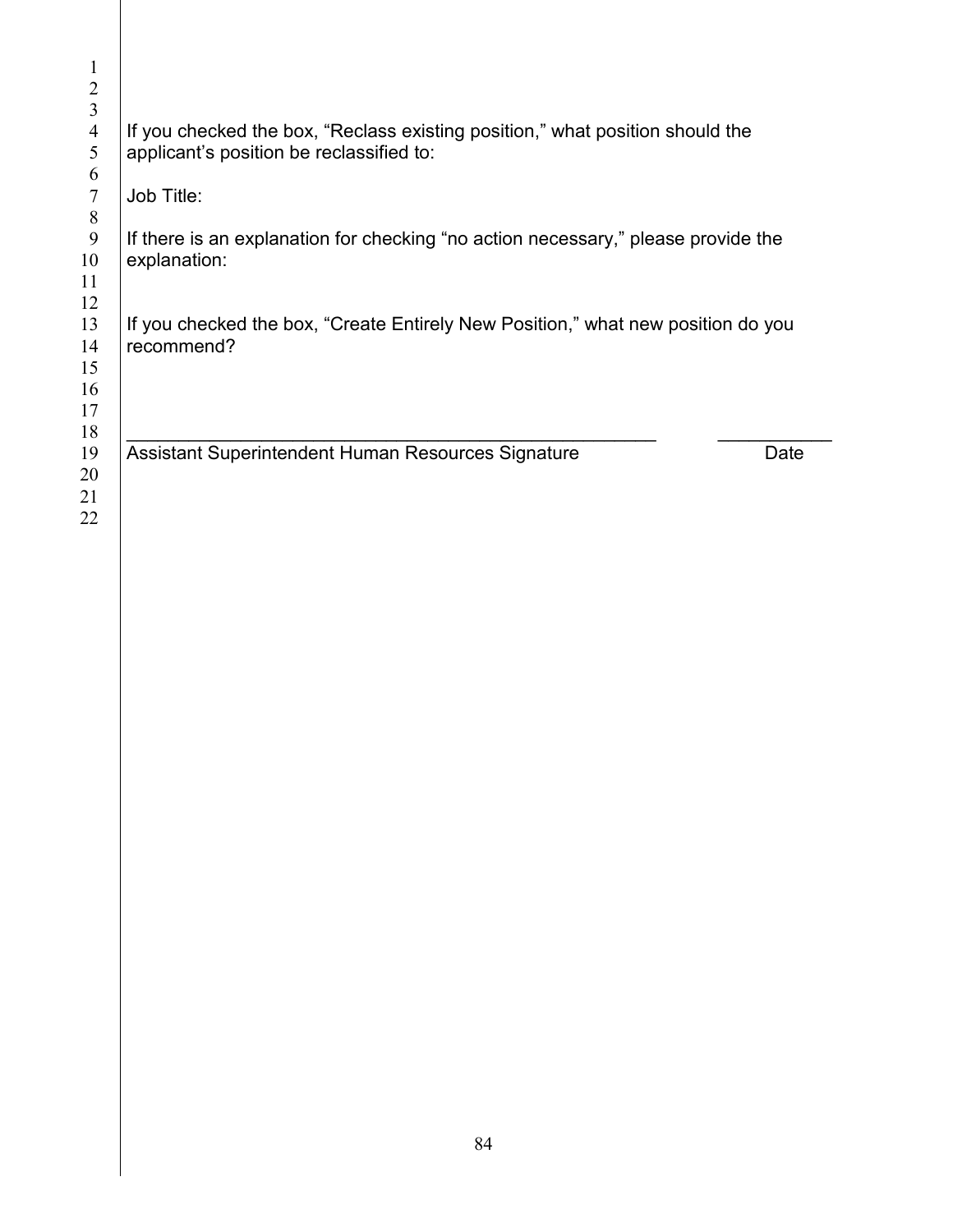| 1<br>$\overline{2}$                                                                                    | <b>Exhibit E</b>                                                                                                                                                                                                                                                                                                                                                                                                                                                                                                                                                                                                                                                                                                                                                                                                                    |
|--------------------------------------------------------------------------------------------------------|-------------------------------------------------------------------------------------------------------------------------------------------------------------------------------------------------------------------------------------------------------------------------------------------------------------------------------------------------------------------------------------------------------------------------------------------------------------------------------------------------------------------------------------------------------------------------------------------------------------------------------------------------------------------------------------------------------------------------------------------------------------------------------------------------------------------------------------|
| 3                                                                                                      | <b>Nightly Cleaning Expectations for All Areas</b>                                                                                                                                                                                                                                                                                                                                                                                                                                                                                                                                                                                                                                                                                                                                                                                  |
| $\overline{4}$<br>5<br>6<br>$\tau$<br>$8\,$<br>9<br>10<br>11<br>12<br>13<br>14<br>15<br>16<br>17<br>18 | Empty trash, check for liquids and wash inside trash cans to prevent odors.<br>Clean (PH7, Spray Clean or Rejuvnal) all sinks, tables, counters (That are not cluttered) light<br>switches, thermostats, doors and door handles, (inside and out), dispensers and all windows in<br>glass doors.<br>Vacuum or sweep room (spot mop as needed)<br>Restock paper towels, soap, and hand sanitizer.<br>Check for safety concerns or graffiti<br>Empty pencil sharpener<br>*On Friday's white boards will be cleaned unless "SAVE" is written on the board.<br>Weekly; Dust, Cobwebs, Air Vents and Window Sills. Clean windows as needed.<br>Disinfect (Vital Oxide, Rejuvnal, PH7) tables, counters, and Plexiglas in offices only.<br>*Classrooms/Workspaces must be disinfected every time a positive COVID-19 case is<br>reported. |
| 19                                                                                                     |                                                                                                                                                                                                                                                                                                                                                                                                                                                                                                                                                                                                                                                                                                                                                                                                                                     |
| 20<br>21                                                                                               | <b>Daily Cleaning Expectations for Restrooms</b><br>Sweep                                                                                                                                                                                                                                                                                                                                                                                                                                                                                                                                                                                                                                                                                                                                                                           |
| 22<br>23<br>24<br>25<br>26<br>27<br>28<br>29<br>30<br>31<br>32<br>33<br>34                             | Dump trash and sanitary napkin receptacles, check for liquids and wash inside of trash cans to<br>prevent odors.<br>Clean all toilets, (seats) clean inside, outside and underneath urinals, dry fixtures, faucets and<br>flush valves.<br>Clean mirrors, doors, door handles (including partition doors and handles).<br>Restock all dispensers<br>Clean all toilets, sinks and urinals<br>Mop Daily<br>Weekly; Pumice stone and or Supprox/Spray Clean with green pads used on toilets, sinks and<br>urinals (at least weekly, but more often if needed). Dust, Cobwebs, Air Vents, Window Sills.<br>Clean windows as needed.                                                                                                                                                                                                     |
| 35                                                                                                     | <b>Expectations for Locker Rooms</b>                                                                                                                                                                                                                                                                                                                                                                                                                                                                                                                                                                                                                                                                                                                                                                                                |
| 36<br>37<br>38<br>39<br>40<br>41<br>42<br>43<br>44<br>45                                               | Daily<br><b>Empty Trash</b><br>Clean (with Spray Clean or PH7) all benches, lockers shower faucet handles, light switches,<br>thermostats, doors, door handles and dispensers.<br>Vacuum, sweep and mop.<br>Restock hand sanitizers.<br>Check for any safety concerns or graffiti.<br>Weekly; Dust, Cobwebs, Air Vents, Window Sills. Clean windows as needed. Disinfect (Vital<br>Oxide, Rejuvnal or PH7) all benches, lockers, shower faucet handles and dispensers.                                                                                                                                                                                                                                                                                                                                                              |
| 46                                                                                                     | <b>Expectations for Multi-Purpose Room/Cafeteria</b>                                                                                                                                                                                                                                                                                                                                                                                                                                                                                                                                                                                                                                                                                                                                                                                |
|                                                                                                        |                                                                                                                                                                                                                                                                                                                                                                                                                                                                                                                                                                                                                                                                                                                                                                                                                                     |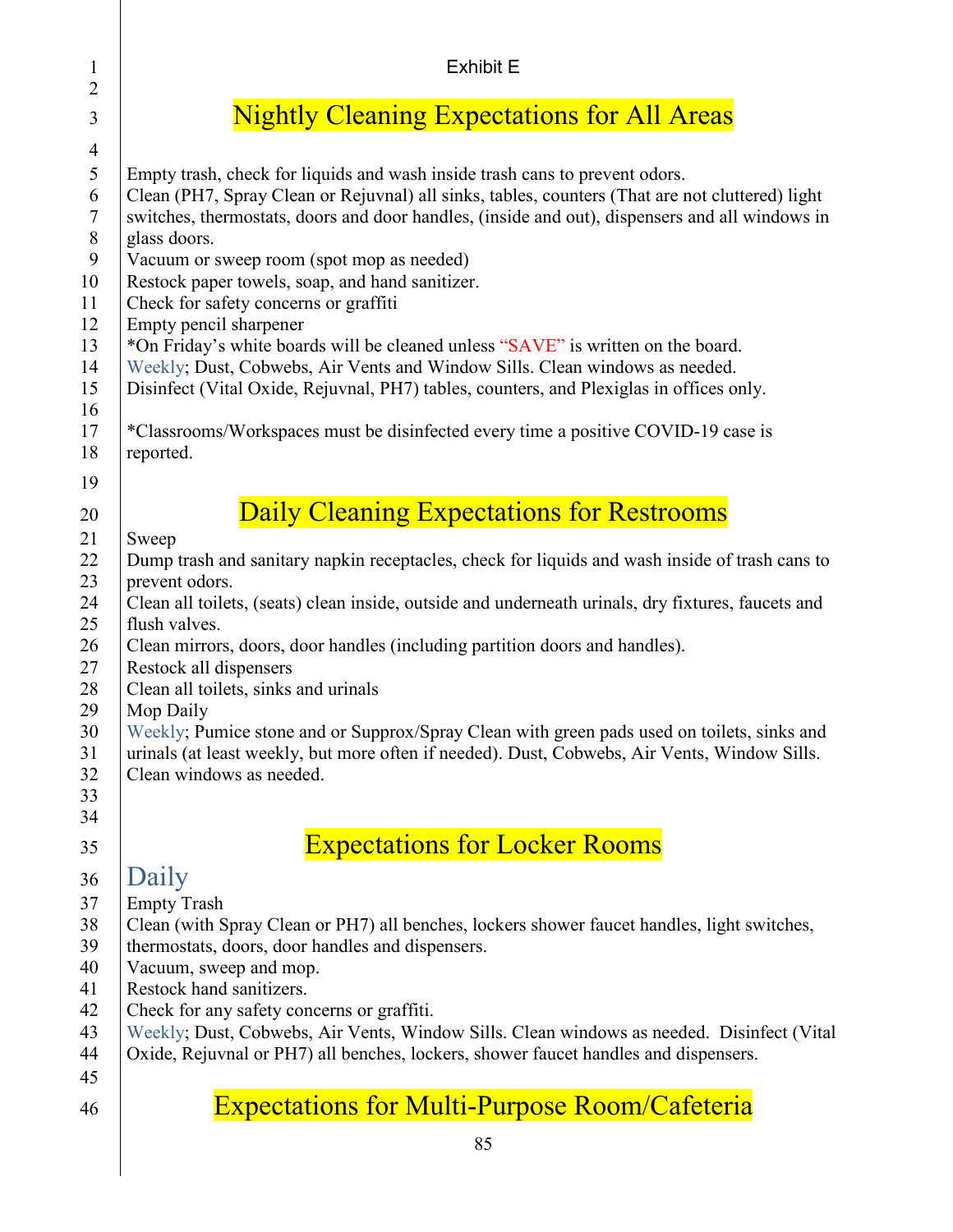- Daily
- Empty Trash
- Clean (with Spray Clean or PH7) all tables and benches, light switches, thermostats, doors,
- 4 door handles and dispensers.<br>5 Vacuum, sweep and run floor
- Vacuum, sweep and run floor machine or mop.
- Restock hand sanitizer
- Check for any safety concerns or graffiti
- 8 | Weekly; Dust, Cobwebs, Air Vents, Clean Window Sills. Clean windows as needed. Disinfect
- (Vital Oxide, Rejuvnal or PH7 all tables/benches and dispensers
- 10 IMPORTANT All Eating Surfaces must be cleaned with water after using any/all chemicals.
- 11 NOTE\* Spray Clean, PH7 can be detrimental to the wax on floors. Clean floor immediately if
- these chemicals get on the floor. All surfaces must be cleaned prior to disinfecting with Vital
- Oxide or Rejuvnal in any and all areas of the facility.
-